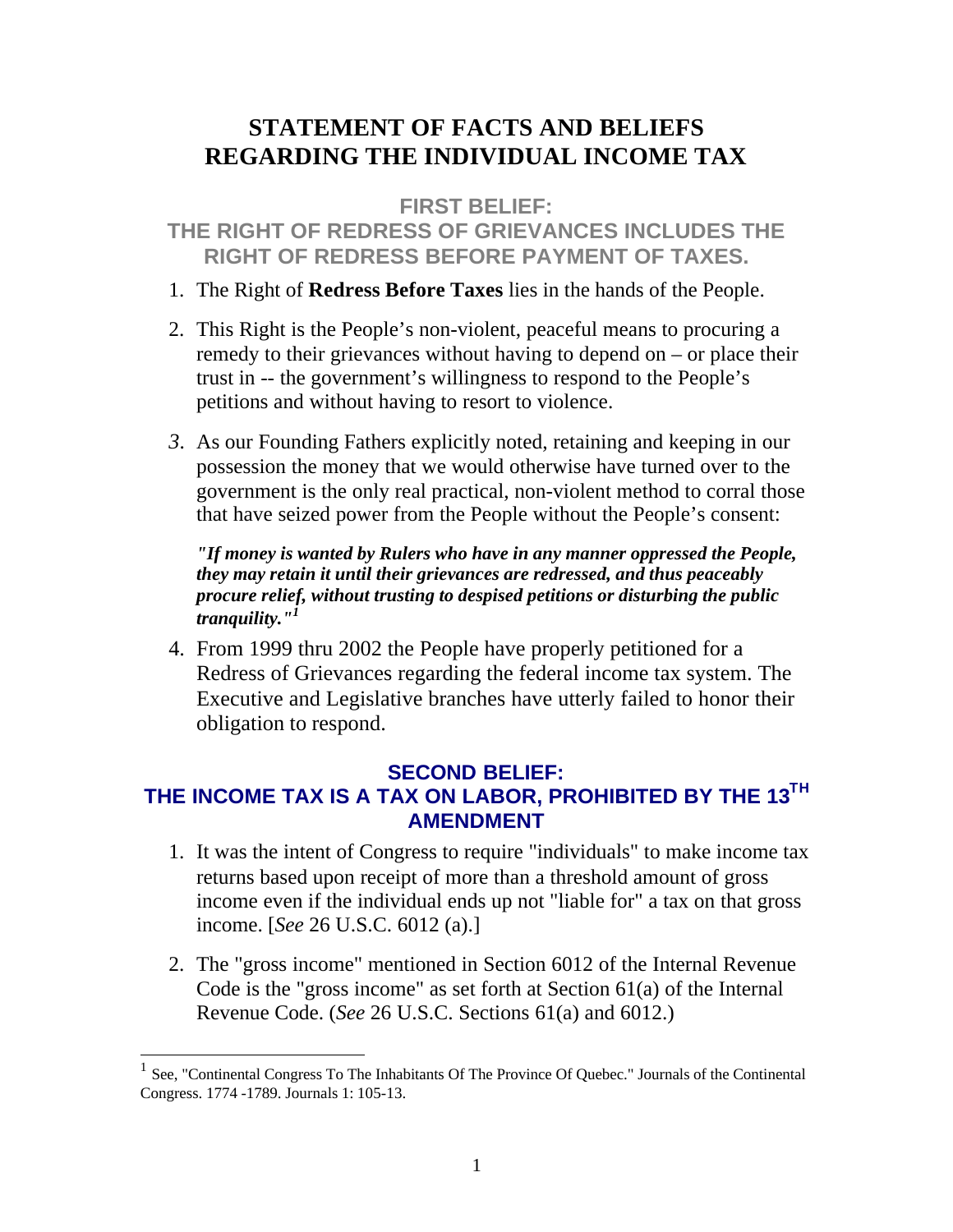- 3. Section 61(a) of the Internal Revenue Code defines "gross income" as "all income" from whatever source derived, but does not define "income." [*See* 26 U.S.C. º 61(a)]
- 4. In *Eisner v. Macomber*, 252 U.S. 189, 206 (1920), the United States Supreme Court held that Congress cannot by any definition it may adopt conclude what "income" is, since it cannot by legislation alter the Constitution, from which alone it derives its power to legislate, and within whose limitations alone that power can be lawfully exercised. [*See Eisner v. Macomber*, 252 U.S. 189, 206 (1920)]
- 5. The definition of income as it appears in Section 61(a) is based upon the 16th Amendment and that the word is used in its constitutional sense. House Report No. 1337; Senate Report No. 1622; U.S. Code Cong. and Admin. News, 83rd Congress, 2nd Session, pages 4155 and 4802, respectively, 1954.
- 6. The United States Supreme Court has defined the term income for purposes of all income tax legislation as: The gain derived from capital, from labor or from both combined, provided it include profit gained through a sale or conversion of capital assets. [*See Stratton's Indep. v. Howbert*, 231 U.S. 399 (1913); *Doyle v. Mitchell*, 247 U.S. 179 (1920); *So. Pacific v. Lowe*, 247 U.S. 330 (1918); *Eisner v. Macomber*, 252 U.S. 189 (1920); *Merchant's Loan v. Smietanka*, 255 U.S. 509 (1921)]
- 7. The United States Supreme Court defined "income" to mean the following:

"…Whatever difficulty there may be about a **precise scientific definition of 'income**,' it imports, as used here, something entirely distinct from principal or capital either as a subject of taxation or as a measure of the tax; **conveying rather the idea of gain or increase arising from corporate activities**."

[*See* **Doyle v. Mitchell Brothers Co.**, 247 U.S. 179, 185, 38 S.Ct. 467 (1918) (emphasis added)].

"This court had decided in the Pollock Case that the income tax law of 1894 amounted in effect to a direct tax upon property, and was invalid because not apportioned according to populations, as prescribed by the Constitution. The act of 1909 avoided this difficulty by imposing not an income tax, but an **excise tax upon the conduct of business in a corporate capacity**, measuring, however, the amount of tax by the income of the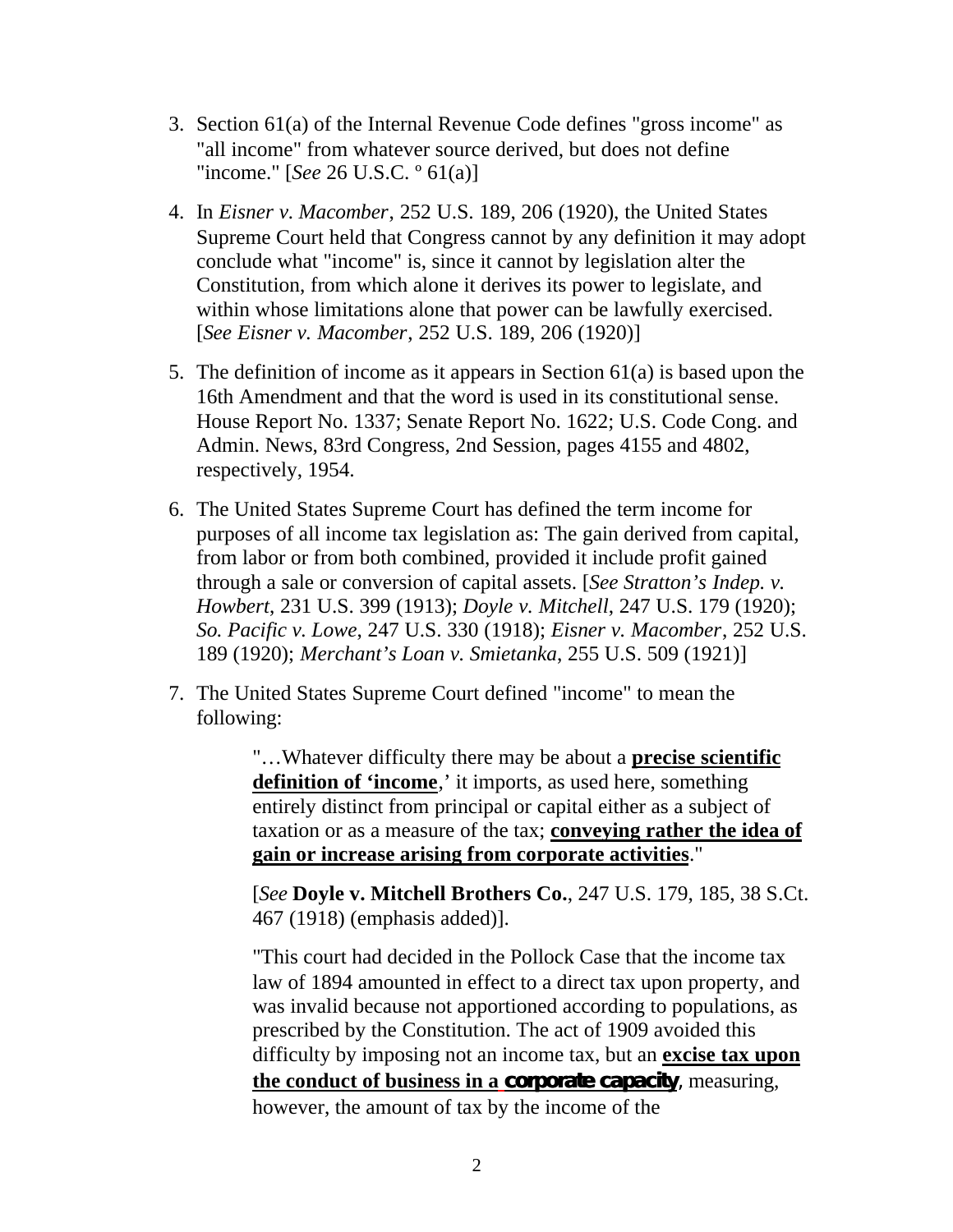corporation…**Flint v. Stone Tracy Co**., 220 U.S. 107, 55 L.Ed. 389, 31 Sup.Ct.Rep. 342, Ann. Cas."

[*See Stratton's Independence v. Howbert*, 231 U.S. 399, 414, 58 L.Ed. 285, 34 Sup.Ct. 136 (1913) (emphasis added)].

- 8. The term "corporation" as used above infers a federally chartered and not a state chartered corporation.
- 9. The United States Government is defined as a federal corporation:

United States Code

TITLE 28 - JUDICIARY AND JUDICIAL PROCEDURE

PART VI - PARTICULAR PROCEEDINGS

CHAPTER 176 - FEDERAL DEBT COLLECTION PROCEDURE

SUBCHAPTER A - DEFINITIONS AND GENERAL PROVISIONS

Sec. 3002. Definitions

- (15) **''United States'' means** -
- (A) **a Federal corporation**;

(B) an agency, department, commission, board, or other entity of the United States; or

(C) an instrumentality of the United States.

(*See* 26 U.S.C. 3002)

- 10.Individuals as defined in Subtitle A of the Internal Revenue Code and in 26 CFR §1.1441-1 are not federal corporations, and therefore cannot have "profit" or "gain" as constitutionally defined above.(*See* 26 CFR 1.1441-1)
- 11.In the absence of gain, there is no "income." [*See Stratton's Indep. v. Howbert*, 231 U.S. 399 (1913); *Doyle v. Mitchell*, 247 U.S. 179 (1920); *So. Pacific v. Lowe*, 247 U.S. 330 (1918); *Eisner v. Macomber*, 252 U.S. 189 (1920); *Merchant's Loan v. Smietanka*, 255 U.S. 509 (1921)]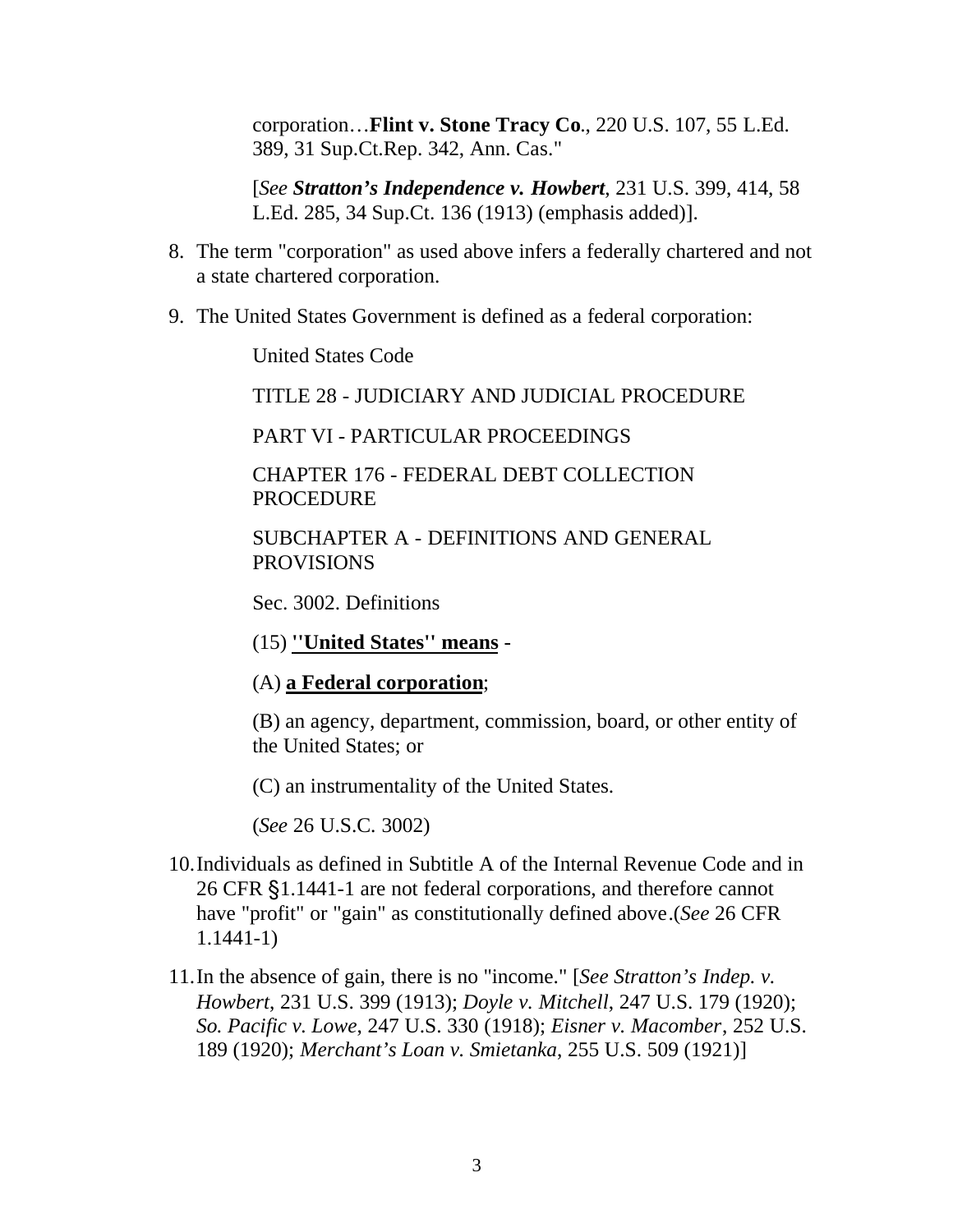- 12.There is a difference between gross receipts and gross income. (*See* Common knowledge)
- 13.The United States Supreme Court recognizes that one's labor constitutes property. (*See Stratton's Indep. v. Howbert*, 231 U.S. 399 (1913); *Doyle v. Mitchell*, 247 U.S. 179 (1920); *So. Pacific v. Lowe*, 247 U.S. 330 (1918); *Eisner v. Macomber*, 252 U.S. 189 (1920); *Merchant's Loan v. Smietanka*, 255 U.S. 509 (1921).) (Ex. 065, 066, 067, 054, 068.)
- 14.The United States Supreme Court stated in *Butchers' Union Co. v. Crescent City Co.*, 111 U.S. 746, 757 (concurring opinion of Justice Fields) (1883), that:

It has been well said that, "The property which every man has in his own labor, as it is the original foundation of all other property, so it is the most sacred and inviolable."

- 15.The United States Supreme Court recognizes that contracts of employment constitute property. [*See Stratton's Indep. v. Howbert*, 231 U.S. 399 (1913); *Doyle v. Mitchell*, 247 U.S. 179 (1920); *So. Pacific v. Lowe*, 247 U.S. 330 (1918); *Eisner v. Macomber*, 252 U.S. 189 (1920); *Merchant's Loan v. Smietanka*, 255 U.S. 509 (1921); *Butchers' Union Co. v. Crescent City Co.*, 111 U.S. 746, 757 (concurring opinion of Justice Fields) (1883)]
- 16.The United States Supreme Court stated in *Coppage v. Kansas*, 236 U.S. 1, 14 (1914) that: "The principle is fundamental and vital. Included in the right of personal liberty and the right of private property--partaking of the nature of each--is the right to make contracts for the acquisition of property. Chief among such contracts is that of personal employment, by which labor and other services are exchanged for money or other forms of property."
- 17.The United States Supreme Court recognizes that a contract for labor is a contract for the sale of property. [*See Stratton's Indep. v. Howbert*, 231 U.S. 399 (1913); *Doyle v. Mitchell*, 247 U.S. 179 (1920); *So. Pacific v. Lowe*, 247 U.S. 330 (1918); *Eisner v. Macomber*, 252 U.S. 189 (1920); *Merchant's Loan v. Smietanka*, 255 U.S. 509 (1921); *Butchers' Union Co. v. Crescent City Co.*, 111 U.S. 746, 757 (concurring opinion of Justice Fields) (1883).]
- 18.The United States Supreme Court has stated in *Adair v. United States*, 208 U.S. 161, 172 (1908) that: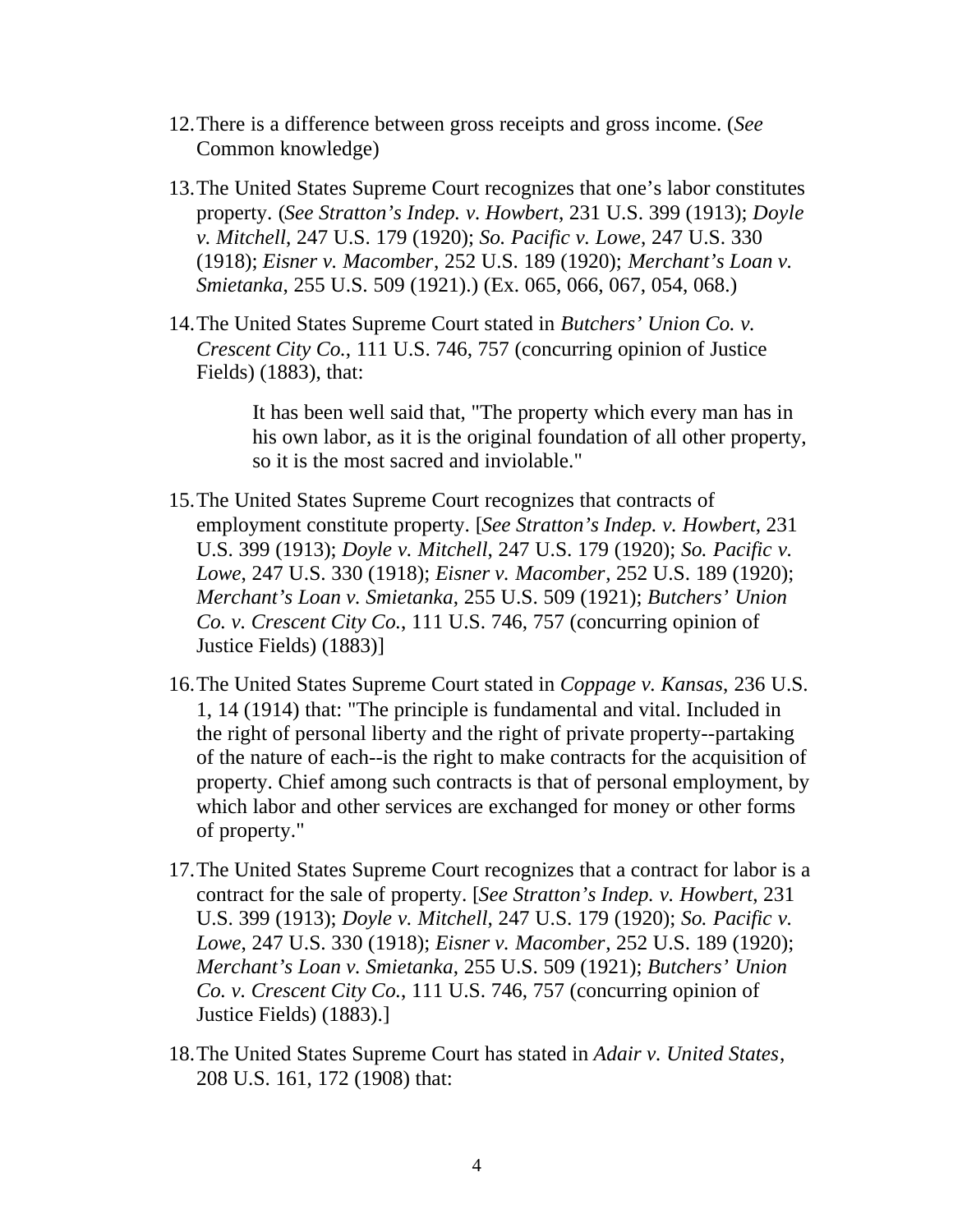In our opinion that section, in the particular mentioned, is an invasion of the personal liberty, as well as of the right of property, guaranteed by that Amendment (5th Amendment). Such liberty and right embraces the right to make contracts for the purchase of the labor of others and equally the right to make contracts for the sale of one's own labor.

- 19.Congress recognizes at Section 64 of the Internal Revenue Code that "ordinary income" is a gain from the sale or exchange of property. (*See* 26 U.S.C. 64.)
- 20.Internal Revenue Code Sections 1001, 1011 and 1012 provide the method Congress has set forth for determining the gain derived from the sale of property. (*See* 26 U.S.C. Sections 1001, 1011, and 1012.)
- 21.Section 1001(a) states that: "The gain from the sale or other disposition of property shall be the excess of the amount realized there from over the adjusted basis provided in section 1011 for determining gain . . . ." [*See* 26 U.S.C. º 1001(a)]
- 22.Section 1001(b) states that: "The amount realized from the sale or other disposition of property shall be the sum of any money received plus the fair market value of the property (other than money) received." [*See* 26 U.S.C. 1001(b)]
- 23.Section 1011 states that: "The adjusted basis for determining the gain or loss from the sale or other disposition of property, whenever acquired, shall be the basis (determined under section 1012...), adjusted as provided in section 1016." (*See* 26 U.S.C. 1011.)
- 24.Section 1012 states that: "The basis of property shall be the cost of such property . . . ." (*See* 26 U.S.C. 1012.)
- 25.The cost of property purchased under contract is its fair market value as evidenced by the contract itself, provided neither the buyer nor seller were acting under compulsion in entering into the contract, and both were fully aware of all of the facts regarding the contract. [*See Terrance Development Co. v. C.I.R.*, 345 F.2d 933 (1965); *Bankers Trust Co. v. U.S.*, 518 F.2d 1210 (1975); *Bar L. Ranch. Inc. v. Phinney*, 426 F.2d 995 (1970); *Jack Daniel Distillery v. U.S.*, 379 F.2d 569 (1967); *In re Williams' Estate*, 256 F.2d 217 (1958)].
- 26.In the case of the sale of labor, none of the provisions of Section 1016 of the Internal Revenue Code are applicable. (*See* 26 U.S.C. 1016.)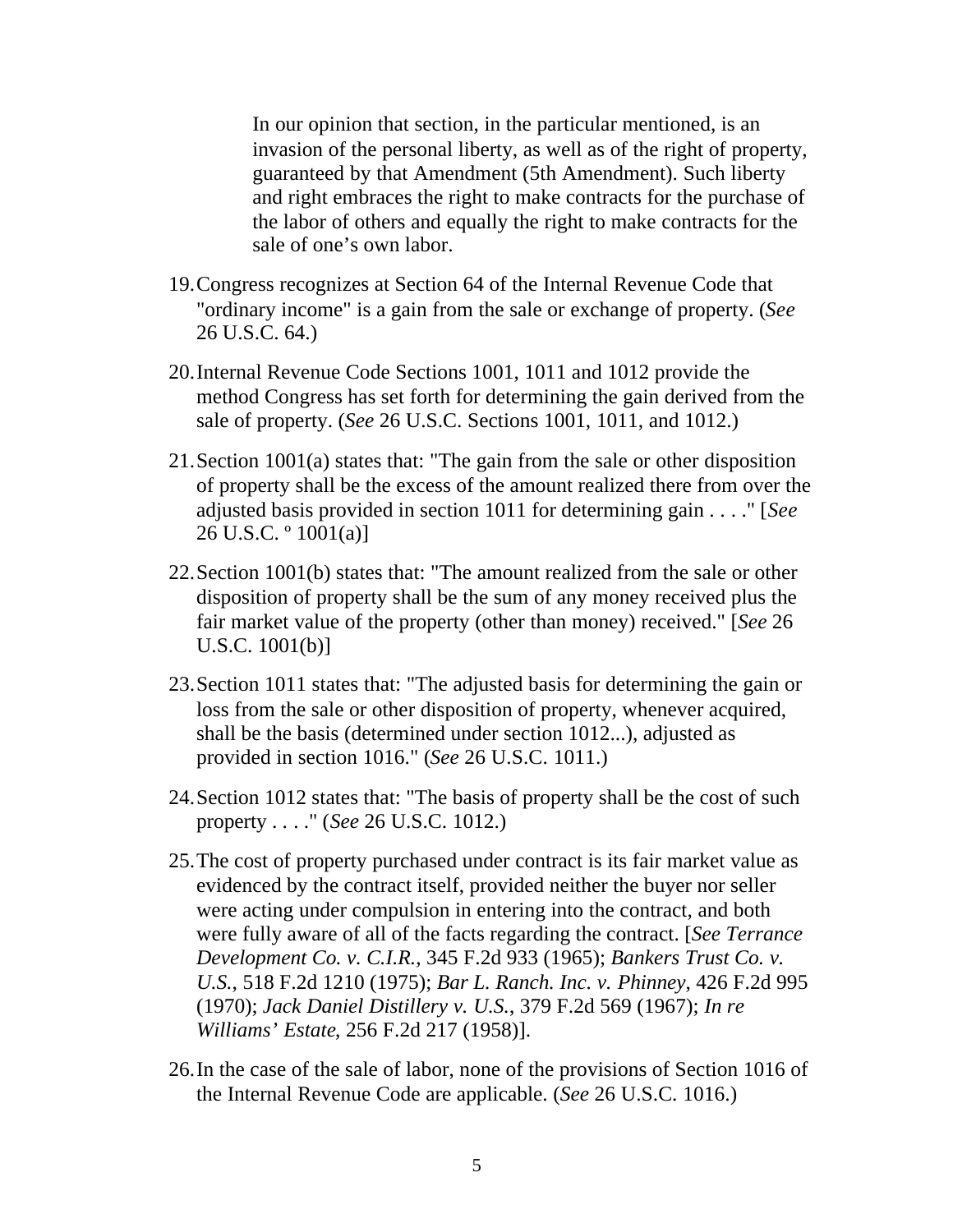- 27.When an employer pays the employee the amount agreed upon by their contract, there is no excess amount realized over the adjusted basis, and thus no gain under Section 1001 of the Internal Revenue Code. (*See* 26 U.S.C. 1001.)
- 28.If one has no gain, one would have no income in a constitutional sense. (*See* 26 U.S.C. 64) (26 U.S.C.1001)
- 29.If one has no income, one would have no "gross income."
- 30.In the absence of "gross income," one would not be required to make a return under Section 6012 of the Internal Revenue Code. (*See* 26 U.S.C. 6012.)
- 31.Section 6017 of the Internal Revenue Code requires individuals, other than nonresident alien individuals, to make a return if they have net earnings from self-employment of \$400 or more. (*See* 26 U.S.C. 6017.)
- 32.The term "net earnings from self-employment" is defined at Section 1402(a) of the Internal Revenue Code as follows:

"The term 'net earnings from self-employment' means the gross income derived by an individual from any trade or business carried on by such individual . . . ." [*See* 26 U.S.C. 1402(a)]

- 33.In the absence of "gross income," one would not have more than \$400 of "net earnings from self-employment." [*See* 26 U.S.C. 1402(a)]
- 34.The "taxable income" upon which the income tax is imposed in Section 1 of the Internal Revenue Code is defined at Section 63 of the Internal Revenue Code. (*See* 26 U.S.C. Sections 1 and 63.)
- 35.The term "taxable income" is defined differently for those who itemize deductions and those who don't itemize deductions.
- 36.For those who do itemize deductions, the term "taxable income" means "gross income" minus the deductions allowed by Chapter 1 of the Internal Revenue Code, other than the standard deduction.
- 37.For those who do not itemize deductions, the term "taxable income" means "adjusted gross income" minus the standard deduction and the deduction or personal exemptions provided in section 151 of the Internal Revenue Code. (*See* 26 U.S.C. 151.)
- 38.For individuals, the term "adjusted gross income" means gross income minus certain deductions.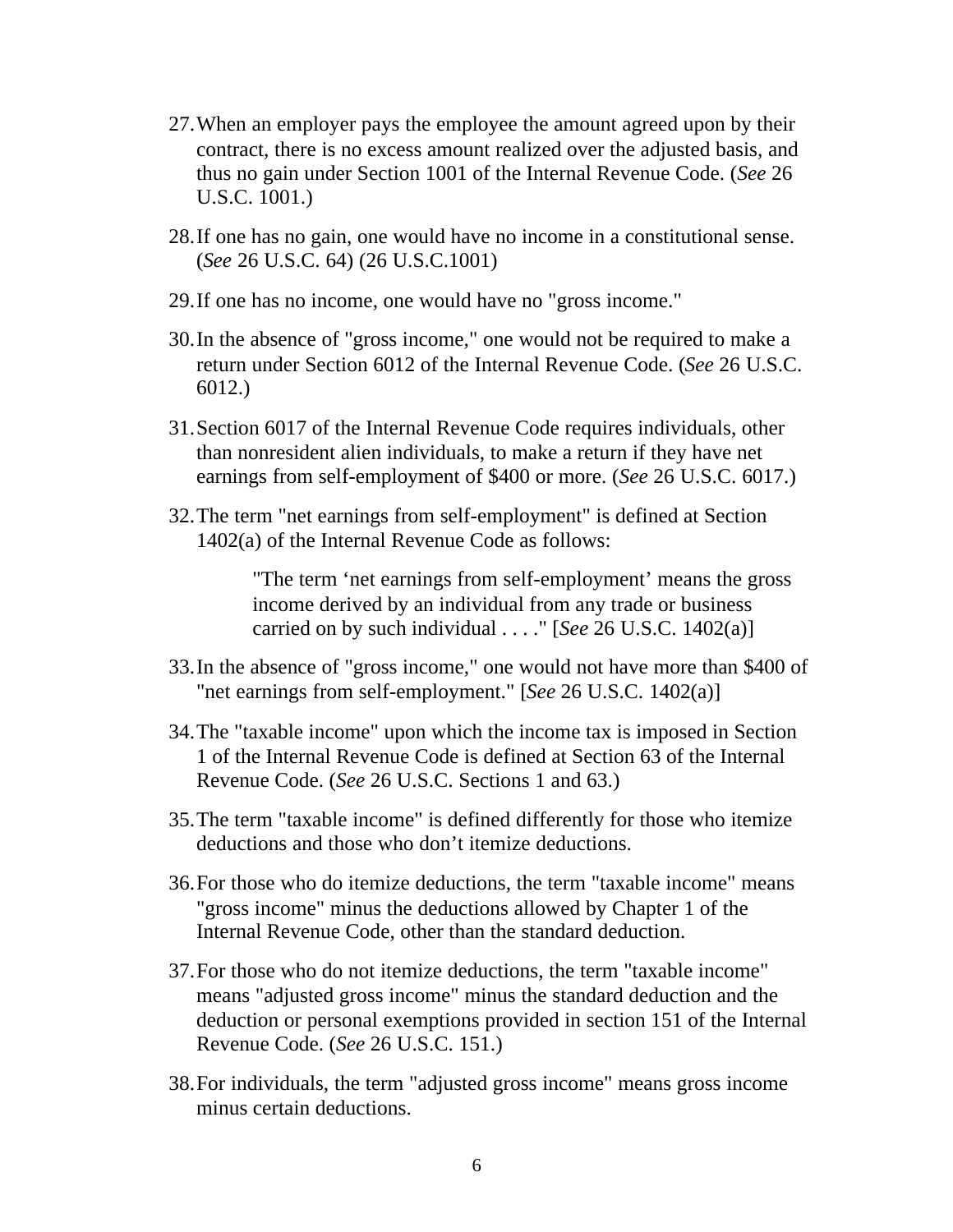- 39.In the absence of "gross income" an individual would have no "adjusted gross income" and no "taxable income."
- 40.In the absence of taxable income, no tax is imposed under Section 1 of the Internal Revenue Code. (*See* 26 U.S.C. 1.)
- 41.Employment taxes are contained in Subtitle C of the Internal Revenue Code. (*See* Title 26, United States Code, index.)
- 42.The taxes imposed in Subtitle C of the Internal Revenue Code are different than the taxes imposed in Subtitle A of the Internal Revenue Code. (*See* Title 26, United States Code, index.)
- 43.The Federal Insurance Contributions Act (FICA) tax contained in Subtitle C at Section 3101 of the Internal Revenue Code is imposed on the individual's "income." (*See* 26 U.S.C. 3101.)
- 44.The rate of the tax set out at Section 3101 of the Internal Revenue Code is a percentage of the individual's wages. (*See* 26 U.S.C. 3101.)
- 45.The term "income" as used at Section 3101 of the Internal Revenue Code is the same income as used in Subtitle A of the Internal Revenue Code. (*See* 26 U.S.C. 3101; Title 26, United States Code, index.)
- 46.If one has no income, one is not subject to the tax imposed at Section 3101 of the Internal Revenue Code. (*See* 26 U.S.C. 3101.) (Ex. 093.)
- 47.The Federal Insurance Contributions Act (FICA) tax on employers contained in Subtitle C at Section 3111 of the Internal Revenue Code is an excise tax on employers with respect to their having employees. (*See* 26 U.S.C. 3111.)
- 48.At Section 3402 of the Internal Revenue Code, employers are directed to withhold from wages paid to employees, a tax determined in accordance with tables prescribed by the Secretary of the Treasury. (*See* 26 U.S.C. 3402.)
- 49.Congress does not identify the Section 3402 "tax determined" as either a direct tax, an indirect tax, and/or an "income" tax. (*See* 26 U.S.C. 3402.)
- 50.Congress made the employer liable for the Section 3402 tax at Section 3403 of the Internal Revenue Code. (*See* 26 U.S.C. Sections 3402 and 3403.)
- 51.At Section 3501 of the Internal Revenue Code, Congress directed the Secretary of the Treasury to collect the taxes imposed in Subtitle C and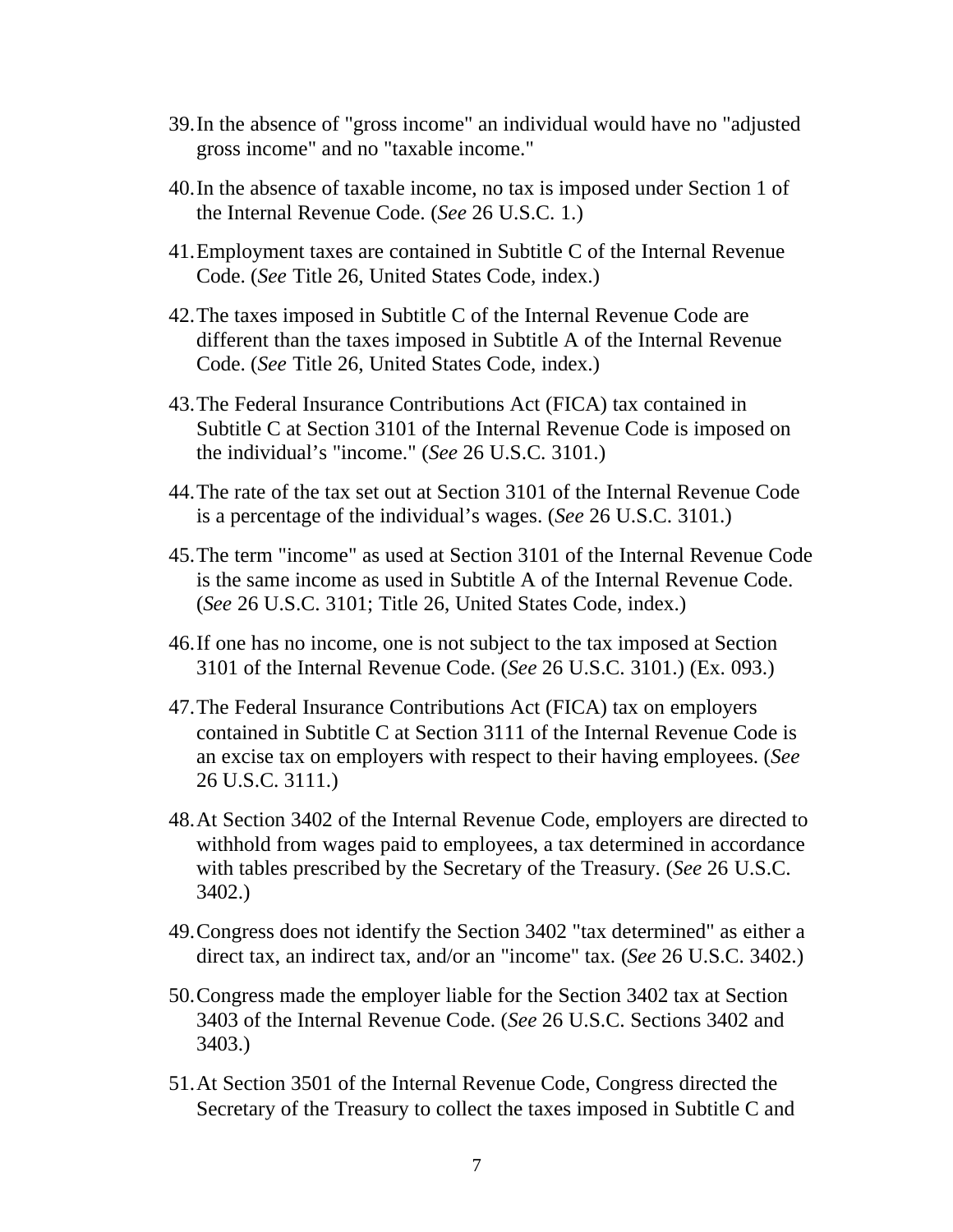pay them into the Treasury of the United States as internal revenue collections. (*See* 26 U.S.C. 3501.)

- 52.Congress has not anywhere imposed the tax described at Section 3402 of the Internal Revenue Code. (*See* Title 26, United States Code, in its entirety.)
- 53.At Section 31 of the Internal Revenue Code, the amount of the Section 3402 tax on wages is allowed as a credit against the income tax imposed in Subtitle A. (*See* 26 U.S.C. Sections 1 and 31.)
- 54.If one does not have any tax imposed at Subtitle A for any reason whatsoever, the law enacted by Congress at Section 3402(n) of the Internal Revenue Code constitutes an exemption of the tax described at Section 3402(a) of the Internal Revenue Code. (*See* 26 U.S.C. Sections 3402.)
- 55.A typical American family works until noon of every working day just to pay its alleged tax obligations. (*See* "Compilation of Tax Facts" by freelance writer John NacIntyre, published in Southwest Airlines Spirit Magazine, 1999 ed., v. 4, hereinafter "Tax Facts," p. 154.)
- 56.The typical American family pays more in taxes than they spend on food, clothing, and housing combined. (*See* Tax Facts.)
- 57.There are currently over 480 tax forms. (*See* Tax Facts.)
- 58.The federal tax code contains over 7 million words. (*See* Tax Facts.)
- 59.Over 1/2 of Americans are paying some sort of tax professional to help them comply with alleged tax law requirements. (*See* Tax Facts.)
- 60.Each year the Internal Revenue Service sends out approximately 8 billion pages of tax forms and instructions, generating enough paper to stretch 28 times around the Earth.
- 61.Americans spend approximately 5.4 billion labor hours and \$200 billion dollars per year attempting to comply with alleged tax requirements, which is more time and money than it takes to produce every car, truck, and van each year in the United States. (*See* Tax Facts.)
- 62.In 1913, the average American family had to work only until January 30th before earning enough to pay all alleged tax obligations. (*See* Tax Facts.)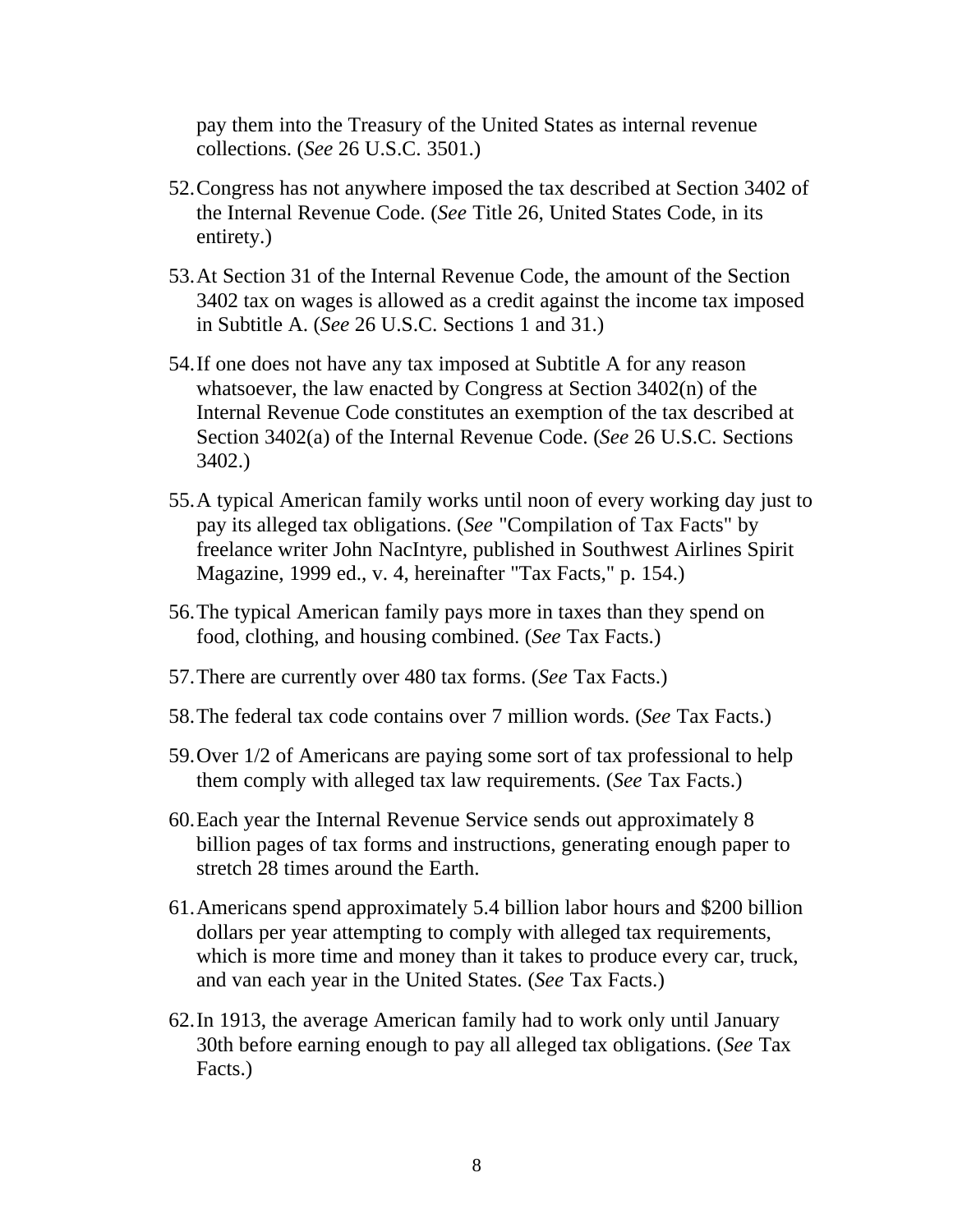- 63.The average American family had to work all the way through May 12th in order to pay their alleged federal, state, and local tax bills for the year 2000. (*See* Tax Facts.)
- 64.Economist Daniel J. Mitchell recently observed that: "[Medieval serfs] only had to give the lord of the manor a third of their output and they were considered slaves. So what does that make us?" (*See* "Legalized Loot" by Machan)
- 65.The average Wisconsin citizen had to work until May 9th this year to pay all alleged tax obligations. (*See* Tax Facts.)
- 66.Americans own less of their labor than feudal serfs.
- 67.The 13th Amendment to the U.S. Constitution states: "Neither slavery nor involuntary servitude, except as a punishment for crime whereof the party shall have been duly convicted, shall exist within the United States, or any place subject to their jurisdiction. Congress shall have power to enforce this article by appropriate legislation." (*See* U.S. Const. amend XIII.)
- 68.If Congress can constitutionally tax a man's labor at the rate of 1%, then Congress is free, subject only to legislative discretion, to tax that man's labor at the rate of 100%.
- 69."Peonage" is a condition of servitude compelling a man or woman or woman to perform labor in order to pay off a debt. (*See* Black's Law Dictionary, 6th Ed., West Publishing Co. 1990, p. 1135.)
- 70.The Federal Reserve Act was passed in 1913, within a few months of the ratification of the Sixteenth Amendment that allegedly authorized a tax on the incomes of most Americans.
- 71.The Federal Reserve Act allowed the U.S. government to borrow large sums of money from private banking institutions at interest, and thereby potentially create a large public debt.
- 72.U.S. Congress' inability to balance the federal budget or lack of fiscal discipline could create large volumes of public debt to the Federal Reserve.
- 73.The result of increasing public debt must be an increase in income tax revenues to pay off the debt in order to maintain solvency of the federal government.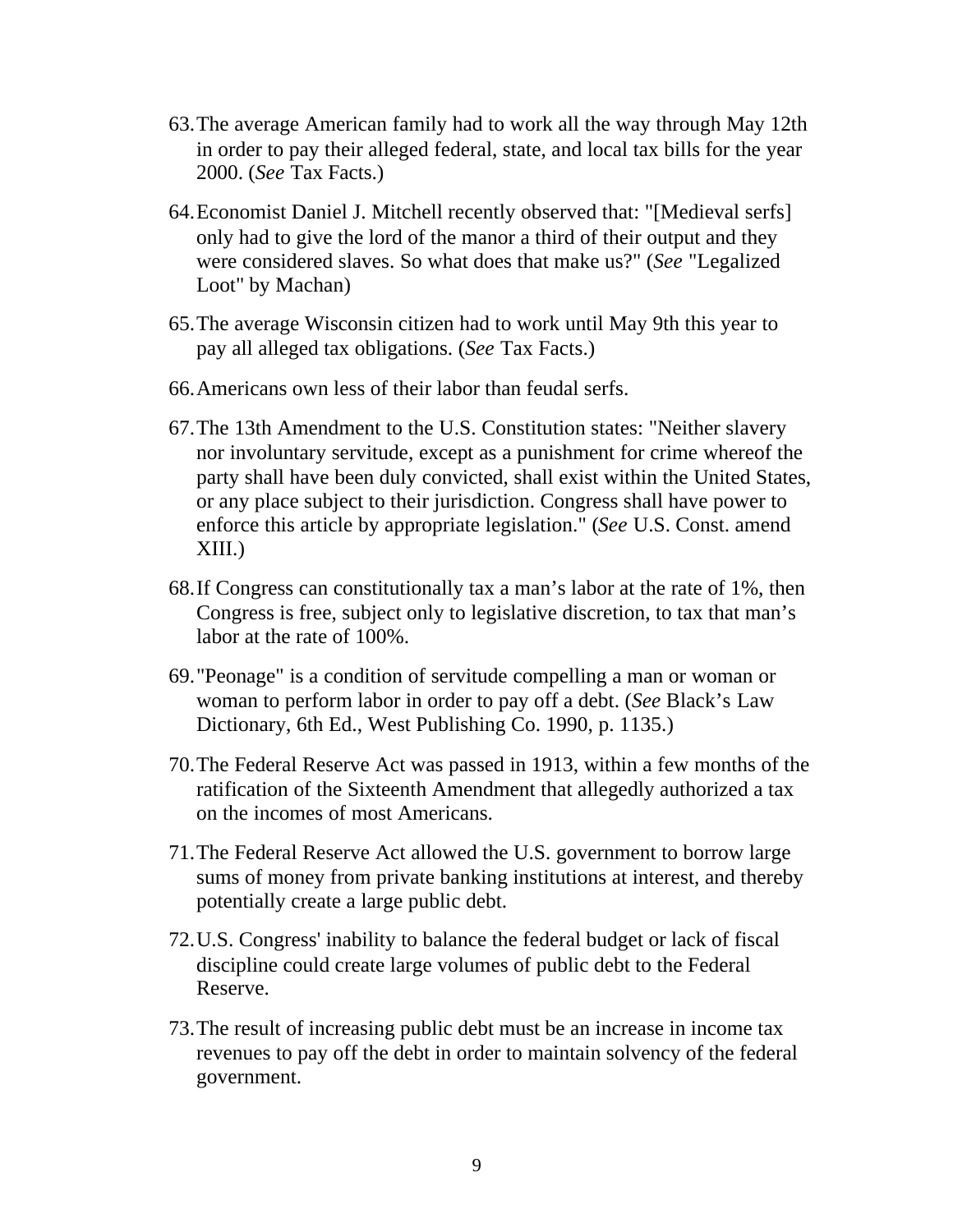- 74.An increase in income tax revenues would require a larger percentage of the wage (labor) income of average Americans to be extracted as income tax, because more than half of federal income tax revenues derive from personal income taxes rather than corporate income taxes.
- 75.There is an incentive for politicians to buy votes with borrowed money that will be paid off by unborn children at interest.
- 76.Requiring unborn children of tomorrow paying off extravagances of today at interest amounts to taxation without representation, which was the very reason our country rebelled from Great Britain to become an independent nation.
- 77.Thomas Jefferson, one of our founding fathers and author of our Declaration of Independence, said the following

"I sincerely believe... that banking establishments are more dangerous than standing armies, and that the principle of spending money to be paid by posterity under the name of funding is but swindling futurity on a large scale." --Thomas Jefferson to John Taylor, 1816. ME 15:23

"Funding I consider as limited, rightfully, to a redemption of the debt within the lives of a majority of the generation contracting it; every generation coming equally, by the laws of the Creator of the world, to the free possession of the earth He made for their subsistence, unencumbered by their predecessors, who, like them, were but tenants for life." --Thomas Jefferson to John Taylor, 1816. ME 15:18

"[The natural right to be free of the debts of a previous generation is] a salutary curb on the spirit of war and indebtment, which, since the modern theory of the perpetuation of debt, has drenched the earth with blood, and crushed its inhabitants under burdens ever accumulating." --Thomas Jefferson to John Wayles Eppes, 1813. ME 13:272

"We believe--or we act as if we believed--that although an individual father cannot alienate the labor of his son, the aggregate body of fathers may alienate the labor of all their sons, of their posterity, in the aggregate, and oblige them to pay for all the enterprises, just or unjust, profitable or ruinous, into which our vices, our passions or our personal interests may lead us. But I trust that this proposition needs only to be looked at by an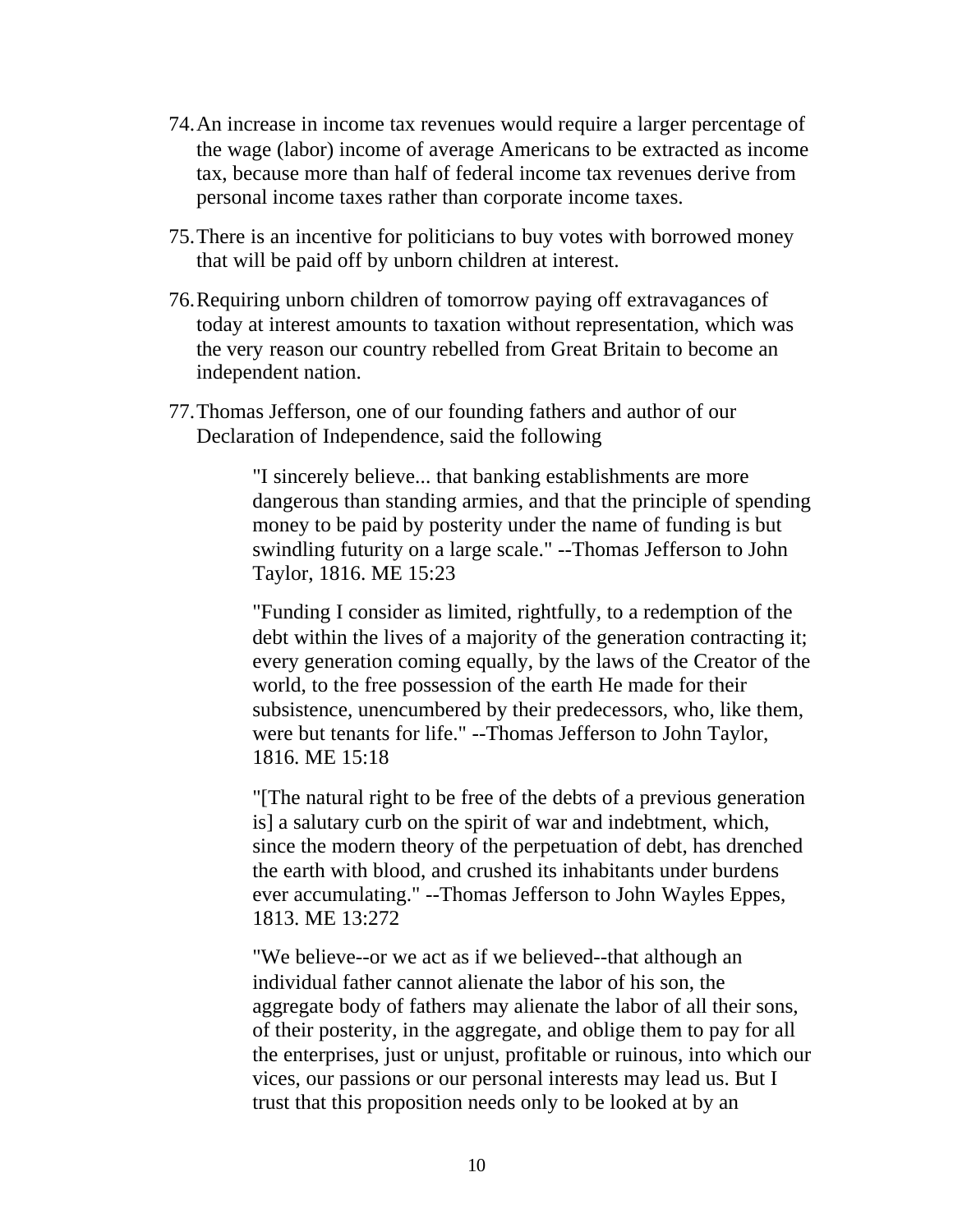American to be seen in its true point of view, and that we shall all consider ourselves unauthorized to saddle posterity with our debts, and morally bound to pay them ourselves; and consequently within what may be deemed the period of a generation, or the life of the majority." --Thomas Jefferson to John Wayles Eppes, 1813. ME 13:357

"It is incumbent on every generation to pay its own debts as it goes. A principle which if acted on would save one-half the wars of the world." --Thomas Jefferson to A. L. C. Destutt de Tracy, 1820. FE 10:175

"To preserve [the] independence [of the people,] we must not let our rulers load us with perpetual debt. We must make our election between economy and liberty, or profusion and servitude. If we run into such debts as that we must be taxed in our meat and in our drink, in our necessaries and our comforts, in our labors and our amusements, for our callings and our creeds, as the people of England are, our people, like them, must come to labor sixteen hours in the twenty-four, give the earnings of fifteen of these to the government for their debts and daily expenses, and the sixteenth being insufficient to afford us bread, we must live, as they now do, on oatmeal and potatoes, have no time to think, no means of calling the mismanagers to account, but be glad to obtain subsistence by hiring ourselves to rivet their chains on the necks of our fellow-sufferers." --Thomas Jefferson to Samuel Kercheval, 1816. ME 15:39

- 78.With an unlimited source of credit in the Federal Reserve, and an ability to claim any percentage of the income of the Average American in income taxes, the growth of the federal government and the smothering and complete extinguishment of liberty is inevitable given the vagaries and weaknesses of the humankind who occupy public office.
- 79."Peonage" is a form of involuntary servitude prohibited by the Thirteenth Amendment to the Constitution of the United States. [*See Clyatt v. United States*, 197 U.S. 201 (1905)]
- 80.The U.S. Congress abolished peonage in 1867. (*See* 42 U.S.C. 1994; R.S. Section 1990, Act of Mar. 2, 1867, c. 187, Section 1, 14 Stat. 546.)
- 81.Holding or returning any person to a condition of peonage is a crime under 18 U.S.C. 1581. (*See* 18 U.S.C. 1581)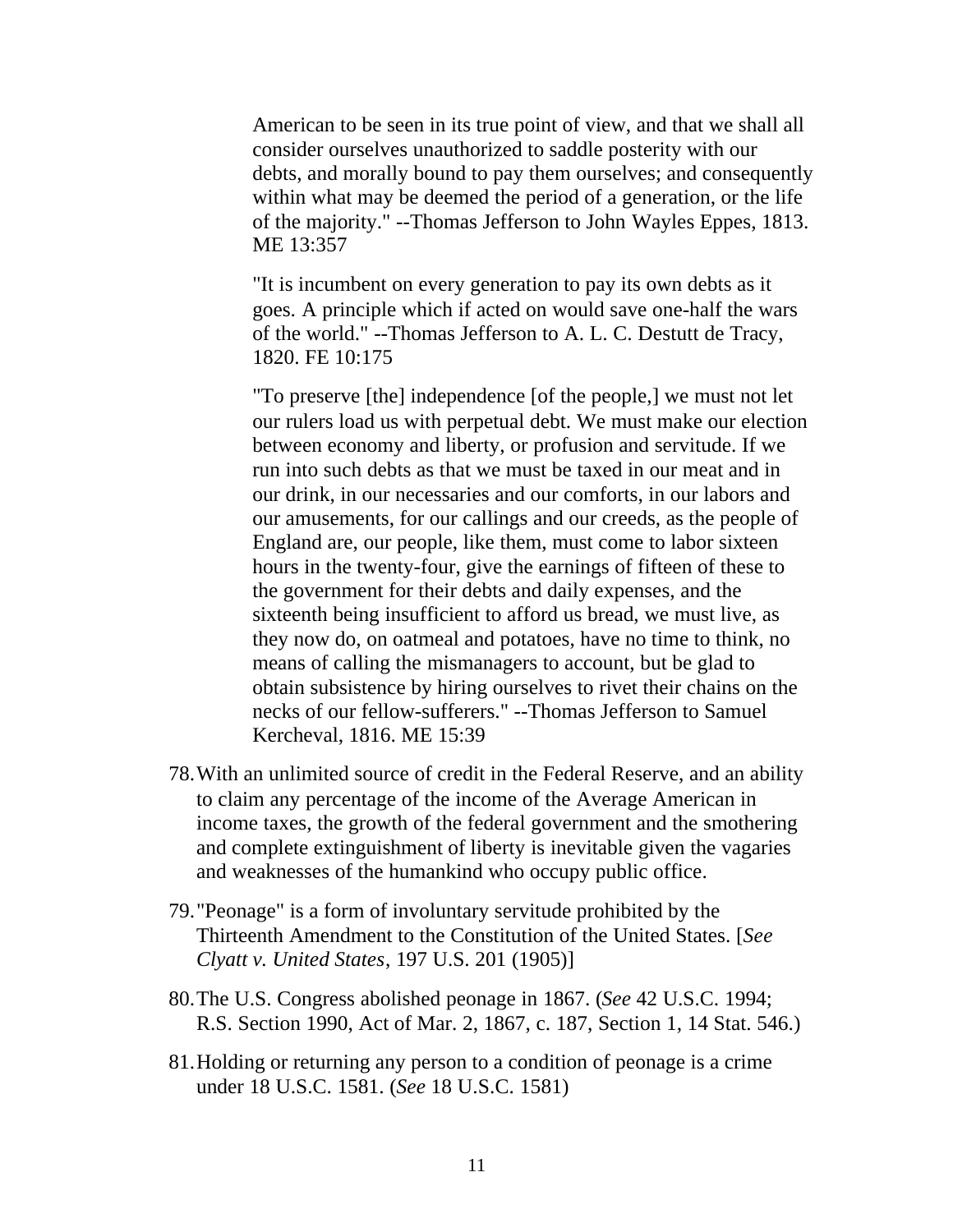- 82.Involuntary servitude means a condition of servitude in which the victim is forced to work for another by use or threat of physical restraint or injury, or by the use or threat of coercion through law or legal process. [*See Clyatt v. United States*, 197 U.S. 201 (1905)*; Bailey v. Alabama*, 219 U.S. 219 (1910); *United States v. Kozminski*, 487 U.S. 931 (1988)]
- 83.If an American stops turning over the fruits of his or her labor to the federal government in the form of income tax payments, he suffers under the risk of possible criminal prosecution and incarceration. (*See* Form 1040 Instruction Booklet)

#### **THIRD BELIEF:**

# **CONGRESS LACKS THE AUTHORITY TO LEGISLATE AN INCOME TAX ON THE PEOPLE EXCEPT IN THE DISTRICT OF COLUMBIA, THE US TERRITORIES AND IN THOSE AREAS WITHIN ANY OF THE 50 STATES WHERE THE STATES HAVE SPECIFICALLY AUTHORIZED IT, IN WRITING.**

- 1. At Section 7608(a) of the Internal Revenue Code, Congress set forth the authority of internal revenue officers with respect to enforcement of Subtitle E and other laws pertaining to liquor, tobacco, and firearms. [(*See* 26 U.S.C. 7608(a)]
- 2. At Section 7608(b) of the Internal Revenue Code, Congress set forth the authority of internal revenue officers with respect to enforcement of laws relating to internal revenue other than Subtitle E. [*See* 26 U.S.C. 7608(b)]
- 3. The only persons authorized to enforce Subtitle A are special agents and investigators. [*See* 26 U.S.C. 7608(b)]
- 4. The term "person" as that term is used in Internal Revenue Code Section 6001 and 6011 is defined at Section 7701(a)(1). [*See* 26 U.S.C. 6001, 6011, and 7701(a)(1)]
- 5. Internal Revenue Code Section 7701(a)(1) states: "The term person shall be construed to mean and include an individual, a trust, estate, partnership, association, company or corporation." [(*See* 26 U.S.C. 7701(a)(1)]
- 6. Trusts, estates, partnerships, associations, companies and corporations do not have arms and legs, do not get married, do not eat, drink and sleep, and are not otherwise included in what one not trained in the law would recognize as a "person."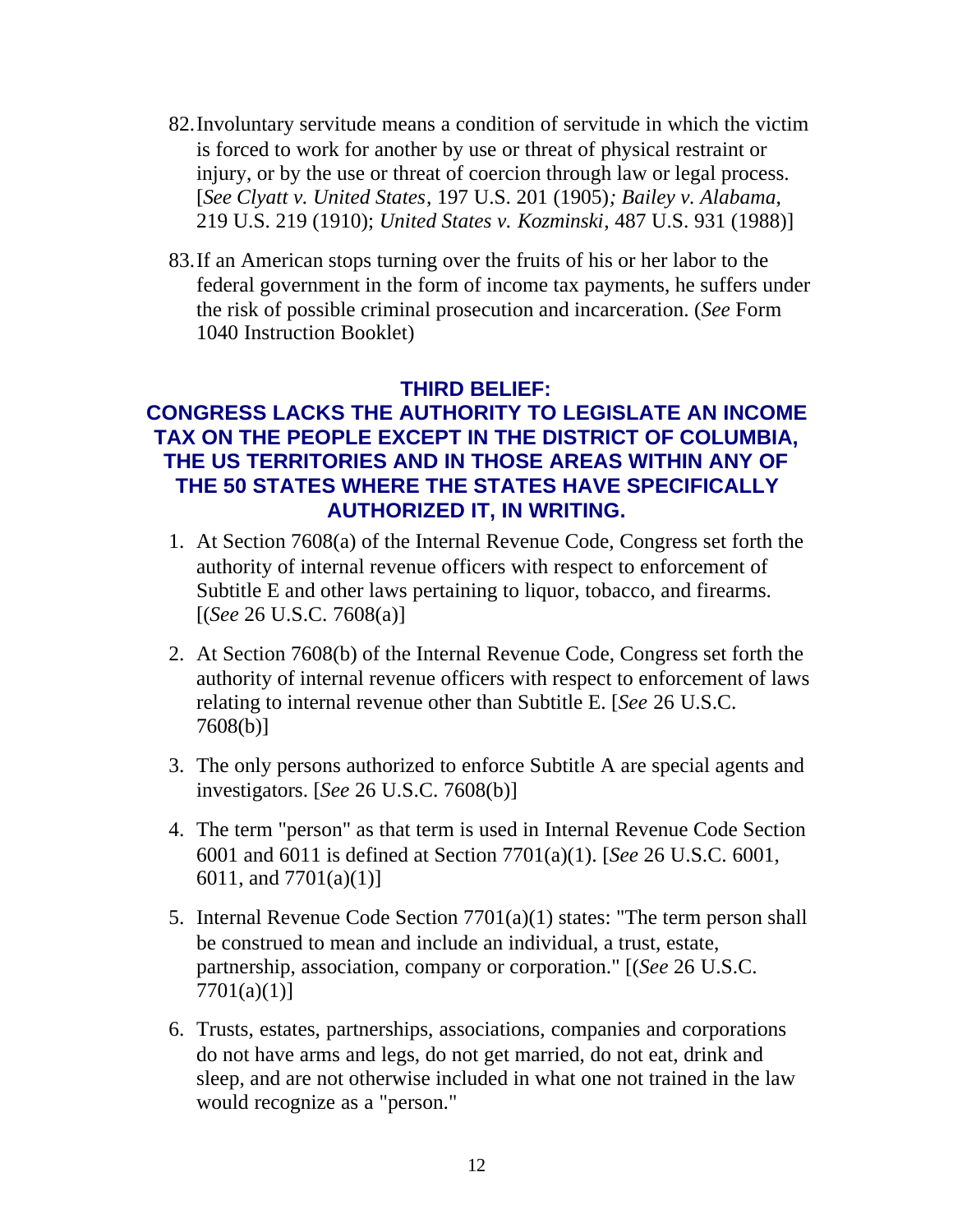- 7. Internal Revenue Code Section 6012(a) states that: "(a)General Rule. Returns with respect to income taxes under subtitle A shall be made by the following: (1)(A) Every individual having for the taxable year gross income which equals or exceeds the exemption amount or more . . . ." [(*See* 26 U.S.C. 6012(a)]
- 8. Internal Revenue Code Section 1 imposes a tax on the taxable income of certain "persons" who are "individuals" and "estates and trusts." (*See* 26 U.S.C. 1.)
- 9. The "individual" mentioned in Internal Revenue Code Section 6012 is the same individual as mentioned in Internal Revenue Code Section 1. (*See* 26 U.S.C. Sections 1 and 6012.)
- 10.The "individual" mentioned by Congress in Internal Revenue Code Section 6012 and Internal Revenue Code Section 1 is not defined anywhere in the Internal Revenue Code. (*See* 26 U.S.C. Sections 1.1 and 6012; Title 26, United States Code, in its entirety.)
- 11.26 C.F.R. 1.1-1 is the Treasury Regulation that corresponds to Internal Revenue Code Section 1. (*See* 26 U.S.C. 1; 26 C.F.R. 1.1-1.)
- 12.At 26 C.F.R. 1.1-1(a)(1), the individuals identified at Section 1 of the Internal Revenue Code are those individuals who are either citizens of the United States, residents of the United States, or non-resident aliens. [*See* 26 U.S.C. 1.1; 26 C.F.R. 1.1-1(a)(1)]
- 13.The "residents" and "citizens" identified in 26 C.F.R. 1.1- 1(a)(1) are mutually exclusive classes. [*See* 26 C.F.R. 1.1-1(a)(1)]
- 14.As used in 26 C.F.R. Sec. 1.1-1, the term "resident" means an alien. (*See* 26 C.F.R. 1.1-1.)
- 15.26 C.F.R. 1.1-1(c) states that: "Every person born or naturalized in the United States, and subject to its jurisdiction, is a citizen." [*See* 26 C.F.R.  $1.1 - 1(c)$ ]
- 16.A person who is born or naturalized in the United States but not subject to its jurisdiction, is not a citizen within the meaning of 26 C.F.R. 1.1-1. (*See* 26 U.S.C. 1.1-1)
- 17.On April 21, 1988, in the United States District Court, Southern District of Indiana, Evansville Division, in the case of *United States v. James I. Hall*, Case No. EV 87-20-CR, IRS Revenue Officer Patricia A. Schaffner, testified under penalties of perjury that the terms "subject to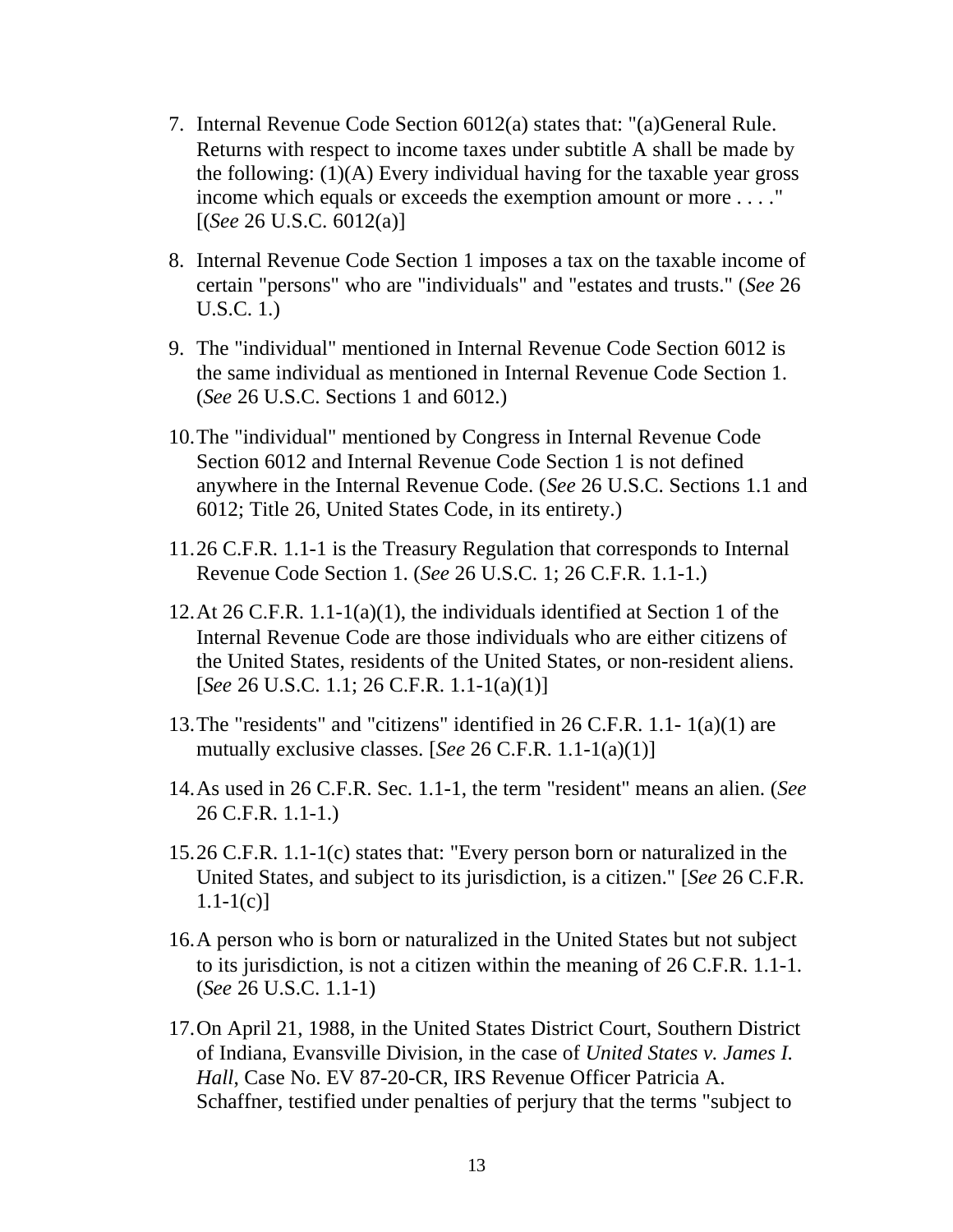its jurisdiction" as used at 26 C.F.R. 1.1-1(c) meant being subject to the laws of the country, and that meant the "legislative jurisdiction" of the United States. (*See "*Judicial Tyranny and Your Income Tax," Jeffrey A. Dickstein, J.D., Custom Prints 1990, Appendix B, pp. 309-357.)

- 18.In the same case, Patricia A. Schaffner testified under oath the term "subject to its jurisdiction" could have no other meaning than the "legislative jurisdiction" of the United States. (*See "*Judicial Tyranny and Your Income Tax," Jeffrey A. Dickstein, J.D., Custom Prints 1990, Appendix B, pp. 309-357.)
- 19.When Patricia A. Schaffner was asked to tell the jury what facts made Mr. Hall subject to the "legislative jurisdiction" of the United States, the prosecutor, Assistant United States Attorney Larry Mackey objected, and the court sustained the objection. (*See "*Judicial Tyranny and Your Income Tax," Jeffrey A. Dickstein, J.D., Custom Prints 1990, Appendix B, pp. 309-357.)
- 20.The Internal Revenue Service is never required by the Federal courts to prove facts to establish whether one is subject to the jurisdiction of the United States. (*See "*Judicial Tyranny and Your Income Tax," Jeffrey A. Dickstein, J.D., Custom Prints 1990, Appendix B, pp. 309-357.)
- 21.The United States Department of Justice and United States Attorneys, and their assistants, always object when an alleged taxpayer demands the Government prove that they are subject to the jurisdiction of the United States, and the federal courts always sustain those objections, which means that the federal courts routinely prohibit the introduction of potentially exculpatory evidence in tax crime trials.
- 22.The IRS has been directed to maintain a system of financial records on all federal judges, all IRS Criminal Investigation Division Special Agents, and all U.S. Attorneys, which records cannot be accessed by the subject(s) under the FOIA or Privacy Act. ( *See* Treasury System of Records 46.002 as identified in Treasury/IRS Privacy Act of 1974 Resource Document #6372)
- 23.Unless specifically provided for in the United States Constitution, the federal government does not have legislative jurisdiction in the states. [*See United States v. Lopez*, 514 US 549 (1995)]
- 24.40 U.S.C. §255 identifies the only method by which the federal government may acquire legislative jurisdiction over a geographic area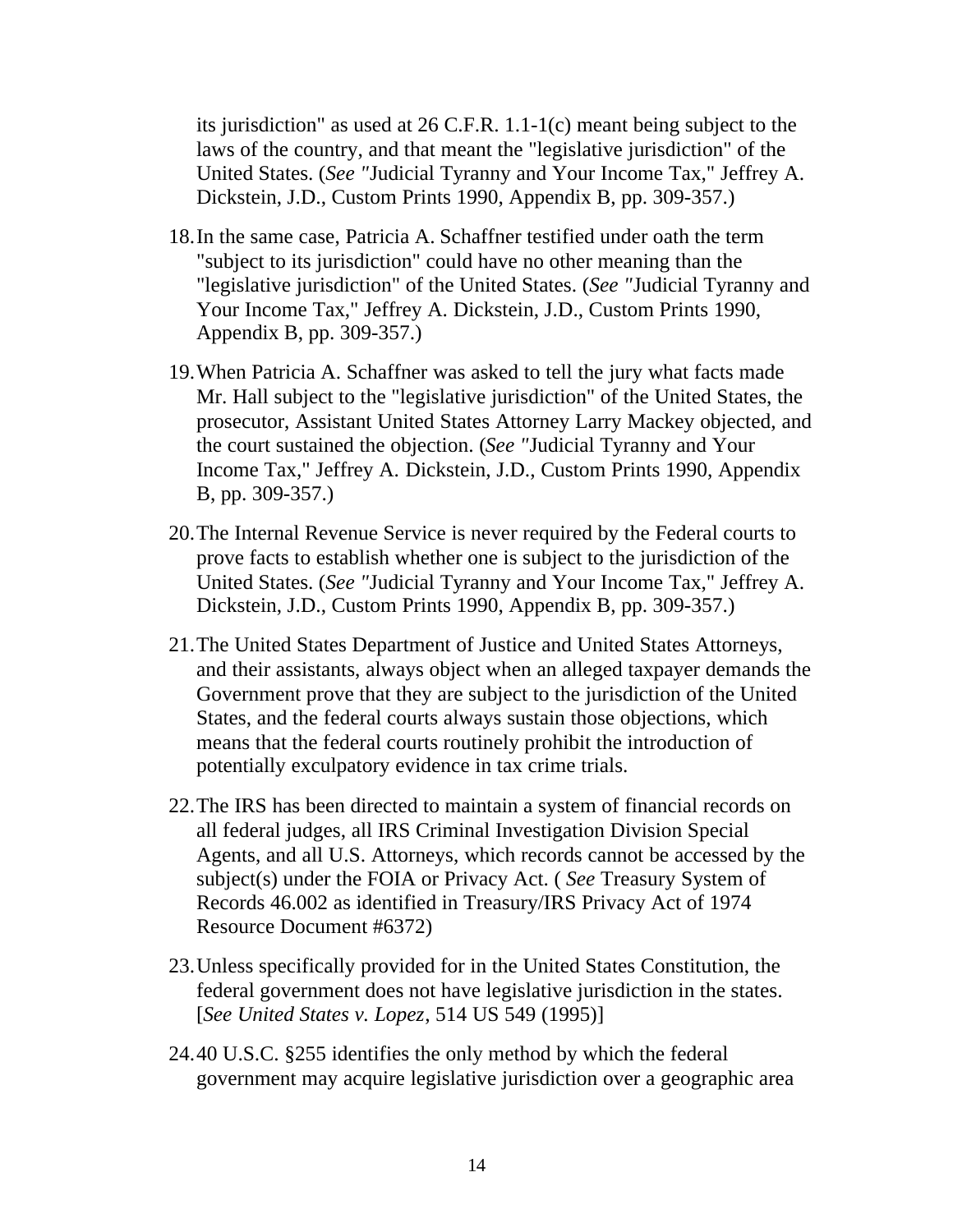within the outer limits of a state of the Union, which is by state cession *in writing*. (*See* 40 U.S.C. §255.)

- 25.On December 15, 1954, an interdepartmental committee was commissioned on the recommendation of the Attorney General of the United States, Herbert Brownell, Jr., and approved by President Eisenhower and his cabinet, named the Interdepartmental Committee for the Study of Jurisdiction Over Federal Areas Within the States, and charged with the duty of studying and reporting where the United States had legal authority to make someone subject to its jurisdiction. (*See "*Jurisdiction over Federal Areas Within the States: Report of the Interdepartmental Committee for the Study of Jurisdiction over Federal Areas Within the States," April 1956, hereinafter "the Report.")
- 26.In June of 1957, the "Interdepartmental Committee for the Study of Jurisdiction over Federal Areas Within the States" issued "Part II" of its report entitled "Jurisdiction Over Federal Areas Within the States." (*See* Report, p. 197.)
- 27.The Report makes the following statements:

a. "The Constitution gives express recognition to but one means of Federal acquisition of legislative jurisdiction -- by State consent under Article I, section 8, clause 17... Justice McLean suggested that the Constitution provided the sole mode for transfer of jurisdiction, and that if this mode is not pursued, no transfer of jurisdiction can take place." (*See* Report, p. 41.)

b. "It scarcely needs to be said that unless there has been a transfer of jurisdiction (1) pursuant to clause 17 by a Federal acquisition of land with State consent, or (2) by cession from the State to the Federal Government, or unless the Federal Government has reserved jurisdiction upon the admission of the State, the Federal Government possesses no legislative jurisdiction over any area within a State, such jurisdiction being for exercise by the State, subject to non- interference by the State with Federal functions," (*See* Report, p. 45.)

c. "The Federal Government cannot, by unilateral action on its part, acquire legislative jurisdiction over any area within the exterior boundaries of a State," (*See* Report, p. 46.)

d. "On the other hand, while the Federal Government has power under various provisions of the Constitution to define, and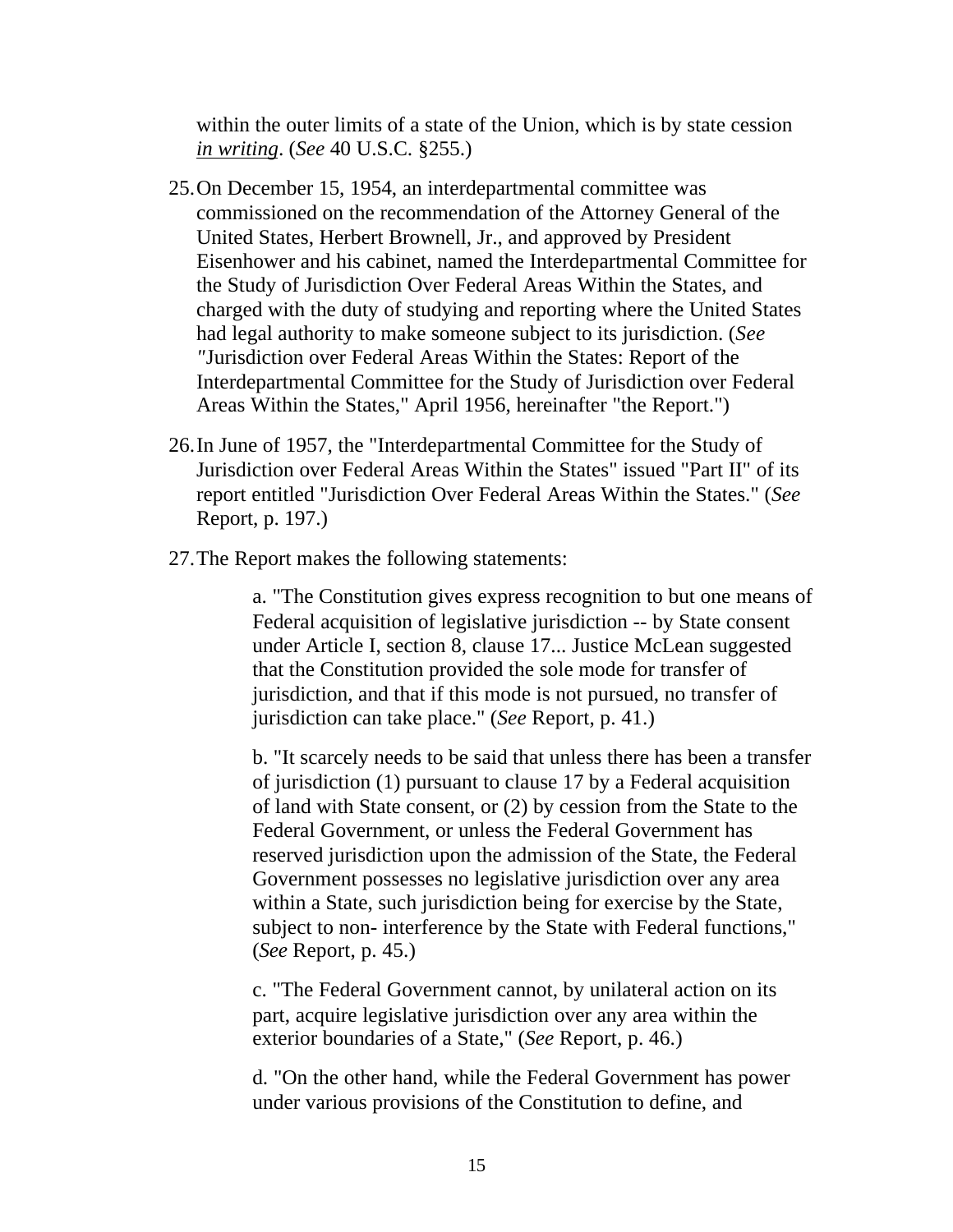prohibit as criminal, certain acts or omissions occurring anywhere in the United States, it has no power to punish for various other crimes, jurisdiction over which is retained by the States under our Federal-State system of government, unless such crime occurs on areas as to which legislative jurisdiction has been vested in the Federal Government." (*See* Report, p.107.)

- 28.The phrase "subject to their jurisdiction" as used in the Thirteenth Amendment means subject to both the jurisdiction of the several states of the union and the United States. (*See* U.S. Const. Amendment 13.)
- 29.The "subject to its jurisdiction" component of the definition of citizen set out at 26 C.F.R. 1.1-1(c) has a different meaning than the phrase "subject to their jurisdiction" as used in the Thirteenth Amendment to the Constitution of the United States. (*See* 26 C.F.R. 1.1-1(c); U.S. Const. amend 13.)
- 30.The term "foreign" is nowhere defined in the Internal Revenue Code.
- 31.The term "foreign" means anything outside of the legislative jurisdiction of the Congress, which means anything outside of federal property ceded, in most cases, to the federal government by the states as required by 40 U.S.C. §255. (*See* 40 U.S.C. §255.)
- 32.A Treasury Regulation cannot create affirmative duties not otherwise imposed by Congress in the underlying statute, corresponding Internal Revenue Code section. [*See C.I.R. v. Acker*, 361 U.S. 87, 89 (1959)*; U.S. v. Calamaro*, 354 U.S. 351, 358-359 (1957)]
- 33.Congress defined a "taxpayer" at Section 7701(a)(14) of the Internal Revenue Code, as any person subject to any Internal Revenue tax. [*See* 26 U.S.C. 7701(a)(14)]
- 34."Subject to" is defined in Black's Law Dictionary, Sixth Edition, page 1425 as:

"Liable, subordinate, subservient, inferior, obedient to; governed or affected by; provided that; provided; answerable for." Homan v. Employers Reinsurance Corp., 345 Mo. 650, 136 S.W.2d 289, 302

(*See* Black's Law Dictionary, Sixth Edition, page 1425)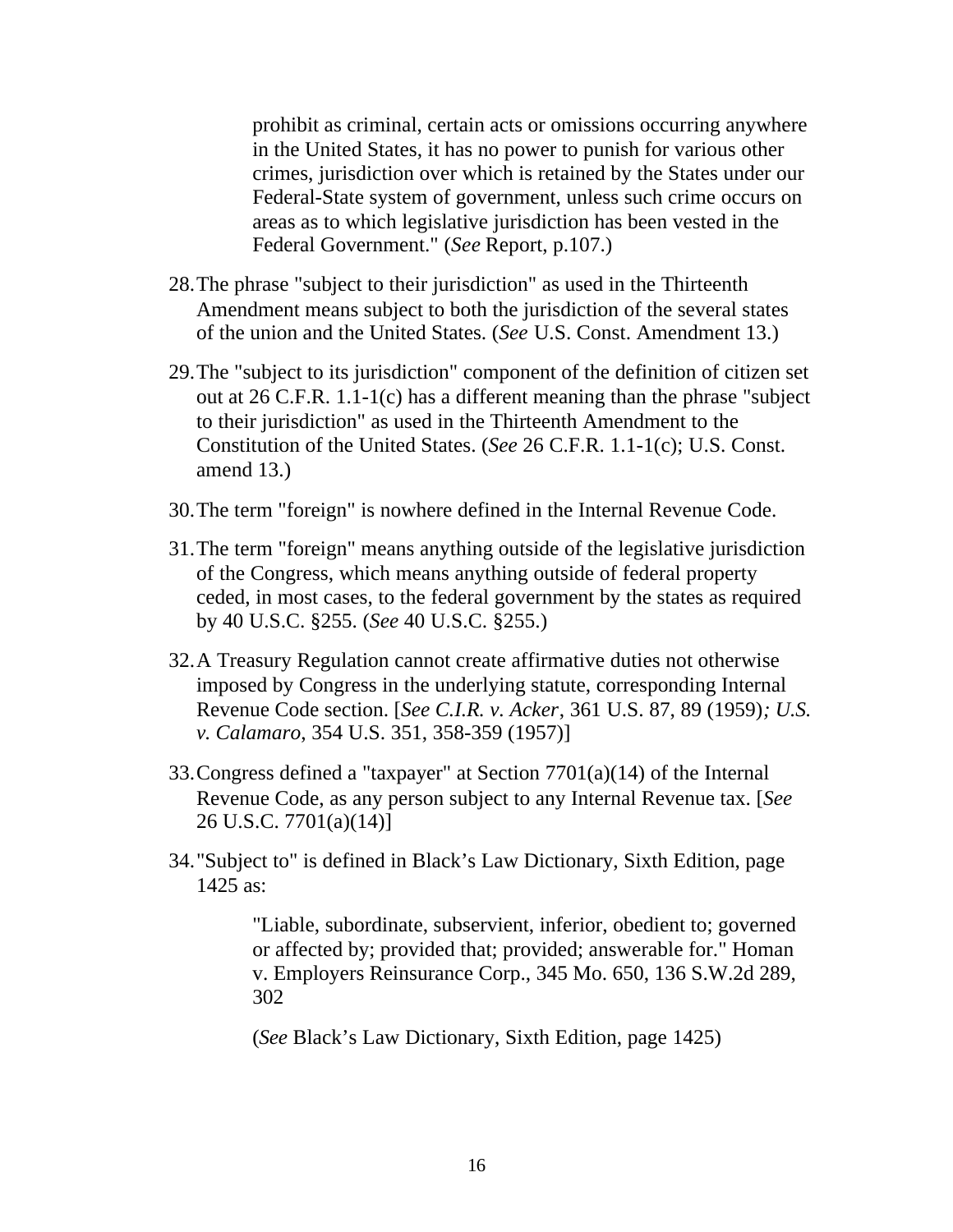- 35.Based on the above definition of "subject to", use of the term "taxpayer" in describing anyone creates a presumption of liability for tax on the part of the person being referred to.
- 36.The IRS uses the term "taxpayer" to refer to *everyone*, including those not necessarily subject to or liable for Subtitle A income taxes.
- 37.In *Botta v. Scanlon*, 288 F.2d. 504, 508 (1961), a federal court said:

*"A reasonable construction of the taxing statutes does not include vesting any tax official with absolute power of assessment against individuals not specified in the states as a person liable for the tax without an opportunity for judicial review of this status before the appellation of 'taxpayer' is bestowed upon them and their property is seized..."*

- 38.Based on the above, it is a violation of due process and a violation of delegated authority for any IRS tax official to refer to any person as a "taxpayer" who does not first identify him or herself as such *voluntarily*.
- 39.The federal courts, in the case of *Long v. Rasmussen*, 281 F. 236 (1922) stated at 238:

"The revenue laws are a code or system in regulation of tax assessment and collection. They relate to taxpayers, and not to nontaxpayers. The latter are without their scope. No procedure is prescribed for nontaxpayers, and no attempt is made to annul any of their rights and remedies in due course of law. With them Congress does not assume to deal, and they are neither of the subject nor of the object of the revenue laws..."

"The distinction between persons and things within the scope of the revenue laws and those without is vital."

- 40.One who is not a citizen, resident, or non-resident alien, is not an individual subject to the tax imposed by Section 1 of the Internal Revenue Code. (*See* 26 U.S.C. 1; 26 C.F.R. 1.1-1.)
- 41.An individual who is not subject to the tax imposed by Section 1 of the Internal Revenue Code, is not an individual required to make a return under the Requirement of Internal Revenue Code Section 6012. (*See* 26 U.S.C. Sections 1.1 and 6012.)
- 42.The Supreme Court, in the dissenting opinion of Judge Harlan in the case of *Downes v. Bidwell*, 182 U.S. 244 (1901), stated: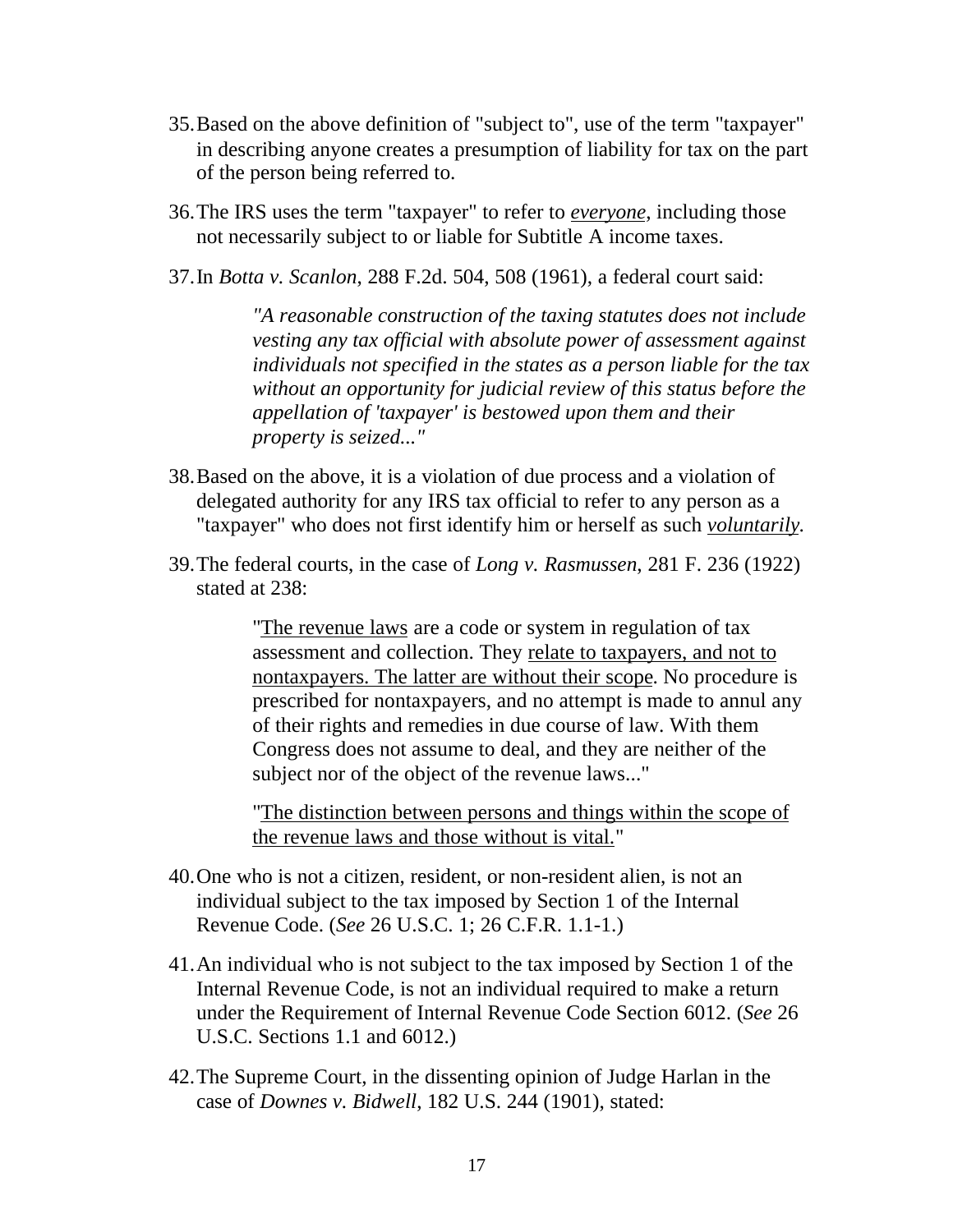"The idea prevails with some, indeed it has found expression in arguments at the bar, that we have in this country substantially two national governments; one to be maintained under the Constitution, with all of its restrictions; the other to be maintained by Congress outside the independently of that instrument, by exercising such powers [of absolutism] as other nations of the earth are accustomed to…I take leave to say that, if the principles thus announced should ever receive the sanction of a majority of this court, a radical and mischievous change in our system of government will result. We will, in that event, pass from the era of constitutional liberty guarded and protected by a written constitution into an era of legislative absolutism. It will be an evil day for American liberty if the theory of a government outside the supreme law of the land finds lodgment in our constitutional jurisprudence. No higher duty rests upon this court than to exert its full authority to prevent all violation of the principles of the Constitution."

- 43.The jurisdiction that Honorable Justice Harlan above was referring to where "legislative absolutism" would or could reign was in areas subject to the legislative jurisdiction of the U.S. government, which includes the District of Columbia, federal enclaves within the states, and U.S. territories and possessions.
- 44.The Internal Revenue Manual says the following, in Section 4.10.7.2.9.8 (05-14-1999):

#### **Importance of Court Decisions**

Decisions made at various levels of the court system are considered to be interpretations of tax laws and may be used by either examiners or taxpayers to support a position.

Certain court cases lend more weight to a position than others. A case decided by the U.S. Supreme Court becomes the law of the land and takes precedence over decisions of lower courts. The Internal Revenue Service must follow Supreme Court decisions. For examiners, Supreme Court decisions have the same weight as the Code.

## **Decisions made by lower courts, such as Tax Court, District Courts, or Claims Court, are binding on the Service only for the particular taxpayer and the years**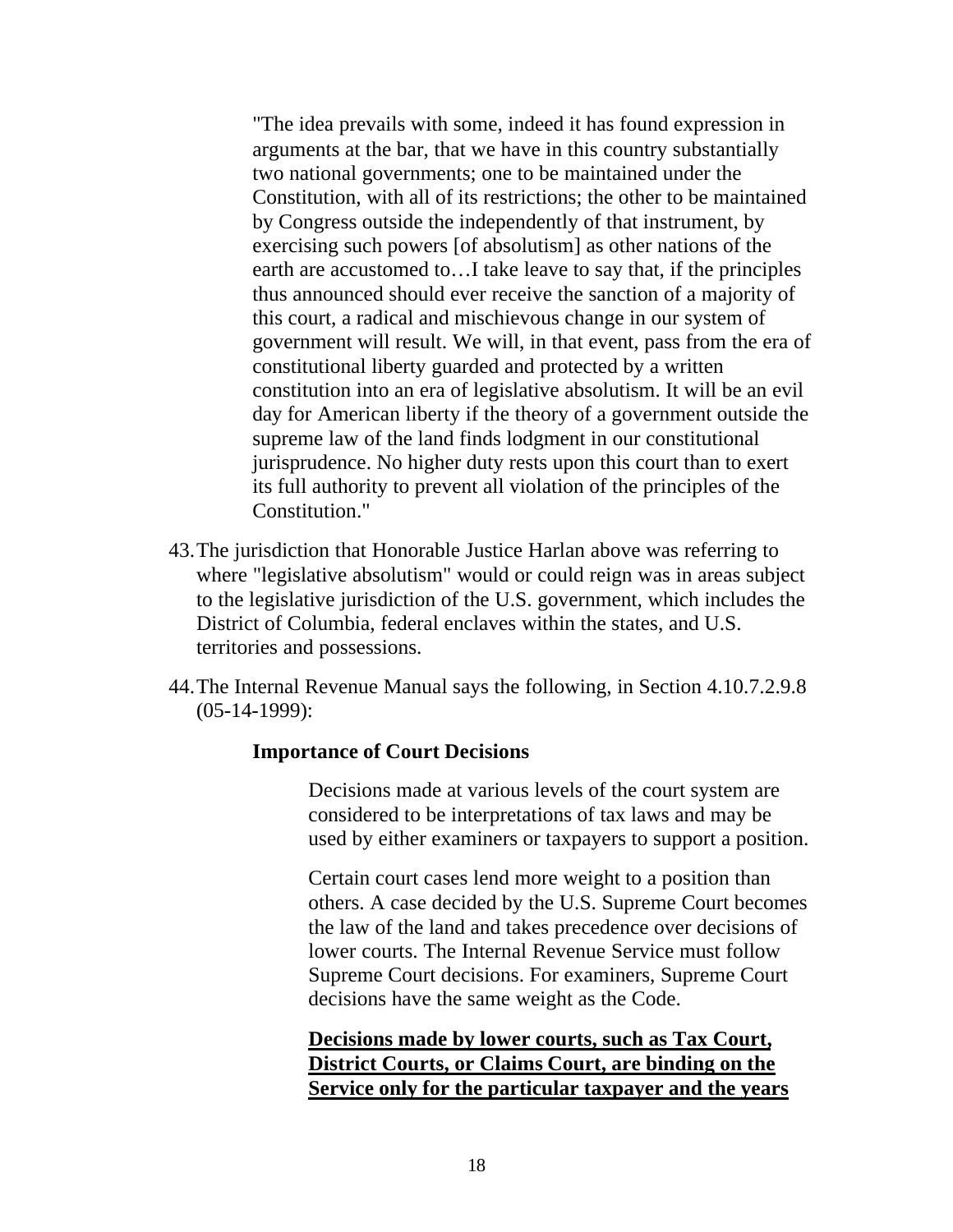**litigated.** Adverse decisions of lower courts do not require the Service to alter its position for other taxpayers.

45.The Internal Revenue Service, in its responsive letters to tax payers, routinely and chronically violates the above requirements by citing cases below the Supreme Court level, which do not apply to more than the individual taxpayer in question according to the above.

## **FOURTH BELIEF: IRS IS PROHIBITED BY THE 4TH AND 5TH AMENDMENTS FROM COMPELLING PEOPLE TO SIGN AND FILE AN INCOME TAX RETURN FORM 1040**

- 1. 26 U.S.C. 6001 requires the keeping of records.
- 2. 26 U.S.C. 7203 makes it a federal crime not to keep the records required under section 6001.
- 3. The records required under 26 U.S.C. 6001 contain information that will appear on the tax returns pertaining to federal income taxes.
- 4. The Fifth Amendment prohibits the government from compelling an American to be a witness against himself.
- 5. The IRS currently uses the following: Non-Custodial Miranda warning:

"In connection with my investigation of your tax liability I would like to ask you some questions. However, first I advise you that under the fifth Amendment to the Constitution of the United States I cannot compel you to answer any questions or to submit any information. If such answers or information might tend to incriminate you in any way, I also advise you that anything which you say and any documents which you submit may be used against you in any criminal proceeding which may be undertaken. I advise you further that you may, if you wish, seek the assistance of an attorney before responding."

(*See* IRS Handbook for Special Agents.)

6. The Privacy Act and Paperwork Reduction Act notices currently used by the IRS provides that the information provided in the preparation of a tax return can go to the Department of Justice who prosecutes criminal cases against the filers of tax returns. (*See* IRS Form 1040 and Instruction Booklet.)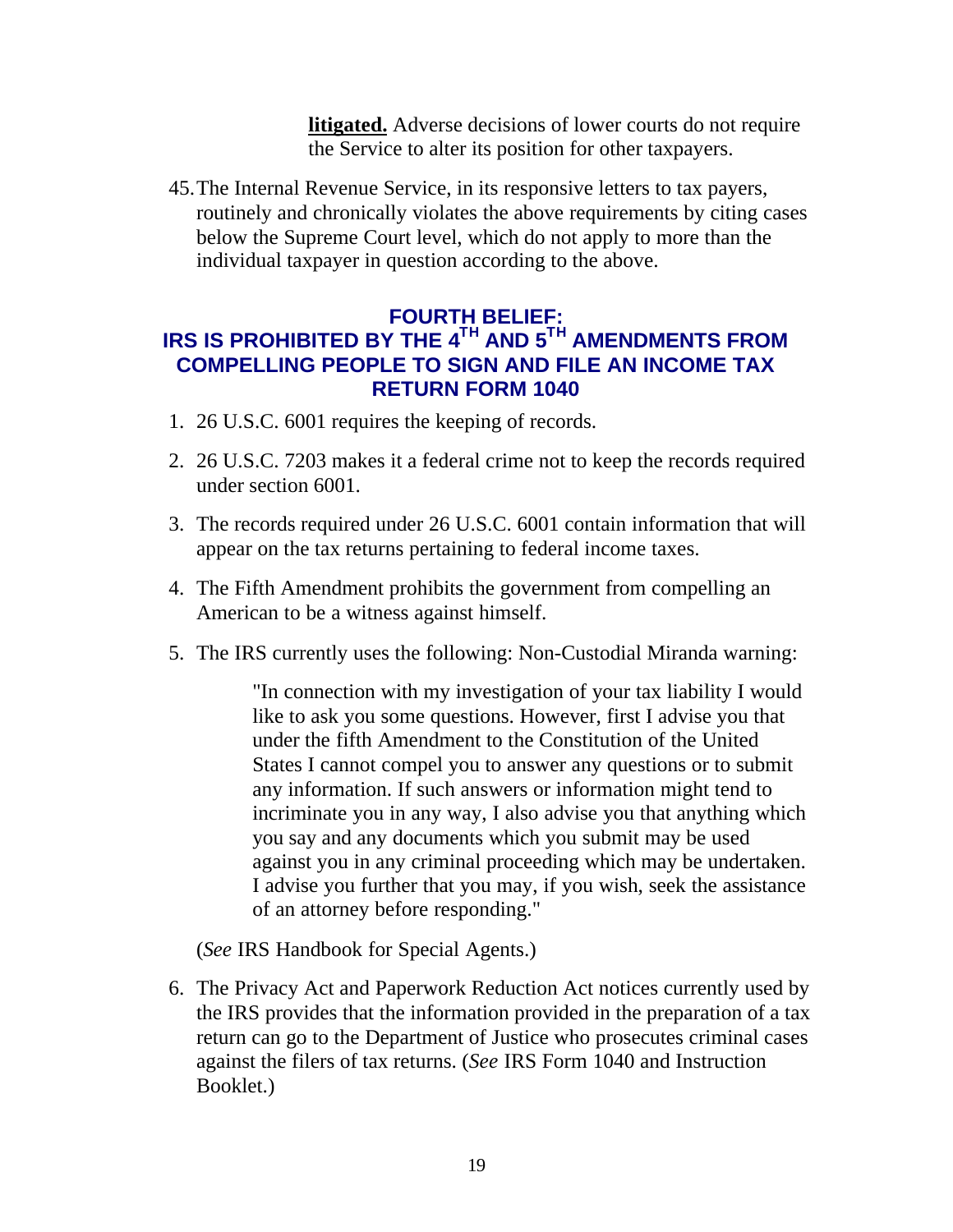- 7. The United States Attorneys' Bulletin, April 1998 edition, contained an article written by Joan Bainbridge Safford, Deputy United States Attorney, Northern District of Illinois, entitled: "Follow That Lead! Obtaining and Using Tax Information in a Non-Tax Case," hereinafter "Follow that Lead!".
- 8. "Follow that Lead!" states the following:

"In any criminal case where financial gain is the prominent motive, tax returns and return information can provide some of the most significant leads, corroborative evidence, and crossexamination material obtainable from any source."

9. "Follow that Lead!" states the following;

"In even the most straightforward fraud case, the usefulness of tax returns should be apparent . . . the tax return information provides a statement under penalty of perjury which may either serve as circumstantial evidence of the target' misrepresentation of his economic status or as helpful cross-examination material . . . Disclosure of tax returns may also provide critical leads and impeachment material."

10.The Disclosure, Privacy Act, and Paperwork Reduction Act Notice set out in the IRS Form 1040 Instruction Booklet states the following:

> "[W]e may disclose your tax information to the Department of Justice, to enforce the tax laws, both civil and criminal, and to cities, states, the District of Columbia, U.S. Commonwealths or possessions, and certain foreign governments to carry out their tax laws."

- 11.Tax returns are used by the IRS to develop civil and criminal cases against the filers of the tax returns. (*See* "Follow that Lead!")
- 12.Tax returns of a filer are used as evidence against the filer in both civil and criminal income tax cases. (*See* Annotations, Title 26, Sections 7201,7203)
- 13.The United States Supreme Court has held that a fifth amendment privilege exists against requiring a person to admit or deny he has documents which the government believes is related to the federal income tax. [*See United States v. Doe*, 465 U.S. 605 (1984)]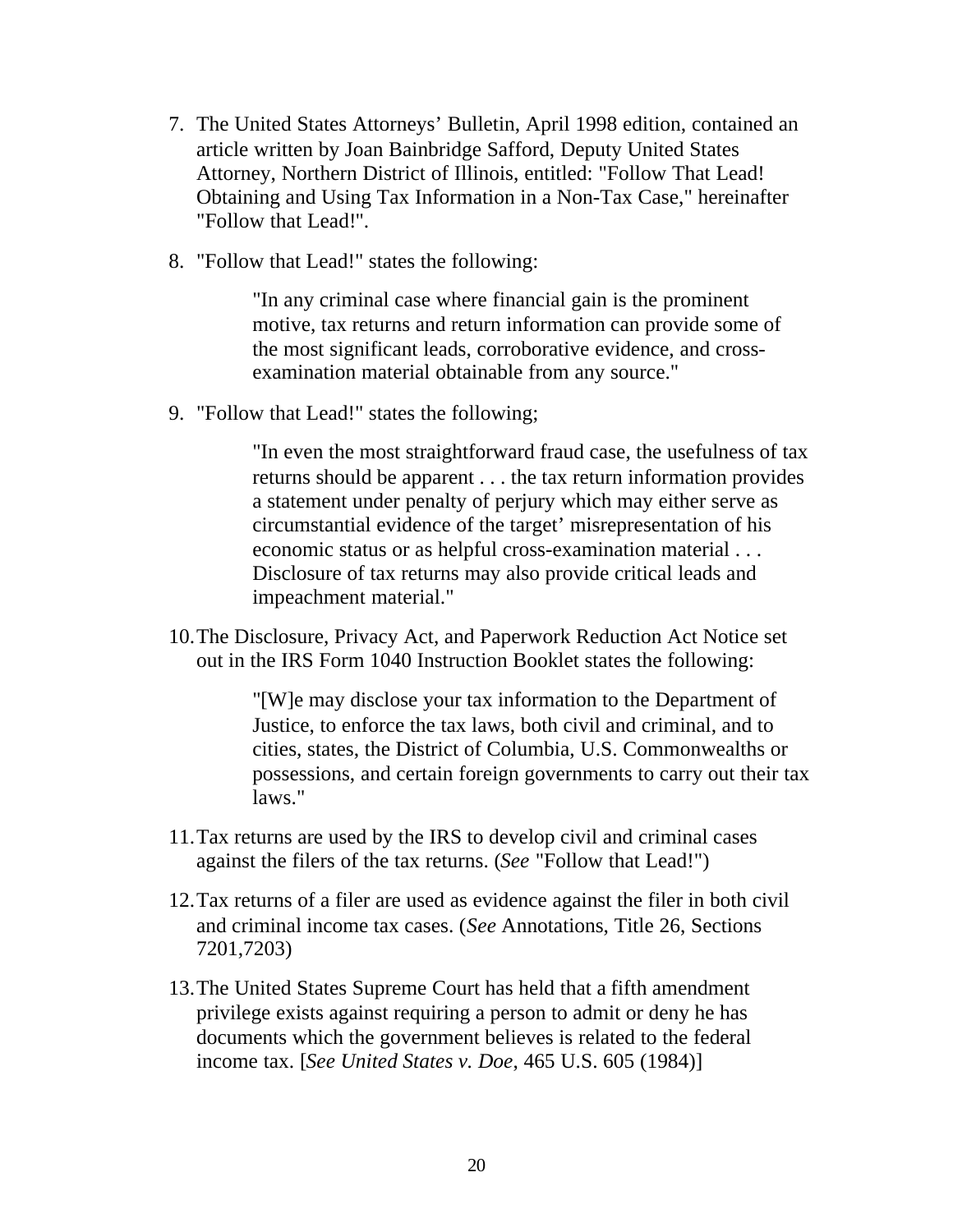- 14.The Fifth Amendment provides an absolute defense to tax crimes. (*See United States v. Heise*, 709 F.2d 449, 450 (6th Cir. 1983); *Garner v. United States*, 424 U.S. 648, 662-63 (1976).)
- 15. The U.S. Court of Appeals for the  $10^{th}$  Circuit took the position in *U.S. v. Conklin*, (1994), WL 504211, that the filing of an income tax return (Form 1040) is not compelled and, therefore, the principle that no one may be forced to waive their  $5<sup>th</sup>$  Amendment rights in order to comply with a law is not applicable to federal income tax returns. (*See U.S. v. Conklin*, (1994), WL 504211)
- 16.The Supreme Court has held that if one wants to assert the Fifth Amendment to an issue pertaining to a federal income tax return, one must make that claim on the form itself. (*Sullivan v. United States*, 274 U.S. 259 (1927).)
- 17.If one claims Fifth Amendment protection on an income tax form, that act can result in criminal prosecution for failure to file income tax returns, income tax evasion, or conspiracy to defraud. [*See United States v. Waldeck*, 909 F.2d 555, 561 (1st Cir. 1990)]
- 18.The Paperwork Reduction Act Notice (the "Notice") set out in the IRS Form 730 states that:

"You must file Form 730 and pay the tax on wagers under section 4401(a) if you: Are in the business of accepting wagers, or Conduct a wagering pool or lottery."

19.The Notice states the following:

[C]ertain documents related to wagering taxes and information obtained through them that relates to wagering taxes may not be used against the taxpayer in any criminal proceeding. See section 4424 for more details.

- 20.In 1997, 5,335 tax audits resulted in criminal investigations of those tax filers. (Speculation: Tax Facts, etc.)
- 21.Judge Learned Hand stated that:

Logically, indeed, he (the taxpayer) is boxed in a paradox for he must prove the criminatory character of what it is his privilege to suppress just because it is criminatory. The only practicable solution is to be content with the door's being set a little ajar,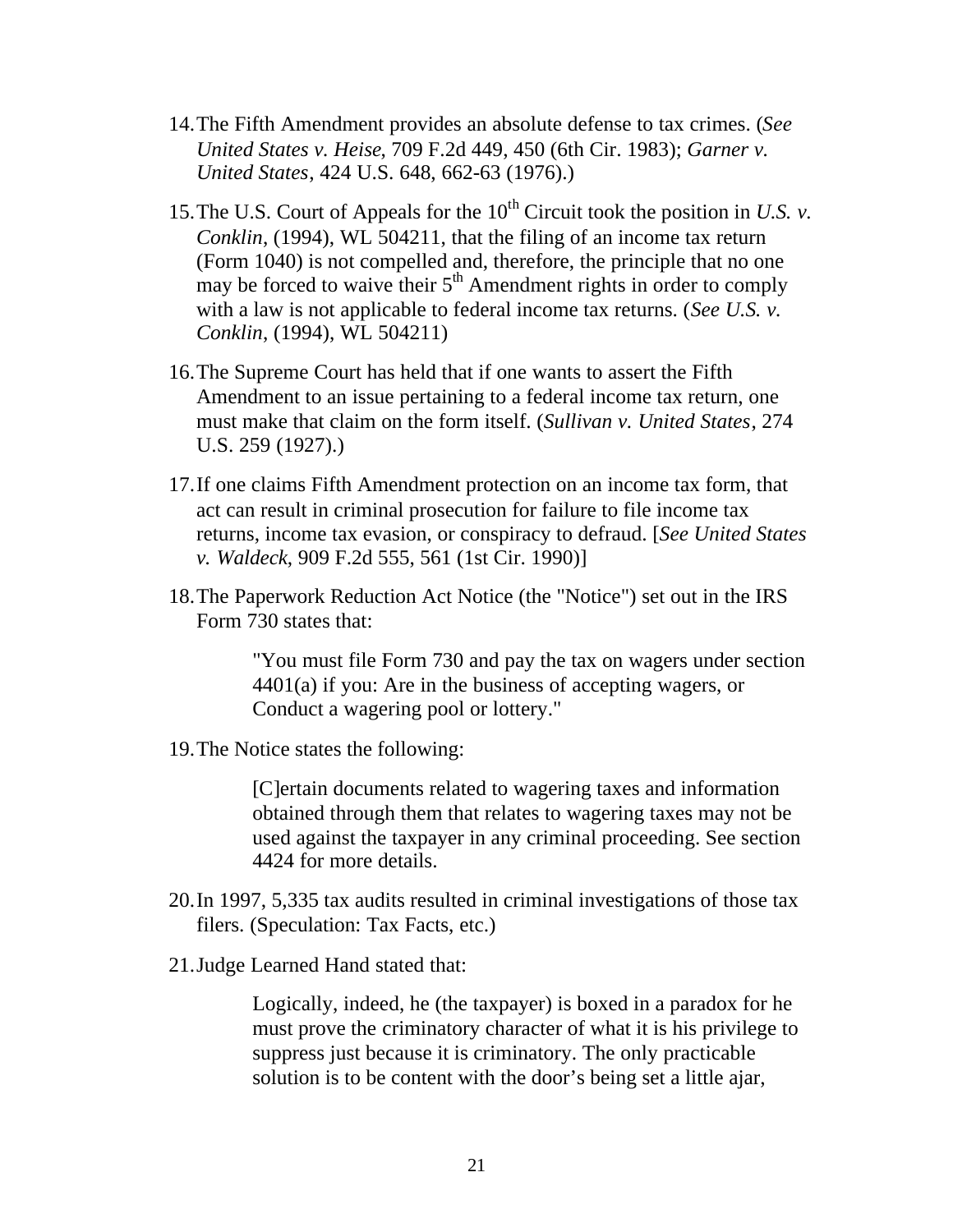#### AND WHILE AT TIMES THIS NO DOUBT PARTIALLY DESTROYS THE PRIVILEGE, ...nothing better is available.

(*See United States v. Weisman*, 111 F.2d 260, 262 (1947) (emphasis added).)

- 22.The Constitution is the Supreme Law of the Land.
- 23.The American people do not have to tolerate an income tax system in which the federal government requires a citizen to give up any constitutional rights.

#### **FIFTH BELIEF:**

## **PERSONAL INCOME TAXES POLARIZE AND DIVIDE AN OTHERWISE UNITED NATION AND PROMOTE CLASS WARFARE AND MISTRUST OF OUR GOVERNMENT.**

- 1. The second plank in the Communist Manifesto calls for a heavy, progressive (graduated) income tax not unlike what we have now with the IRS form 1040, which punishes the rich so that wealth may be redistributed to the poor.
- 2. The U.S. Constitution requires that all income taxes must be uniform as follows, from in Article 1, Section 8, clause 1 of the U.S. Constitution, which says:

"The Congress shall have Power To lay and collect Taxes, Duties, Imposts and Excises, to pay the Debts and provide for the common Defence and general Welfare of the United States; but all Duties, Imposts and Excises shall be uniform throughout the United States;"

- 3. To be uniform, a tax must apply equally to all persons similarly situated and all property of the same type or class being taxed must be taxed at the same percentage rate, no matter where people live, where the property is, or how much taxable income the person makes. Otherwise, the tax discriminates against the rich.
- 4. The Supreme Court stated in the case of *Pollack v. Farmer's Loan and Trust Company,* 157 U.S. 429, 158 U.S. 601 (1895) that:

"Congress has the exclusive power of selecting the class. It has regulated that particular branch of commerce which concerns the bringing of alien passengers,' and that taxes shall be levied upon such property as shall be prescribed by law. *The object of this*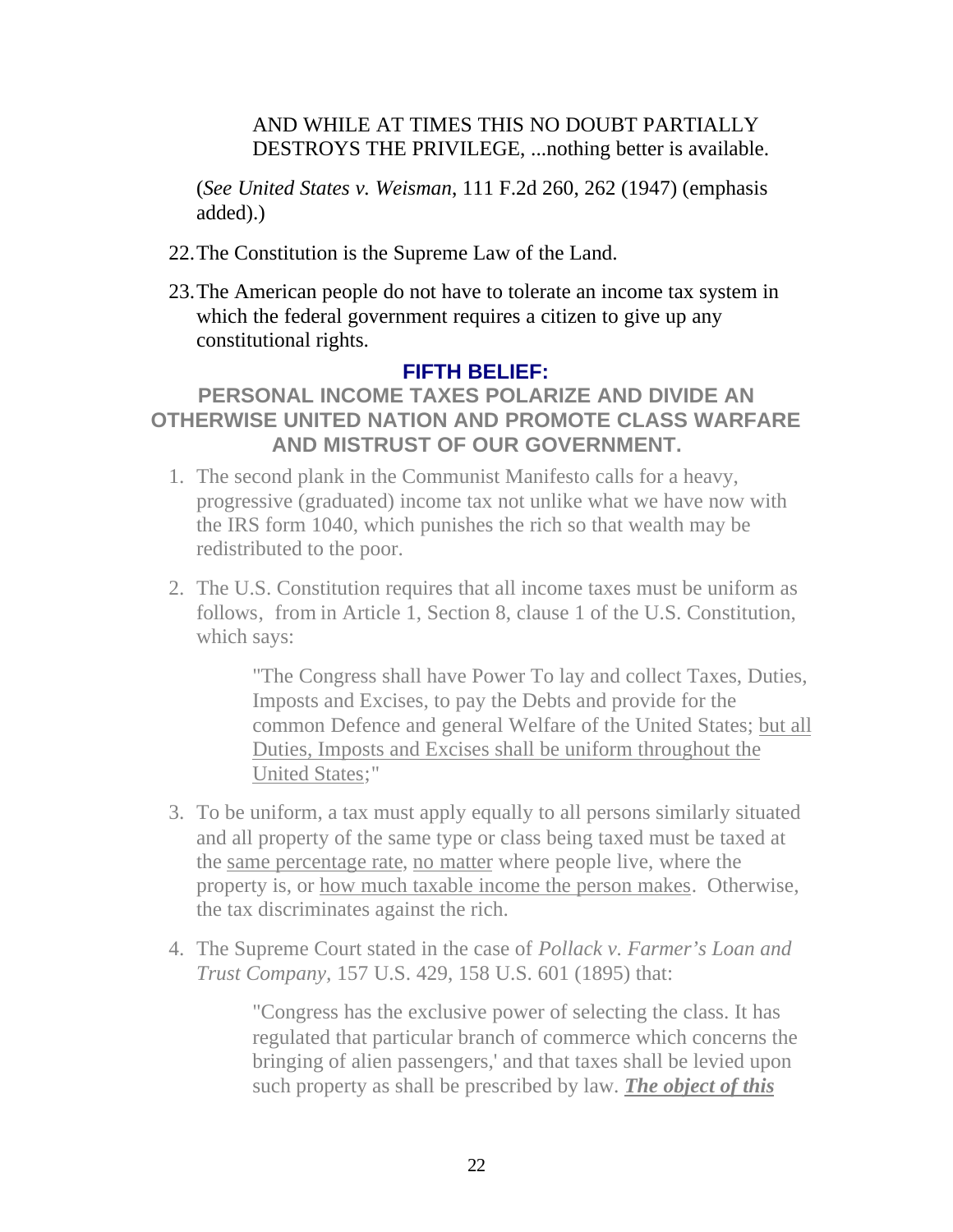*provision was to prevent unjust discriminations. It prevents property from being classified, and taxed as classed, by different rules.* All kinds of property must be taxed uniformly or be entirely exempt. The uniformity must be coextensive with the territory to which the tax applies.

Mr. Justice Miller, in his lectures on the constitution, 1889-1890 ( pages 240, 241), said of taxes levied by congress: '*The tax must be uniform on the particular article; and it is uniform, within the meaning of the constitutional requirement, if it is made to bear the same percentage over all the United States.* That is manifestly the meaning of this word, as used in this clause. The framers of the constitution could not have meant to say that the government, in raising its revenues, should not be allowed to discriminate between the articles which it should tax.' In discussing generally the requirement of uniformity found in state constitutions, he said: 'The difficulties in the way of this construction have, however, been very largely obviated by the meaning of the word [157 U.S. 429, 595] 'uniform,' which has been adopted, holding that the uniformity must refer to articles of the same class; that is, different articles may be taxed at different amounts, provided the rate is uniform on the same class everywhere, with all people, and at all times.'

One of the learned counsel puts it very clearly when he says that the correct meaning of the provisions requiring duties, imposts, and excises to be 'uniform throughout the United States' is that the law imposing them should 'have an equal and uniform application in every part of the Union.'

*If there were any doubt as to the intention of the states to make the grant of the right to impose indirect taxes subject to the condition that such taxes shall be in all respects uniform and impartial, that doubt, as said by counsel, should be resolved in the interest of justice, in favor of the taxpayer."*

- 5. The article being taxed in the case of Subtitle A income taxes is dollar bills, or "income" as constitutionally defined.
- 6. In order to meet the uniformity requirement, every dollar bill (the article being taxed) taxed must be taxed at the *same rate* and not in a way that is based on the income of the person receiving it, because this would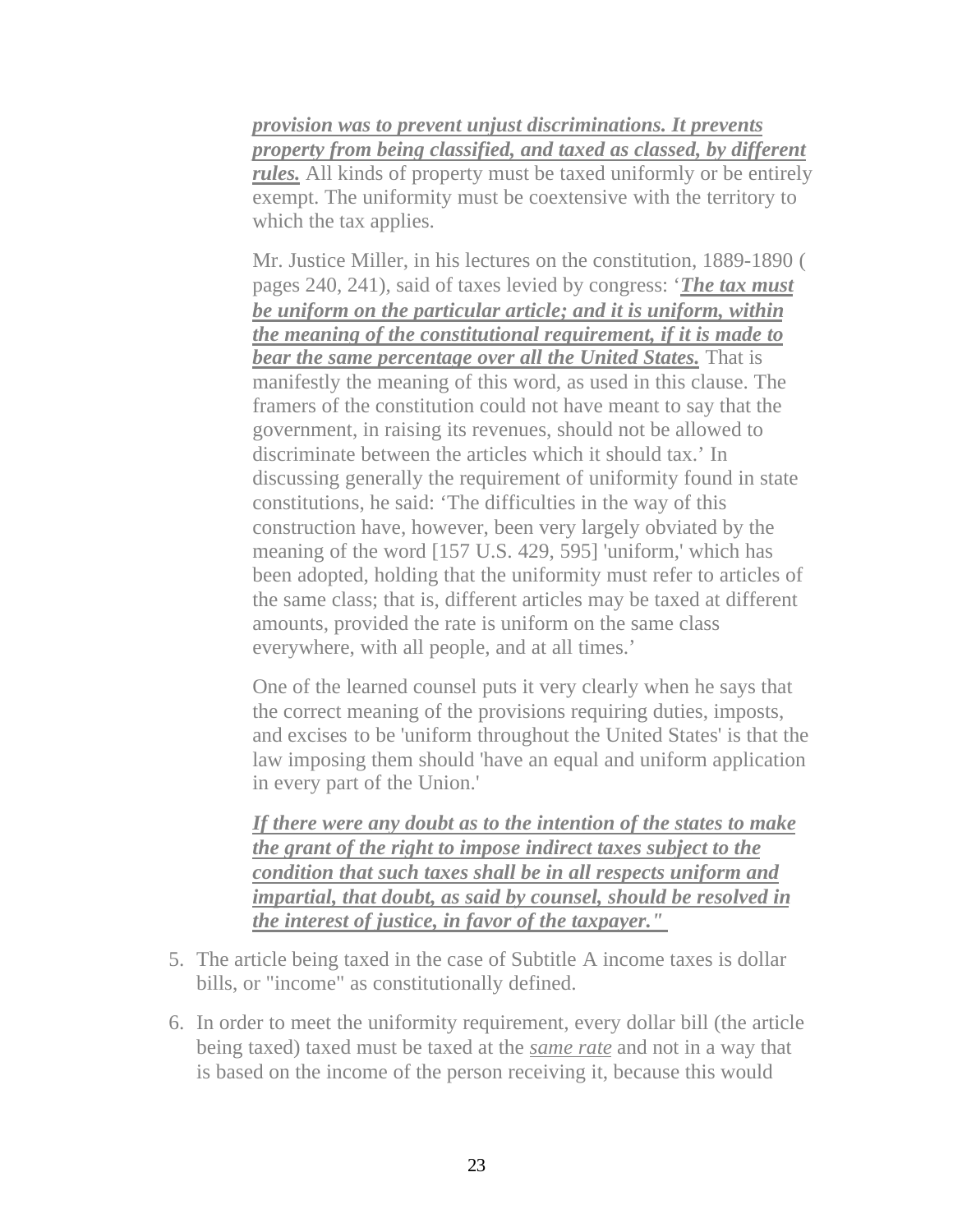amount to discrimination according to the Supreme Court as listed above.

- 7. Because graduated income taxes violate the uniformity requirement of the Constitution, they must be voluntary, because the government cannot by legislation compel its citizens to violate the Constitution.
- 8. The Supreme Court stated the following about the nature of income taxes in general, and that neither of these two cases has ever been overruled:

"To lay with one hand the power of government on the property of the citizen, and with the other to bestow it on favored individuals.. is none the less robbery because it is.. called taxation."

**Loan Association v. Topeka,** 20 Wall. 655 (1874)

"A tax, in the general understanding of the term and as used in the constitution, signifies an exaction for the support of the government. The word has never thought to connote the expropriation of money from one group for the benefit of another." **U.S. v. Butler**, 297 U.S. 1 (1936)

- 9. All entitlement programs, including Welfare, Social Security, FICA, etc, fall into the class of taxes identified in **U.S. v. Butler** that are "expropriations of money from one group for the benefit of another."
- 10.Using income taxes to redistribute income or property between social classes or persons within society makes the U.S. into a socialist country:

**"socialism 1.** : any of various economic political theories advocating collective or governmental ownership and administration of the means of production and distribution of goods. **2. a**: a system of society or group living in which there is no private property b: a system or condition of society in which the means of production are owned and controlled [partially or wholly] by the state **3**: **a stage of society in Marxist theory transitional between capitalism and communism** and distinguished by unequal distribution of goods and pay according to work done."

[Webster's Ninth New Collegiate Dictionary, 1983, Merriam-Webster, p. 1118]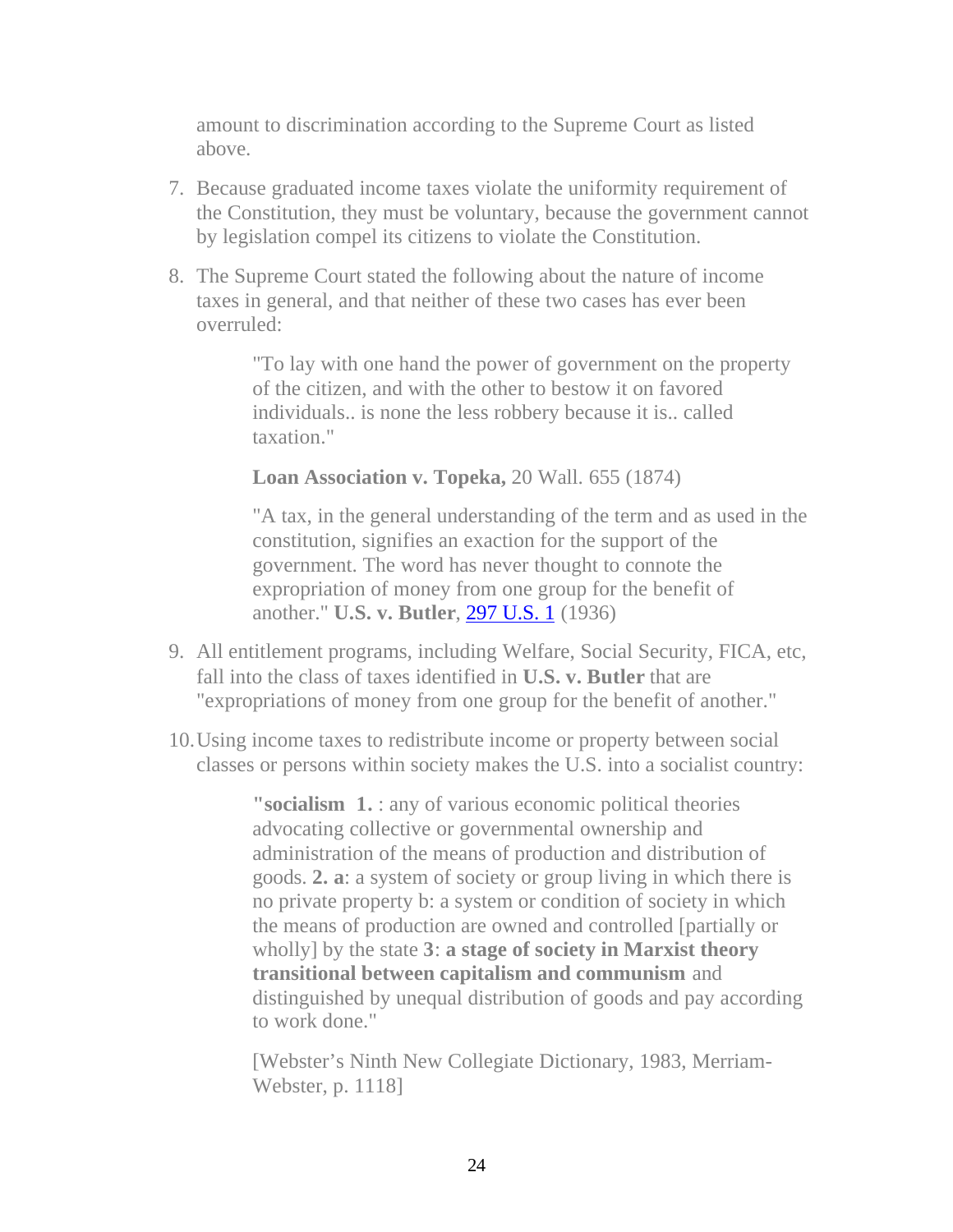11.The Supreme Court, in *Pollock v. Farmers Loan and Trust*, 157 U.S. 429 (1895), stated about the very first income tax instituted by Congress that:

> "The present **assault upon capital** is but the beginning. **It will be but the stepping stone to others larger and more sweeping**, until our political contest will become war of the poor against the rich; a war of growing intensity and bitterness.

The legislation, in the discrimination it makes, is class legislation. **Whenever a distinction is made in the burdens a law imposes or in the benefits it confers on any citizens by reason of their birth, or wealth, or religion, it is class legislation, and leads inevitably to oppression and abuses, and to general unrest and disturbance in society**."

12.The payment of social benefits to persons not associated with the government under entitlement programs such as Social Security and Welfare invites and encourages the kind of class warfare described above in *Pollock v. Farmers Loan and Trust*, 157 U.S. 429 (1895).

…

- 13.Compelled charity is not charity at all, but slavery disguised as charity.
- 14.Social Security is not insurance and are is not a contract as ruled by the Supreme Court in *Helvering v. Davis*, 301 U.S. 619 (1937) and *Flemming v. Nestor*, 363 U.S. 603 (1960).
- 15.Social Security is Socialism, and that socialism *must be* voluntary *at all times* in a free country if liberty is to be preserved.
- 16.For the Social Security program to be called voluntary, a participant should be able or at least know how to quit a program at all times and that the agency should not constrain or restrict those who quit or refuse to provide information about how to quit.
- 17.The Social Security Administration has no documented means to quit the Social Security program on their website or in any of their publications, and that they will not tell you how to do so if you call their 800 number.
- 18.Absent an ability to leave the Social Security program at any time, the program constructively becomes a *compulsory/involuntary* program for those joined because they are not allowed to quit.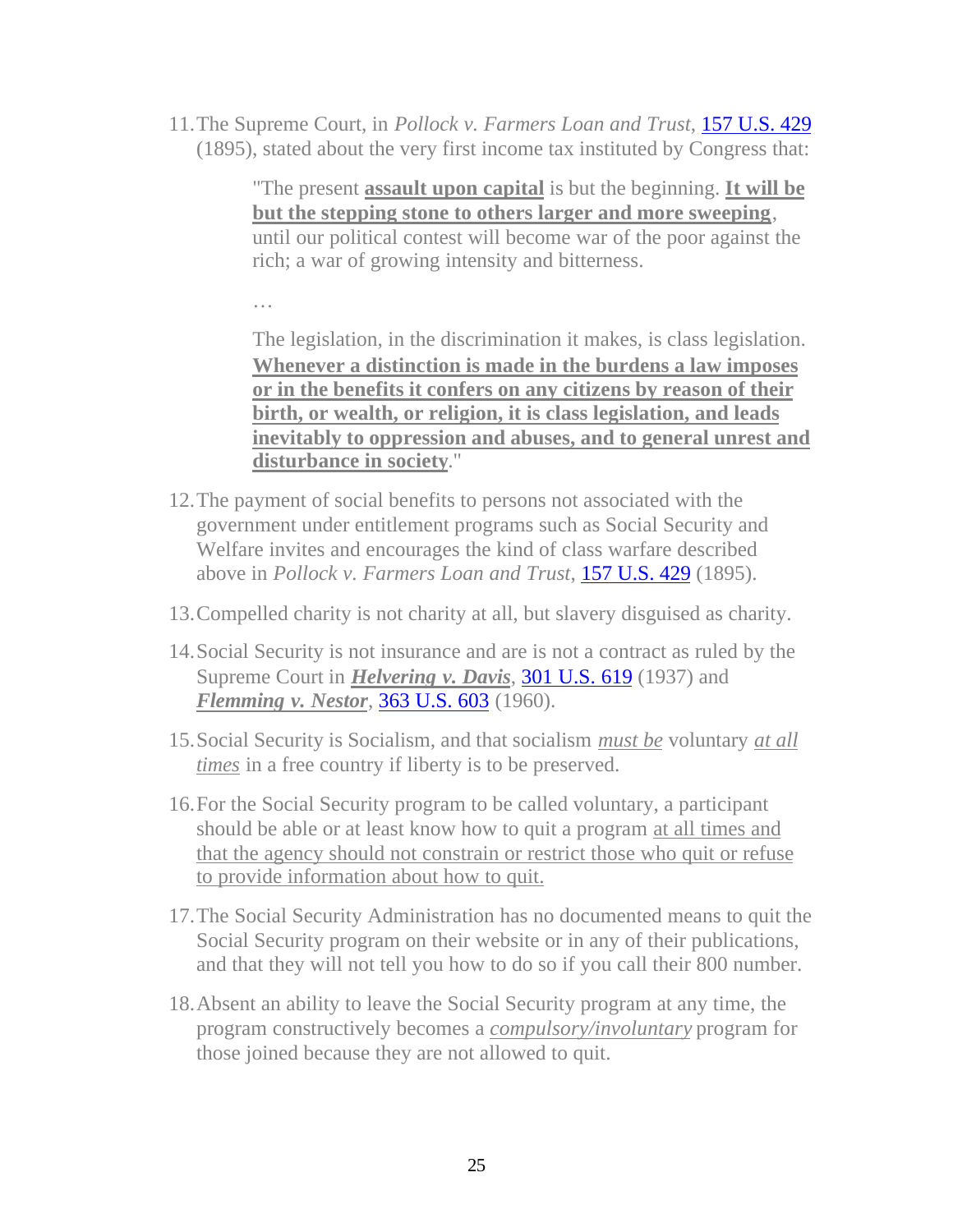- 19.The application for joining Social Security does not indicate that the choice to join in *irrevocable*.
- 20.Most persons who allegedly joined the Social Security program did so when they were not competent adults, and joining was done by the parents and without the consent or assent of the child joining.
- 21.Persons whose parents applied for Social Security on their behalf are not offered a choice, upon reaching adulthood, to rescind the application so that their participation is entirely voluntary.
- 22.The Enumeration at Birth Program of the Social Security Administration creates the impression at hospitals where babies are born that the obtaining of Social Security numbers for their children is mandatory, and that they make it inconvenient and awkward to refuse receiving a number for their child.
- 23.Even though income tax returns require listing social security numbers for children who are dependents in order to claim them as deductions, parents may provide other proof such as a birth certificate in lieu of a social(ist) security number to claim the deduction.
- 24.A majority of employers will insist that their employees obtain a Social Security Number as a precondition of employment, and that this makes joining the program compulsory and not mandatory for all practical purposes.
- 25.Using the government to plunder the assets of the rich to support the poor using the force of the law is no less extortion or theft because it is called "taxation".

## **SIXTH BELIEF:**

**THE 16TH AMEND. DID NOT COME CLOSE TO BEING RATIFIED BY 3/4THS OF THE STATE LEGISLATURES AS REQUIRED BY ARTICLE 5; THE INCOME TAX IS, THEREFORE, VIOLATIVE OF ART. I, SEC. 9, CL 4**

1. The IRS says it is the 16th Amendment that gives it the authority to impose the income tax directly on the working people of America.(*See* IRS Publication No. 1918 (July, 96), Cat. No. 22524B ;"The sixteenth amendment to the Constitution states that citizens are required to file tax returns and pay taxes.")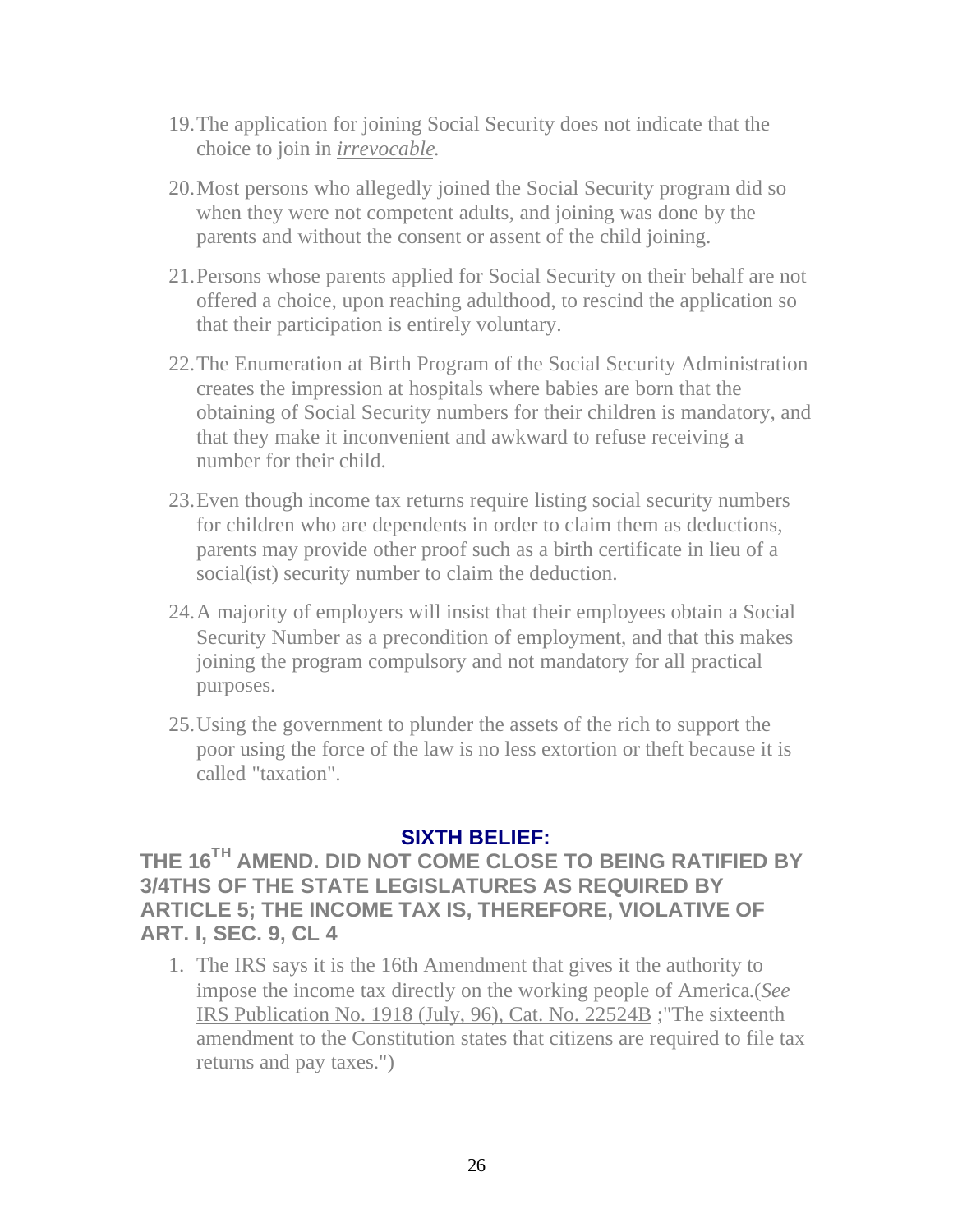- 2. The New York Times says the 16th Amendment is the government's authority to impose the income tax directly on the working people of America. (*See* The New York Times Almanac, 2001, The World's Most Comprehensive and Authoritative Almanac, page 161: "Congress's right to levy taxes on the income of individuals and corporations was contested throughout the 19th century, but that authority was written into the Constitution with the passage of the 16th Amendment in 1913.")
- 3. The federal courts have said the 16th Amendment is the government's authority to impose the income tax directly on the working people of America. (*See* United States of America vs. Jerome David Pederson, (1985) Case No. CR-84-57-GF: Judge Paul G. Hatfield (United States District Court For The District of Montana) wrote: "The income tax laws of the United States of America are constitutional, having been validly enacted under authority of the Sixteenth Amendment to the United States Constitution.") (*See* United States v. Lawson, 670 F.2d 923, 927 (10th Cir. 1982): the court declared: "The Sixteenth Amendment removed any need to apportion income taxes among the states that otherwise would have been required by Article I, Section 9, clause 4.")
- 4. Findings, published in "The Law That Never Was," make a compelling case that the 16th Amendment (the "income tax amendment") was not legally ratified and that Secretary of State Philander Knox was not merely in error, but committed fraud when he declared it ratified in February 1913. (See "The Law That Never Was," by Bill Benson and Red Beckman.)
- 5. The U.S. Court of Appeals, in *U.S. v. Stahl* (1986), 792 F2d 1438, ruled that the claim that ratification of the  $16<sup>th</sup>$  Amendment was a fraudulently certified was a political question for Congress to decide because the court could not reach the merits of the claim without expressing a lack of respect due the Congress and the Executive branches of the government. (*See U.S. v. Stahl*, 792 F2d 1438 )
- 6. In 1985, the Congressional Research Service issued a Report, at the request of Congressmen, to address the claim by Bill Benson that the 16<sup>th</sup> Amendment was a fraud. (*See* "Ratification of the Sixteenth Amendment," by John Ripy, Esq, CRS 1985, the "Ripy Report").
- 7. The Ripy Report was very specific in its declaration that it was not going to address the specific factual allegations detailed in Benson's book, "The Law That Never Was."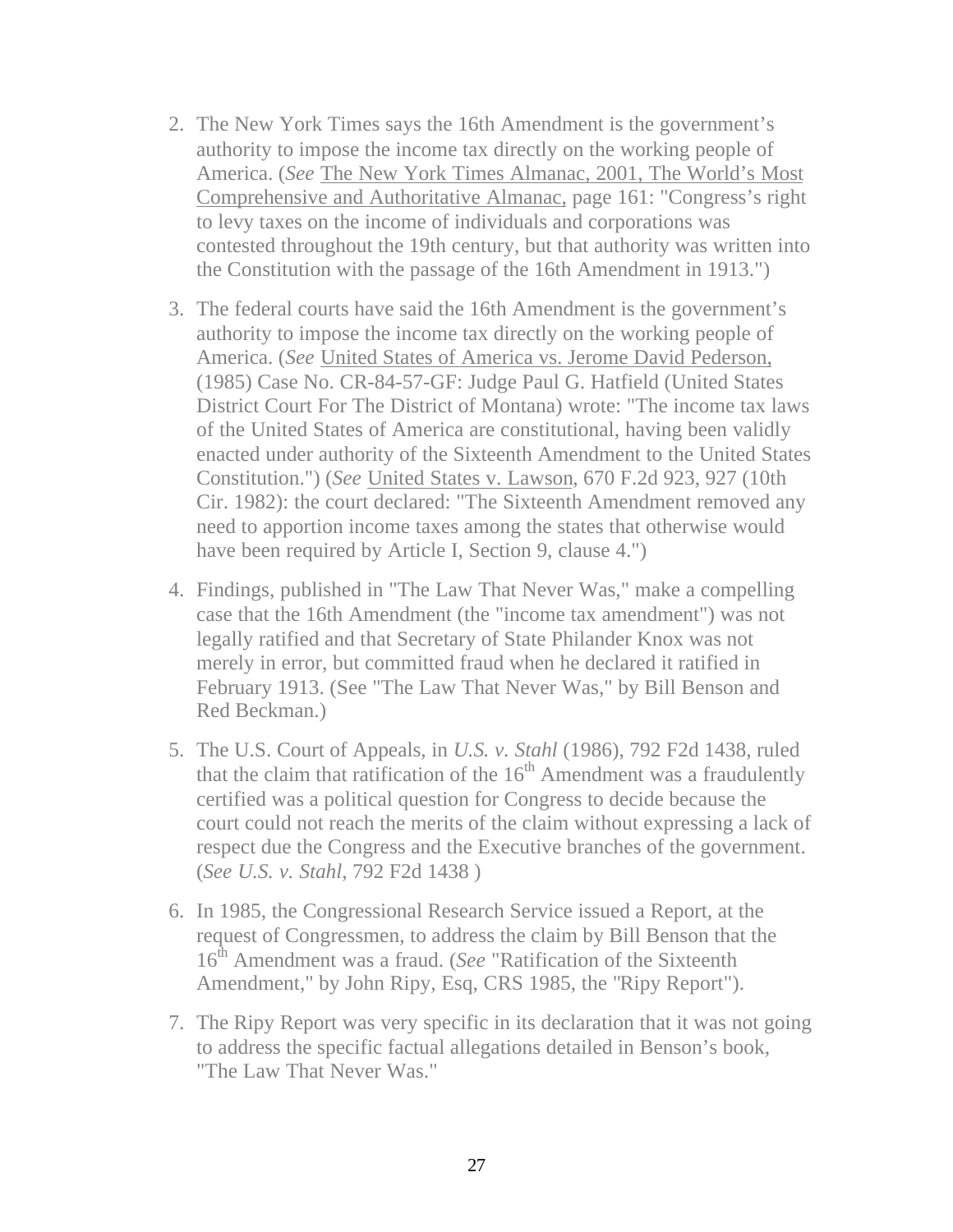- 8. The Ripy Report then went on to assert that the actions of a government official must be presumed to be correct and cannot be judged or overturned by the courts.
- 9. When it comes to amending the Constitution the government appears to do whatever it wants to do, making up the rules regarding the ratification process as it goes along, while ignoring the spirit, if not the letter, of Article V of the Constitution.
- 10.The 27th Amendment was proposed by Congress on September 25, 1789 and that the states were allowed 202 years within which to have  $3/4^{th}$  of the states ratify it, with Maryland ratifying it on December 19, 1789 and New Jersey on 1992 (See 57 FR 21187.) (*See Annotations*, 27<sup>th</sup> Amendment.)
- 11.In 1921, in the case of *Dillon v. Gloss*, 256 U.S. 368, 374-375, the Supreme Court concluded:

We do not find anything in the article which suggests that an amendment once proposed is to be open to ratification for all time, or that ratification in some of the states may be separated from that in others by many years and yet be effective. We do find that which strongly suggests the contrary. First, proposal and ratification are not treated as unrelated acts, but as succeeding steps in a single endeavor, the natural inference being that they are not to be widely separated in time. Secondly, it is only when there is deemed to be a necessity therefore that amendments are to be proposed, the reasonable implication being that when proposed they are to be considered and disposed of presently. Thirdly, as ratification is but the expression of the approbation of the people and is to be effective when had in three- fourths of the states, there is a fair implication that it must be sufficiently contemporaneous in that number of states to reflect the will of the people in all sections at relatively the same period, which of course ratification scattered through a long series of years would not do. These considerations and the general purport and spirit of the article lead to the conclusion expressed by Judge Jameson 'that an alteration of the Constitution proposed to-day has relation to the sentiment and the felt needs of to-day, and that, if not ratified early while that sentiment may fairly be supposed to exist, it ought to be regarded as waived, and not again to be voted upon, unless a second time proposed by Congress.' That this is the better conclusion becomes even more manifest when what is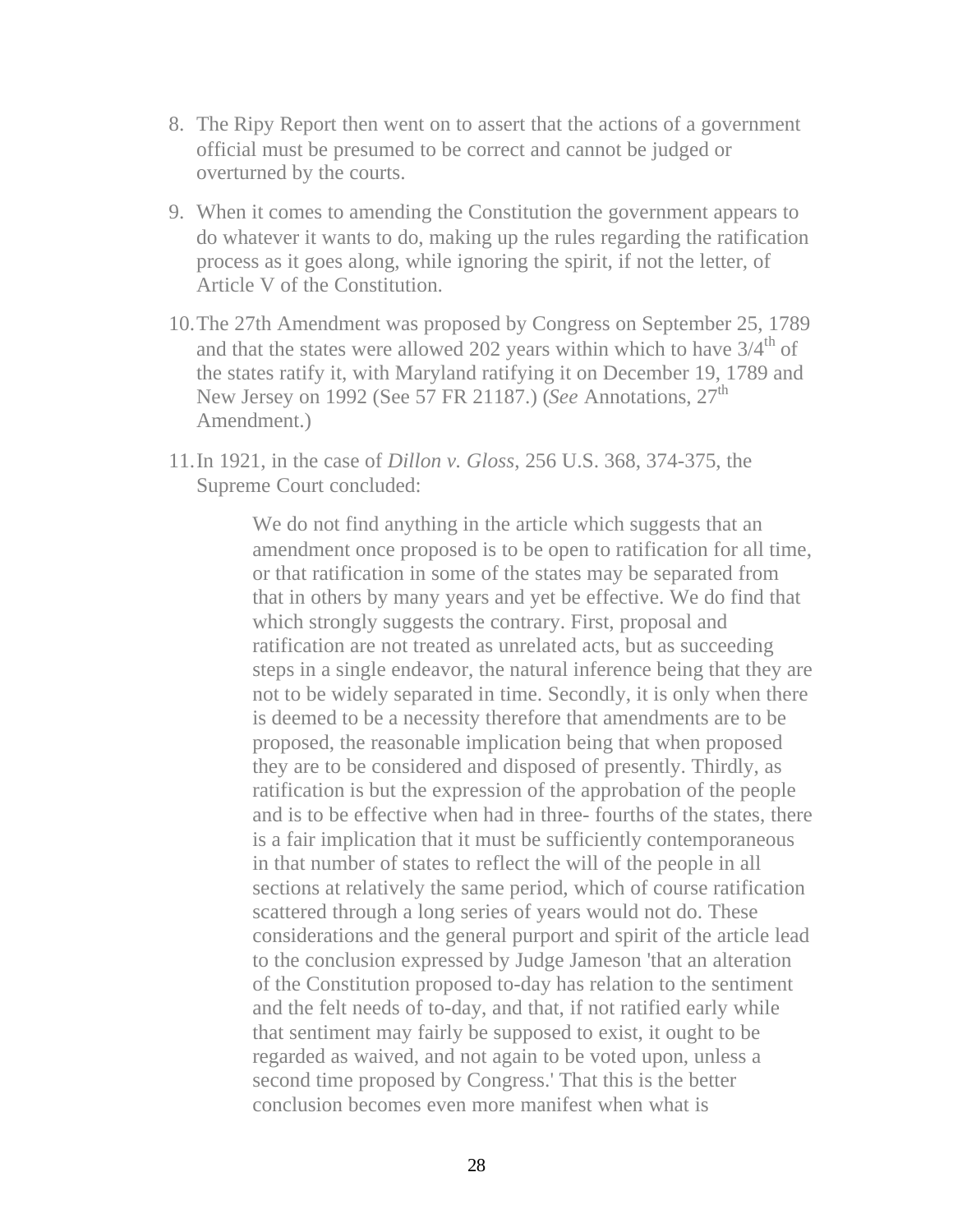comprehended in the other view is considered; for, according to it, four amendments proposed long ago-two in 1789, one in 1810 and one in 1861-are still pending and in a situation where their ratification in some of the states many years since by representatives of generations now largely forgotten may be effectively supplemented in enough more states to make threefourths by representatives of the present or some future generation. To that view few would be able to subscribe, and in our opinion it is quite untenable. We conclude that the fair inference or implication from article 5 is that the ratification must be within some reasonable time after the proposal.

- 12.The date of September 25, 1789, when the 27th Amendment was first proposed, is "widely separated in time" from the date of March 6, 1978, when Wyoming ratified this amendment. (*See* Annotations, 27<sup>th</sup> Amendment.)
- 13.Pursuant to the United States Constitution, Congress is authorized to impose two different types of taxes: direct taxes and indirect taxes. (*See* U.S. Const. Art. 1, Section 2, clause 3; U.S. Const. Art. 1, Section 8, clause 1; U.S. Const. Art. 1, Section 9, clause 4.)
- 14.The constitutionality of the 1894 income tax act was in question in the case of *Pollock v. Farmers' Loan & Trust Co.*, 157 U.S. 429, aff. reh., 158 U.S. 601 (1895), and that in this case, the Supreme Court found that Congress could tax real and personal property only by means of an apportioned, direct tax. Finding that the income from real and personal property was part of the property itself, the Court concluded in this case that a federal income tax could tax such income only by means of an apportioned tax. Further finding that as this particular tax was not apportioned, it was unconstitutional. (*See Pollock v. Farmers' Loan & Trust Co.*, 157 U.S. 429, aff. reh., 158 U.S. 601 (1895)*.*)
- 15.For Congress to tax today real or personal property, the tax would have to be apportioned among the states. (*See* U.S. Const. Art. 1, Section 9, clause 4)
- 16.For Congress to tax income from real and personal property without the authority of the 16th Amendment, such taxes would have to be apportioned among the states. (*See* U.S. Const. Art. 1, Section 9, Clause 4)
- 17.In 1913, the following law, Revised Statutes 205, was in effect: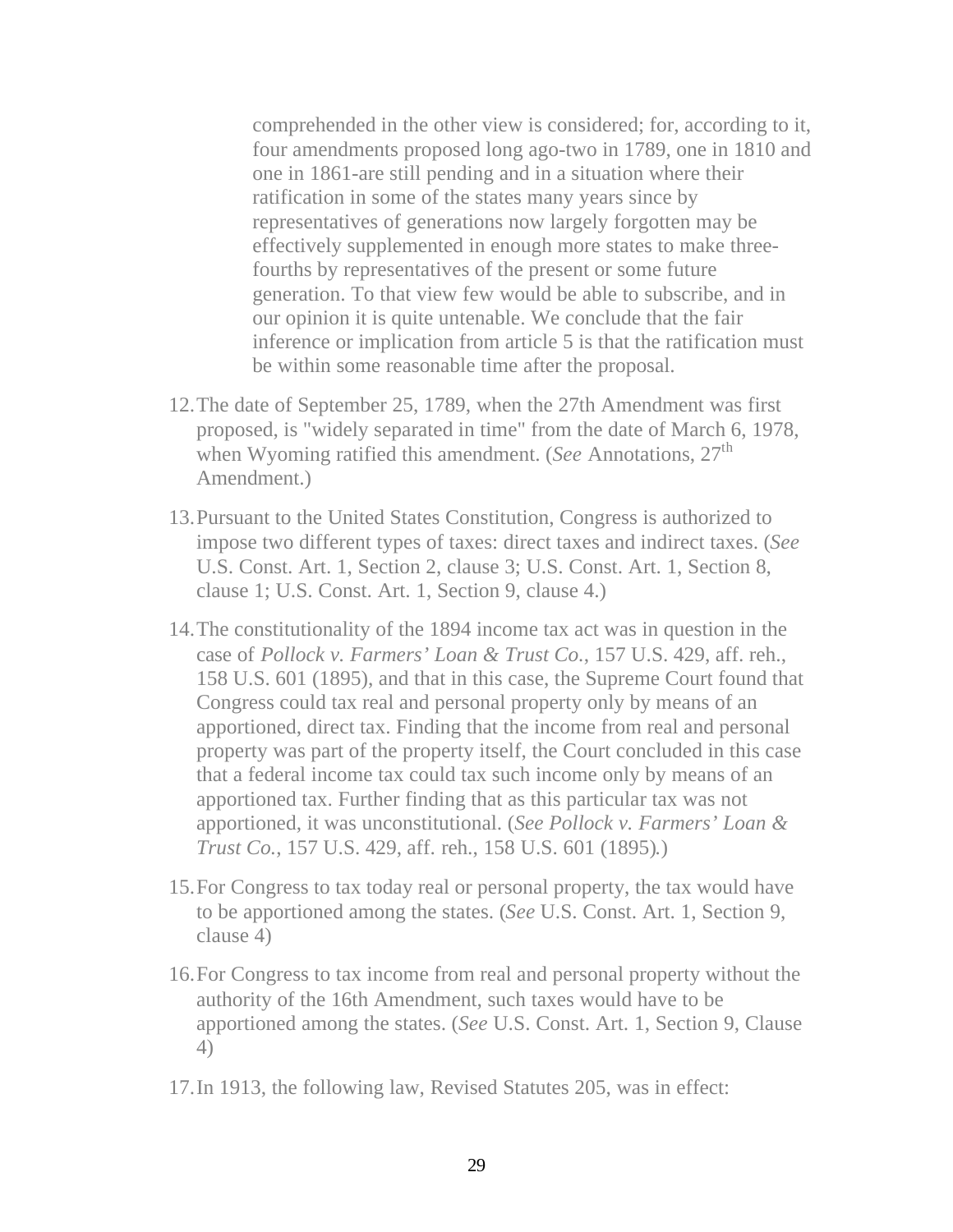"Sec. 205. Whenever official notice is received at the Department of State that any amendment proposed to the Constitution of the United States has been adopted, according to the provisions of the Constitution, the Secretary of State shall forthwith cause the amendment to be published in the newspapers authorized to promulgate the laws, with his certificate, specifying the States by which the same may have been adopted, and that the same has become valid, to all intents and purposes, as a part of the Constitution of the United States."

(*See* R.S. Section 205.)

- 18.Revised Statutes Section 205 provided that "official notice" of a State's ratification of an amendment must be received at the State Department. (*See* R.S. Section 205)
- 19.On or about July 31, 1909, Senate Joint Resolution 40 proposing the ratification of the 16th Amendment was deposited with the Department of State and the same was published at 36 Stat. 184, and that this resolution read as follows:

SIXTY-FIRST CONGRESS OF THE UNITED STATES OF AMERICA AT THE FIRST SESSION

Begun and held at the City of Washington on Monday, the fifteenth day of March, one thousand nine hundred and nine.

JOINT RESOLUTION.

Proposing an amendment to the Constitution of the United States.

Resolved by the Senate and House of Representatives of the United States of America in Congress assembled (two-thirds of each House concurring therein), That the following article is proposed as an amendment to the Constitution of the United States, which, when ratified by the legislatures of three-fourths of the several states, shall be valid to all intents and purposes as a part of the Constitution: "Article XVI. The Congress shall have power to lay and collect taxes on incomes, from whatever source derived, without apportionment among the several States, and without regard to any census or enumeration."

J.C. CANNON,

Speaker of the House of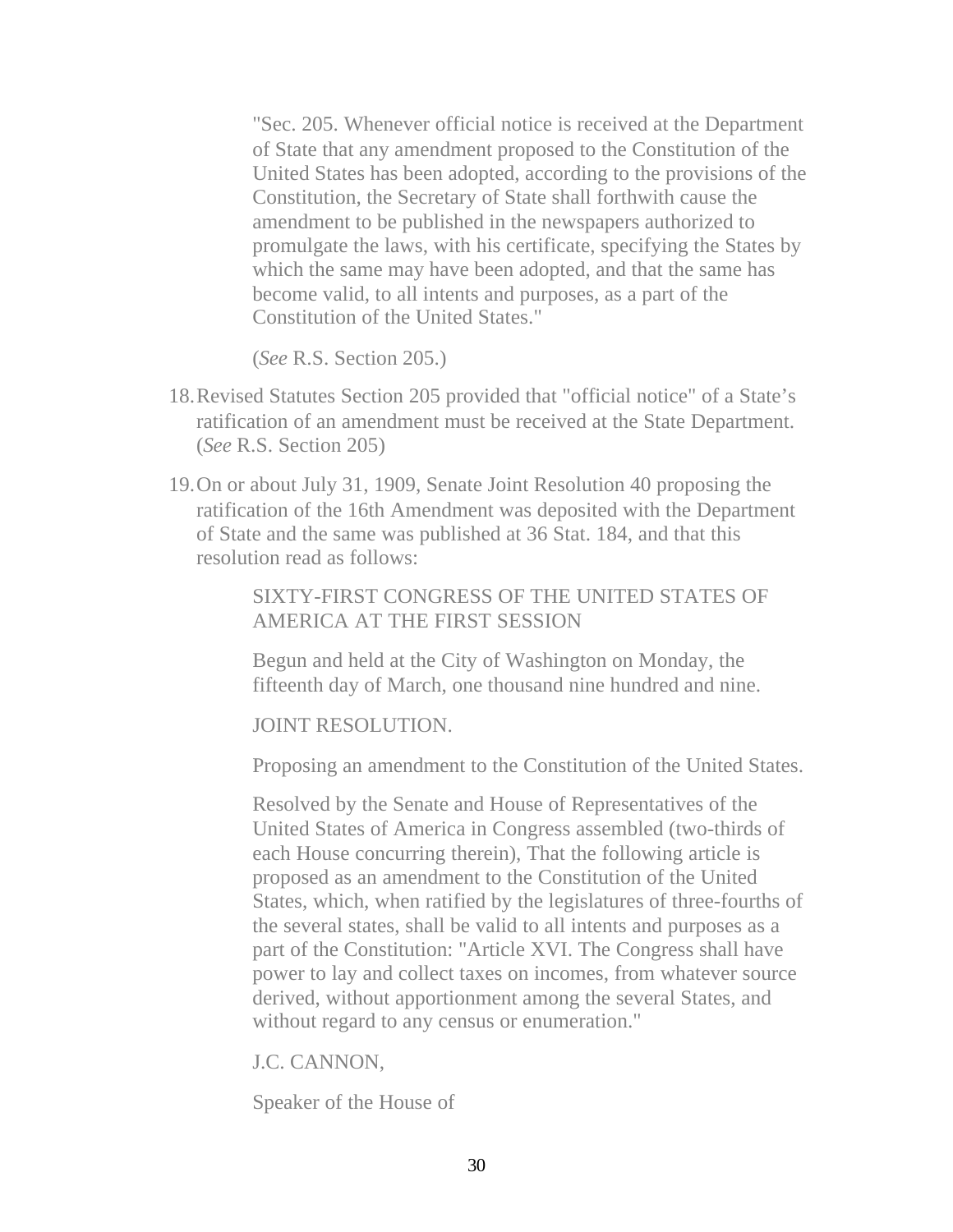Representatives.

J.S. SHERMAN,

Vice-President of the United States,

and President of the Senate.

(*See* SJ 40, 36 Stat. 184.)

20.On July 27, 1909, the same Congress adopted Senate Concurrent Resolution 6, which read as follows:

# CONCURRENT RESOLUTION

Resolved by the Senate (the House of Representatives concurring), That the President of the United States be requested to transmit forthwith to the executives of the several States of the United States copies of the article of amendment proposed by Congress to the State legislatures to amend the Constitution of the United States, passed July twelfth, nineteen hundred and nine, respecting the power of Congress to lay and collect taxes on incomes, to the end that the said States may proceed to act upon the said article of amendment; and that he request the executive of each State that may ratify said amendment to transmit to the Secretary of State a certified copy of such ratification.

Attest: Charles G. Bennett

Secretary of the Senate

A. McDowell

Clerk of the House of

Representatives

(*See* Concurrent Resolution)

21.Not only did this resolution request that certified copies of favorable State ratification resolutions be sent to Washington, D.C., the States were expressly informed to do so by Secretary of State Philander Knox, who sent the following "form" letter to the governors of the 48 States then in the Union:

"Sir: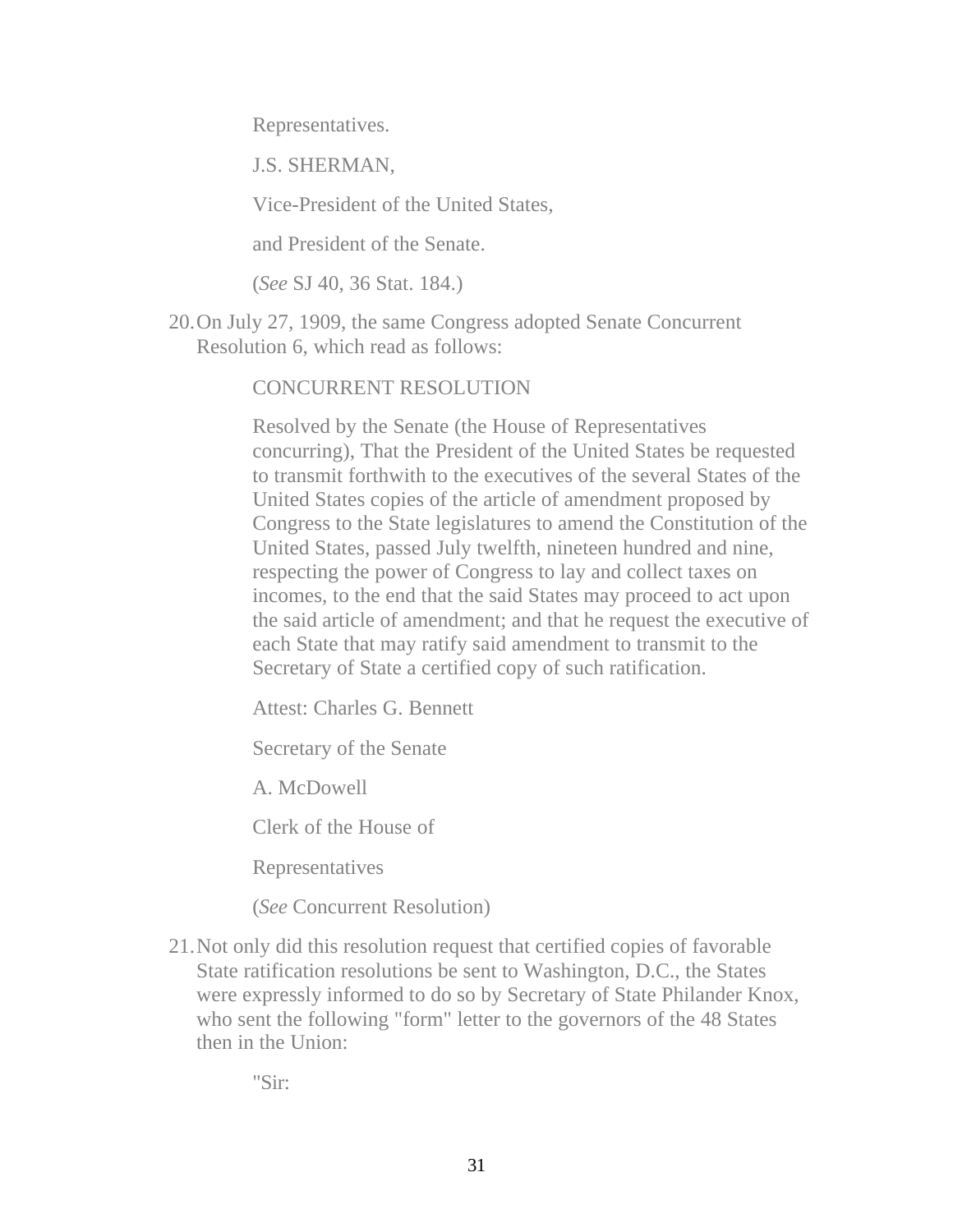"I have the honor to enclose a certified copy of a Resolution of Congress, entitled 'Joint Resolution Proposing an Amendment to the Constitution of the United States,' with the request that you cause the same to be submitted to the Legislature of your State for such action as may be had, and that a certified copy of such action be communicated to the Secretary of State, as required by Section 205, Revised Statutes of the United States. (See overleaf.)

An acknowledgment of the receipt of this communication is requested.

I have the honor to be, Sir,

Your obedient servant,

P.C. Knox"

(*See* copy of "form" letter)

- 22.In 1909, there were 48 states and that three-fourths, or 36, of them were required to give their approval in order for it to be ratified. (*See* Knox's Proclamation)
- 23.Philander Knox declared the 16th amendment ratified on February 25, 1913, naming the following 38 states as having approved it: Alabama, Kentucky, South Carolina, Illinois, Mississippi, Oklahoma, Maryland, Georgia, Texas, Ohio, Idaho, Oregon, Washington, California, Montana, Indiana, Nevada, North Carolina, Nebraska, Kansas, Colorado, North Dakota, Michigan, Iowa, Missouri, Maine, Tennessee, Arkansas, Wisconsin, New York, South Dakota, Arizona, Minnesota, Louisiana, Delaware, Wyoming, New Jersey and New Mexico. (*See* Knox's Proclamation)
- 24.When California provided uncertified copies of its resolution to Secretary of State Philander Knox, Knox wrote the following to California Secretary of State Frank Jordan: "I have the honor to acknowledge the receipt of your letter of the 27th ultimo, transmitting a copy of the Joint Resolution of the California Legislature ratifying the proposed Amendment to the Constitution of the United States, and in reply thereto I have to request that you furnish a certified copy of the Resolution under the seal of the State, which is necessary in order to carry out the provisions of Section 205 of the Revised Statutes of the United States".(*See* Letter from Knox to Jordan.)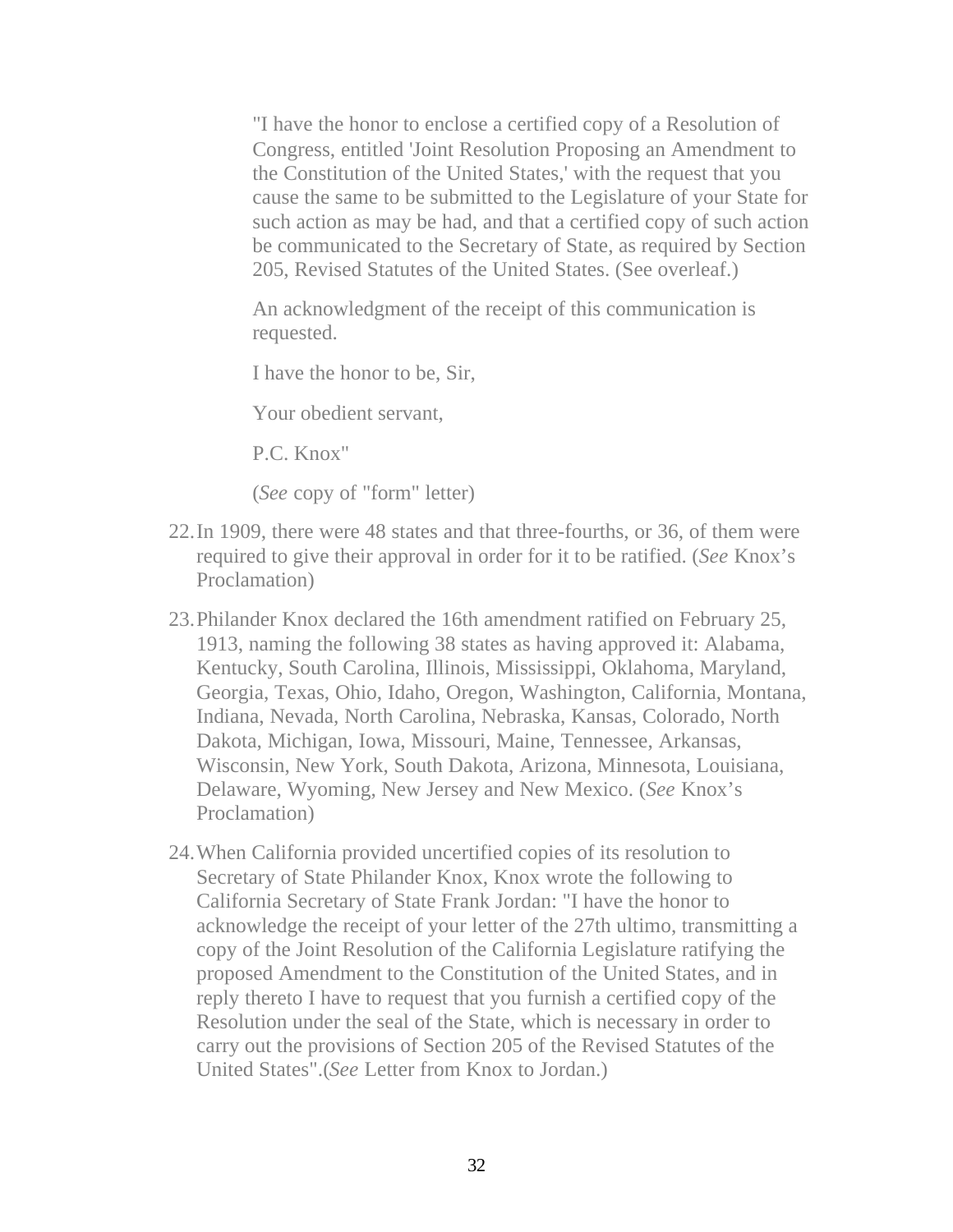- 25.When Wyoming Governor Joseph Carey telegraphed Philander Knox news that the Wyoming legislature had ratified the 16th Amendment on February 3, 1913, Philander Knox telegraphed in return as follows: "Replying to your telegram of 3rd you are requested to furnish a certified copy of Wyoming's ratification of Income Tax Amendment so there may be no question as to the compliance with Section 205 of Revised Statutes."(*See* Letter from Knox to Carey)
- 26.On February 15, 1913, a State department attorney, J. Rueben Clarke, informed Secretary of State Philander Knox, in reference to the State of Minnesota, "the secretary of the Governor merely informed the Department that the state legislature had ratified the proposed amendment." (*See* Rueben Clarke Memo)
- 27.In the official records deposited in the Archives of the United States, there is no certified copy of the resolution of the Minnesota legislature ratifying the 16th Amendment. (*See* National Book of state ratification documents: Minnesota)
- 28.In the documents possessed by the Archives of the United States, there are no certified copies of the resolutions ratifying the 16th Amendment by California and Kentucky. (*See* National Book of state ratification documents: California and Kentucky)
- 29. The Kentucky Senate voted 22 to 9 against ratification of the  $16<sup>th</sup>$ Amendment. (*See* Kentucky Senate Journal)
- 30.Mr. John Ashcroft is currently the Attorney General of the United States.
- 31.When Mr. Ashcroft was Governor of Missouri, the Missouri Supreme Court rendered the following decision in a case involving Mr. Ashcroft, that case being *Ashcroft v. Blunt*, 696 S.W.2d 329 (Mo. banc 1985), where the Missouri Supreme Court held:

The senate and the house must agree on the exact text of any bill before they may send it to the governor. There may not be the slightest variance. The exact bill passed by the houses must be presented to and signed by the governor before it may become law (laying aside as not presently material alternative procedure by which a bill may become law without the governor's signature.) The governor has no authority to sign into law a bill which varies in any respect from the bill passed by the houses.

[*See Ashcroft v. Blunt*, 696 S.W.2d 329 (Mo. banc 1985)]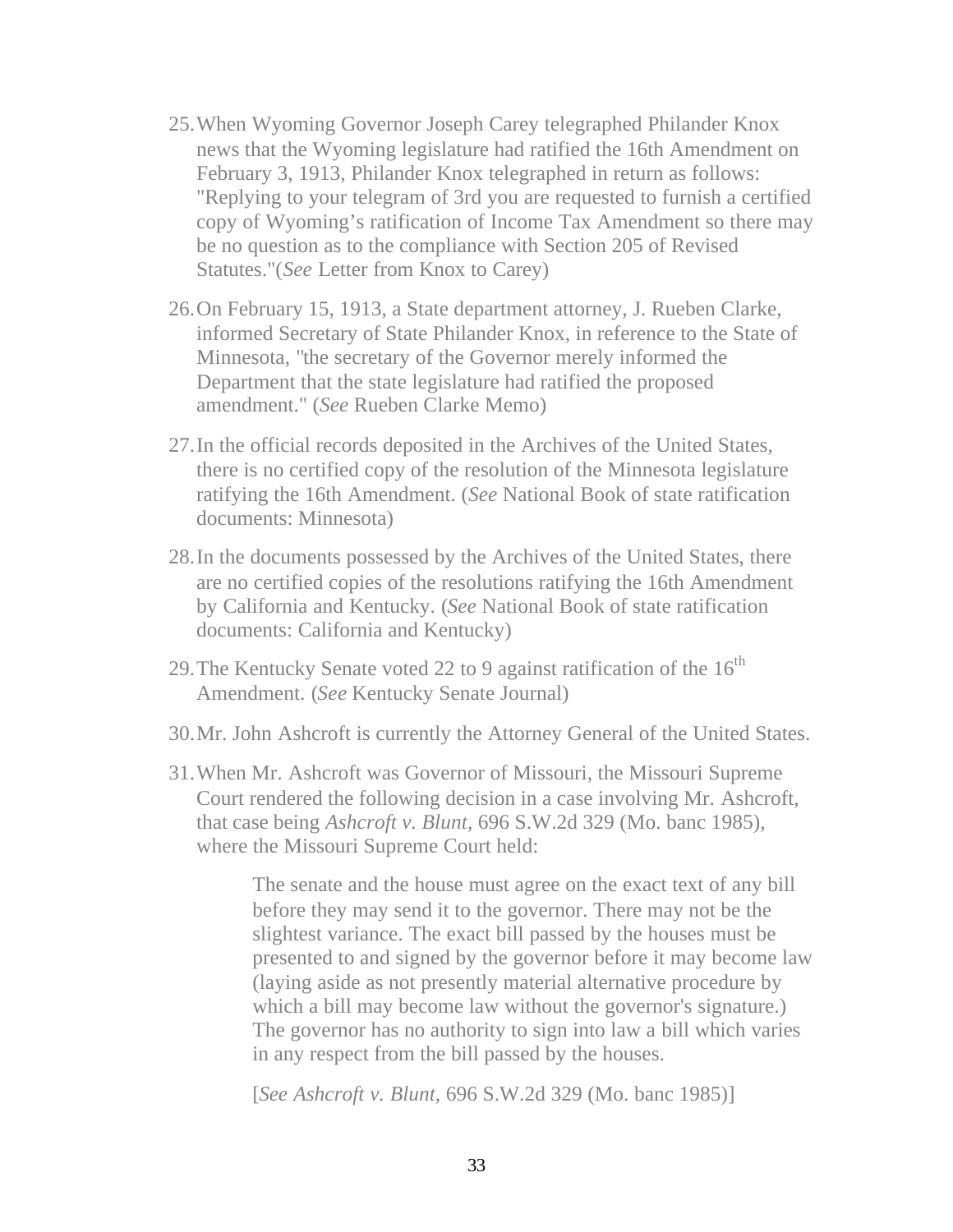- 32.During hearings regarding the ratification of the 16th Amendment in Massachusetts, Mr. Robert Luce made the following statement to the Massachusetts Committee on Federal Relations: "Question by the committee: Are we able to change it? Mr. Luce: No, you must either accept or reject it." (*See "*The Law That Never Was," by Bill Benson: Statement by Luce to Committee of Federal Relations.)
- 33.On February 11, 1910, Kentucky Governor Augustus Wilson wrote a letter to the Kentucky House of Representatives wherein he stated as follows:

This resolution was adopted without jurisdiction of the joint resolution of the Congress of the United States which had not been transmitted to and was not before the General Assembly, and in this resolution the words "on incomes" were left out of the resolution of the Congress, and if transmitted in this form would be void and would subject the Commonwealth to unpleasant comment and for these reasons and because a later resolution correcting the omission is reported to have passed both Houses, this resolution is returned to the House of Representatives without my approval.

(*See* Letter from Kentucky Governor Wilson to Kentucky House of Rep.)

- 34.No State may change the wording of an amendment proposed by Congress. (*See* "How Our Laws Are Made") (See Letter from Senator Hollings )
- 35.On February 15, 1913, J. Reuben Clarke, an attorney employed by the Department of State, drafted a memorandum to Secretary Knox wherein the following statements were made: "The resolutions passed by twentytwo states contain errors only of capitalization or punctuation, while those of eleven states contain errors in the wording" (page 7). "Furthermore, under the provisions of the Constitution a legislature is not authorized to alter in any way the amendment proposed by Congress, the function of the legislature consisting merely in the right to approve or disapprove the proposed amendment." (*See* Rueben Clarke Memo.)
- 36.The Sixteenth Amendment reads as follows:

"Article XVI. The Congress shall have power to lay and collect taxes on incomes, from whatever source derived, without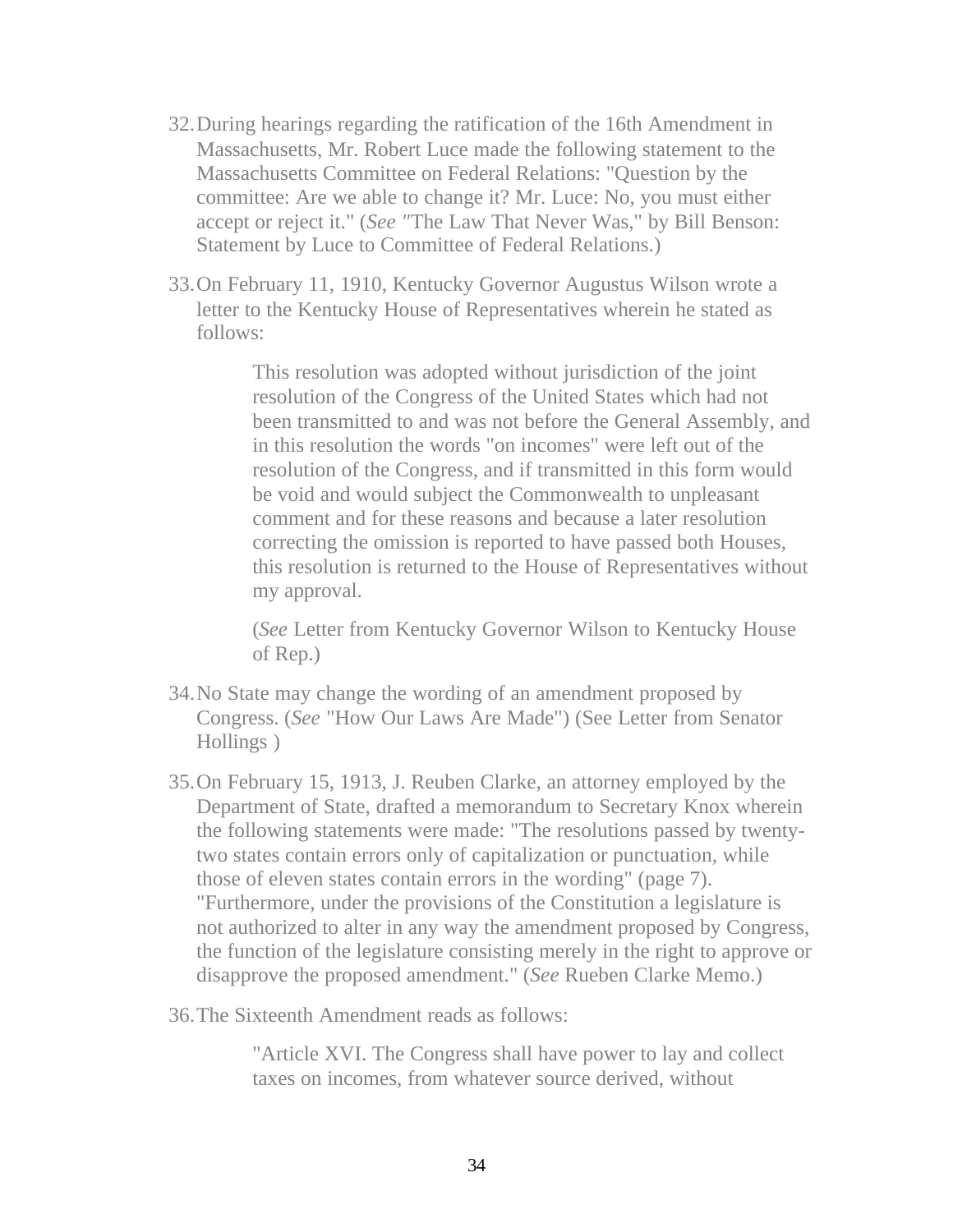apportionment among the several States, and without regard to any census or enumeration." (*See* U.S. Const. amend XVI.)

37.The Sixteenth Amendment does not read as follows:

"Article 16: The Congress shall have power to lay and collect taxes on incomes, from whatever source derived, without apportionment among the several states, and from any census or enumeration." (*See* Oklahoma's Resolution)

38.The Sixteenth Amendment does not read as follows:

"Article XVI. Congress shall have power to lay and collect taxes on incomes from whatever source derived without apportionment among the several states, and without regard to census enumeration." (*See* California's Resolution)

39.The Sixteenth Amendment does not read as follows:

"Article XVI. The Congress shall have power to lay and collect taxes on incomes, from whatever source derived, without apportionment among the several states, and without regard to any census or renumeration." (*See* Illinois' Resolution)

40.The Sixteenth Amendment does not read as follows:

"Article XVI. The Congress shall have power to lay and collect taxes from whatever source derived, without apportionment among the several States, and without regard to any census or enumeration." (*See* National Book of State Ratification Documents: Kentucky)

41.The Sixteenth Amendment does not read as follows:

"The Congress shall have power to levy and collect taxes on income from whatever sources derived without apportionment among the several States, and without regard to any census or enumeration, which amendment was approved on the ---- day of July, 1909." (*See* Georgia's Resolution)

42.The Sixteenth Amendment does not read as follows:

"Article XVI. The Congress shall have power to lay and collect taxes on incomes from whatever source derived without apportionment among the several states, and without regard to any census of enumeration." (*See* Mississippi's Resolution)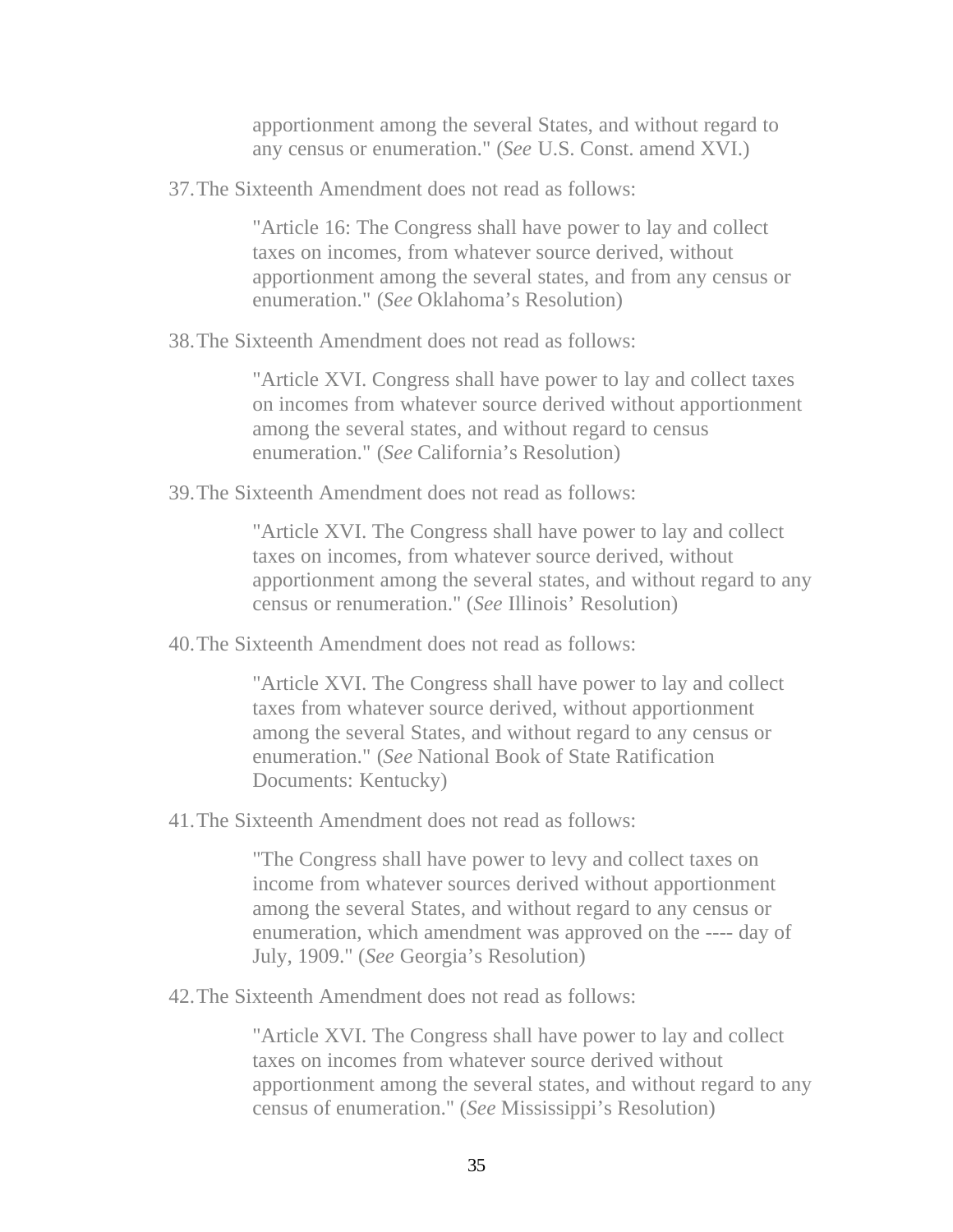43.The Sixteenth Amendment does not read as follows:

"Article XVI. The Congress shall have power to lay and collect taxes on incomes, from whatever source derived, with-out apportionment among the several states, and without regard to any census of enumeration:" (*See* Idaho's Resolution)

44.The Sixteenth Amendment does not read as follows:

"Article XVI. The congress shall have power to levy and collect taxes on incomes, from whatever source derived, without apportionment among the several states, and without regard to any census or enumeration, and did submit the same to the legislatures of the several states for ratification;" (*See* Missouri's Resolution)

- 45.State officials who prepare and send "official notice" of ratification of constitutional amendments to federal officials in Washington, D.C., do not have any authority to change the wording of the ratification resolution actually adopted by the State legislature.(*See*"How Our Laws Are Made.")
- 46.The following states were included on Knox's list of 38 states: Arizona, Arkansas, California, Colorado, Georgia, Idaho, Illinois, Kansas, Kentucky, Louisiana, Maryland, Michigan, Mississippi, Missouri, Montana, New Jersey, New Mexico, North Dakota, Tennessee, Texas, Washington, and Wyoming. (*See* Knox's Proclamation)
- 47. The proposed  $16<sup>th</sup>$  (income tax) Amendment was never properly and legally approved by the Georgia State Senate. (*See* The Law That Never Was, Volume I, pages 81-88)
- 48.The actions taken by the state legislatures of Arizona, Arkansas, California, Colorado, Georgia, Idaho, Illinois, Kansas, Kentucky, Louisiana, Maryland, Michigan, Mississippi, Missouri, Montana, New Jersey, New Mexico, North Dakota, Tennessee, Texas, Washington, and Wyoming, in acting on the proposed  $16<sup>th</sup>$  Amendment, were violative of certain provisions of their state constitutions, which were in effect AND CONTROLLING at the time those states purportedly ratified the  $16<sup>th</sup>$ Amendment. (*See* The Law That Never Was, Volume 1)
- 49.The state of Tennessee violated Article II, Section 32 of the Tennessee Constitution by denying the people an opportunity to vote for their state legislators between the time the proposed  $16<sup>th</sup>$  (income tax) Amendment to the U.S. Constitution was submitted to the Tennessee legislature and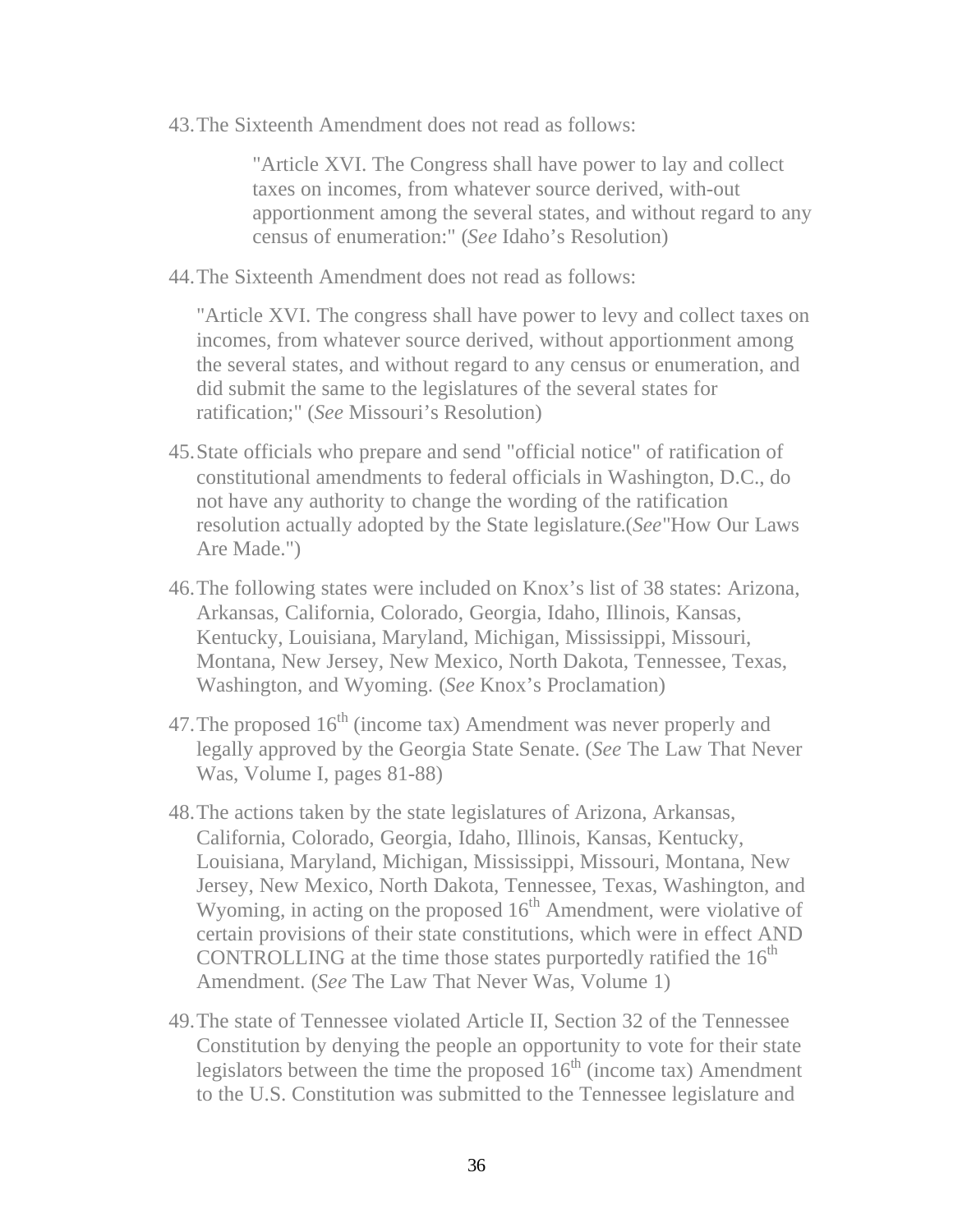the time the legislature voted to approve the amendment. (*See* The Law That Never Was, Volume I, pages 213-217)

- 50.The state legislature of Tennessee violated Article II, Section 18 of the Tennessee Constitution by failing to read (and pass), on three different days, the bill containing the proposed  $16<sup>th</sup>$  (income tax) Amendment to the U.S. Constitution. (*See* The Law That Never Was, Volume I, pages 213-217)
- 51.In voting to approve the income tax Amendment the Tennessee state legislature violated Article II, Sections 28 and 29 of the Tennessee Constitution, which prohibited the legislature from voting to impose an income tax on the people of Tennessee. (*See* The Law That Never Was, Volume I, pages 213-217)
- 52.In voting to approve the income tax Amendment the Arizona state legislature violated Article IX, Section 9 of the State Constitution, which prohibited the legislature from voting to pass any bill, which imposed a tax on the people of Arizona unless the amount of the tax was fixed in the bill. (*See* The Law That Never Was, Volume I, pages 243-250)
- 53.The state Senate of Arizona violated Article IV, Part 2, Section 12 of the State Constitution by failing to read, on three different days, the bill containing the proposed  $16<sup>th</sup>$  (income tax) Amendment to the U.S. Constitution. (*See* The Law That Never Was, Volume I, pages 243-250)
- 54.The presiding officer of the state Senate of Arizona violated Article IV, Part 2, Section 15 of the State Constitution by failing to sign, in open session, the bill containing the proposed  $16<sup>th</sup>$  (income tax) Amendment to the U.S. Constitution. (*See* The Law That Never Was, Volume I, pages 243-250)
- 55.In voting to approve the income tax Amendment the Arkansas state legislature violated Article XVI, Section 11 of the State Constitution, which prohibited the legislature from voting to pass any bill, which imposed a tax on the people of Arkansas, unless the bill specified the specific purpose to which the tax to be imposed under that bill would be applied. (*See* The Law That Never Was, Volume I, pages 219-225) (Ex. 048l).
- 56.The state Senate of Arkansas violated Article V, Section 22 of the State Constitution by failing to read, on three different days, the bill containing the proposed  $16<sup>th</sup>$  (income tax) Amendment to the U.S. Constitution. (*See* The Law That Never Was, Volume I, pages 219-225)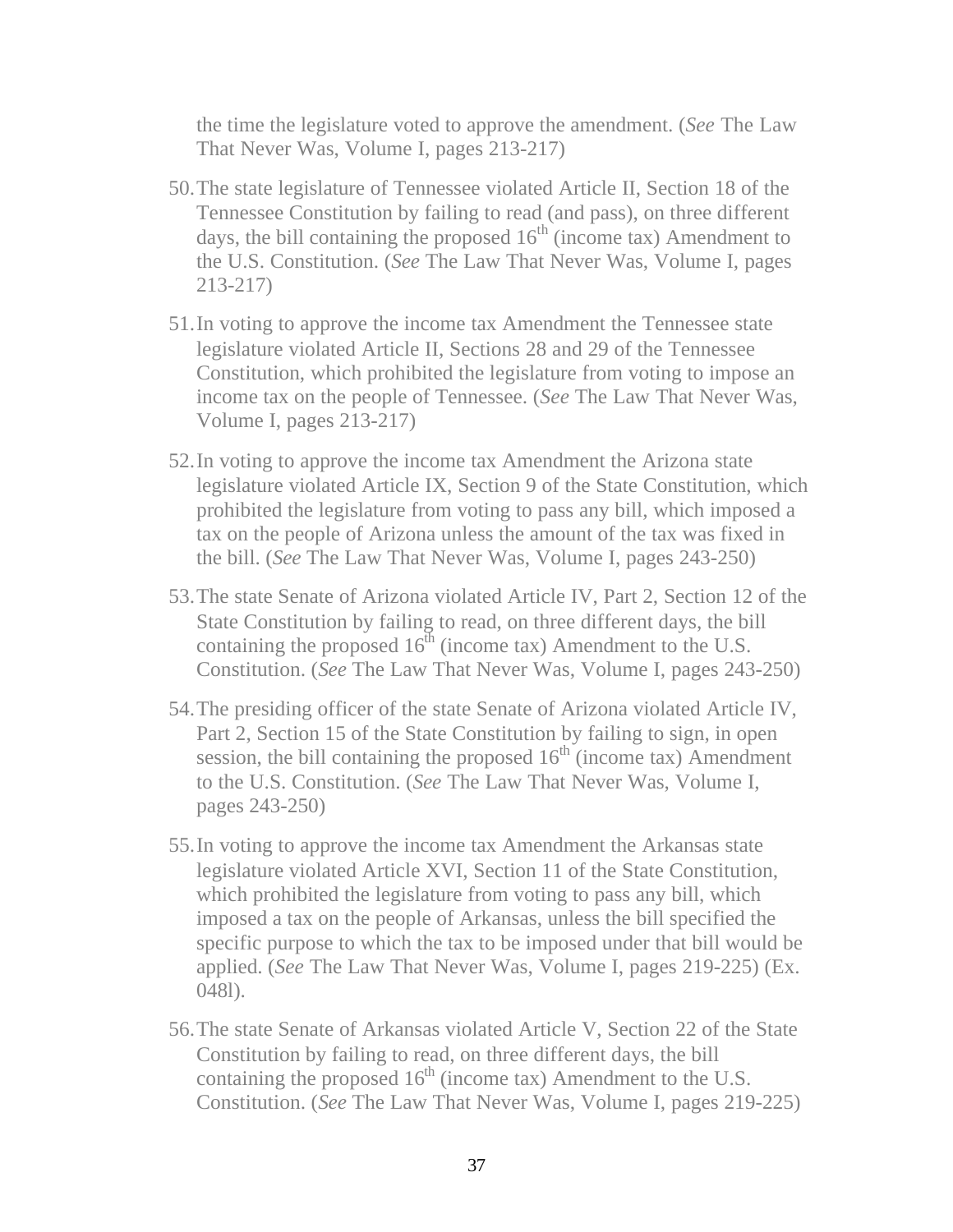- 57. After the Governor vetoed the bill approving the proposed  $16<sup>th</sup>$  (income tax) Amendment the Arkansas state legislature did not take the matter up again. (*See* The Law That Never Was, Volume I, pages 219-225)
- 58.The state Senate of California violated Article 4, Section 15 of the State Constitution by failing to read, on three different days, the bill containing the proposed  $16<sup>th</sup>$  (income tax) Amendment to the U.S. Constitution. (*See* The Law That Never Was, Volume I, pages 119-123)
- 59.The state Assembly of California violated Article 4, Section 15 of the State Constitution by failing to record the Yeas and Nays on the vote on the bill containing the proposed  $16<sup>th</sup>$  (income tax) Amendment to the U.S. Constitution. (*See* The Law That Never Was, Vol, I, pages 119- 123)
- 60.The Senate and the House of the Colorado legislature violated Article V, Section 22 of the State Constitution by failing to read, on three different days, the bill containing the proposed  $16<sup>th</sup>$  (income tax) Amendment to the U.S. Constitution. (*See* The Law That Never Was, Volume I, pages 167-172)
- 61.The state Senate of Idaho violated Article III, Section 15 of the State Constitution by failing to read, section by section, just prior to the vote, the bill containing the proposed  $16<sup>th</sup>$  (income tax) Amendment to the U.S. Constitution. (*See* The Law That Never Was, Volume I, pages 101- 105)
- 62.The state legislature of Idaho violated Article VI, Section 10 of the State Constitution by failing to send to the Governor the "approved" bill containing the proposed  $16<sup>th</sup>$  (income tax) Amendment to the U.S. Constitution. (*See* The Law That Never Was, Volume I, pages 101-105)
- 63. In voting to approve the  $16<sup>th</sup>$  (income tax) Amendment the Illinois state Senate violated Article IV, Section 13 of the State Constitution, by failing to print the bill containing the proposed  $16<sup>th</sup>$  (income tax) Amendment before the final vote was taken and by failing to read the bill on three different days. (*See* The Law That Never Was, Volume I, pages 51-53) (Ex. 048p )
- 64.In voting to approve the income tax Amendment the Kansas state legislature violated Article 11, Section 205 of the State Constitution, which prohibited the legislature from voting to pass any bill, which imposed a tax on the people of Kansas, unless the bill specified the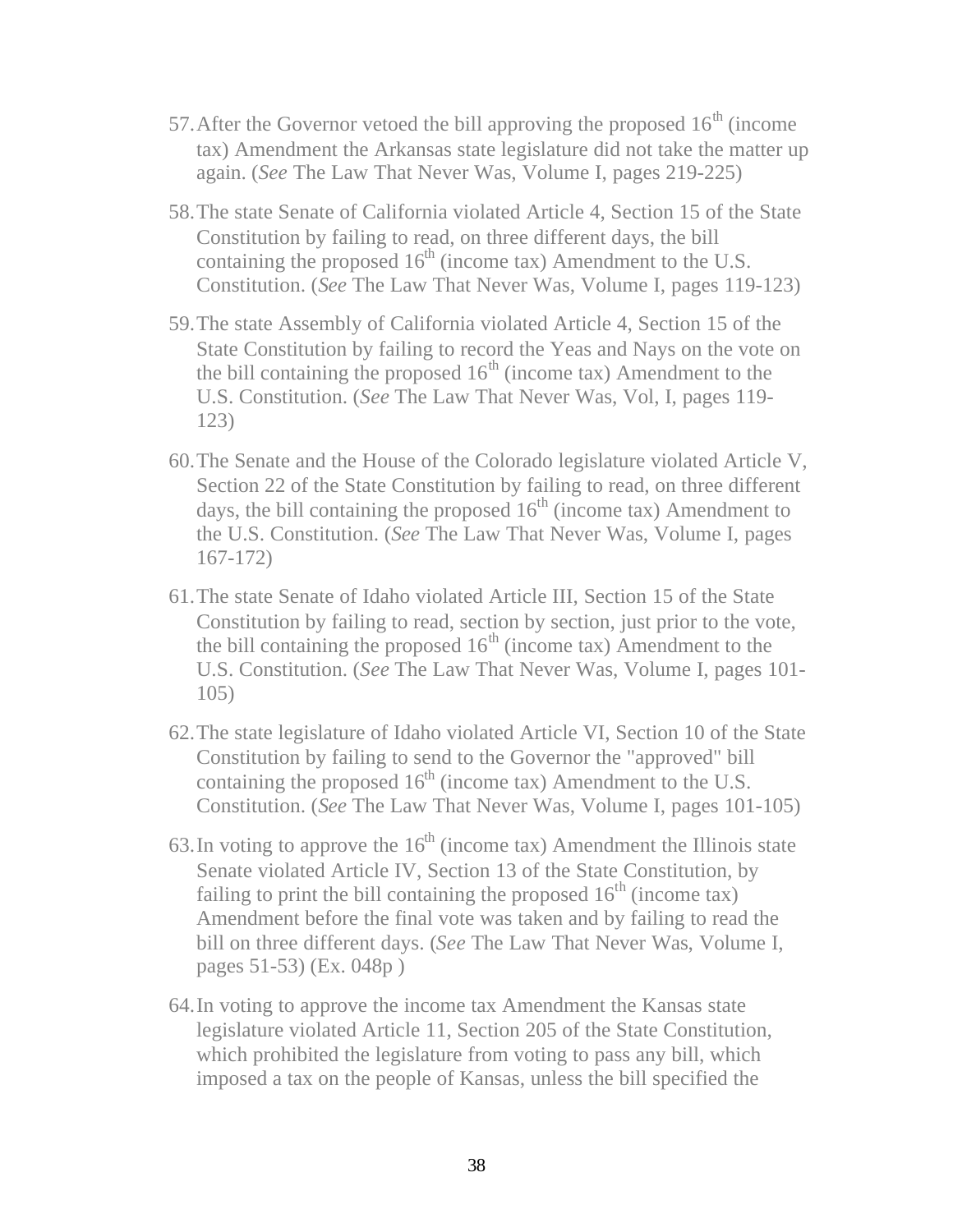specific purpose to which the tax to be imposed under that bill would be applied. (*See* The Law That Never Was, Volume I, pages 161-166)

- 65.In voting to approve the income tax Amendment the Kansas state Senate violated Article 2, Section 128 of the State Constitution, by failing to record the vote on the bill containing the proposed  $16<sup>th</sup>$  (income tax) Amendment to the U.S. Constitution. (*See* The Law That Never Was, Volume I, pages 161-166)
- 66.In voting to approve the income tax Amendment the Kansas state House of Representatives violated Article 2, Section 133 of the State Constitution, by failing to read, section by section, the bill containing the proposed 16th (income tax) Amendment to the U.S. Constitution. (*See* The Law That Never Was, Volume I, pages 161-166)
- 67.In voting to approve the income tax Amendment the Louisiana state legislature violated Articles 224 and 227of the Louisiana Constitution, which prohibited the legislature from voting to impose a federal income tax on the people of Louisiana (*See* The Law That Never Was, Volume I, pages 257-260)
- 68.In voting to approve the income tax Amendment the Michigan state legislature violated Article X, Section 6 of the State Constitution, which prohibited the legislature from voting to pass any bill, which imposed a tax on the people of Michigan unless the bill specified the specific purpose to which the tax to be imposed under that bill would be applied. (*See* The Law That Never Was, Volume I, pages 179-183)
- 69. In voting to approve the  $16<sup>th</sup>$  (income tax) Amendment the Mississippi state House of Representatives violated Article IV, Section 59 of the State Constitution, by failing to read, three times on three different days, the bill containing the proposed  $16<sup>th</sup>$  (income tax) Amendment to the U.S. Constitution. (*See* The Law That Never Was, Volume I, pages 55- 60)
- 70. In voting to approve the  $16<sup>th</sup>$  (income tax) Amendment the Mississippi state Senate violated Article IV, Section 59 of the State Constitution, by failing to read the bill, in full, immediately before the vote on its final passage. (*See* The Law That Never Was, Volume I, pages 55-60)
- 71.In voting to approve the income tax Amendment the Missouri state legislature violated Article X, Section 1 of the Missouri Constitution, which prohibited the legislature from voting to impose a federal income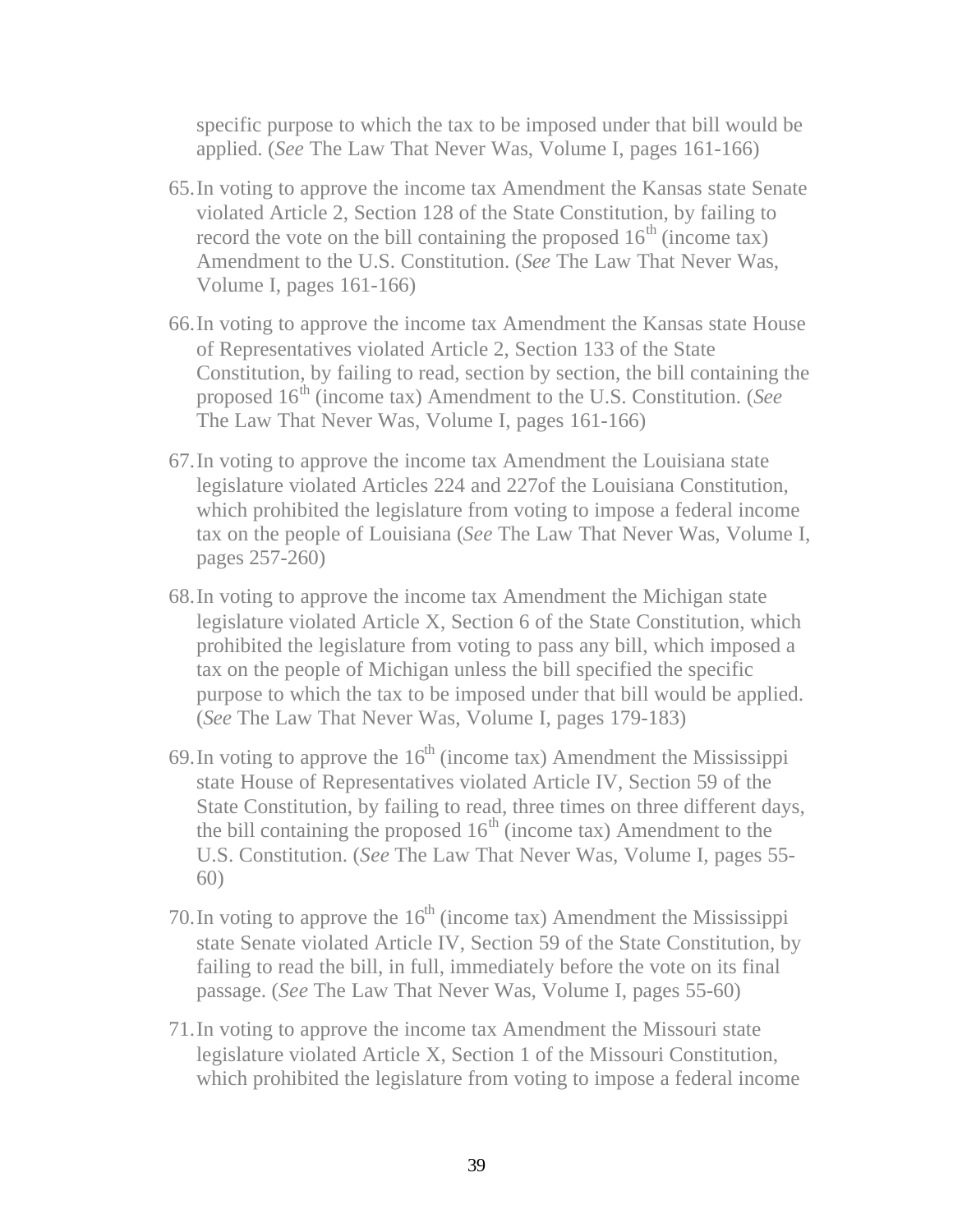tax on the people of Missouri (*See* The Law That Never Was, Volume I, pages 191-194)

- 72.The Missouri state legislature violated Article V, Section 14 of the Missouri Constitution, which required the legislature to submit to the governor, the bill "approving" the proposed  $16<sup>th</sup>$  (income tax) Amendment. (*See* The Law That Never Was, Volume I, pages 191-194)
- 73. In voting to approve the  $16<sup>th</sup>$  (income tax) Amendment the Montana state House of Representatives violated Article V, Section 22 of the State Constitution by failing to print the bill containing the proposed  $16<sup>th</sup>$ (income tax) Amendment to the U.S. Constitution, prior to the vote on its passage. (*See* The Law That Never Was, Volume I, pages 125-131)
- 74. In voting to approve the  $16<sup>th</sup>$  (income tax) Amendment the presiding officer of the Montana state Senate violated Article V, Section 27 of the State Constitution by failing to publicly read, in open session, the bill containing the proposed  $16<sup>th</sup>$  (income tax) Amendment to the U.S. Constitution, just prior to signing the bill. (*See* The Law That Never Was, Volume I, pages 125-131)
- 75. In voting to approve the  $16<sup>th</sup>$  (income tax) Amendment the New Mexico state legislature (both the Senate and the House), violated Article IV, Section 20 of the State Constitution requiring enrollment and engrossment, public reading in full, signing by the presiding officers and the recording of all those acts in the journals. (*See* The Law That Never Was, Volume I, pages 279-282)
- 76. In voting to approve the  $16<sup>th</sup>$  (income tax) Amendment the New Mexico state House of Representatives violated Article IV, Section 15 of the State Constitution, by failing to read, three times on three different days, the bill containing the proposed  $16<sup>th</sup>$  (income tax) Amendment to the U.S. Constitution. (*See* The Law That Never Was, Volume I, pages 279- 282)
- 77. In voting to approve the  $16<sup>th</sup>$  (income tax) Amendment the North Dakota state legislature (both the Senate and the House), violated the Article II, Section 64 of the State Constitution, which requires re-enactment and publication of amendments . (*See* The Law That Never Was, Volume I, pages 173-178)
- 78. In voting to approve the  $16<sup>th</sup>$  (income tax) Amendment the North Dakota state legislature (both the Senate and the House), violated the Article II, Section 63 of the State Constitution, which required three readings of the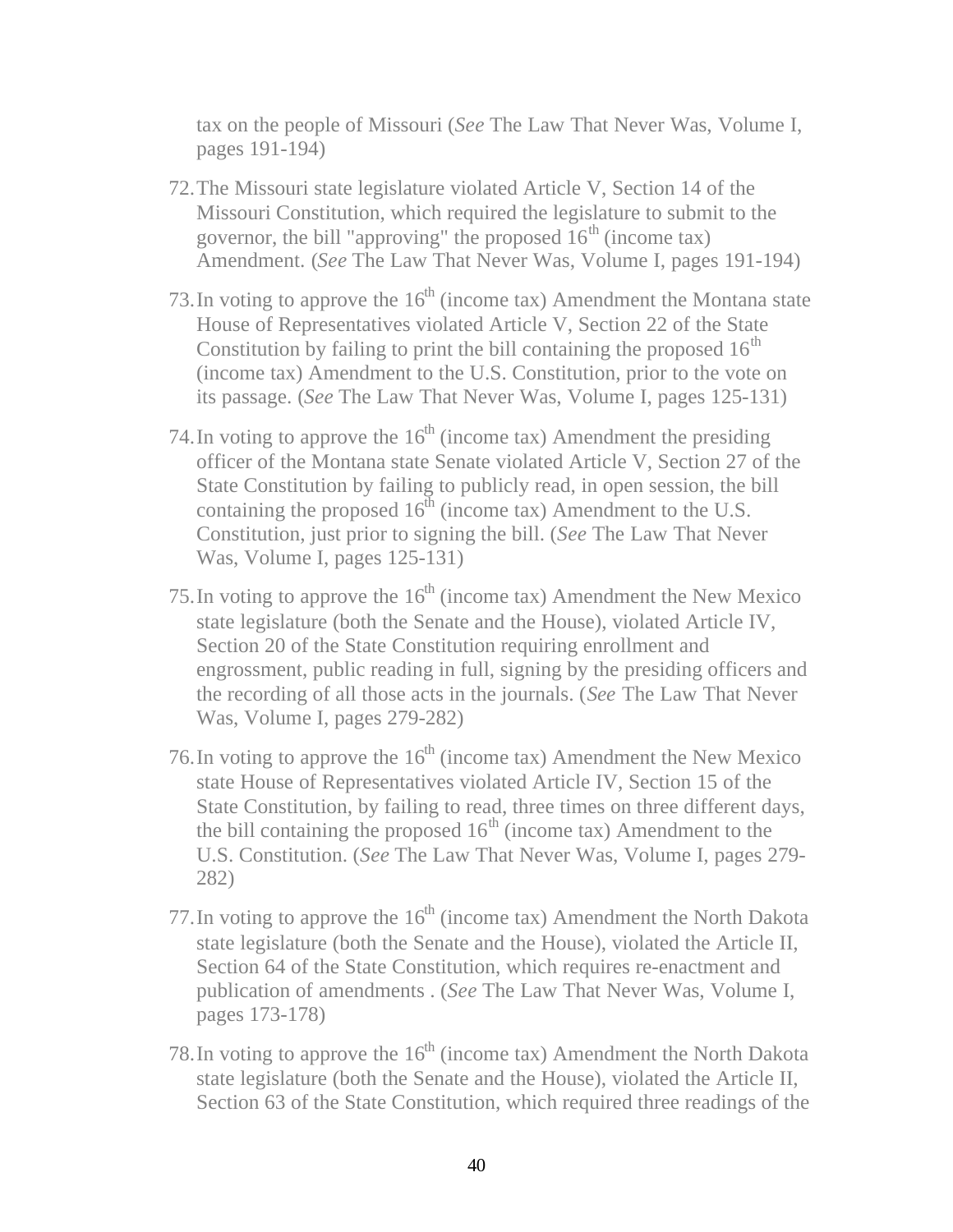bill, at length, on three separate days, (*See* The Law That Never Was, Volume I, pages 173-178)

- 79. In voting to approve the  $16<sup>th</sup>$  (income tax) Amendment the Texas House of Representatives violated Article III, Section 37 of the State Constitution by voting on the bill before the bill was reported out of a Committee. (*See* The Law That Never Was, Volume I, pages 89-96)
- 80.In voting to approve the income tax Amendment the Texas state legislature violated Article III, Section 48 of the Texas Constitution, which prohibited the legislature from voting to impose a federal income tax on the people of Texas (*See* The Law That Never Was,Volume I, pages 89-96)
- 81. In voting to approve the  $16<sup>th</sup>$  (income tax) Amendment the presiding officer of the Texas Senate violated Article III, Section 38 of the State Constitution by failing to publicly read, in open session, the bill containing the proposed  $16<sup>th</sup>$  (income tax) Amendment to the U.S. Constitution, just prior to signing the bill. (*See* The Law That Never Was, Volume I, pages 89-96)
- 82. In voting to approve the  $16<sup>th</sup>$  (income tax) Amendment the Texas state legislature violated Article III, Section 33 of the State Constitution, which required the House to act first on all money bills. (*See* The Law That Never Was, Volume I, pages 89-96)
- 83. In voting to approve the  $16<sup>th</sup>$  (income tax) Amendment the Washington state legislature violated Article VII, Section 2 of the State Constitution, which prohibited the legislature from imposing a tax upon the people of the state unless the tax was a uniform and equal rate of taxation. (*See* The Law That Never Was, Volume I, pages 113-118)
- 84.The Washington state legislature violated Articles III, Section 12 of the Washington Constitution, which required the legislature to submit to the governor, the bill "approving" the proposed  $16<sup>th</sup>$  (income tax) Amendment. (*See* The Law That Never Was, Volume I, pages 113-118)
- 85. In voting to approve the  $16<sup>th</sup>$  (income tax) Amendment the Wyoming state legislature violated Article XV, Section 13 of the State Constitution, which prohibited the legislature from voting to pass any bill, which imposed a tax on the people of Wyoming unless the bill specified the specific purpose to which the tax to be imposed under that bill would be applied. (*See* The Law That Never Was, Volume I, pages 265-271)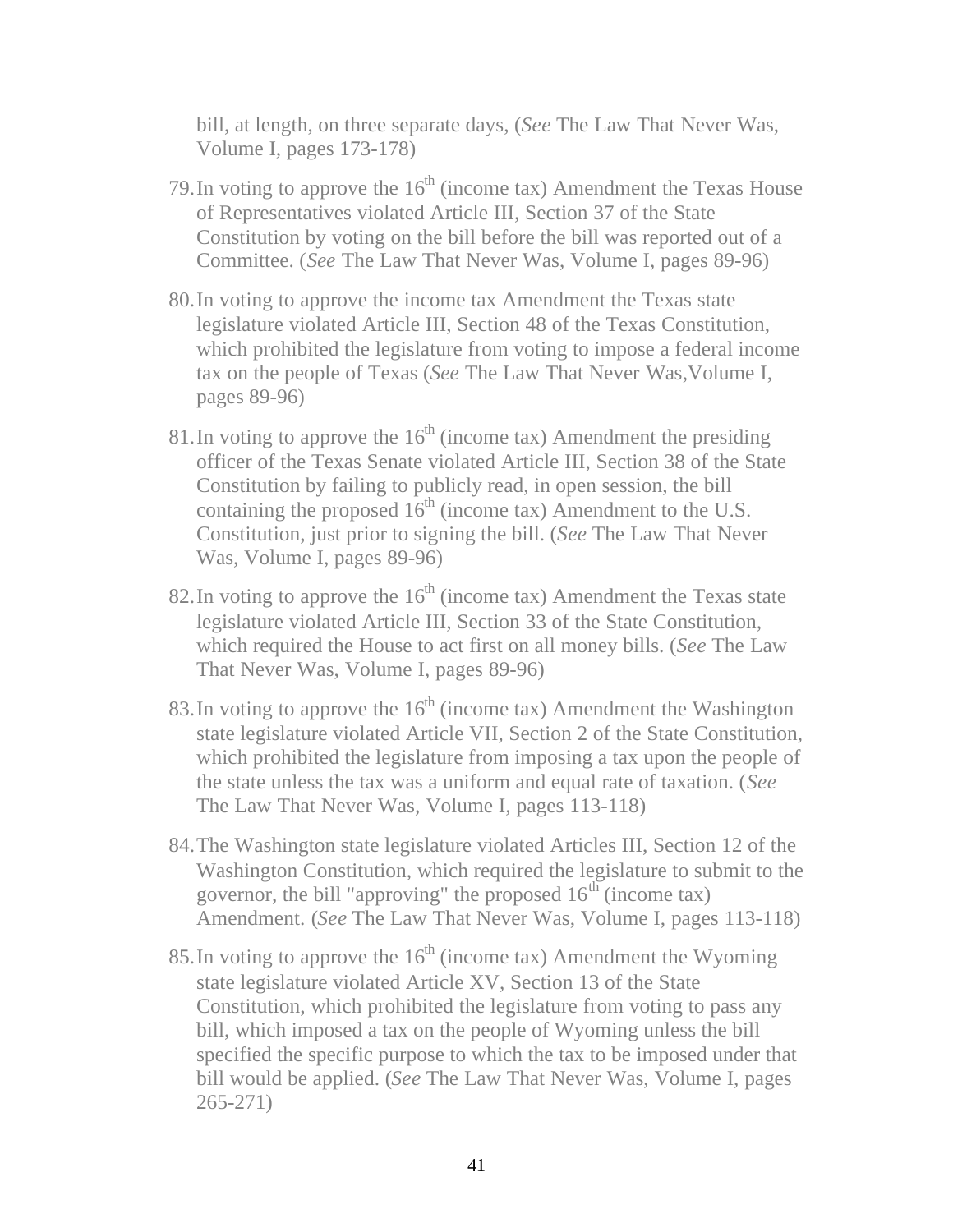- 86. In voting to approve the  $16<sup>th</sup>$  (income tax) Amendment the Wyoming state legislature violated Article III, Section 20 of the State Constitution, by voting only on the title of the bill. (*See* The Law That Never Was, Volume I, pages 265-271)
- 87.The "income" tax at subtitle A of the Internal Revenue Code cannot be lawfully and constitutionally collected if the 16th Amendment is not a valid amendment to the Constitution of the United States. [*See Parker v. C.I.R.*, 724 F 2d 469 ( $5^{th}$  Cir. 1984)]
- 88.The income taxes imposed by Subtitle A are not apportioned, so if the 16th Amendment was not ratified, the taxes imposed by Subtitle A are not constitutional under *Pollock v. Farmers Loan & Trust*, 158 U.S. 601 (1895).
- 89.In 1913, Congress passed the following income tax act:

A. Subdivision 1. That there shall be levied, assessed, collected and paid annually upon the entire net income arising or accruing from all sources in the preceding calendar year to every citizen of the United States, whether residing at home or abroad, and to every person residing in the United States, though not a citizen thereof, a tax of 1 per centum . . . and a like tax shall be assessed, levied, collected, and paid annually upon the entire net income from all property owned and of every business, trade, or profession carried on in the United States by persons residing elsewhere.

[*See* 38 Stat. 166 (Oct. 3, 1913)]

- 90.Mr. Brushaber challenged this income tax as being unconstitutional. [*See Brushaber v. Union Pacific R.R. Co.*, 240 U.S. 1 (1916)]
- 91.In the *Brushaber* decision, the United States Supreme Court held that the tax on income was an excise tax. [(*See Brushaber v. Union Pacific R.R. Co.*, 240 U.S. 1, 18-19 (1915); *Stanton v. Baltic Mining Co.*, 240 U.S. 103, 112 (1916)]
- 92.In the *Brushaber* decision, the United States Supreme Court held that the purpose of the 16th Amendment was to prevent the income tax from being taken out of the class of excise taxes where it rightly belonged. [*See Brushaber v. Union Pacific R.R. Co.*, 240 U.S. 1, 18-19 (1915)]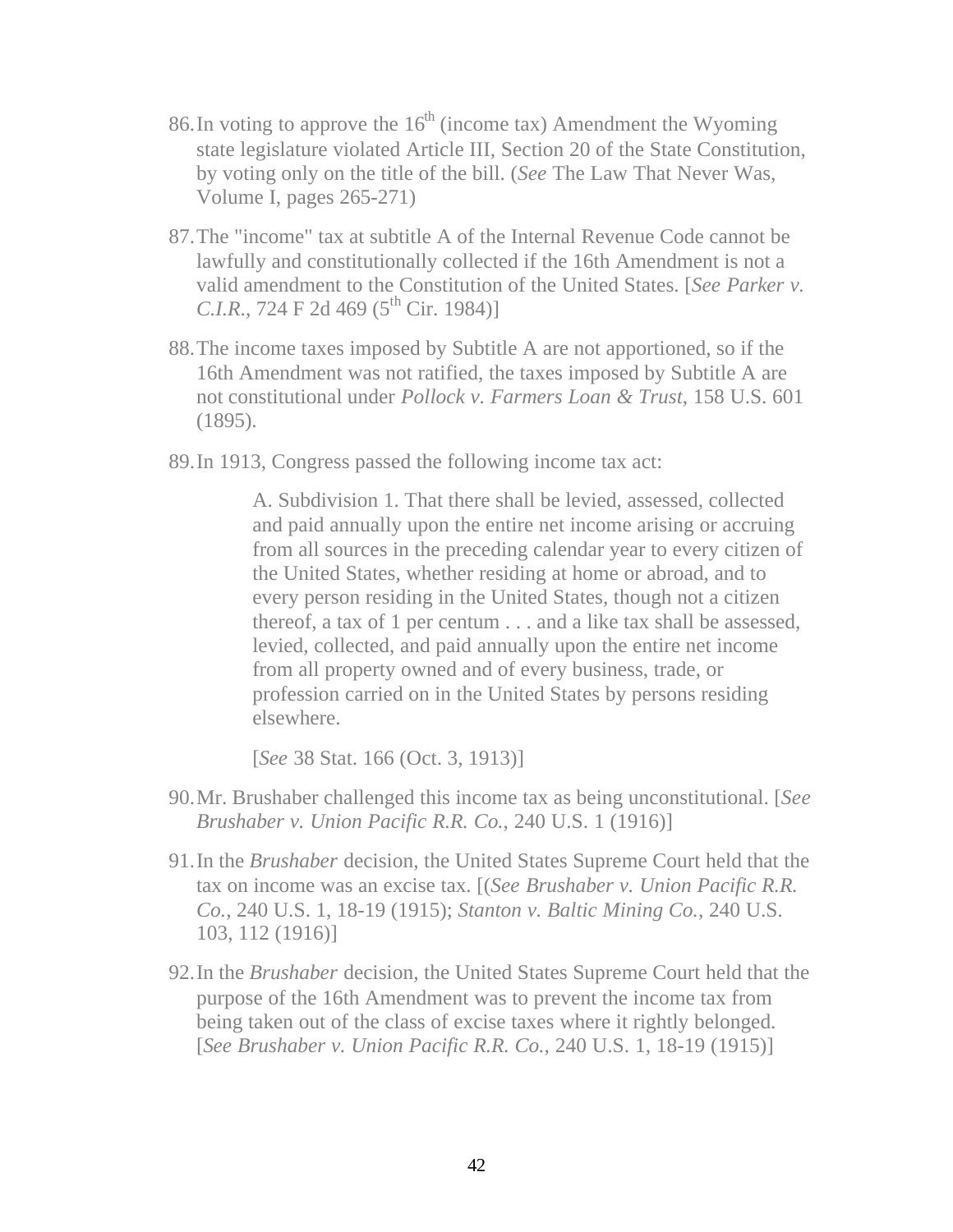- 93.In the *Brushaber* decision, the United States Supreme Court discarded the notion that a direct tax could be relieved from apportionment, because to so hold would destroy the two great classifications of taxes. [*See Brushaber v. Union Pacific R.R. Co.*, 240 U.S. 1, 18-19 (1915)]
- 94.The Union Pacific Railroad was a United States Corporation located in the Utah Territory. [*See Brushaber v. Union Pacific R.R. Co.*, 240 U.S. 1, 18-19 (1915)]
- 95.The privilege of operating as a corporation can be taxed as an excise. (*See* Flint v. Stone Tracy Co., 226 U.S. 107)
- 96.In *Eisner v. Macomber*, 252 U.S. 189, 205-206 (1920), the United States Supreme Court held a tax on income was a direct tax, but could be imposed without apportionment because the 16th Amendment gave Congress the power to lay and collect taxes on incomes, from whatever source derived, without apportionment among the several States, and without regard to any census or enumeration. [*See Eisner v. Macomber*, 252 U.S. 189, 205-206 (1920)]
- 97.The United States Supreme Court stated in *Eisner*:

a. The Sixteenth Amendment must be construed in connection with the taxing clauses of the original Constitution and the effect attributed to them before the Amendment was adopted. In *Pollock v. Farmers' Loan and Trust Co.*, 158 U.S. 601, under the Act of August 27, 1894, c. 349, section 27, 28 Stat. 509, 553, it was held that taxes upon rents and profits of real property were in effect direct taxes upon the property from which such income arose, imposed by reason of ownership; and that Congress could not impose such taxes without apportioning them among the States according to population, as required by Art. I, section 2, c1.3, and section 9, cl.4, of the original Constitution.

b. Afterwards, and evidently in recognition of the limitation upon the taxing power of Congress thus determined, the Sixteenth Amendment was adopted, in words lucidly expressing the object to be accomplished: "The Congress shall have power to lay and collect taxes on incomes, from whatever source derived, without apportionment among the several States, and without regard to any census or enumeration." As repeatedly held, this did not extend the taxing power to new subjects, but merely removed the necessity which otherwise might exist for an apportionment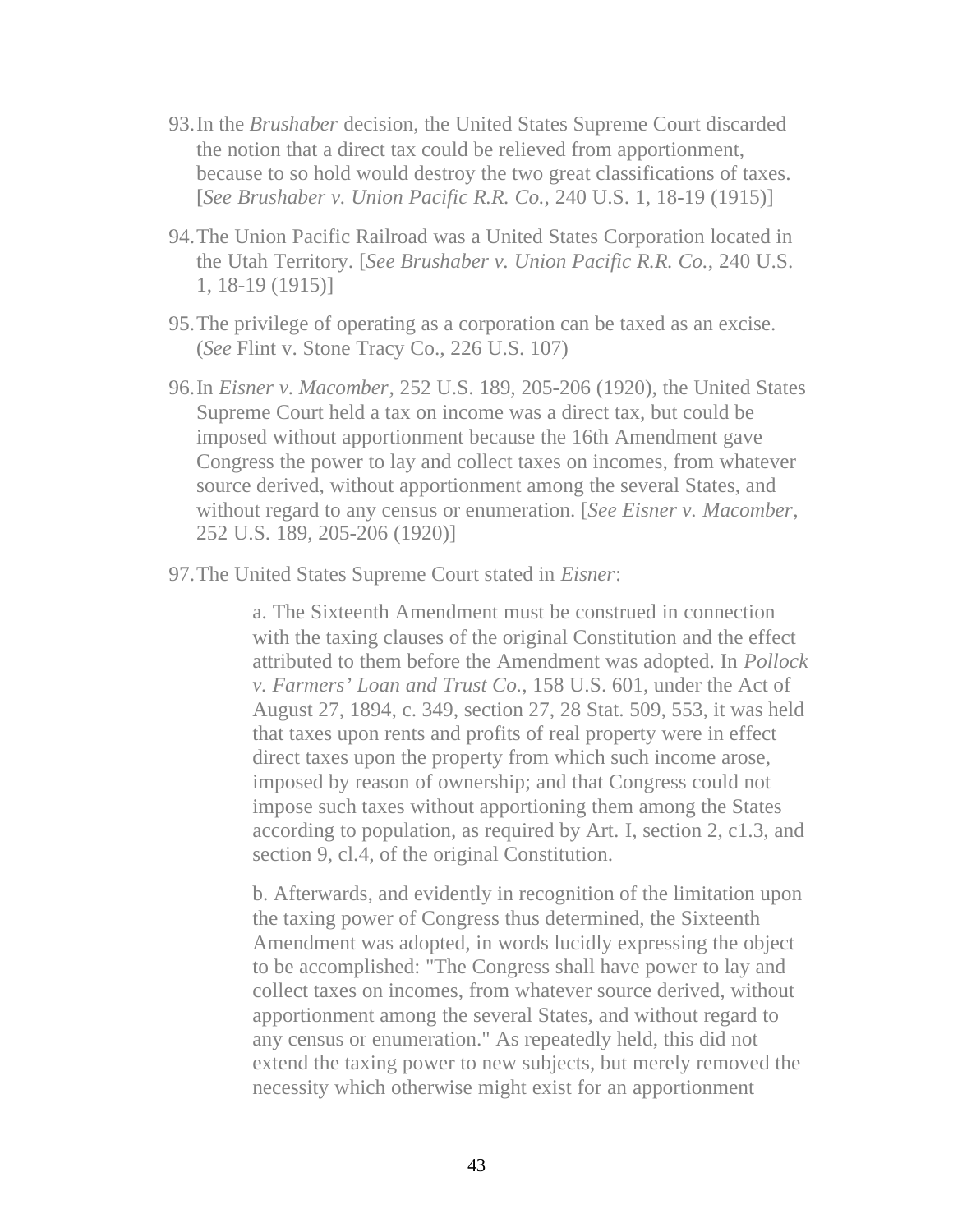among the States of taxes laid on income. (Citing *Brushaber v. Union Pacific R.R. Co.*, 240 U.S. at 17-19) (other citations omitted).

c. A proper regard for its genesis, as well as its very clear language, requires also that this Amendment shall not be extended by loose construction, so as to repeal or modify, except as applied to income, those provisions of the Constitution that require an apportionment according to population for direct taxes upon property, real and personal. This limitation still has an appropriate and important function, and is not to be over ridden by Congress or disregarded by the courts.

d. In order, therefore, that the clauses cited from Article I of the Constitution may have proper force and effect, save only as modified by the Amendment, and that the latter also may have proper effect, it becomes essential to distinguish between what is and what is not "income" as the term is there used; and to apply the distinction, as cases arise, according to truth and substance, without regard to form. Congress cannot by any definition it may adopt conclude the matter, since it cannot by legislation alter the Constitution, from which alone it derives its power to legislate, and within whose limitations alone that power can be lawfully exercised.

(*See Eisner v. Macomber*, 252 U.S. 189, 205-206 (1920).)

- 98.The U.S. Supreme Court, in the Sims case, declared that wages and salaries are property. (*See Sims v. U.S.,* 359 U.S. 108) (1959)
- 99.The last time the U.S. Supreme Court addressed the question of whether the income tax was a direct tax or an indirect tax was in the *Eisner* case.
- 100. The U.S. Supreme Court, in *Eisner*, declared the income tax to be a direct tax.
- 101. The 5<sup>th</sup> Circuit Court of Appeals, in the *Parker* case, ruled that, "The sixteenth Amendment merely eliminates the requirement that the direct income tax be apportioned among the states…The sixteenth amendment was enacted for the express purpose of providing for a direct income tax." (*See Parker v. Commissioner*, 724 F2d 469, 471) (5<sup>th</sup> Cir. 1984)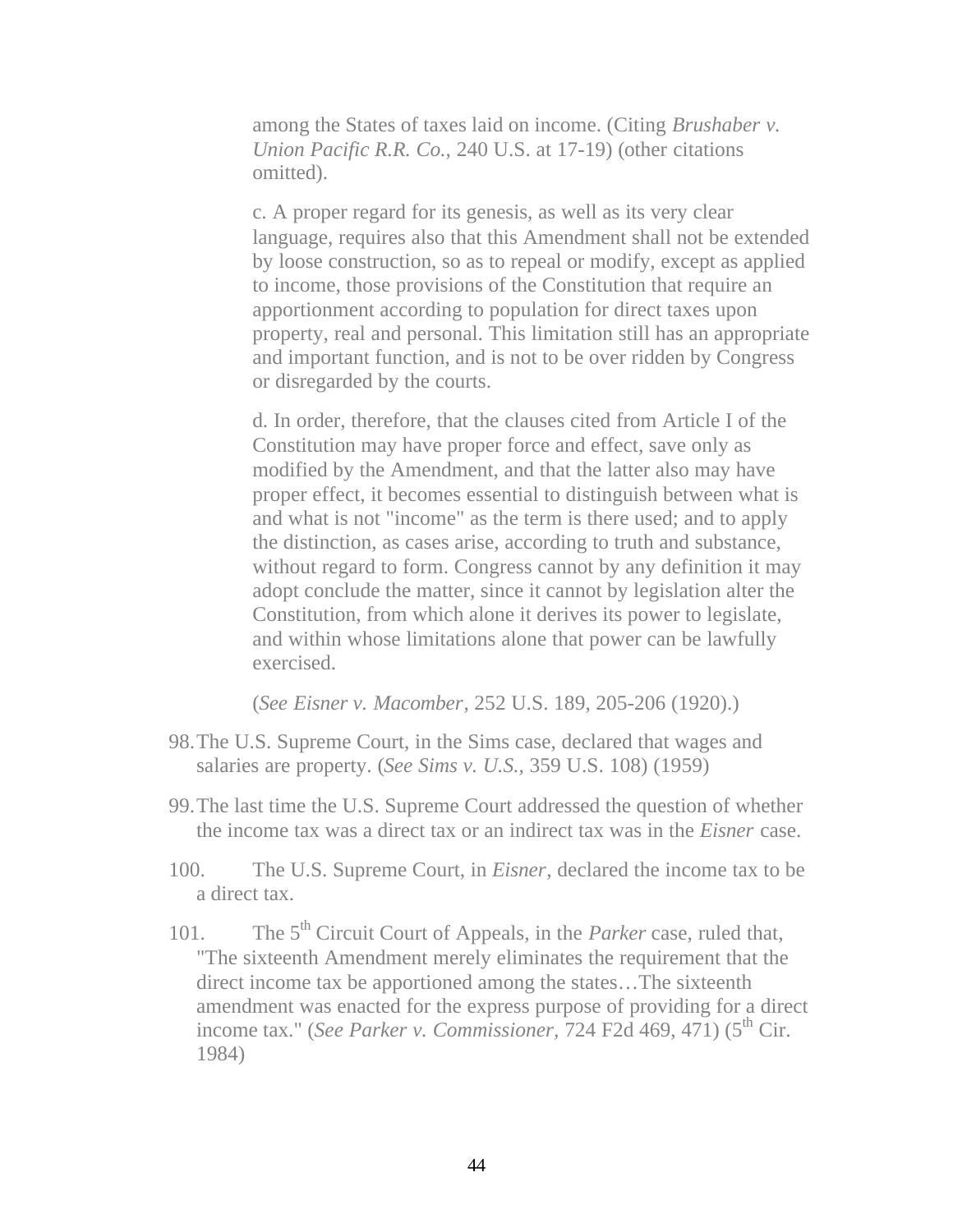- 102. The  $7<sup>th</sup>$  Circuit Court of Appeals, in the Coleman case, held that an argument that the income tax was an excise tax was frivolous on its face and that the court declared, " The power thus long predates the Sixteenth Amendment, which did no more than remove the apportionment requirement." (*See Coleman v. Commissioner*, 791 F2d  $68, 70$ )  $7<sup>th</sup>$  Cir. 1986)
- 103. The 8<sup>th</sup> Circuit Court of Appeals, in the Francisco case, held that, "The cases cited by Francisco clearly establish that the income tax is a direct tax...." (*See United States v. Francisco*, 614 F2d 617, 619) (8<sup>th</sup>) Cir. 1980)
- 104. The  $10^{th}$  Circuit Court of Appeals, in the Lawson case, ruled that, "The Sixteenth Amendment removed any need to apportion income taxes among the states that otherwise would have been required by Article I, Section 9, clause 4." (*See U.S. v. Lawson* (1982), 670 F2d 923, 927.)
- 105. Judges in the Courts of Appeal for the Second Circuit take the position that the income tax is an indirect tax. [*See Ficalora v. C.I.R.*, 751 F.2d 85 (2nd Cir. 1984)]
- 106. Judges in the Courts of Appeal for the Fifth Circuit take the position that the income tax is a direct tax. [*See Lonsdale v. C.I.R.*, 661 F.2d 71 (5th Cir. 1984)]
- 107. When a law is ambiguous, it is unconstitutional and cannot be enforced under the "void for vagueness doctrine" because it violates due process protections guaranteed by the Fifth and Sixth Amendments as described by the Supreme Court in the following decisions:
	- o Origin of the doctrine (*See Lanzetta v. New Jersey*, 306 U.S. 451)
	- o Development of the doctrine (*See Screws v. United States*, 325 U.S. 91, *Williams v. United States*, 341 U.S. 97, and *Jordan v. De George*, 341 U.S. 223).
- 108. The "void for vagueness doctrine" of the Supreme Court was described in *U.S. v. DeCadena* as follows:

**"The essential purpose** of the "void for vagueness doctrine" with respect to interpretation of a criminal statute, **is to warn individuals of the criminal consequences of their conduct**. ... Criminal statutes which fail to give due notice that an act has been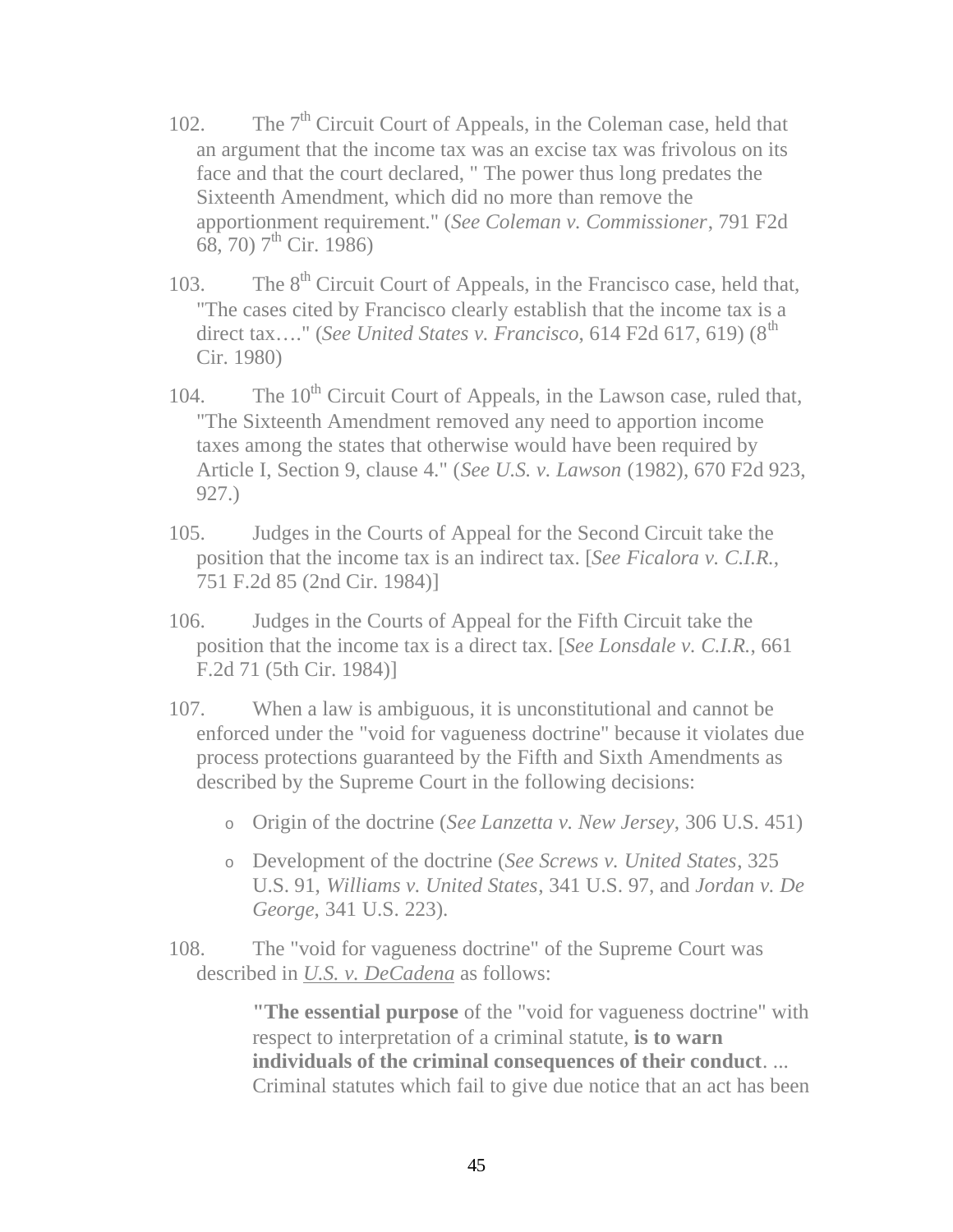made criminal before it is done are unconstitutional deprivations of due process of law."

[*See* U.S. v. De Cadena, 105 F.Supp. 202, 204 (1952) (emphasis added)]

- 109. In 1894, the United States Constitution recognized two classes of taxes, direct taxes and indirect taxes. [*See Pollock v. Farmers' Loan & Trust Co.*, 157 U.S. 429, aff. reh., 158 U.S. 601 (1895)]
- 110. In 1894, the United States Constitution, at Art. 1, Sec. 2, Clause 3 and Art. 1, Sec. 9, Clause 4, required apportionment of all direct taxes. [*See Pollock v. Farmers' Loan & Trust Co.*, 157 U.S. 429, aff. reh., 158 U.S. 601 (1895)]
- 111. In 1894, the United States Constitution, at Art. 1, Sec. 8, Clause 1, required all indirect taxes to be uniform. [*See Pollock v. Farmers' Loan & Trust Co.*, 157 U.S. 429, aff. reh., 158 U.S. 601 (1895)]
- 112. In 1894, no one doubted that an excise tax was an indirect tax as opposed to a direct tax. [*See Pollock v. Farmers' Loan & Trust Co.*, 157 U.S. 429, aff. reh., 158 U.S. 601 (1895)]
- 113. In 1894 Congress passed the following income tax act:

Sec. 27. That from and after the first day of January, eighteen hundred and ninety-five, and until the first day of January, nineteen hundred, there shall be assessed, levied, collected, and paid annually upon the gains, profits, and income received in the preceding calendar year by every citizen of the United States, whether residing at home or abroad, and every person residing therein, whether said gains, profits, or income be derived from any kind of property rents, interest, dividends, or salaries, or from any profession, trade, employment, or vocation carried on in the United States or elsewhere, or from any other source whatever, a tax of two per centum on the amount so derived over and above four thousand dollars, and a like tax shall be levied, collected, and paid annually upon the gains, profits, and income from all property owned and of every business, trade, or profession carried on in the United States. And the tax herein provided for shall be assessed, by the Commissioner of Internal Revenue and collected, and paid upon the gains, profits and income for the year ending the thirty-first day of December next preceding the time for levying, collecting, and paying said Tax.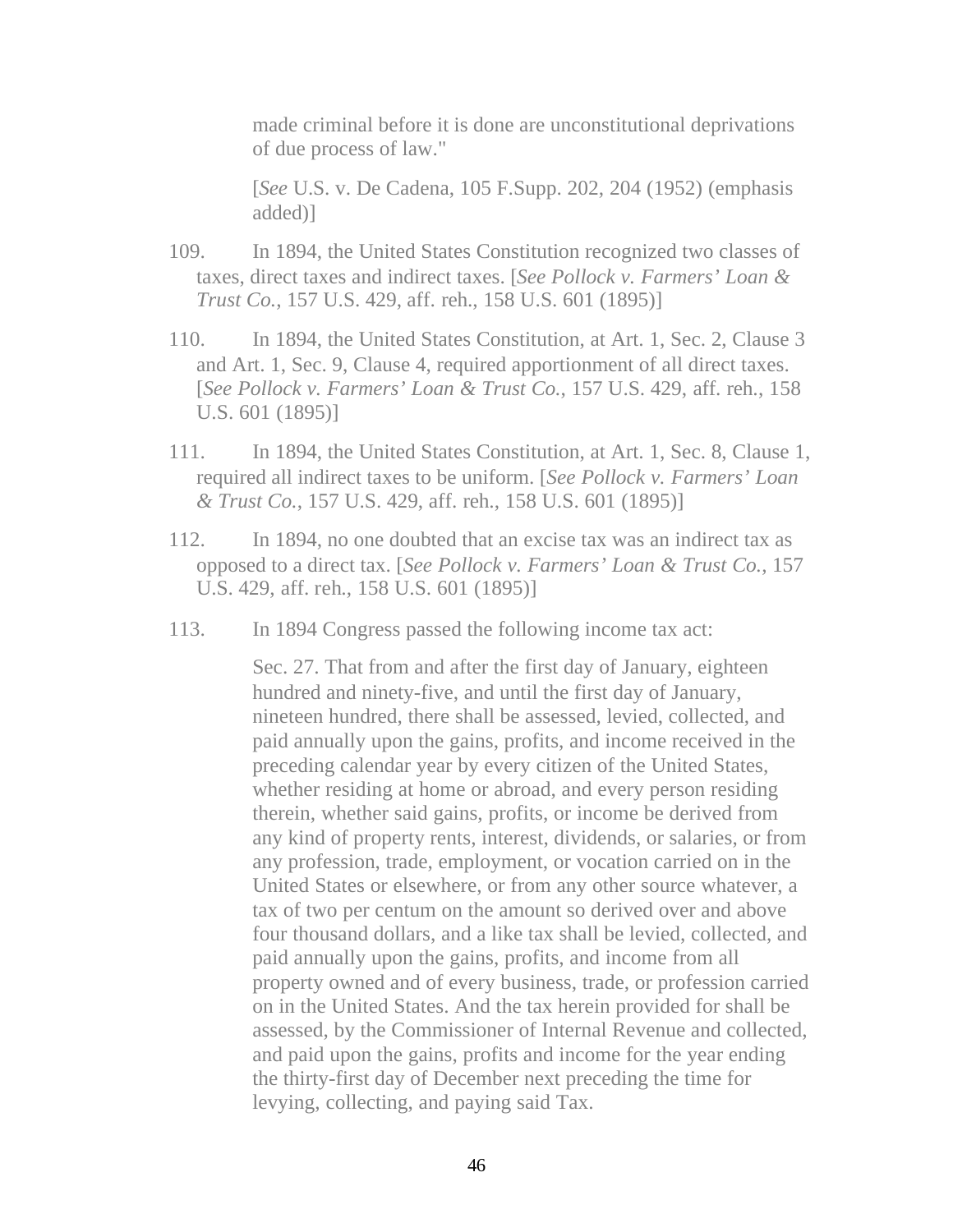[*See* 28 Stat. 509, c 349, Section 27, p. 553 (August 27, 1894)]

- 114. Mr. Pollock, a citizen of the State of Massachusetts, challenged the 1894 income tax on the grounds that the tax imposed was a direct tax that was not apportioned. [*See Pollock v. Farmers' Loan & Trust*, 157 U.S. 429, aff. reh., 158 U.S. 601 (1895)]
- 115. The majority of the justices of the United States Supreme Court found that the 1894 tax at Sec. 27 was a direct tax. [*See Pollock v. Farmers' Loan & Trust*, 158 U.S. 601, 618, 630-631 (1895)]
- 116. The minority of the justices of the United States Supreme Court in the *Pollock* case believed the 1894 tax at Sec. 27 was an indirect tax. [*See Pollock v. Farmers' Loan & Trust*, 157 U.S. 429, aff. reh., 158 U.S. 601 (1895)]
- 117. The United States Supreme Court held the 1894 income tax was unconstitutional as being in violation of the apportionment requirements for direct taxes. (*See Pollock v. Farmers' Loan & Trust*, 157 U.S. 429, aff. reh., 158 U.S. 601 (1895).)
- 118. In 1909, President Taft called a special session of Congress for the purpose of amending the apportionment requirement of income taxes. (*See* Taft's message.)
- 119. During the congressional debate on the income tax amendment, it was stated that the income tax would not touch one hair of a working man's head.

## **SEVENTH BELIEF:**

## **THE INTERNAL REVENUE CODE DOES NOT MAKE MOST AMERICANS LIABLE TO FILE A TAX RETURN AND PAY AN INCOME TAX.**

- 1. The Internal Revenue Code is found at Title 26 of the United States Code.
- 2. Title 26 of the United States Code is broken down into Subtitles.
- 3. Income taxes are set forth in Subtitle A of Title 26.
- 4. Subtitle A contains Sections 1 through 1563.
- 5. Estate and gift taxes are set forth in Subtitle B of Title 26.
- 6. Subtitle B contains Sections 2001 through 2704.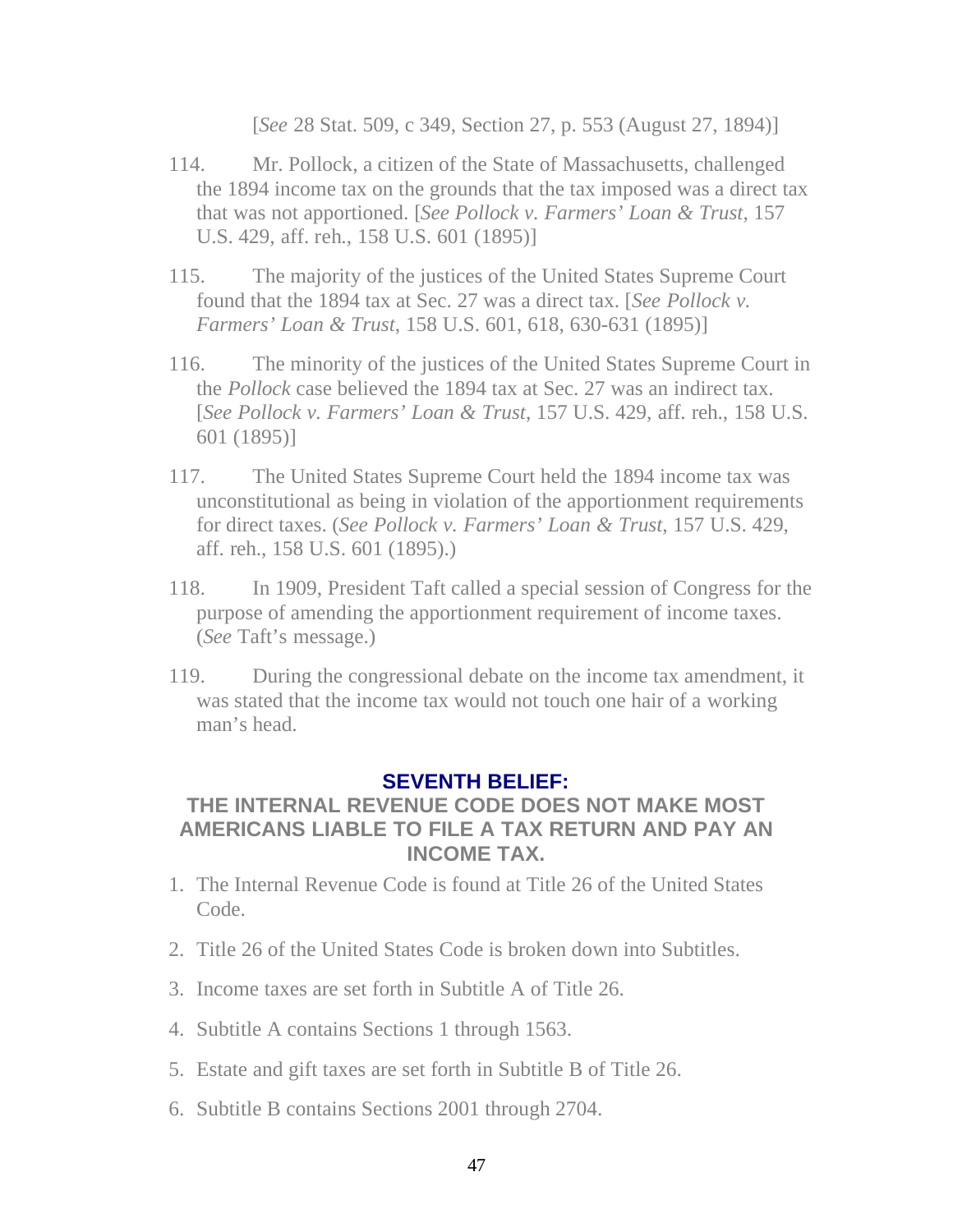- 7. Employment taxes are set forth in Subtitle C of Title 26.
- 8. Subtitle C contains Sections 3101 through 3510.
- 9. Miscellaneous excise taxes are set forth in Subtitle D of Title 26.
- 10.Subtitle D contains Sections 4001 through 5000.
- 11.Alcohol, tobacco, and certain other excise taxes are set forth in Subtitle E of Title 26.
- 12.Subtitle E contains Sections 5001 through 5882.
- 13.Procedures and administration to be followed with respect to the different taxes addressed in Subtitles A through E are set forth in Subtitle F of Title 26.
- 14.Subtitle F contains Sections 6001 through 7873.
- 15.Congress enacted the Privacy Act at 5 U.S.C. 552a(e)(3).
- 16.When the Internal Revenue Service requests information from an individual, the Privacy Act requires the IRS to inform each individual whom it asks to supply information, on the form which it uses to collect the information or on a separate form that can be retained by the individual –
	- a. the authority which authorizes the solicitation of the information and whether disclosure of such information is mandatory or voluntary;
	- b. the principal purpose or purposes for which the information is intended to be used;
	- c. the routine uses which may be made of the information, as published pursuant to paragraph (4)(D) of this subsection; and
	- d. the effects on him, if any, of not providing all or any part of the requested information.

(*See* 5 U.S.C. 552a(e)(3); IRS Form 1040 U.S. Individual Income Tax Return Instruction Booklet, Privacy Act Notice set out therein.)

17.Congress enacted the Paperwork Reduction Act at 44 U.S.C. 3504(g)(2).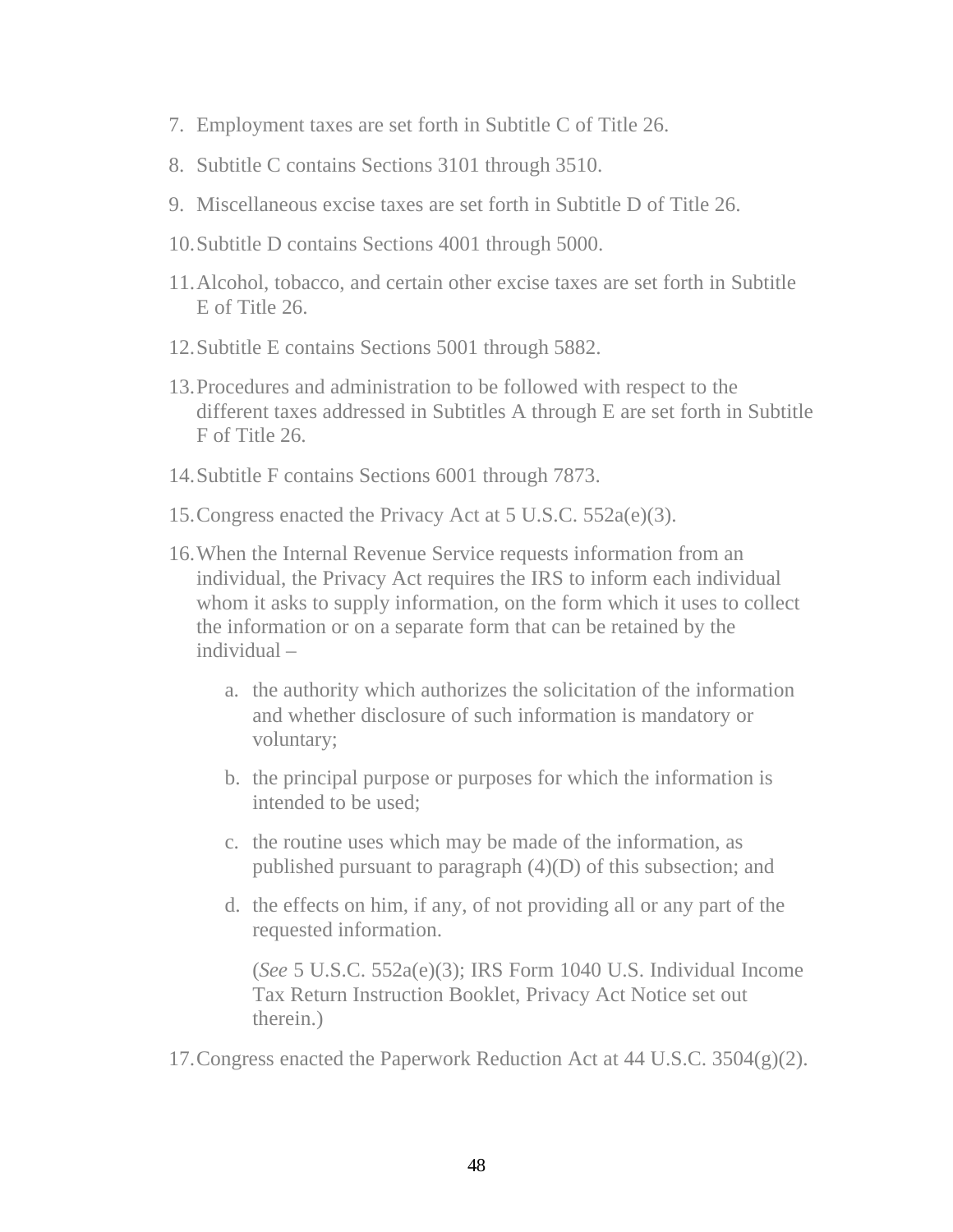- 18.The Paperwork Reduction Act requires the Director of the Office of Management and Budget to include with any information requests, a statement to inform the person receiving the request why the information is being collected, how it is to be used, and whether responses to the request are voluntary, required to obtain a benefit, or mandatory. [*See* 44 U.S.C. 3504(c)(3)(C)]
- 19.The Internal Revenue Service complies with the Privacy Act and Paperwork Reduction Act by setting out the required statements on the IRS Form 1040 Instruction Booklet. (*See* IRS Form 1040 U.S. Individual Income Tax Return Instruction Booklet, Privacy Act Notice set out therein; 26 C.F.R. 602.101.)
- 20.The Privacy Act and Paperwork Reduction Act statements which the Internal Revenue Service currently uses with respect to the federal income tax state that: "Our legal right to ask for information is Internal Revenue Code Sections 6001, 6011, 6012(a) and their regulations. They say that you must file a return or statement with us for any tax you are liable for. Your response is mandatory under these sections." (IRS Form 1040 U.S. Individual Income Tax Return Instruction Booklet, Privacy Act Notice set out therein.)
- 21.Internal Revenue Code Section 6001 states: "Every person liable for any tax imposed by this title, or for the collection thereof, shall keep such records, render such statements, make such returns, and comply with such rules and regulations as the Secretary may from time to time prescribe. Whenever in the judgment of the Secretary it is necessary, he may require any person, by notice served upon such person or by regulations, to make such returns, render such statements, or keep such records as the Secretary deems sufficient to show whether or not such person is liable for tax under this title. The only records which an employer shall be required to keep under this section in connection with charged tips shall be charge receipts, records necessary to comply with Section  $6053(c)$  and copies of statements furnished by employees under Section 6053(a)." (*See* 26 U.S.C. 6001.)
- 22.Internal Revenue Code Section 6011 states:

"(a) General Rule. When required by regulations prescribed by the Secretary any person made liable for any tax imposed by this title, or for the collection thereof, shall make a return or statement according to the forms and regulations prescribed by the Secretary. Every person required to make a return or statement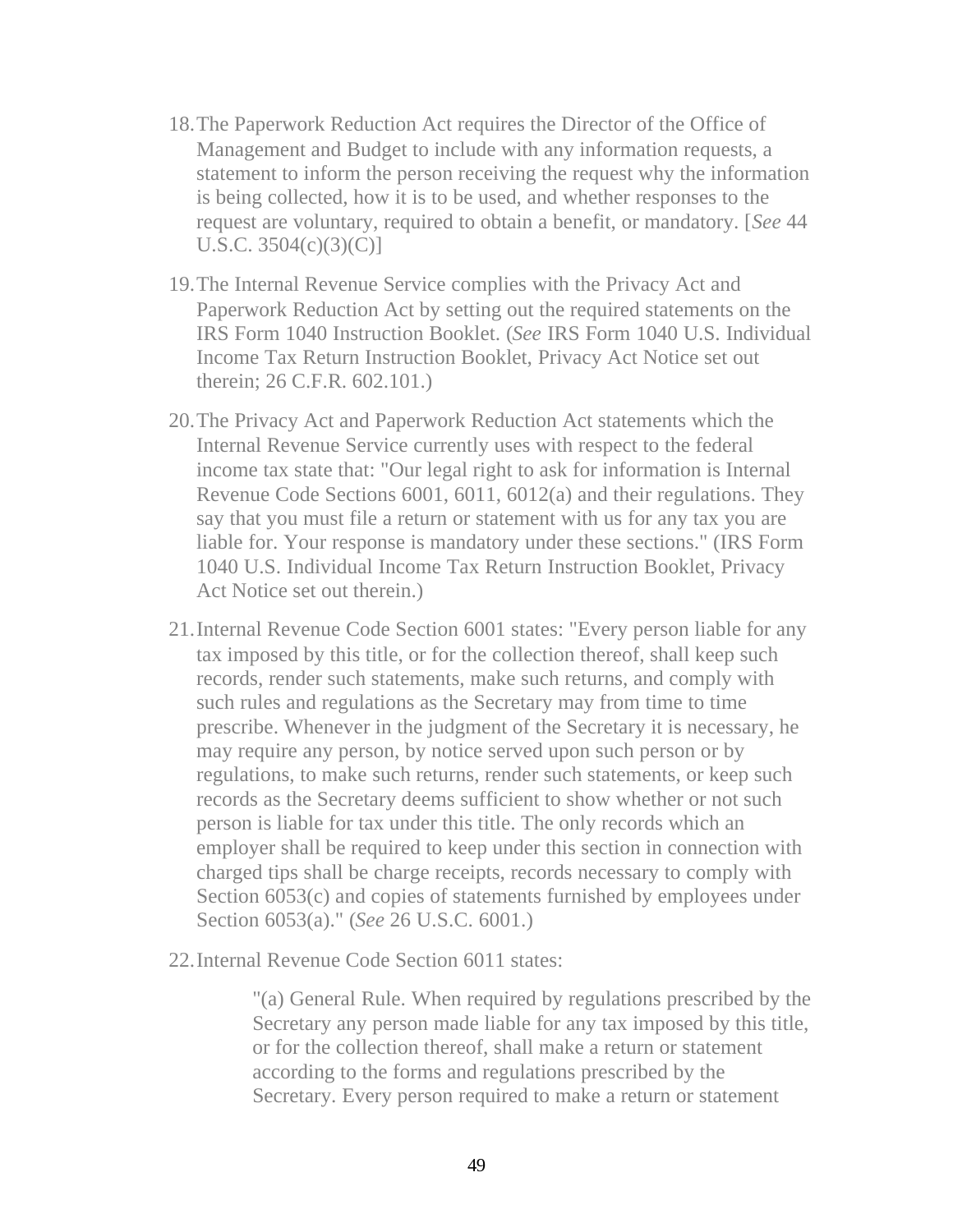shall include therein the information required by such forms or regulations . . .(g) Income, estate and gift taxes. For requirement that returns of income, estate, and gift taxes be made whether or not there is tax liability, see subparts B and C."

- 23.Subparts B and C referred to at Internal Revenue Code Section 6011(g) contain Internal Revenue Code Sections 6012 through 6017a. (*See* 26 U.S.C. 6011(g); Title 26, United States Code, index.)
- 24.Congress displayed its knowledge of how to make someone "liable for" a tax at 26 U.S.C. 5005, which states that: "(a) The distiller or importer of distilled spirits shall be liable for the taxes imposed thereon by section  $5001(a)(1)$ ."
- 25.Congress displayed its knowledge of how to make someone liable for a tax at 26 U.S.C. 5703, which states that: "(a)(1) The manufacturer or importer of tobacco products and cigarette papers and tubes shall be liable for the taxes imposed therein by section 5701."
- 26.The persons made liable at Internal Revenue Code Sections 5005 and 5703, for the taxes imposed at Internal Revenue Code Sections 5001(a)(1) and 5701, respectively, are the persons described at Sections 6001 and 6011 required to make returns and keep records. (*See* 26 U.S.C. Sections 5005, 5703, 5001(a)(1), 5701, 6001, and 6011.)
- 27.Section 1461 is the only place in Subtitle A of the Internal Revenue Code where Congress used the words: "liable for.'
- 28.The person made liable by Congress at Section 1461 is a withholding agent for nonresident aliens.
- 29.There is a canon of statutory construction, "expressio unius est exclusio alterius", which means the express mention of one thing means the implied exclusion of another. (*See* Black's Law Dictionary, 6th Ed., West Publishing Co. 1990, p. 581.)
- 30.Congress could have, but did not, make anyone else other than the withholding agent referred to in Section 1461, "liable for" any income tax imposed in Subtitle A. (*See* 26 U.S.C. 1461; Title 26, United States Code, in its entirety.)
- 31.Up until 1986, the statement required by the Privacy and Paperwork Reduction Acts set out in the IRS Form 1040 instruction booklet, mentioned only Internal Revenue Code Sections 6001 and 6011 as the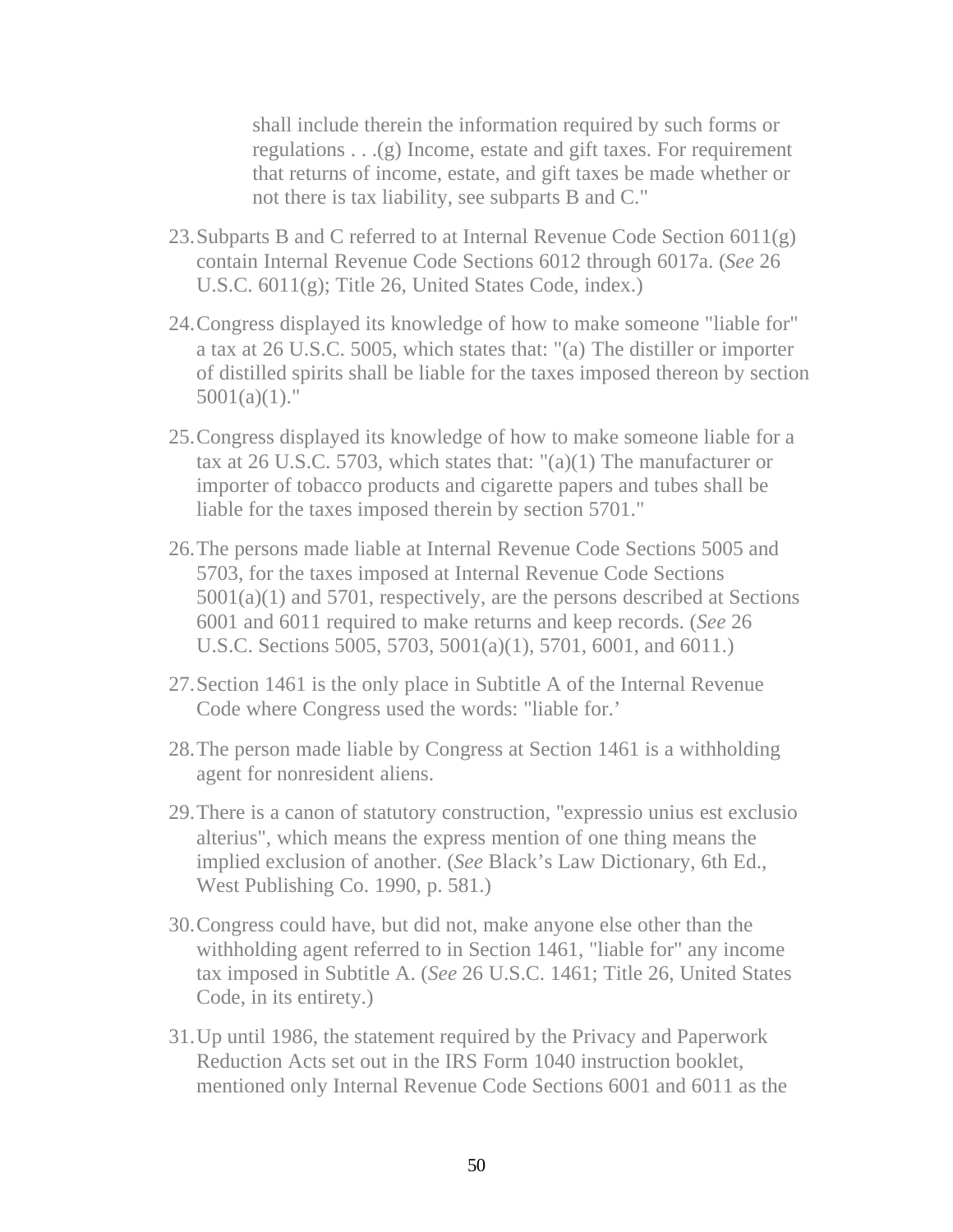authority to request information. (*See* IRS Form 1040 instruction booklet*,* 1985 ed.; IRS Form 1040 U.S. Individual Income Tax Return Instruction Booklet, Privacy Act Notice set out therein, current ed.)

- 32.The United States Supreme Court has held in *C.I.R. v. Acker*, 361 U.S. 87, 89 (1959), and in *U.S. v. Calamaro*, 354 U.S. 351, 358-359 (1957), that a regulation that purports to create a legal requirement not imposed by Congress in the underlying statute is invalid.
- 33.26 CFR 1.1-1 uses the following phrase:

**"...all citizens of the United States, wherever resident, and all resident alien individuals are liable to the income taxes imposed by the Code whether the income is received from sources within or without the United States."**

- 34.The statute the above regulation, 26 CFR 1.1-1 implements, which is 26 U.S.C. 1, nowhere uses the word "liable" to describe the taxes imposed in that section 1.
- 35.Because the corresponding statute in 26 U.S.C. 1 *does not* use the word "liable" or "liable to", then the implementing regulation for the section, 26 CFR 1.1-1 cannot, which makes the implementing regulation imposing the otherwise nonexistent liability invalid and unenforceable.
- 36.There is no statute anywhere in Subtitle A of the Internal Revenue Code which makes any person *liable* for the tax imposed in 26 U.S.C. 1 or 26 U.S.C. 871.
- 37.26 CFR 1.1441-1 defines the term "individual" to mean the following:

26 CFR 1.1441-1 Requirement for the deduction and withholding of tax on payments to foreign persons.

(c ) Definitions

(3) Individual.

(i) Alien individual.

**The term alien individual means an individual who is not a citizen or a national of the United States. See Sec. 1.1-1(c).**

(ii) Nonresident alien individual.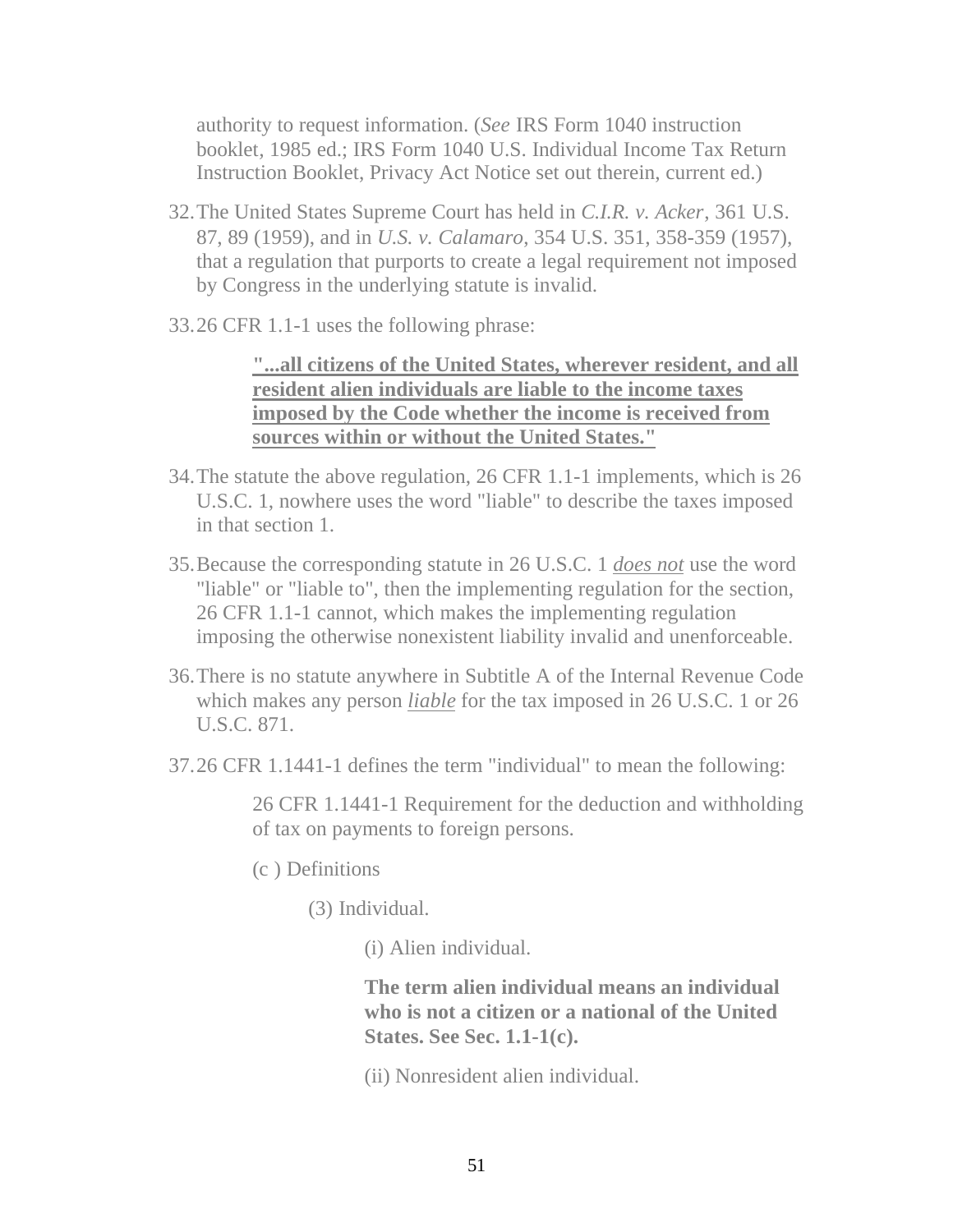The term nonresident alien individual means a person described in section 7701(b)(1)(B), an alien individual who is a resident of a foreign country under the residence article of an income tax treaty and Sec. 301.7701(b)-7(a)(1) of this chapter, or an alien individual who is a resident of Puerto Rico, Guam, the Commonwealth of Northern Mariana Islands, the U.S. Virgin Islands, or American Samoa as determined under Sec. 301.7701(b)-1(d) of this chapter. An alien individual who has made an election under section 6013 (g) or (h) to be treated as a resident of the United States is nevertheless treated as a nonresident alien individual for purposes of withholding under chapter 3 of the Code and the regulations there under.

- 38.There is no other place anywhere in the Internal Revenue Code or 26 CFR where the word "individual" is defined.
- 39.26 CFR 1.1441-1 is the definition for the term "individual" that appears at the top of the IRS form 1040 in the phrase "U.S. Individual Income Tax Return". (*See* IRS Form 1040 U.S. Individual Income Tax Return.)
- 40.IRS form 1040NR is the form required to be used by nonresident aliens. (*See* IRS form 1040NR)
- 41.If Form 1040NR is used for nonresident aliens, the only thing left that an "individual" appearing in 26 U.S.C.  $\S 7701(a)(1)$  can be is an "alien" based on 26 CFR §1.1441-1.
- 42.The term "citizen of the United States" is defined as follows in 26 CFR 31.3121(e) State, United States, and citizen:

(b)…The term 'citizen of the United States' includes a citizen of the `Commonwealth of Puerto Rico or the Virgin Islands, and, effective January 1, 1961, a citizen of Guam or American Samoa

## **EIGHTH BELIEF: THE INTERNAL REVENUE CODE IS VOID FOR VAGUENESS**

1. The word "includes" is defined in 26 U.S.C. §7701(c) as follows:

TITLE  $26 >$  Subtitle  $F >$  CHAPTER 79  $>$  Sec. 7701.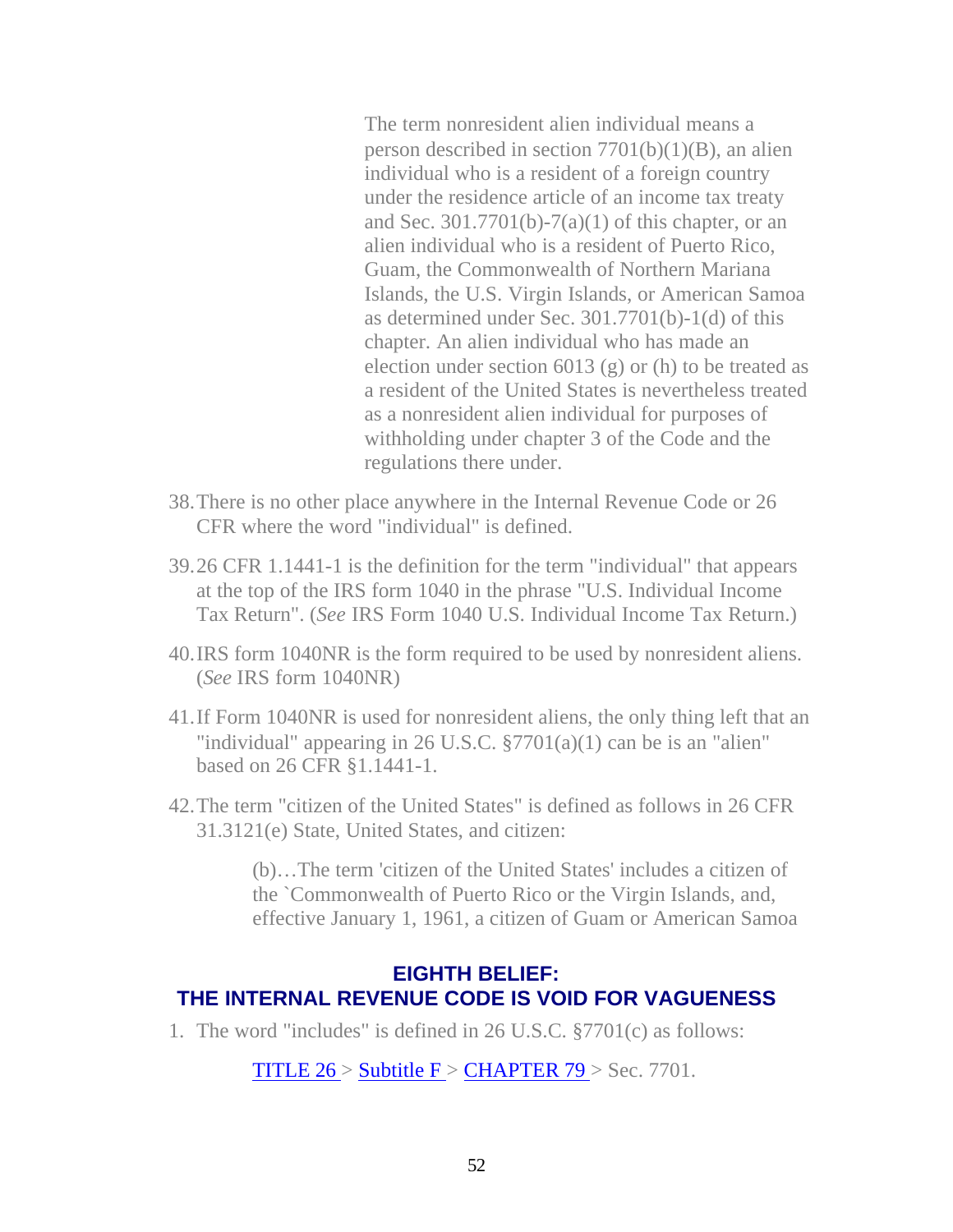Sec. 7701. - Definitions

(c) Includes and including

The terms ''includes'' and ''including'' when used in a definition contained in this title shall not be deemed to exclude other things otherwise within the meaning of the term defined.

2. The word "includes" is defined by the Treasury in the Federal Register as follows:

> **Treasury Definition 3980**, Vol. 29, January-December, 1927, pgs. 64 and 65 defines the words includes and including as:

"(1) To comprise, comprehend, or embrace…(2) To enclose within; contain; confine…**But granting that the word 'including' is a term of enlargement, it is clear that it only performs that office by introducing the specific elements constituting the enlargement. It thus, and thus only, enlarges the otherwise more limited, preceding general language**…The word 'including' is obviously used in the sense of its synonyms, comprising; comprehending; embracing."

3. The definition of the word "includes" found in Black's Law Dictionary, Sixth Edition, page 763 is as follows:

> "**Include**. (Lat. Inclaudere, to shut in. keep within.) To confine within, hold as an inclosure. Take in, attain, shut up, contain, inclose, comprise, comprehend, embrace, involve. Term may, according to context, express an enlargement and have the meaning of and or in addition to, or merely specify a particular thing already included within general words theretofore used. "Including" within statute is interpreted as a word of enlargement or of illustrative application as well as a word of limitation. Premier Products Co. v. Cameron, 240 Or. 123, 400 P.2d 227, 228."

- 4. If the meaning of the word "includes" as used in the Internal Revenue Code is "and" or "in addition to" as described above, then the code cannot define or confine the precise meaning of the following words that use "include" in their definition:
	- **State**" found in **26 U.S.C. §7701(a)(10)** and  $4 \text{ U.S.C.}$  **§110**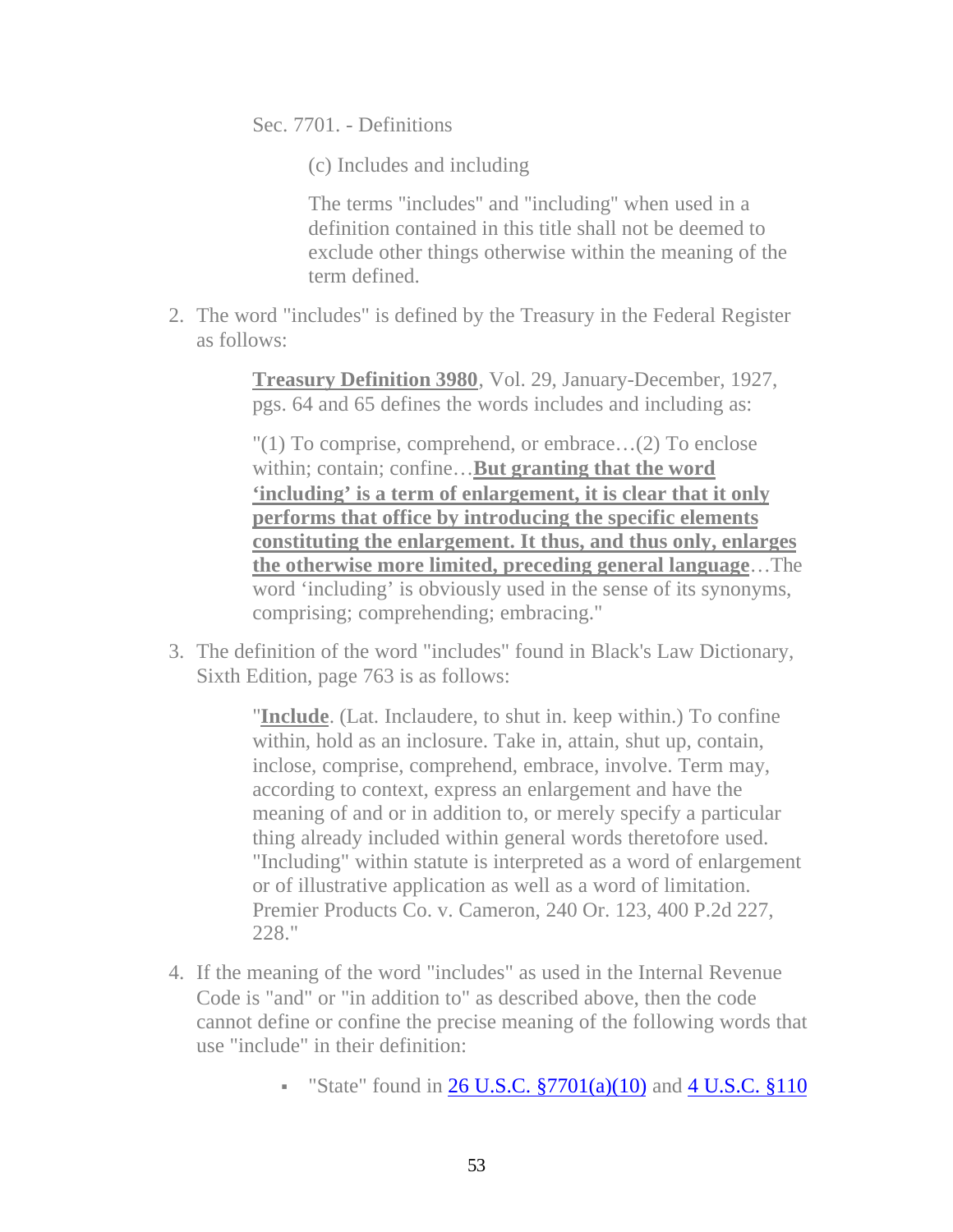- **We we United States** found in 26 U.S.C.  $\frac{$7701(a)(9)}{9}$
- " "employee" found in  $26$  U.S.C.  $$3401(c)$  and  $26$  CFR §31.3401(c )-1
- "" person" found in  $26$  CFR 301.6671-1 (which governs who is liable for penalties under Internal Revenue Code)
- 5. If the meaning of "includes" as used in the definitions above is "and" or "in addition to", then the code cannot define any of the words described, based on the definition of the word "definition" found in Black's Law Dictionary, Sixth Edition, page 423:

**definition**: (Black's Law Dictionary, Sixth Edition, page 423) A description of a thing by its properties; an explanation of the meaning of a word or term. **The process of stating the exact meaning of a word by means of other words**. Such a description of the thing defined, including all essential elements and excluding all nonessential, as to distinguish it from all other things and classes."

- 6. Absent concrete definitions of the above critical words identified in question 417, the meaning of the words becomes ambiguous, unclear, and subjective.
- 7. When the interpretation of a statute or regulation is unclear or ambiguous, then the by the rules of statutory construction, the doubt should be resolved in favor of the taxpayer as indicated in the cite from the Supreme Court below:

"In view of other settled rules of statutory construction, which teach that a law is presumed, in the absence of clear expression to the contrary, to operate prospectively; that, **if doubt exists as to the construction of a taxing statute, the doubt should be resolved in favor of the taxpayer..." Hassett v. Welch**., 303 US 303, pp. 314 - 315, 82 L Ed 858. (1938) (emphasis added)

- 8. In the majority of cases, doubts about the interpretation of the tax code are resolved in favor of the taxpayer by any federal court as required by the Supreme Court above.
- 9. An ambiguous meaning for a word violates the requirement for due process of law by preventing a person of average intelligence from being able to clearly understand what the law requires and does not require of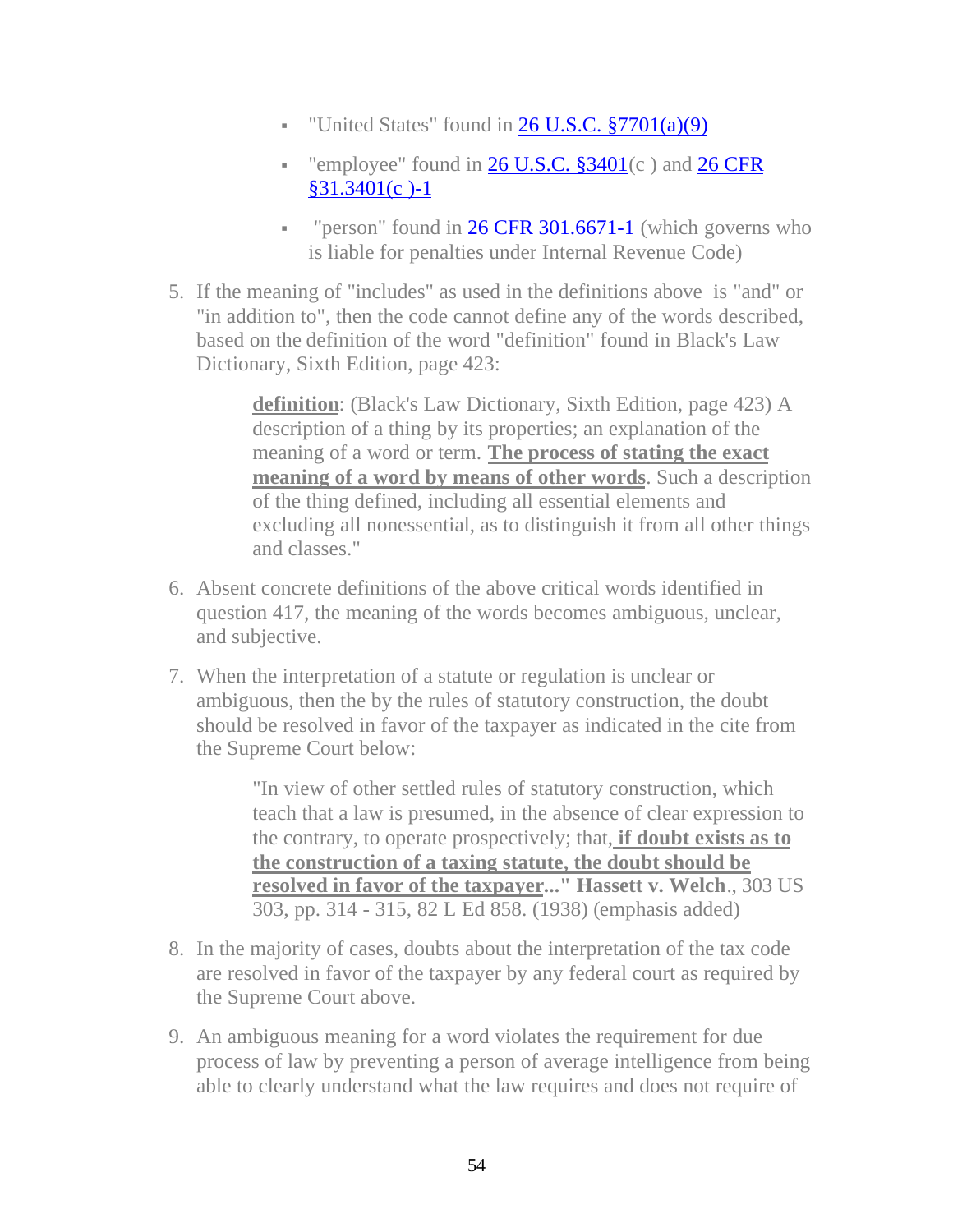him, thus making it impossible at worst or very difficult at best to know if he is following the law.

10.Black's Law Dictionary, Sixth Edition, page 500, under the definition of "due process of law" states the following:

> The concept of "**due process of law" as it is embodied in Fifth Amendment demands that a law shall not be unreasonable, arbitrary, or capricious** and that the means selected shall have a reasonable and substantial relation to the object being sought.

- 11.If the definition of the word "includes" means that it is used synonymously with the word "and" or "in addition to", then it violates the requirement for due process of law found in the Fifth Amendment.
- 12.The violation of due process of law created by the abuse of the word "includes" found in the preceding question creates uncertainty, mistrust, and fear of citizens towards their government because of their inability to comprehend what the law requires them to do.
- 13.The violation of due process caused by the abuse of the word "includes" (in this case, making it mean "and" or "in addition to) identified above could have the affect of extending the perceived jurisdiction and authority of the federal government to tax beyond its clear limits prescribed in the U.S. Constitution.
- 14.An abuse of the word includes to mean "and" or "in addition To" indicated above could have the affect of increasing and possibly even maximizing income tax revenues to the U.S. government through the violation of due process, confusion, and fear that it creates in the citizenry.
- 15.Fear and confusion on the part of the citizenry towards their government and violation of due process by the government are characterized by most rational individuals as evidence of tyranny and treason against citizens.
- 16.The U.S. Constitution provides the following definition for "treason" in Article III, Section 3, Clause 1:

*"Treason against the United States shall consist only of levying war against them, or adhering to their enemies…"*

17.Black's Law Dictionary, Sixth Edition, page 1583, provides the following definition for "war":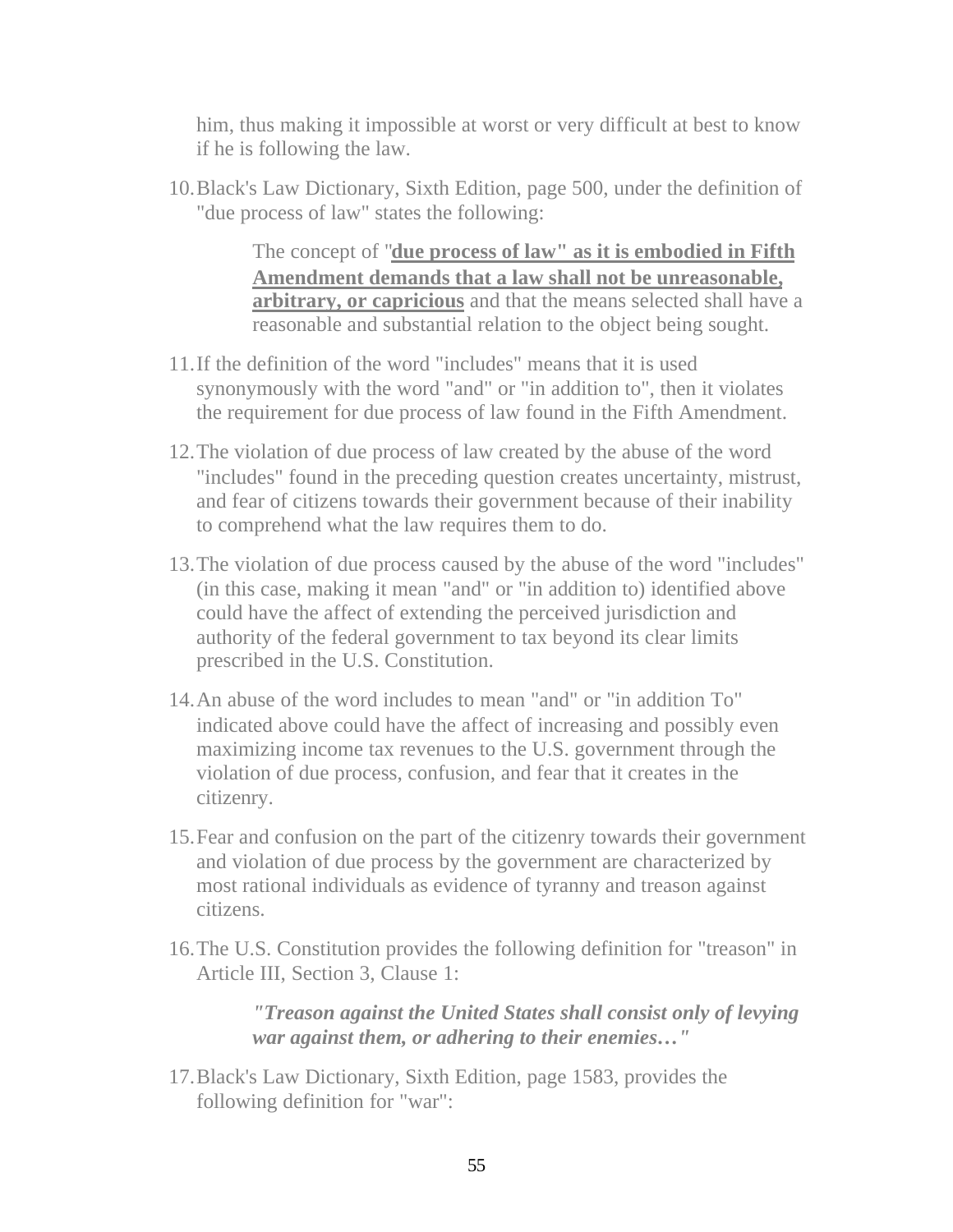*"Hostile contention by means of armed forces, carried on between nations, states, or rulers, or between citizens in the same nation or state."*

- 18.Agents of the IRS involved in seizures of property use guns and arms against citizens, making the confrontation an armed confrontation.
- 19.IRS seizures can and do occur without court orders, warrants, or due process required by the Fourth Amendment and at the point of a gun.
- 20.Property seizures as described above amount to an act of war of the government against the citizens.
- 21.Acts of war against citizens, when not based on law, are treasonable offenses punishable by execution.
- 22.Violation of due process produces *injustice* in society, which is why the founding fathers required us to have a Fifth Amendment.
- 23.The purpose of the government is to write laws to *prevent*, rather than *promote*, injustice in society, and thereby protect the right to life, liberty, property, and pursuit of happiness of *all citizens equally*.

## **NINTH BELIEF: UNLESS ONE IS A FOREIGNER WORKING HERE OR A CITIZEN OF THE U.S.A. EARNING HIS MONEY ABROAD HE IS NOT LIABLE FOR THE INCOME TAX"**

- 1. The term "from whatever source derived" as used in the Sixteenth Amendment does *not* mean that the source of income or the situs for taxation is *irrelevant or inconsequential in determining taxable income*.
- 2. Interpreting the phrase "from whatever source derived" to mean that the source or situs is irrelevant, makes the federal income tax applicable to any country or location in the world and renders 26 U.S.C. §861 and 26 U.S.C. §862 irrelevant and unnecessary, which clearly is an irrational and nonsensical conclusion to reach.
- 3. The federal income tax applies only to taxable income, which, generally speaking, is "gross income" minus allowable deductions.
- 4. The federal income tax regulations generally define "gross income" to mean "all income from whatever source derived, unless excluded by law." as follows: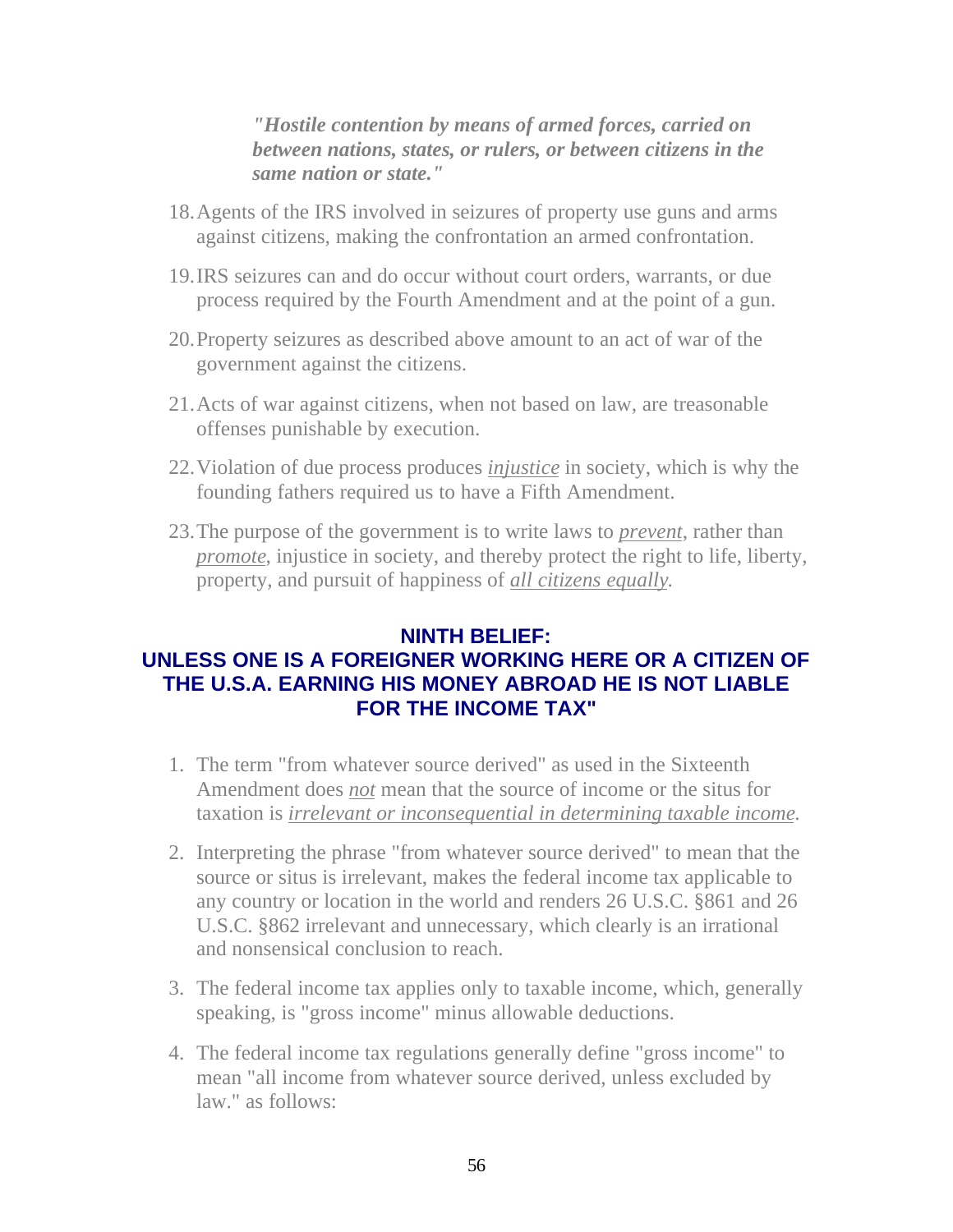26 CFR § 1.61-1(a):

(a) General definition. Gross income means all income from whatever source derived, unless excluded by law. Gross income includes income realized in any form, whether in money, property, or services. Income may be realized, therefore, in the form of services, meals, accommodations, stock, or other property, as well as in cash. Section 61 lists the more common items of gross income for purposes of illustration. For purposes of further illustration, Sec. 1.61-14 mentions several miscellaneous items of gross income not listed specifically in section 61. Gross income, however, is not limited to the items so enumerated.

- 5. There are certain types of income which Congress has exempted by statute as identified in 26 CFR §1.61-1(a).
- 6. There are other types of income not enumerated above which are not exempted by statute, but are nonetheless excluded by law, for income tax purposes, because they are excluded from taxation by the Constitution itself:

26 CFR § 39.21-1 (1956):

(a) The tax imposed by chapter 1 is upon income. Neither income exempted by statute or fundamental law, nor expenses incurred in connection therewith, other than interest, enter into the computation of net income as defined by section 21.

26 CFR § 39.22(b)-1 (1956):

Certain items of income specified in section 22(b) are exempt from tax and may be excluded from gross income. These items, however, are exempt only to the extent and in the amount specified. No other items may be excluded from gross income except (a) those items of income which are, under the Constitution, not taxable by the Federal Government; (b) those items of income which are exempt from tax on income under the provisions of any act of Congress still in effect; and (c ) the income excluded under the provisions of the Internal Revenue Code (see particularly section 116).

7. The phrase "fundamental law" indicated above in the older regulations means the U.S. Constitution.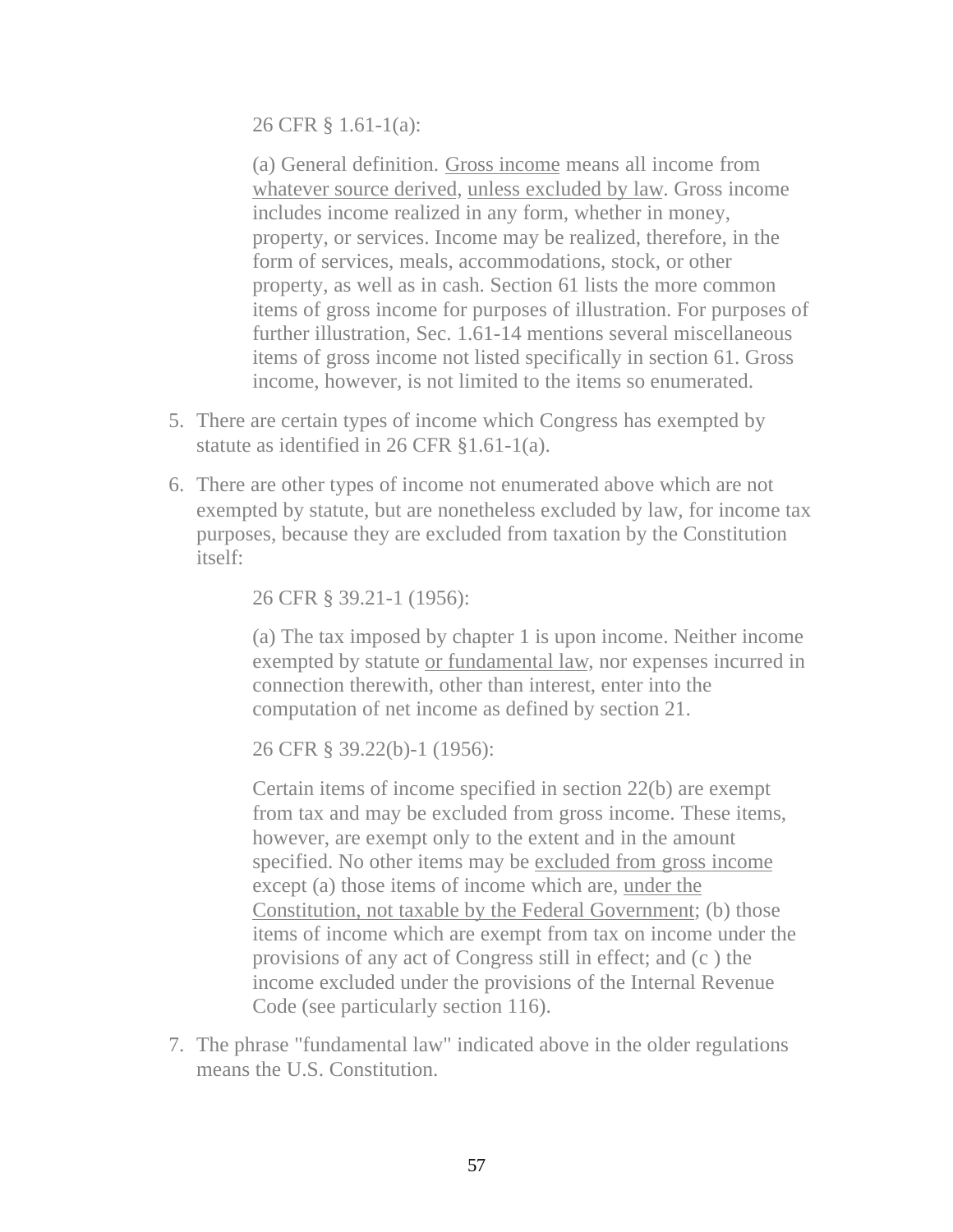- 8. The above older regulation, 26 CFR §39.21-1 (1956) and 26 CFR 39.22(b)-1 (1956) has never been explicitly repealed or superceded by newer regulations and is still in force.
- 9. The regulations under 26 U.S.C. §863 state:

26 CFR § 1.863-1(c)

"**Determination of taxable income**. The taxpayer's taxable income from sources **within or without** the United States **will be determined under the rules of Secs. 1.861-8 through 1.861-14T** for determining taxable income from sources **within** the United States."

10.26 USC § 61 lists some of the more common "items" of income which are taxable, such as compensation for services, interest, and dividends, among others. Section  $1.861-8(d)(2)$  of the federal income tax regulations are to be consulted in determining in which situations these "items" of income are excluded for federal income tax purposes.

26 CFR § 1.861-8(d)(2)

(2) Allocation and apportionment to exempt, excluded, or eliminated income. [Reserved] For guidance, see Sec. 1.861- 8T(d)(2).

11.26 CFR § 1.861-8T(d)(2) of the regulations lists several types of income which are "not considered to be exempt, eliminated, or excluded income," as follows:

26 CFR § 1.861-8T(d)(2)(iii)

(iii.)Income that is not considered tax exempt. The following items are not considered to be exempt, eliminated, or excluded income and, thus, may have expenses, losses, or other deductions allocated and apportioned to them:

(A) In the case of a foreign taxpayer (including a foreign sales corporation (FSC)) computing its effectively connected income, gross income (whether domestic or foreign source) which is not effectively connected to the conduct of a United States trade or business;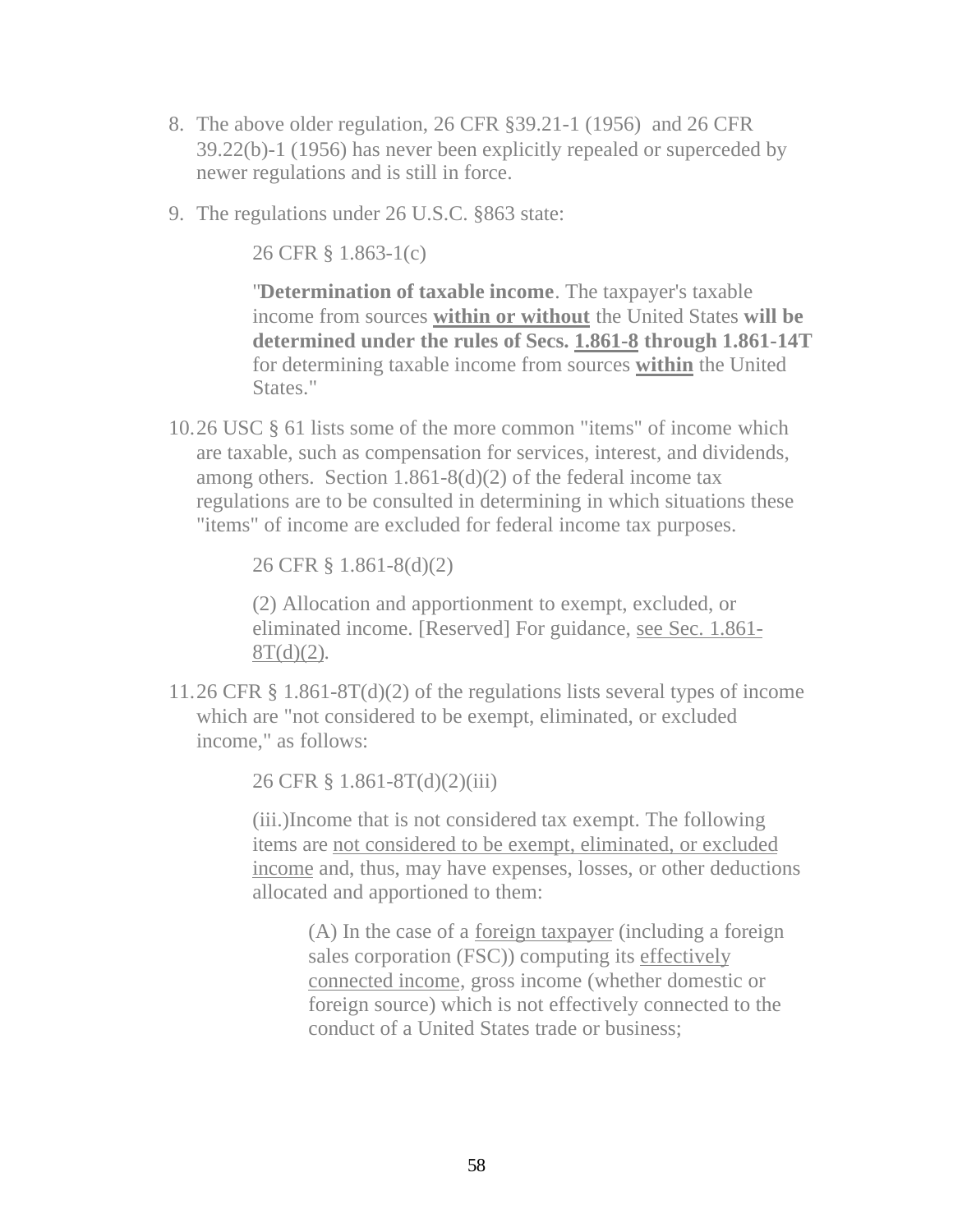(B) In computing the combined taxable income of a DISC or FSC and its related supplier, the gross income of a DISC or a FSC;

(C) For all purposes under subchapter N of the Code, including the computation of combined taxable income of a possessions corporation and its affiliates under section 936(h), the gross income of a possessions corporation for which a credit is allowed under section 936(a); and

(D) Foreign earned income as defined in section 911 and the regulations thereunder (however, the rules of Sec. 1.911-6 do not require the allocation and apportionment of certain deductions, including home mortgage interest, to foreign earned income for purposes of determining the deductions disallowed under section 911(d)(6)).

- 12.Only income derived from certain activities related to international or foreign commerce are included on that list of non-exempt types of income appearing in 26 CFR  $\S 1.861-8T(d)(2)(iii)$  above.
- 13.The domestic income of most U.S. citizens is absent, and therefore excluded, from the list appearing in 26 CFR  $\S$  1.861-8T(d)(2)(iii).
- 14.26 USC § 861(b), and the related regulations beginning at 26 CFR § 1.861-8, the sections to use to determine one's taxable income from sources within the United States, regardless of citizenship and residency.
- 15.For U.S. citizens living and working exclusively in the 50 states and receiving all income from within the 50 states, that 26 U.S.C. §861(b) and related regulations beginning at 26 CFR §1.861-8 do not show such income to be taxable.
- 16."Items" of income are identified in 26 U.S.C. §61 while "sources" of income are identified in 26 U.S.C. §861 and 26 U.S.C. §862.

#### **TENTH BELIEF:**

## **PEOPLE ARE NOT REQUIRED TO FILE A FORM 1040 BECAUSE IT DOES NOT HAVE A VALID OMB CONTROL NUMBER AS REQUIRED BY THE PAPERWORK REDUCTION ACT and ADMINISTRATIVE PROCEDURES ACT REGULATIONS**

1. The Paperwork Reduction Act, 44 U.S.C. 3501, et seq., mandates that forms and regulations of federal agencies that require the provision of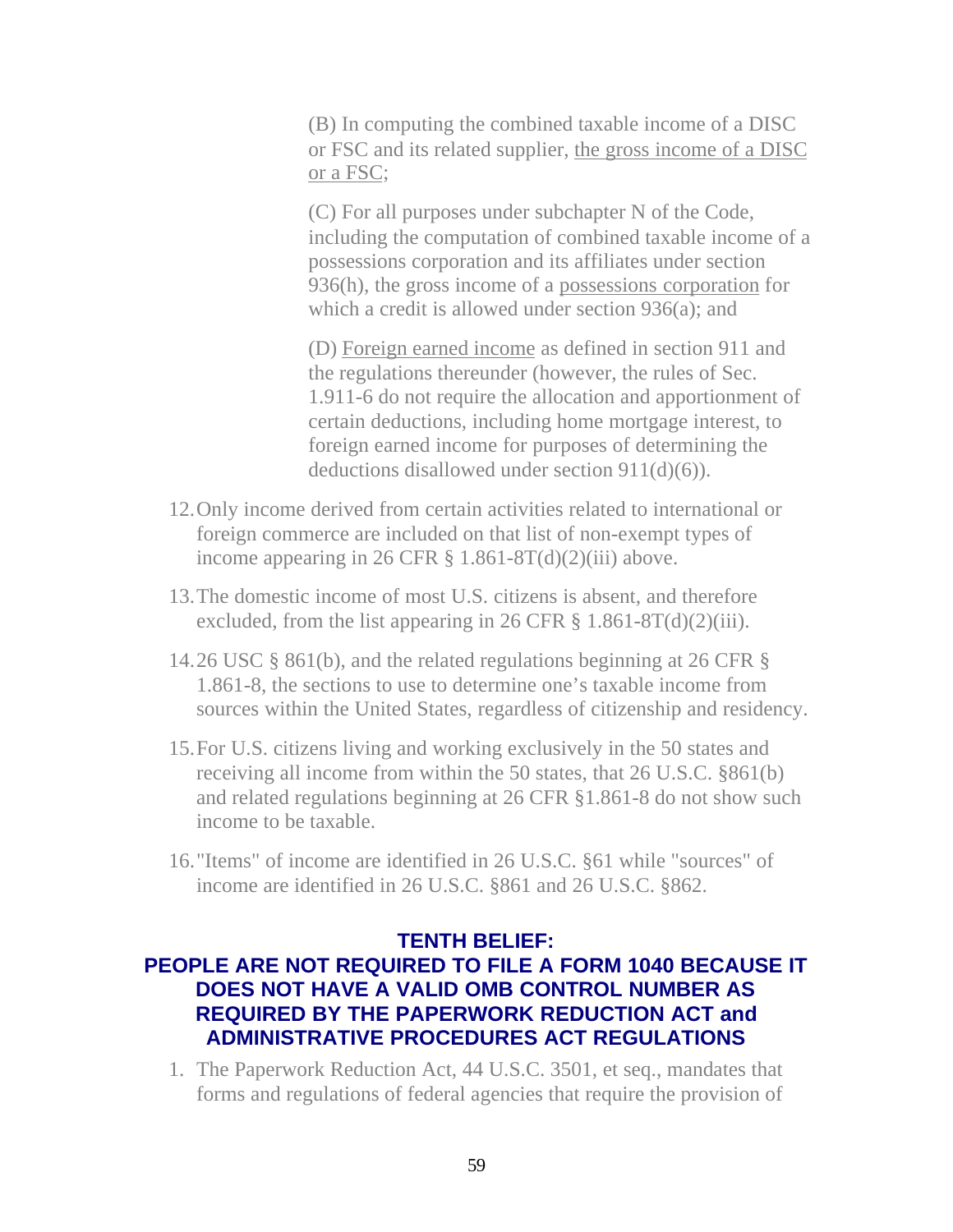information must bear and display OMB control numbers. (*See* 44 U.S.C. 3501, *et seq.*)

- 2. 1 C.F.R. 21.35 requires that OMB control numbers shall be placed parenthetically at the end of a regulation or displayed in a table or codified section. (*See* 1 C.F.R. 21.35.)
- 3. The following tax regulations contain OMB control numbers at the end of these regulations:

26 C.F.R. 1.860-2 (Exhibit 115) 26 C.F.R. 1.860-4 (Exhibit 116) 26 C.F.R. 1.897-1 (Exhibit 117) 26 C.F.R. 1.901-2 (Exhibit 118) 26 C.F.R. 1.1445-7 (Exhibit 119) 26 C.F.R. 1.6046-1 (Exhibit 122) 26 C.F.R. 1.6151-1 (Exhibit 124) 26 C.F.R. 1.6152-1 (Exhibit 125) 26 C.F.R. 1.9200-2 (Exhibit 126) 26 C.F.R. 31.3401(a)(8)(A)-1 (Exhibit 127) 26 C.F.R. 31.3501(a)-1T (Exhibit 128) 26 C.F.R. 301.6324A-1 (Exhibit 129) 26 C.F.R. 301.7477-1 (Exhibit 130)

- 4. 26 U.S.C. 6012 does not specify where tax returns are to be filed. (*See* 26 U.S.C. 6012.)
- 5. 26 U.S.C. 6091 governs the matter of where tax returns are to be filed. (*See* 26 U.S.C. 6091.)
- 6. By the plain language of Section 6091, regulations must be promulgated to implement this statute. (*See* 26 U.S.C. 6091.)
- 7. In 5 U.S.C. 551, a "rule" is defined as:

"(4) 'rule' means the whole or a part of an agency statement of general or particular applicability and future effect designed to implement, interpret, or prescribe law or policy or describing the organization, procedure, or practice requirements of an agency . . .  $\cdot$ "

8. 5 U.S.C. 552 describes in particular detail various items which must be published by federal agencies in the Federal Register, as follows: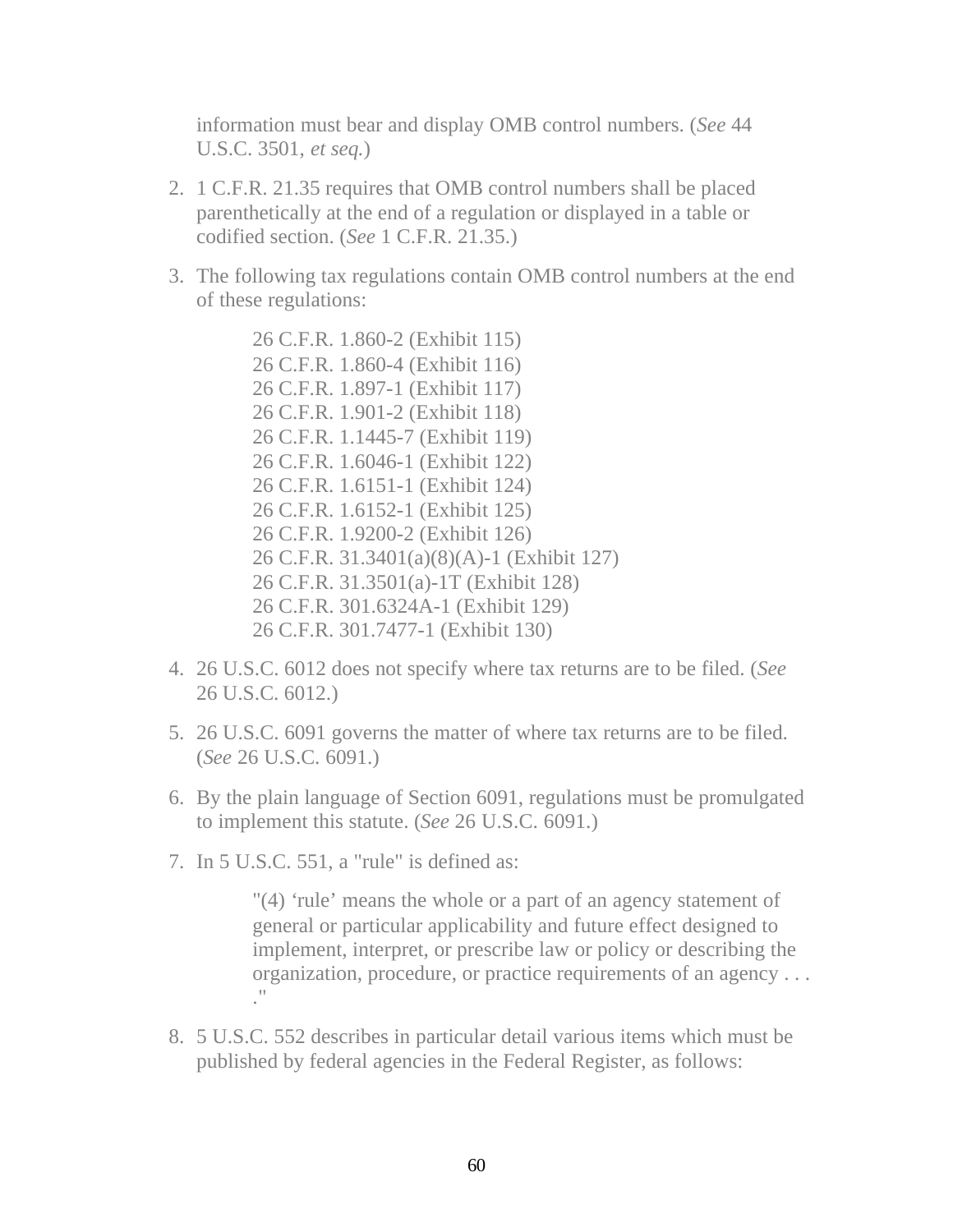"(1) Each agency shall separately state and currently publish in the Federal Register for the guidance of the public--

> (A) descriptions of its central and field organization and the established places at which, the employees (and in the case of a uniformed service, the members) from whom, and the methods whereby, the public may obtain information, make submittals or requests, or obtain decisions;

(B) statements of the general course and method by which its functions are channeled and determined, including the nature and requirements of all formal and informal procedures available;

(C) rules of procedure, descriptions of forms available or the places at which forms may be obtained, and instructions as to the scope and content of all papers, reports, or examinations;

(D) substantive rules of general applicability adopted as authorized by law, and statements of general policy or interpretations of general applicability formulated and adopted by the agency; and

(E) each amendment, revision or repeal of the foregoing."

- 9. The Department of the Treasury as well as the IRS acknowledge the publication requirements of the Administrative Procedure Act in 31 C.F.R. 1.3 and 26 C.F.R. 601.702. (*See* 31 C.F.R. 1.3; 26 C.F.R. 601.702.)
- 10.The Commissioner of Internal Revenue promulgated the Treasury Regulation set out at 26 C.F.R. 602.101 to collect and display the control numbers assigned to collections of information in Internal Revenue Service regulations by the Office of Management and Budget (OMB) under the Paperwork Reduction Act of 1980. (*See* 26 C.F.R. 602.101.) (Ex. 006.)
- 11.The Internal Revenue Service intended that 26 C.F.R. 602.101 comply with the requirements of OMB regulations implementing the Paperwork Reduction Act of 1980, for the display of control numbers assigned by OMB to collections of information in Internal Revenue Service regulations.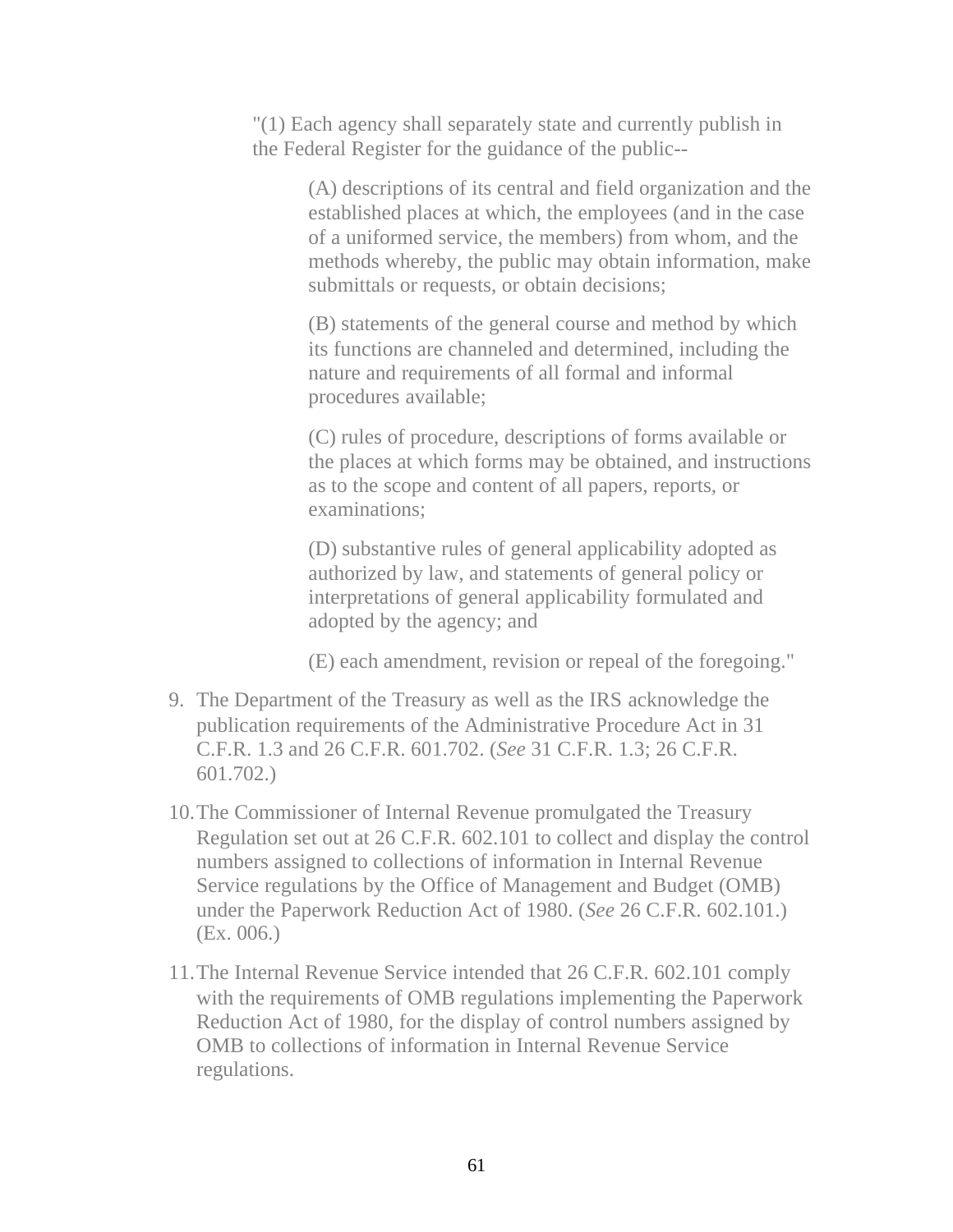- 12.26 C.F.R. 602.101(c) displays a table (the "Table") which on the left side lists the CFR part or section where the information to be collected by the Internal Revenue Service is identified and described, and on the right side, lists the OMB control number assigned to the OMB-approved form to be used to collect the information so identified and described.
- 13.The Table displayed at 26 C.F.R. 602.101 in the 1994 version of the Code of Federal Regulations lists 1.1-1 as a CFR part or section that identifies and describes information to be collected by the Internal Revenue Service. [*See* 26 C.F.R. 602.101 (1994)]
- 14.26 C.F.R. 1.1-1 relates to the income tax imposed on individuals by 26 U.S.C. 1.
- 15.The OMB control number assigned to the form to be used to collect the information identified and described at 26 C.F.R. 1.1-1 is 1545-0067. [*See* 26 C.F.R. 602.101(c)]
- 16.The OMB control number 1545-0067 is assigned to the IRS Form 2555.
- 17.The IRS Form 2555 is titled "Foreign Earned Income".
- 18.The IRS Form 2555 is used to collect information regarding foreign earned income. (*See* IRS Form 2555.)
- 19.The OMB control number assigned to the IRS Form 1040 Individual Income Tax Return is 1545-0074.
- 20.The Table set out at 26 C.F.R. 602.101 has never displayed the OMB control number 1545-0074 as being assigned to the collection of individual income tax information identified and described by 26 C.F.R. 1.1-1. (*See* 26 C.F.R. 602.101(c), current and all historical versions.)
- 21.The OMB has not approved the IRS Form 1040 U.S. Individual Income Tax Return as the proper form on which to make the return of individual income tax information identified and described at 26 C.F.R. 1.1-1. [(*See* 26 C.F.R. 602.101(c)]
- 22.The Table displayed at 26 C.F.R. 602.101 in the 1995 version of the Code of Federal Regulations does not list 1.1-1 as a CFR part or section that identifies and describes information to be collected by the Internal Revenue Service. (*See* 26 C.F.R. 602.101(c) (1995).)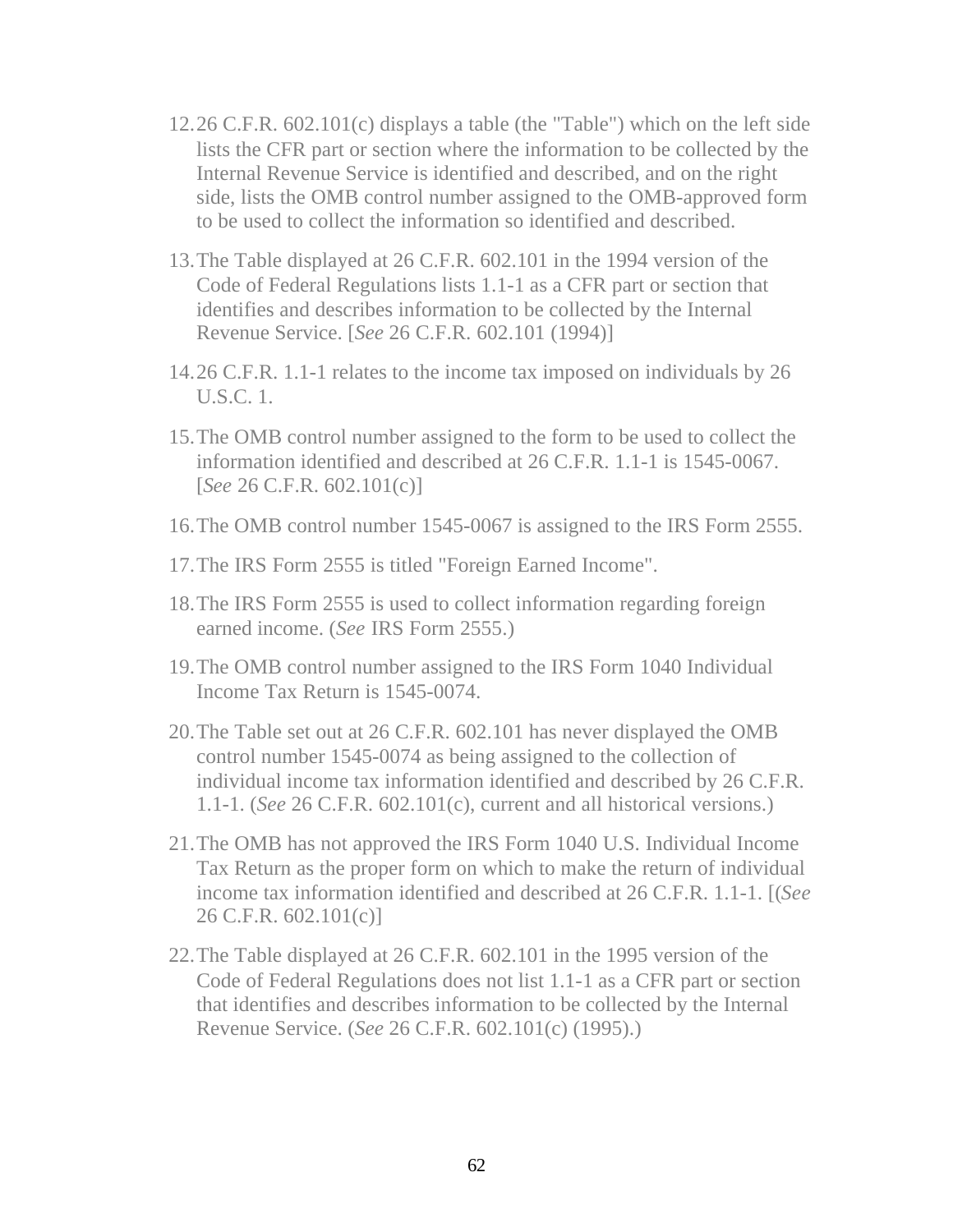- 23.The Internal Revenue Service caused the entry for 1.1-1 to be deleted from 26 C.F.R. 602.101, by publishing the deletion at 59 FR 27235, on May 26, 1994. (*See* 26 C.F.R. 602.101; 59 FR 27235.)
- 24.The published deletion was accomplished under the supervision of Internal Revenue Service employee Cynthia E. Grigsby, Chief, Regulations Unit, Assistant Chief Counsel (Corporate). (*See* 26 C.F.R. 602.101; 59 FR 27235.)

## **ELEVENTH BELIEF:**

# **THE IRS ROUTINELY VIOLATES 4TH AMENDMENT DUE PROCESS PROTECTIONS OF AMERICANS BY SEIZING ASSETS WITHOUT LAWFUL AUTHORITY OR A COURT ORDER**

- 1. 26 U.S.C. 6331 is the alleged authority by which distraint in the collection of Subtitle A income taxes against individuals is instituted.
- 2. 26 U.S.C. 6331(a) identifies the only entities against whom distraint may be instituted.
- 3. 26 U.S.C. 6331(a) identifies that levy may be made against only the following individuals:

(a)...Levy may be made upon the accrued salary or wages of any officer, employee, or elected official, of the United States, the District of Columbia, or any agency or instrumentality of the United States or the District of Columbia, by serving a notice of levy on the employer (as defined in section 3401(d)) of such officer, employee, or elected official.

4. 26 CFR §31.3401(c) identifies the definition of "employee" as:

"...the term [employee] *includes* officers and employees, whether elected or appointed, **of the United States, a [federal] State, Territory, Puerto Rico or any political subdivision, thereof, or the District of Columbia, or any agency or instrumentality of any one or more of the foregoing**. The term 'employee' also includes an **officer of a corporation**."

5. IRS Form 668-A(c)(DO) is the Notice of Levy form routinely delivered to private, non-governmental employers by the IRS to institute distraint against their employees. [*See* IRS Form 668-A(c)(DO)]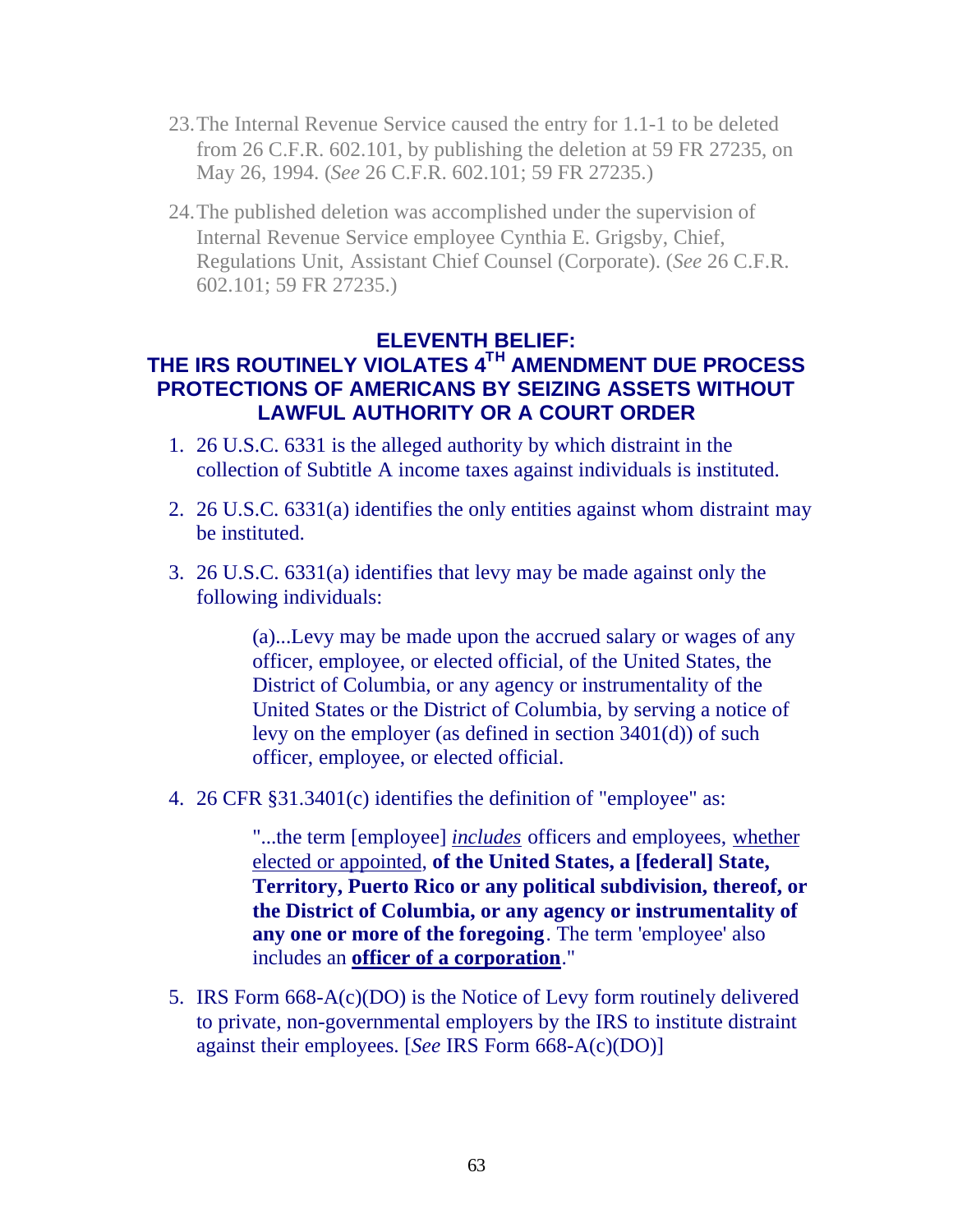- 6. The reverse side of IRS Form 668-A(c)(DO) shows 26 U.S.C. §6331 but has paragraph (a) removed. [*See* IRS Form 668-A(c)(DO)]
- 7. The removal of 26 U.S.C. §6331(a) from the reverse side of IRS Form 668-A(c)(DO) could lead private employers who do not employ federal "employees" to incorrectly honor a Notice of Levy.
- 8. Inclusion of 26 U.S.C. §6331(a) on the reverse side of the IRS Form 668-A(c)(DO) would make it less likely to cause private employers to misinterpret or misapply the law in processing an IRS Notice of Levy.
- 9. The Fourth Amendment requires that all seizures of property by the U.S. government must be preceded by service of a warrant upon the party whose property is to be seized.
- 10.The Fourth Amendment requires that the person who signs or issues the warrant authorizing seizure must be a neutral magistrate as indicated in the annotated Fourth Amendment:

**Issuance by Neutral Magistrate** .--In numerous cases, the Court has referred to the necessity that warrants be issued by a ''judicial officer'' or a ''magistrate.''[1] ''The point of the Fourth Amendment, which often is not grasped by zealous officers, is not that it denies law enforcement the support of the usual inferences which reasonable men draw from evidence. Its protection consists in requiring that those inferences be drawn by a neutral and detached magistrate instead of being judged by the officer engaged in the often competitive enterprise of ferreting out crime. Any assumption that evidence sufficient to support a magistrate's disinterested determination to issue a search warrant will justify the officers in making a search without a warrant would reduce the Amendment to a nullity and leave the people's homes secure only in the discretion of police officers.''[2] These cases do not mean that only a judge or an official who is a lawyer may issue warrants, but they do stand for two tests of the validity of the power of the issuing party to so act. ''He must be neutral and detached, and he must be capable of determining whether probable cause exists for the requested arrest or search.''[3] The first test cannot be met when the issuing party is himself engaged in law enforcement activities,<sup>[4]</sup> but the Court has not required that an issuing party have that independence of tenure and guarantee of salary which characterizes federal judges. [5] And in passing on the second test, the Court has been essentially pragmatic in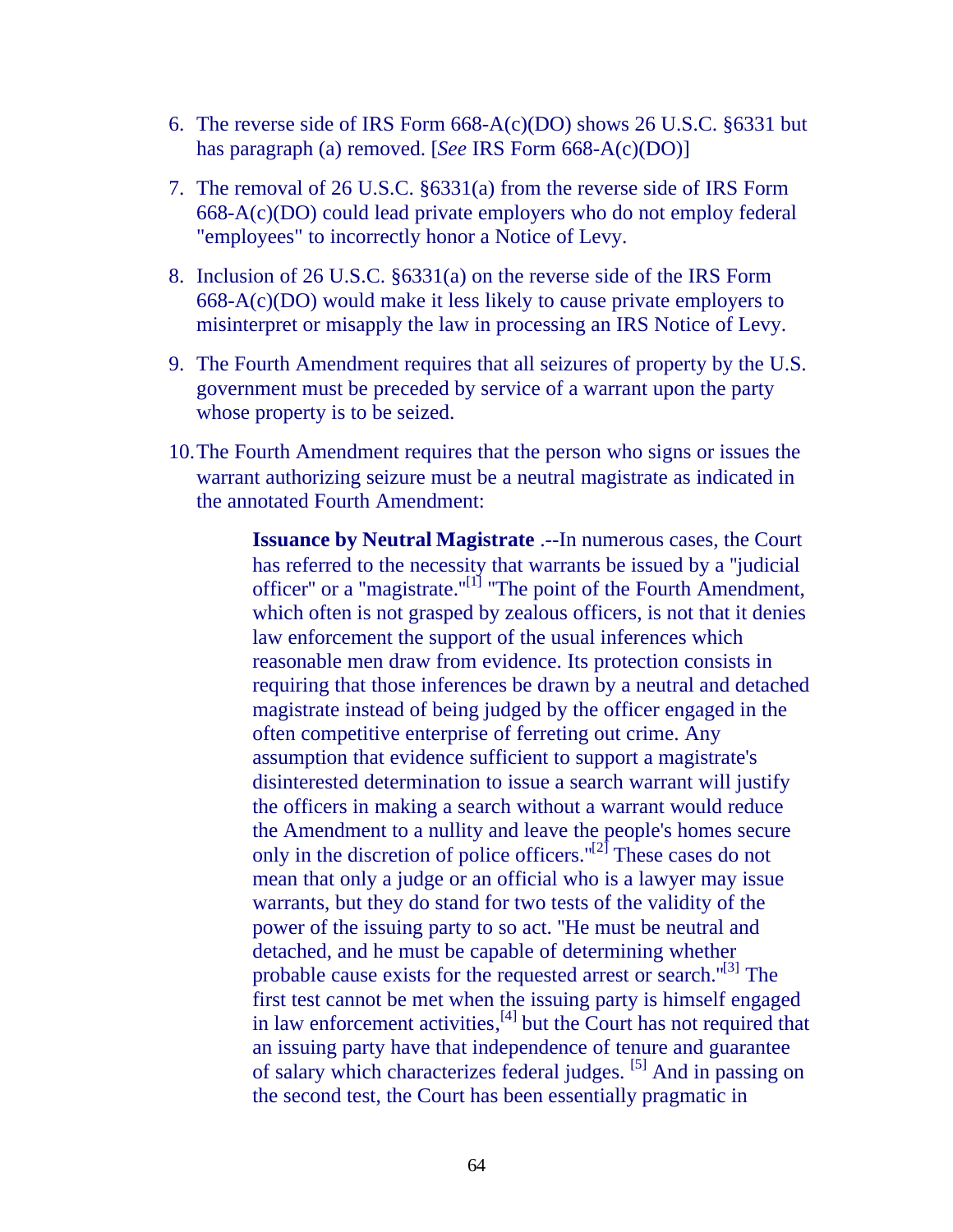assessing whether the issuing party possesses the capacity to determine probable cause. [6]

(*See*

http://caselaw.lp.findlaw.com/data/constitution/amendment04/02. html)

- 11.The IRS routinely seizes property from citizens without first litigating to obtain a warrant from a neutral magistrate.
- 12.The Supreme Court said that persons are entitled to a due process hearing prior to the seizing of property as follows:

"The right to a prior hearing has long been recognized by this Court [Supreme Court] under the Fourteenth and Fifth Amendments…[T]he court has traditionally insisted that, whatever its form, opportunity for that hearing must be provided before the deprivation at issue takes place."

*See Bell v Burson*, 402 U.S. 535,542, *Wisconsin v. Constantineau*, 400 U.S. 433, *Goldberg v. Kelly*, 397 U.S. 254, *Armstrong v. Manzo*, 380 U.S. 551, United States v. Illinois Central R. Co.

13. The due process hearing prior to seizure <u>must</u> occur at the point where the seizure of property can be prevented as follows:

> "If the right to notice and a hearing is to serve its full purpose, it is clear that it must be granted at a time when the deprivation can still be prevented. At a later hearing, an individual's possessions can be returned to him if they were unfairly or mistakenly taken in the first place. Damages may even be awarded him for wrongful deprivation. But no later hearing and no damage award can undo the fact that the arbitrary taking that was subject to the right of due process has already occurred. This Court [the Supreme Court] has not embraced the general proposition that a wrong may be done if it can be undone."

(See *Stanley v. Illinois*, 405 U.S. 645, 647, 31 L.Ed.2d 551, 556,.Ct. 1208 (1972)

14.26 U.S.C. §7805(a) authorizes and empowers the Secretary of the Treasury as follows:

Sec. 7805. - Rules and regulations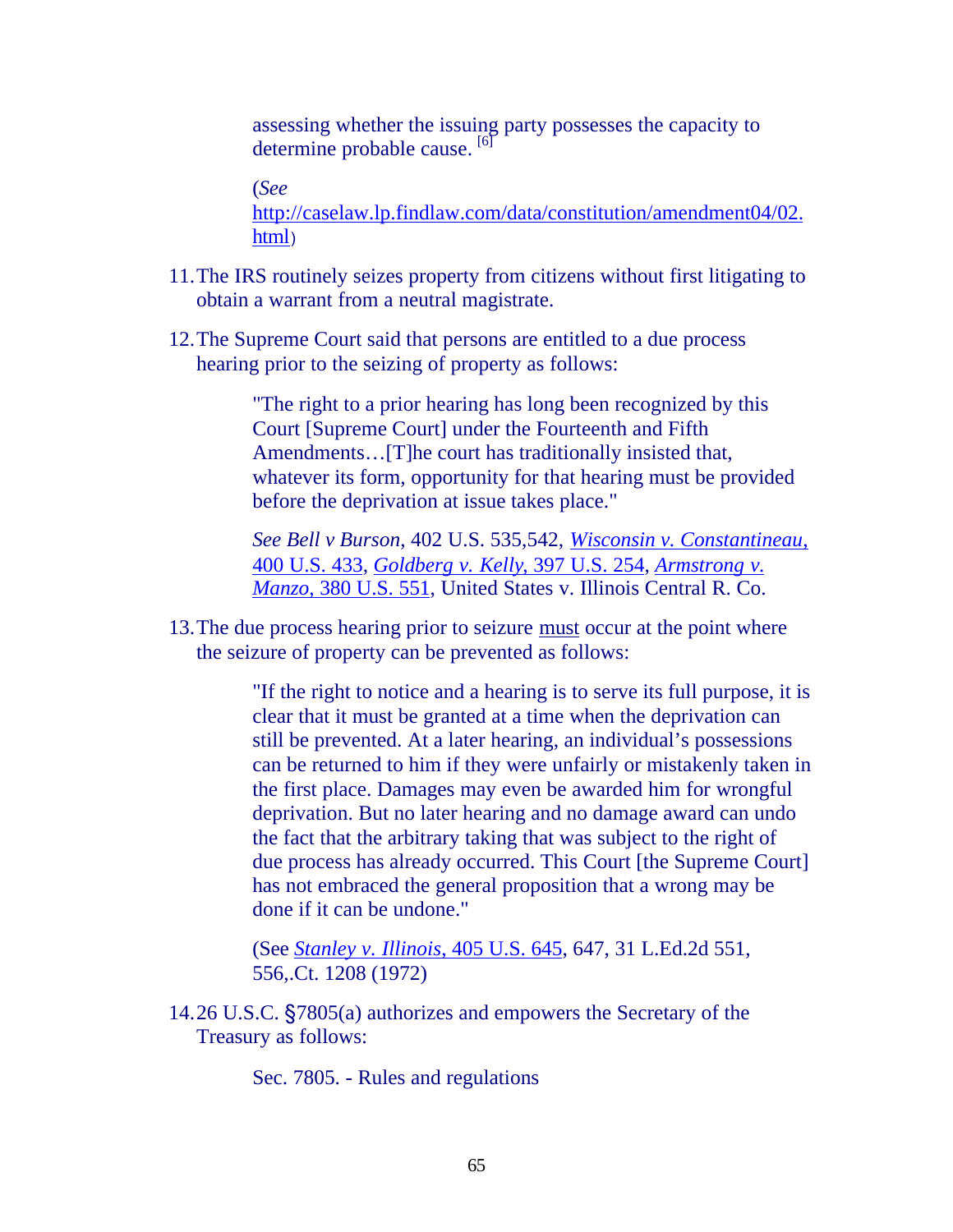(a) Authorization

Except where such authority is expressly given by this title to any person other than an officer or employee of the Treasury Department, **the Secretary shall prescribe all needful rules and regulations for the enforcement of this title,** including all rules and regulations as may be necessary by reason of any alteration of law in relation to internal revenue.

- 15.There are no implementing regulations applicable to Part 1 of Title 26 of the Code of Federal Regulations which authorize assessment of the tax imposed under 26 U.S.C. §1 or 26 U.S.C. §871 by other than the taxpayer filling out the form.
- 16.There are no implementing regulations applicable to Part 1 of Title 26 of the Code of Federal Regulations which require record keeping for the tax imposed under 26 U.S.C. §1 or 26 U.S.C. §871 by other than the taxpayer filling out the form.
- 17.There are no implementing regulations applicable to Part 1 of Title 26 of the Code of Federal Regulations which authorize IRS collection of the tax imposed under 26 U.S.C. §1 or 26 U.S.C. §871.
- 18.There are no implementing regulations applicable to Part 1 of Title 26 of the Code of Federal Regulations which authorize imposition by the government of penalties or interest for nonpayment of the tax imposed under 26 U.S.C. §1 or 26 U.S.C. §871.

#### **TWELFTH BELIEF:**

**THE IRS ROUTINELY VIOLATES CITIZENS' DUE PROCESS RIGHTS BY WILLFULLY AND INTENTIONALLY MANIPULATING TAXPAYERS' INDIVIDUAL MASTER FILES FOR THE PURPOSE OF CREATING TIME-BARRED ASSESSMENTS, CREATING AND PROVIDING FRAUDULENT CERTIFICATES OF OFFICIAL RECORDS TO THE COURT TO SUPPORT ILLEGAL ASSESSMENTS, MANIPULATING MASTER FILES TO SHORT PAY TAXPAYERS LEGAL INTEREST OWED BY THE GOVERNMENT, COLLECTING SOCIAL SECURITY FROM TAXPAYERS VIA LEVY IN DIRECT VIOLATION OF THE LAW, WILLFULLY AND INTENTIONALLY CREATING FRAUDULENT PENALTY AND INTEREST AGAINST TAXPAYERS**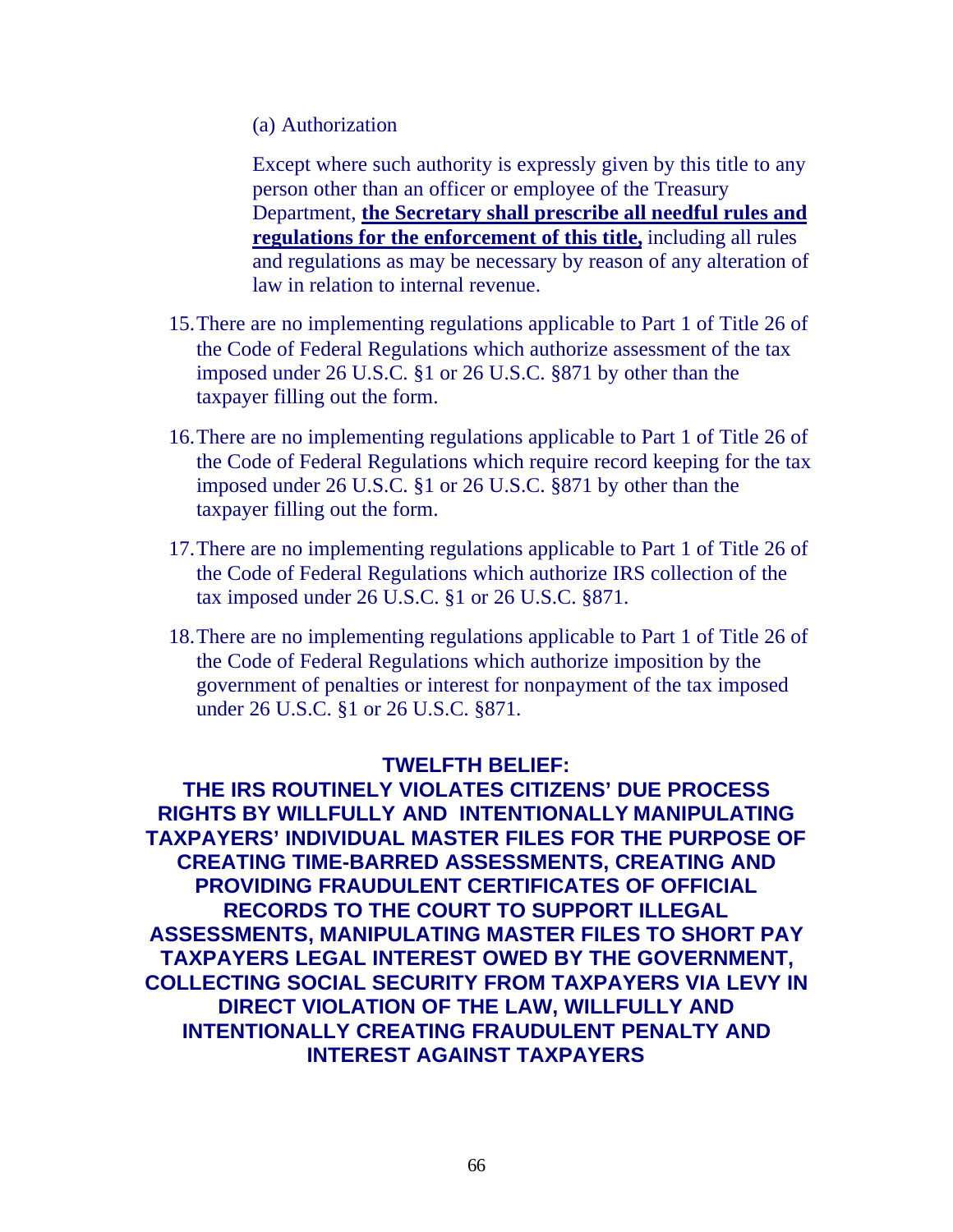- 1. The IRS is placing levies on taxpayers federal social security benefits in direct violation of the law. (*See* 42 U.S.C. Section 407)
- 2. The IRS is exceeding the 15% lawful restriction on collection of continuing levies. (*See* 26 U.S.C. Section 6331.)
- 3. The IRS is making illegal time barred assessments and concealing those assessments by placing fraudulent information on taxpayer master files. (*See* Statutory requirements for a valid assessment)
- 4. The IRS is submitting fraudulent CERTIFICATES OF OFFICIAL RECORDS to the courts to substantiate lawful assessments. (*See* Certificate of official record data)
- 5. Admit that the IRS illegally transfers taxpayer payments from their master file to an account called "excess collections" for the purpose of creating fraudulent penalty and interest charges against the taxpayer.
- 6. The IRS illegally transfers taxpayer payments from their master file to an account called "excess collections" for the purpose of creating fraudulent penalty and interest charges against the taxpayer.
- 7. IRS collection division agents put accounting hold codes on taxpayers' accounting modules which forces all entry of data to be inputted manually by the agents and prevents the computer from performing the taxpayers' accounting according to its programming.
- 8. The IRS is short-paying taxpayers' lawful interest owed to them by placing wrongful dates and codes on taxpayers' master files (*See* interest owed to taxpayer) (*See* date of advance payment)

## **THIRTEENTH BELIEF: THE IRS ROUTINELY VIOLATES INDIVIDUALS' ADMINISTRATIVE, STATUTORY DUE PROCESS RIGHTS**

- 1. If an individual required to make a return under Section 6012(a) of the Internal Revenue Code fails to make the required return, the statutory procedure authorized by Congress for the determination of the amount of tax due is the "deficiency" procedure set forth at subchapter B of Chapter 63 of the Internal Revenue Code, commencing at Section 6211. (*See* 26 U.S.C. Sections 63, 6012(a), and 6211.)
- 2. After IRS has audited a taxpayer, and there is disagreement, the Code of Federal Regulations requires IRS to take certain procedural steps to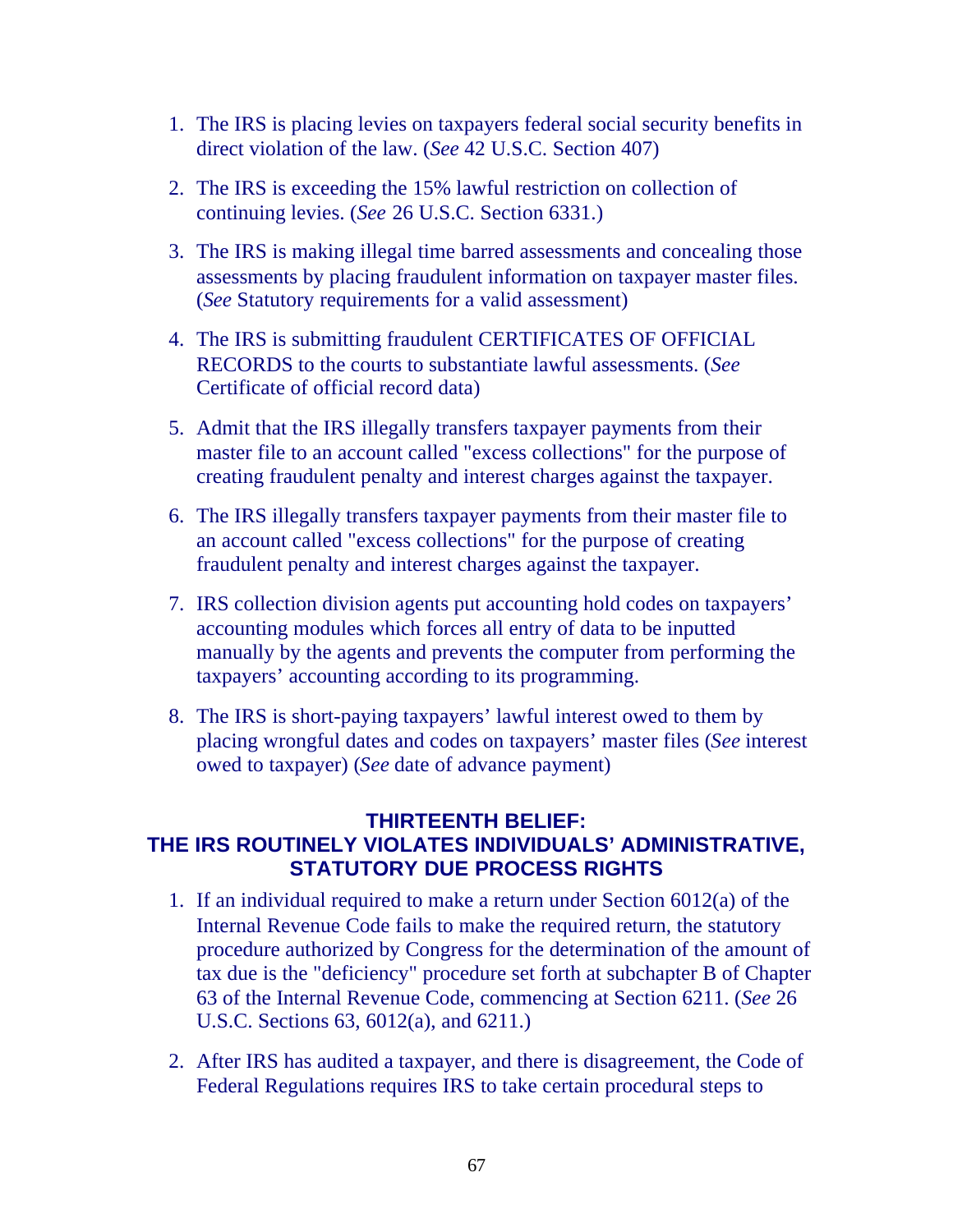ensure the TAXPAYER administrative level action for hearings on those disagreements, including an examination of the audit with the agent, followed by a meeting with the IRS' agent's supervisor, followed by a 30 day letter which sets out the IRS's disputed items with the TAXPAYER and an administrative appeal of the IRS' decision on the audit. (*See* 26 C.R.F.601.105 and 601.106)

- 3. The purpose of these administrative steps is to afford the TAXPAYER an opportunity to have his disputed audit resolved at the administrative level? In other words, that these are pre-court or pre-litigation steps, which are designed to help the People avoid the expensive procedure known as Tax Court?
- 4. If the dispute is not resolved at the administrative level, the taxpayer is forced into Tax Court.
- 5. IRS Publication 1, IRS Publication 5 and IRS Publication 556, are all given to the taxpayer during the audit through appeals procedure and that these publications state that these administrative, procedural (due process) steps are available to the TAXPAYER.
- 6. Tax Court is an extremely expensive remedy for the individual TAXPAYER.
- 7. The IRS is the only party that benefits as taxpayers are forced into Tax Court.
- 8. The Tax Court, in *Minahan v Commissioner 88 T.C. 492*, found that the taxpayer's right to attorney's fees on favorable outcome is jeopardized if the administrative procedures are not exhausted.
- 9. The *Reform and Restructuring Act of 1998* requires the TAXPAYER to go through these administrative, procedural (due process) steps in order to prove his "cooperativeness" with IRS, and to shift the burden of proof to the IRS during the administrative hearing and at trial. (*See* Reform and Restructuring Act of 1998, Section 3001) (*See* 26 USC Section 7491)
- 10.The IRS routinely ignores the Peoples' demands for their procedural, due process, statutory rights, ignoring IRS Publications 1, 5, and 556, the regulations they are supposed to use in making their determination and the underlying statutes.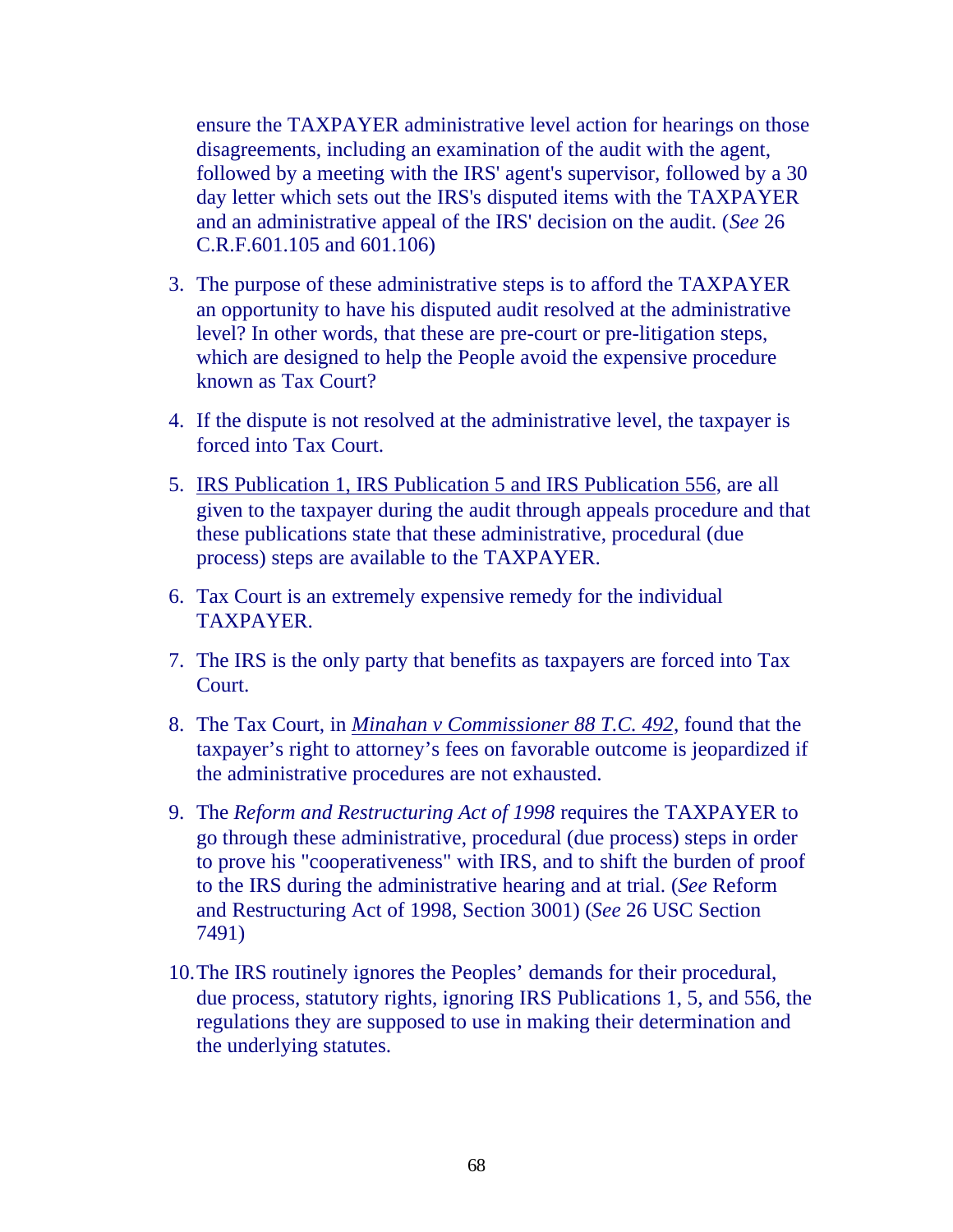- 11.There is no penalty for the IRS agents if they violate the income tax statutes by denying the People their due process rights, but the statutes contain a multitude of penalties for the People if they violate the income tax statutes, and those penalties are almost always imposed. (*See* Index of IRS Tax Code, Penalties)
- 12.The IRS will often deny a person his administrative, statutory, due process rights because the statute of limitation (26 I.R.C. 6501 *et. seq.*) is running out for them to get the statutory Notice of Deficiency (26 I.R.C. 6212) out and they are in fear of losing the whole year of taxation from that person.
- 13.The IRS races to issue a statutory Notice of Deficiency under 26 I. R. C. 6212, rather than give the People their due process rights to administrative level resolution under 26 C.F.R. 601.605, 601.606, because the IRS has greater resources and power in TAX COURT.
- 14.A Notice of Deficiency is, in most cases, completely erroneous, and always greatly in favor of the IRS.
- 15.Many people default on their Notice of Deficiency because they don't have the money to get to Tax Court.
- 16.IRS often uses erroneous figures for Income when they send out a Notice of Deficiency.
- 17.There are other ways that the IRS uses figures that it knows are false on its Notice of Deficiencies under 26 I.R.C. 6212.
- 18.The result of this the fact that the TAXPAYER is often sent an entirely false Notice of Deficiency.
- 19.26 I.R.C. 6211 is used to determine how a deficiency is made and it does not allow for "0" deductions when the TAXPAYER has claimed deductions.
- 20.The Tax Court has, however, ruled that the use of "0" line deduction in IRS issued Notices of Deficiency is permissible, even if the taxpayer has claimed deductions.
- 21.The law (26 I.R.C. 6211 Definition of Deficiency) does not permit the "bank deposit analysis" method of determining gross income of a person.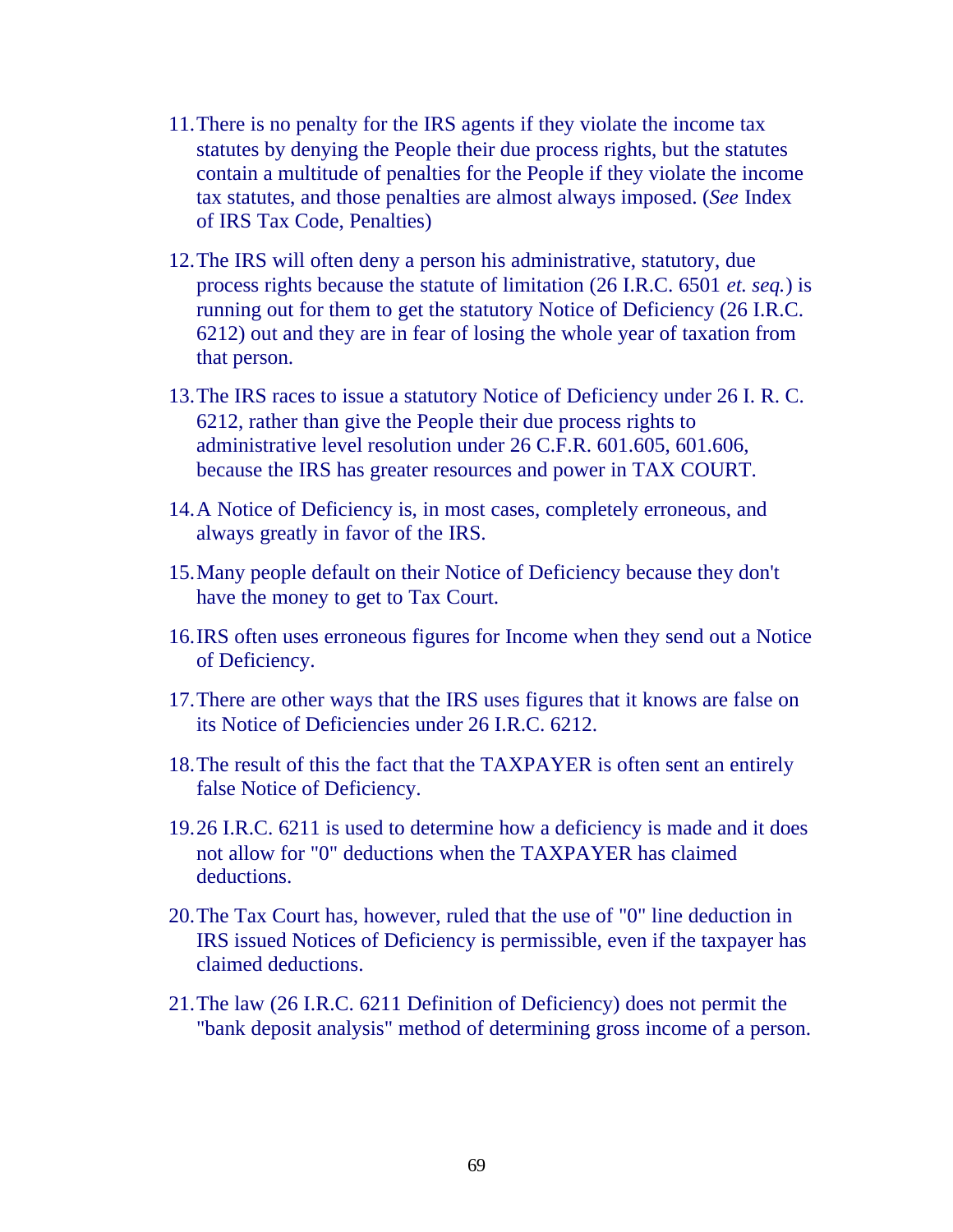- 22.The IRS routinely issues Notices of Deficiency that are based on assessments that the IRS makes without following its own procedures and manuals.
- 23.The issuance of a Notice of Deficiency or "90 day Notice" letter is the triggering event and a person so receiving such a letter must file his case in Tax Court within 90 days or forever be held to the often totally false liability assessed in the grossly false Notice of Deficiency. (*See* 26 USC 2613)
- 24.This is why the administrative, statutory due process steps are so important.
- 25.The federal district court has refused to reach the merits of a claim that Tax Court lacks subject matter jurisdiction in those cases where the IRS has issued Notices of Deficiency after denying the taxpayers their administrative, statutory due process rights.
- 26.The IRS Handbook for Examination of Returns reads in part, "Examiners are responsible for determining the correct tax liability as prescribed by the Internal Revenue Code. It is imperative that examiners can identify the applicable law, correctly interpret its meaning in light of congressional intent, and, in a fair and impartial manner, correctly apply the law based on the facts and circumstances of the case. (*See* IRS' Handbook 4.2 Examination of Returns Handbook, [4.2] 7.1)
- 27.The IRS Handbook for Examination of Returns also reads in part, " Conclusions reached by examiners must reflect correct application of the law, regulations, court cases, revenue rulings, etc. Examiners must correctly determine the meaning of statutory provisions and not adopt strained interpretation."
- 28.When a taxpayer requests what regulations and statutes the examiner used in making his determination of tax liability, the IRS refuses to cite the law.
- 29.Without an assessment there can be no liability.
- 30.The IRS disclosure officers are making the assessments.
- 31.There is no law in which a disclosure officer is authorized to make an assessment.
- 32.An assessment made by a disclosure officer is invalid as a matter of law.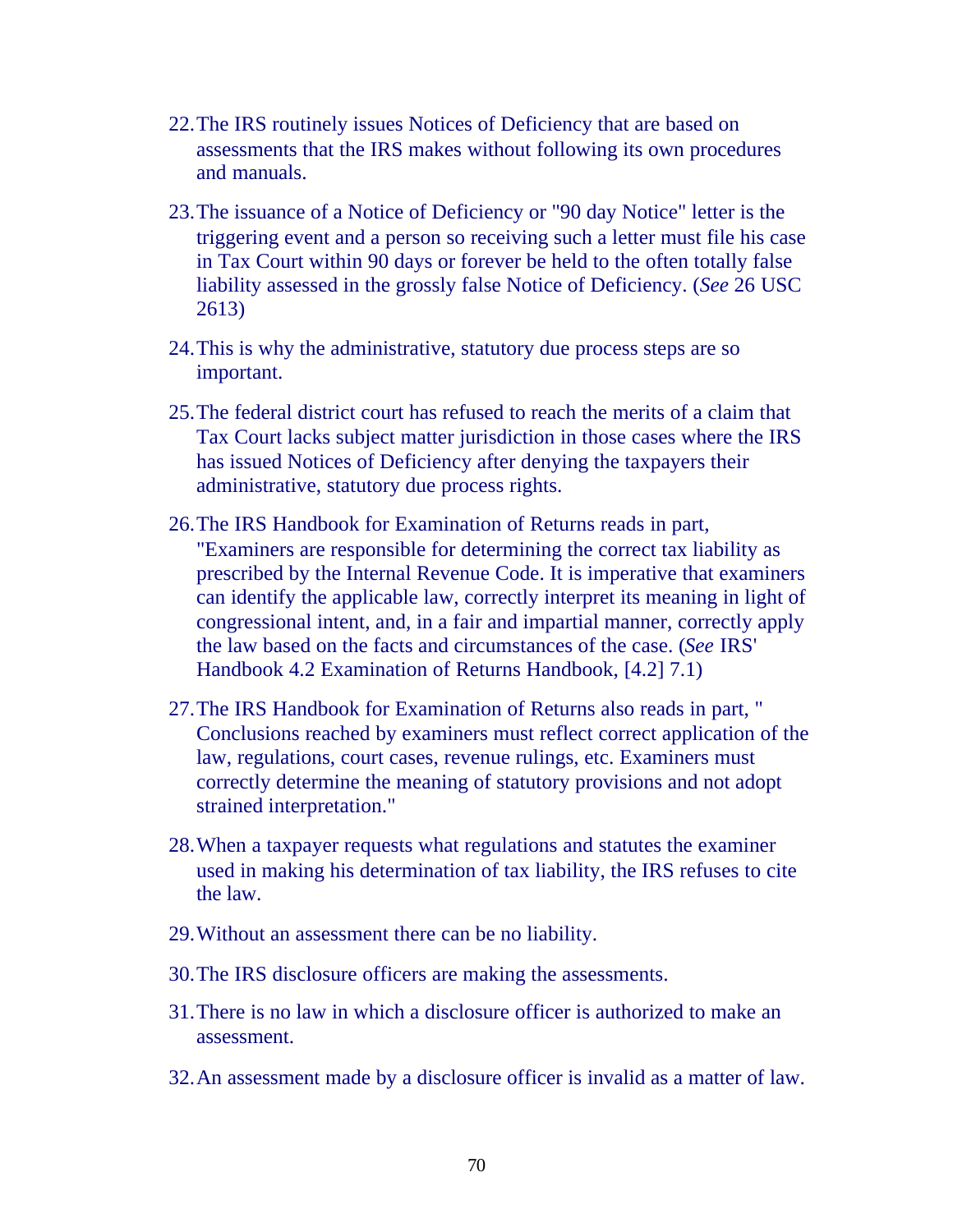- 33.There are over 100 regulations that apply to Form 1040 cross referenced by OMB #1545-0074, and that the IRS refuses to identify which ones they use in making determinations that a citizen is liable to file a Form 1040 and is liable to pay the tax.
- 34.A lien arises at the time an assessment is made. (*See* 26 USC 6322)
- 35.The evidence underlying the entries on the Certificate of Assessments and Payments is relevant to the issue of whether an assessment was made. (*See Beall v US, Civil Action 89 C 6500 (N.D. Ill. Eastern Div.)*, which relies upon *Psaty v US, 442 F2d. 1154 (3rd. Cir. 1971)*, and *US v Hart, 89-1 USTC para. 9255 (C D Ill, 1989)*.
- *36.*Without an assessment there is no liability. (*See US v Nipper No. 00- 5057 (D.C. No. 98-CV-526-K)(N.D. Okla.) (10th. Cir. 2001)*

Note: On appeal the government did not provide underlying evidence in support of its tax assessments and the case was remanded back to the district court for the government to prove its tax assessments.

- 37.The TAXPAYER is helpless as he tries to exercise his statutory (due process) rights to these lower level administrative remedies to resolve his audit difference without going to tax court.
- 38.The tax imposed upon individuals required to make a return under Section 6012(a) of the Internal Revenue Code is imposed upon the individual's "taxable income."
- 39.The Section 6020(b) requirement for the Secretary to make the required Section 6012(a) return is to require the Secretary to compute the taxpayers taxable income so the correct amount of tax owed can be calculated.
- 40.When an individual required to make a return under Section 6012(a) of the Internal Revenue Code fails to make the required return, and the Internal Revenue Service issues a notice of deficiency, the amount of tax claimed as due by the Secretary is not based upon the taxable income, but is computed without regard to the requirements of Sections 62 and 63 of the Internal Revenue Code from which adjusted gross income and taxable income are computed from gross income.
- 41.The IRS attempts to obtain assessments of more tax than would otherwise be required by law as an unauthorized additional penalty on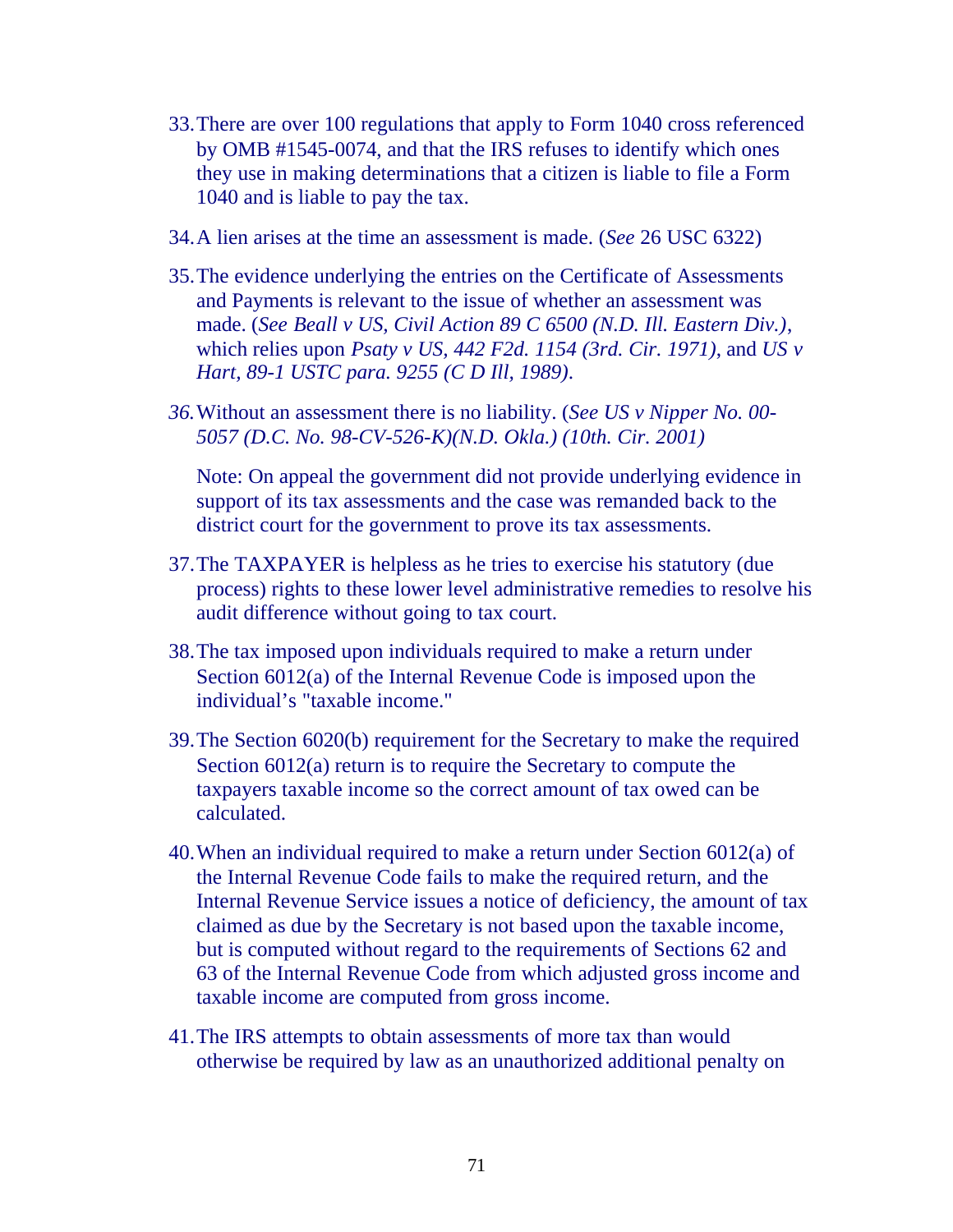those who are required to, but do not, make federal income tax returns. (*See* Turner Affidavit)

- 42.The word "shall" as contained in Section 6001 of the Internal Revenue Code imposes a mandatory duty on those to whom the statute applies to keep records, render statements, make returns and to comply with rules and regulations promulgated by the Secretary of the Treasury.
- 43.The word "shall" as contained in Section 6011 of the Internal Revenue Code imposes a mandatory duty on those to whom the statute applies to make a return or statement according to the forms and regulations prescribed by the Secretary of the Treasury.
- 44.The word "shall" as contained in Section 6012 of the Internal Revenue Code imposes a mandatory duty on those to whom the statute applies to make returns.
- 45.The word "shall" as contained in Section 6020(b) of the Internal Revenue Code imposes a mandatory duty on those to whom the statute applies to make returns.
- 46.Section 6020(b) of the Internal Revenue Code states:

If any person fails to make any return required by an internal revenue law or regulation made there under at the time prescribed therefore, or makes, willfully or otherwise, a false or fraudulent return, the Secretary shall make such return from his own knowledge and from such information as he can obtain through testimony or otherwise.

- 47.Nowhere in the Internal Revenue Code has Congress indicated that the word "shall" as used in Section 6020(b) of the Internal Revenue Code has a different meaning than as used in Sections 6001, 6011 and/or 6012 of the Internal Revenue Code. (*See* Title 26, United States Code, in its entirety.)
- 48.In the absence of a Congressionally declared distinction for a word used in the same Code (here the Internal Revenue Code), in the same subtitle (here Subtitle F), in the same Chapter (here Chapter 61) and in the same Subchapter (here subchapter A) to be given a different meaning, the same word is to be given the same meaning.
- 49.If an individual required to make a return under Section 6012(a) of the Internal Revenue Code fails to make the required return, the Secretary of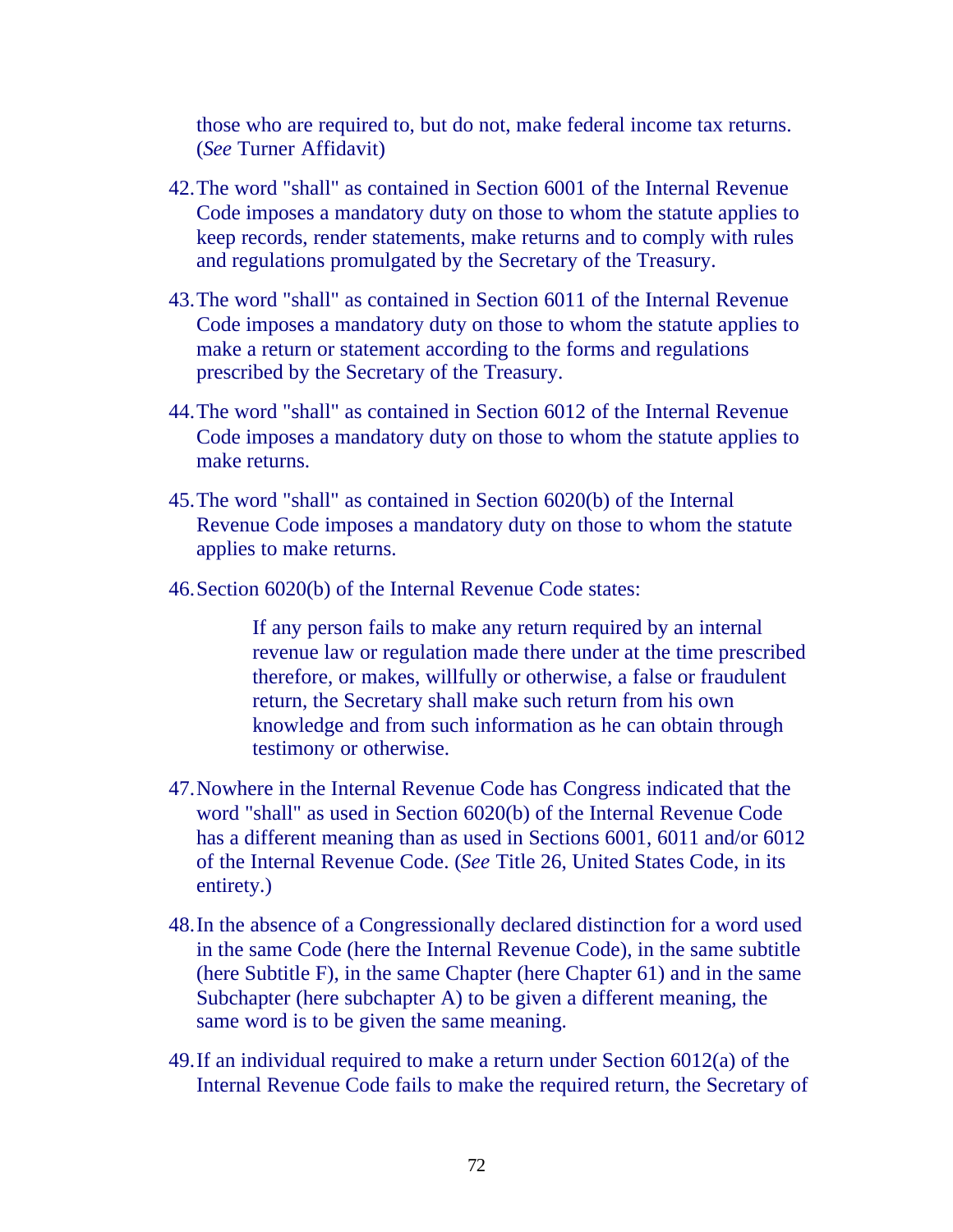the Treasury does not make the return mandated by Section 6020(b) of the Internal Revenue Code.

- 50.The IRS computer system, the IDRS (Integrated Data Retrieval Systems) was programmed to require a tax return to be filed in order to create a tax module for each taxable year.
- 51.If an individual required to make and file a return under Section 6012(a) fails to file such a return, that the Secretary creates a "dummy return" showing zero tax due and owing. (*See Blair v. C.I.R.*, 57 T.C.M. (CCH) 1396 (1989); *Phillips v. C.I.R.*, 851 F.2d 1492 (D.C. Cir. 1988); *Schiff v. United States*, 71A A.F.T.R.2d 9303271 (1989).
- 52.This "dummy return" sets forth no financial data from which the gross income, adjusted gross income or taxable income can be computed. (*See Blair v. C.I.R.*, 57 T.C.M. (CCH) 1396 (1989); *Phillips v. C.I.R.*, 851 F.2d 1492 (D.C. Cir. 1988); *Schiff v. United States*, 71A A.F.T.R.2d 9303271 (1989).
- 53.This "dummy return" is not signed. (*See Blair v. C.I.R.*, 57 T.C.M. (CCH) 1396 (1989); *Phillips v. C.I.R.*, 851 F.2d 1492 (D.C. Cir. 1988); *Schiff v. United States*, 71A A.F.T.R.2d 9303271 (1989).
- 54.A "dummy return" is physically created on the IRS Form 1040. (*See Blair v. C.I.R.*, 57 T.C.M. (CCH) 1396 (1989); *Phillips v. C.I.R.*, 851 F.2d 1492 (D.C. Cir. 1988); *Schiff v. United States*, 71A A.F.T.R.2d 9303271 (1989).
- 55.Congress has not authorized the Internal Revenue Code or Treasury Regulations that authorizes the creation of "dummy returns". (*See* Title 26, United States Code, in its entirety.)
- 56.If an individual required to make a return under Section 6012(a) files a return that does not contain the financial information necessary to allow the IRS to compute gross income, adjusted gross income and/or taxable income, the IRS calls such a return a "zero return." (*See Hopkins v. United States*, 56 A.F.T.R.2d 85-5940 (1985); *Nichols v. United States*, 575 F. Supp. 320 (D.C. Minn 1983); *Tornichio v. United States*, 81 A.F.T.R.2d 98-1377 (1988).
- 57.If an individual required to make a return under Section 6012(a) files a return that does not contain the financial information necessary to allow the IRS to compute gross income, adjusted gross income and/or taxable income, the IRS takes the position that no return has been filed. (*See*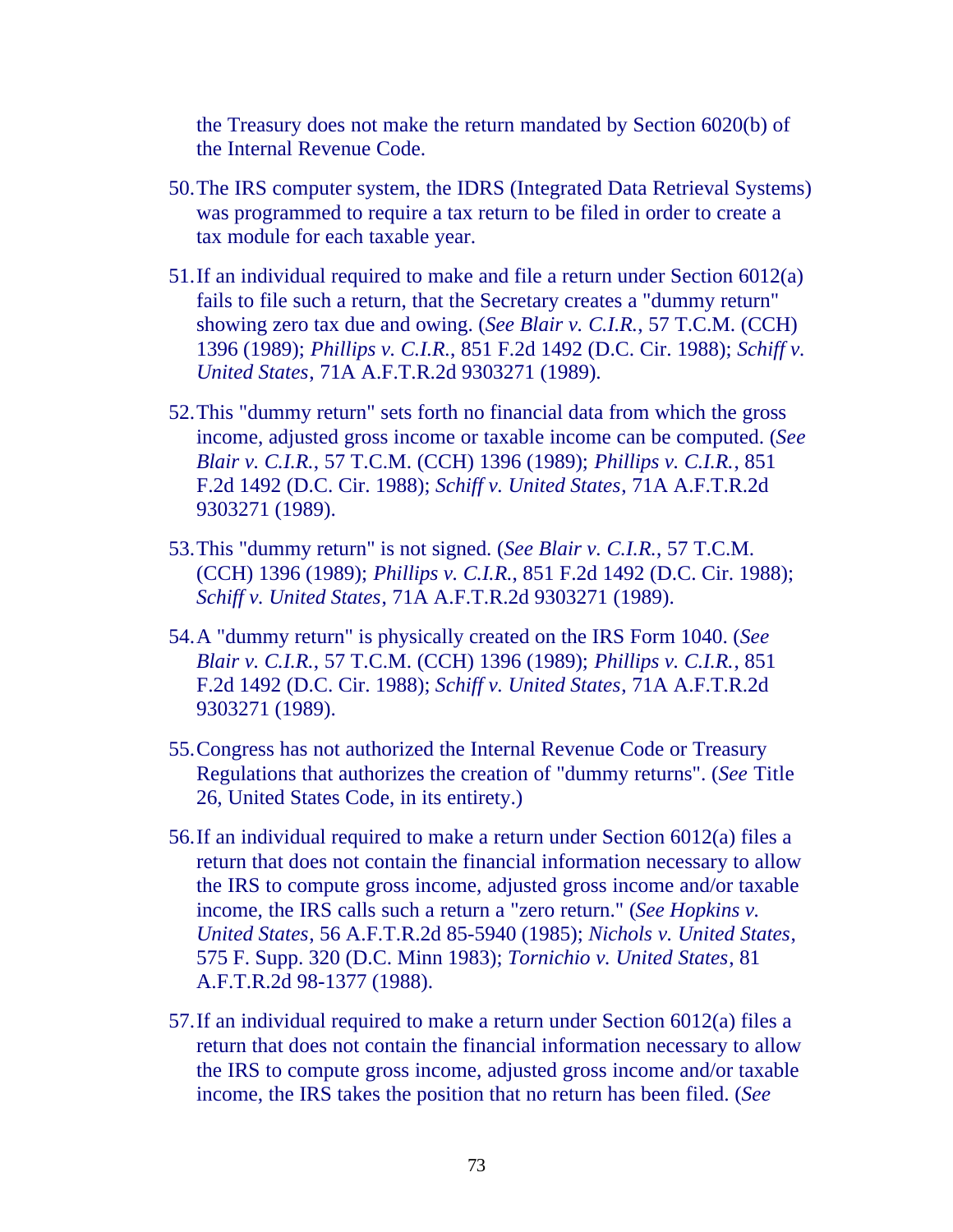*Hopkins v. United States*, 56 A.F.T.R.2d 85-5940 (1985); *Nichols v. United States*, 575 F. Supp. 320 (D.C. Minn 1983); *Tornichio v. United States*, 81 A.F.T.R.2d 98-1377 (1988).

- 58.If an individual required to make a return under Section 6012(a) files a return that does not contain the financial information necessary to allow the IRS to compute gross income, adjusted gross income and/or taxable income, the IRS takes the position that the return is "frivolous" and imposes a \$500 penalty. (*See Hopkins v. United States*, 56 A.F.T.R.2d 85-5940 (1985); *Nichols v. United States*, 575 F. Supp. 320 (D.C. Minn 1983); *Tornichio v. United States*, 81 A.F.T.R.2d 98-1377 (1988).
- 59.If an individual required to make a return under Section 6012(a) files a return that does not contain a signature made under penalty of perjury, the IRS takes the position that no return has been filed. (*See* 26 U.S.C. 6065). (*See Doll v. C.I.R.*, 358 F.2d 713 (3rd Cir. 1966); *Elliott v. C.I.R.*, 113 T.C. 125 (1999); *Richardson v. C.I.R.*, 72 T.C. 818 (1979).
- 60.If an individual required to make a return under Section 6012(a) files a return that does not contain a signature under penalties of perjury, the IRS takes the position that the return is "frivolous" and imposes a \$500 penalty. (*See Green v. United States*, 593 F. Supp. 1341 (D.C. Ind. 1984); *McNally v. United States*, 56 A.F.T.R.2d 85-5757 (1985).
- 61.An IMF record bearing the code "SFR 150" indicates that a fully paid IRS Form 1040a was filed. (*See* LEM III 3(27)(68)0-34)

## **FOURTEENTH BELIEF: THE IRS ROUTINELY VIOLATES THE DUE PROCESS RIGHTS OF PEOPLE BY PREPARING A "DUMMY" TAX RETURN FOR PEOPLE IF THOSE PEOPLE DO NOT FILE A TAX RETURN**

- 1. During IRS Revenue Officer Phase One training, the recruits study Lesson 23 Section IRC 6020(b). The next 16 statements of fact arise from an inspection of this lesson.
- 2. On page 23-1, under REFERENCES, "Circular E" is listed. Besides the Circular E, there are no other reference materials listed.
- 3. "Circular E", more fully known as Circular E, Employer's Tax Guide, is also designated by IRS as Publication 15. "Circular E" deals essentially with employer withholding requirements and Form 941, Employer's Quarterly Federal Tax Return.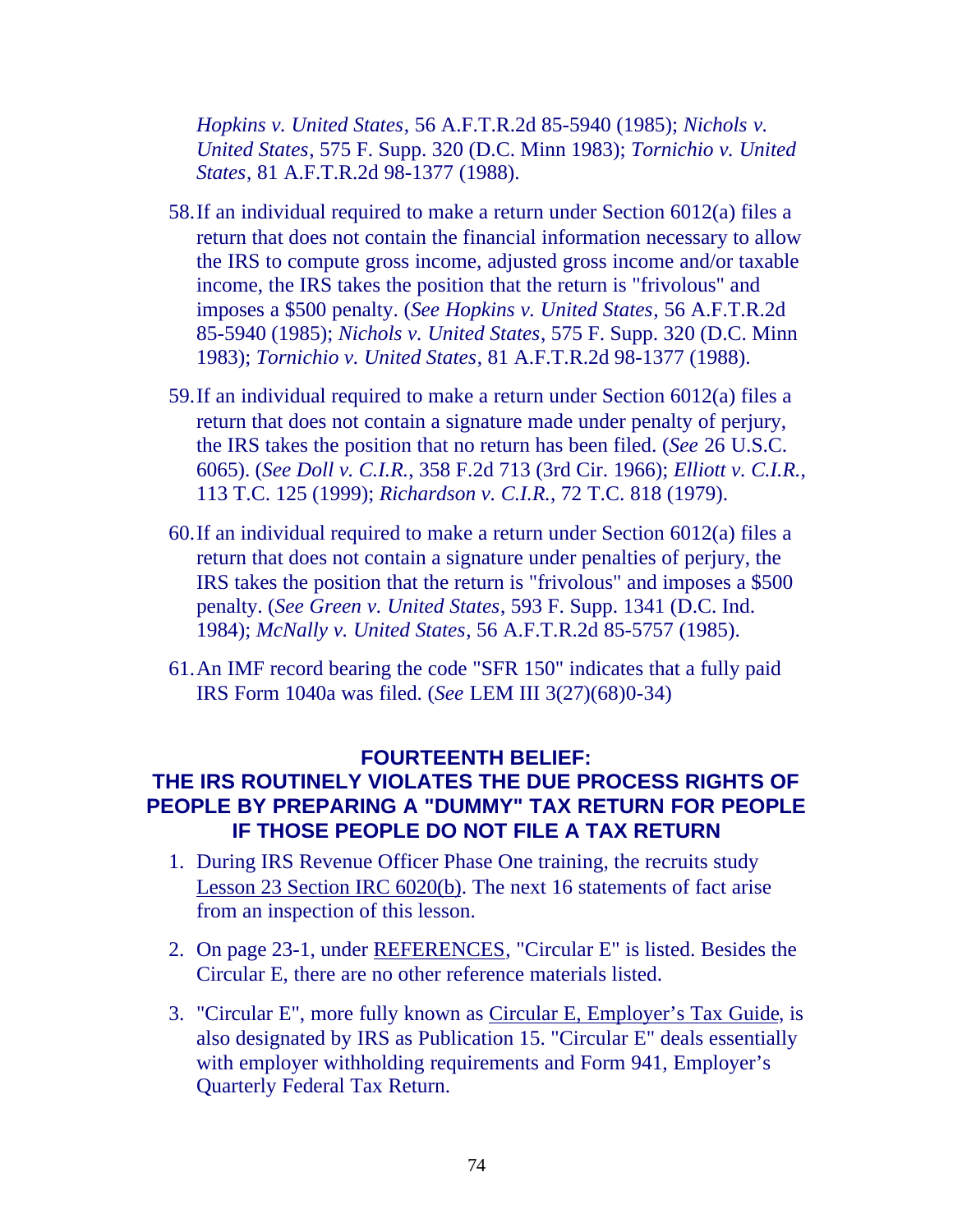- 4. In Lesson 23 page 23-1, under CONTENTS, three types of tax returns are listed: Employment Tax Returns, The Partnership Return, and Excise Tax Returns. Income Tax Returns are not included.
- 5. In Lesson 23 page 23-1, under INTRODUCTION, the purpose of this Lesson 23 is to instruct the revenue officer trainee about how to deal with situations involving the occasional taxpayer who refuses to voluntarily file returns, using an important administrative tool referred to as 6020(b) procedure.
- 6. In Lesson 23, Figure 23-1 on page 23-2 is a reprint of Internal Revenue Code Section 6020(b) and the Regulation at Section 301.6020-1.
- 7. Lesson 23, Figure 23-2, page 23-3, contains a reprint of Delegation Order 182. The Order lists revenue agents and revenue officers as having delegated authority to execute returns under the authority of 6020(b).
- 8. The Internal Revenue Manual restricts the broad delegation of Delegation Order No.182 to employment, excise, and partnership taxes.
- 9. The Secretary has recognized that the delegation authority of D.O. No. 182 is restricted to employment, excise, and partnership taxes because of constitutional issues.
- 10.The Internal Revenue Manual lists the following tax returns **Form 940**, Employer's Annual Federal Unemployment Tax Return; **Form 941**, Employer's Quarterly Federal Tax Return; **Form 942**, Employer's Quarterly Tax Return for Household Employees; **Form 943**, Employer's Annual Tax Return for Agricultural Employees; **Form 720**, Quarterly Federal Excise Tax Return; **Form 2290**, Federal Use Tax Return on Highway Motor Vehicles; **Form CT-1**, Employer's Annual Railroad Retirement Tax Return; **Form 1065**, U.S. Partnership Return of Income - as being appropriate for action under 6020(b). ( page 23-3 and 23-4; IRM 5.18.2.3)
- 11.Form 1040, U.S. Individual Income Tax Return is NOT included in IRM 5.18.2.3 as a return appropriate for action under 6020(b).
- 12.When recommending assessments under 6020(b) the revenue officer will prepare all the necessary returns.
- 13.The balance of Lesson 23 IRC SECTION 6020(b) for Revenue Officer Phase One training explains the 6020(b) procedures for computing the tax for Employment, Excise, and Partnership returns.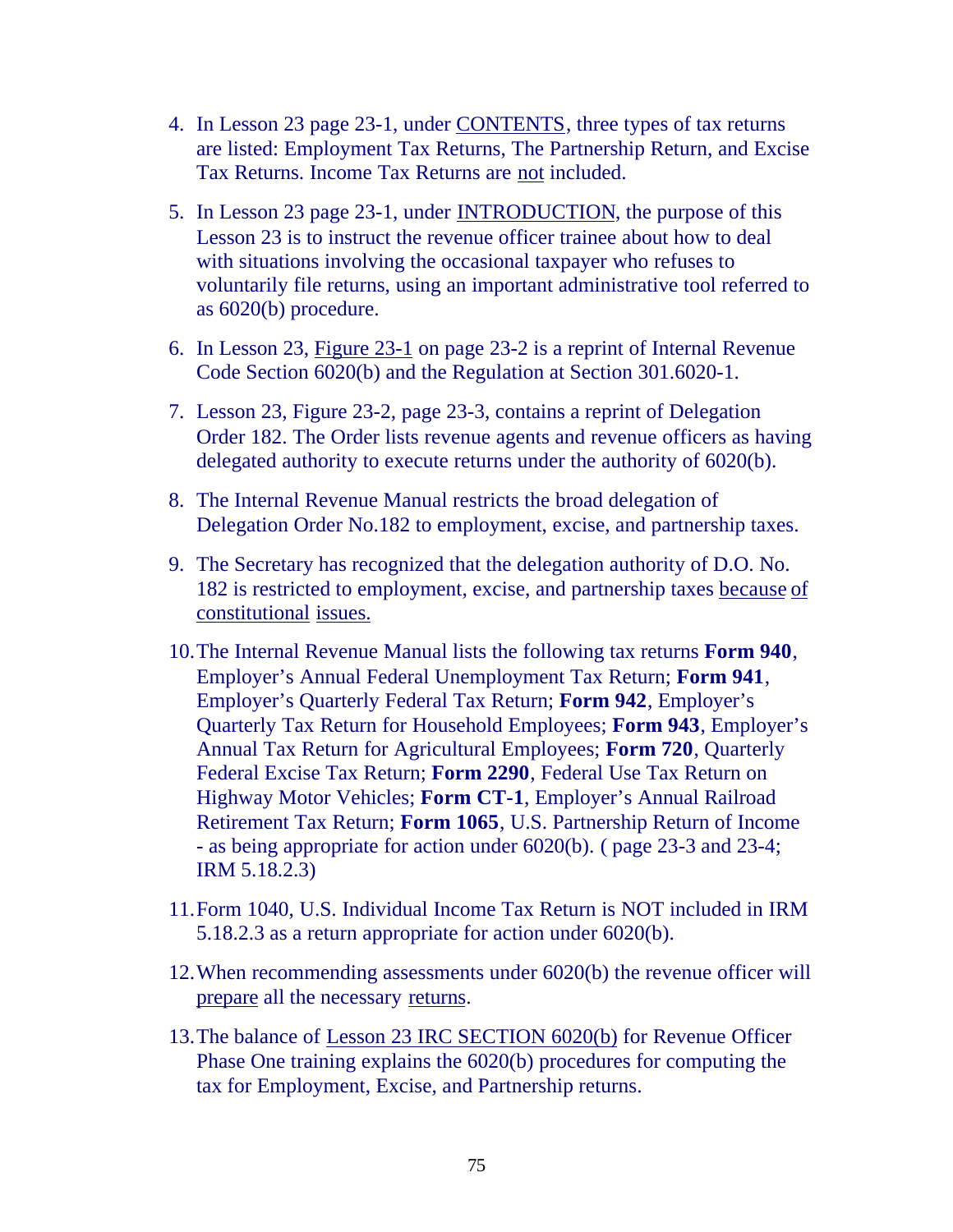- 14.Lesson 23 IRC SECTION 6020(b) does not contain any references to preparing income tax returns under 6020(b).
- 15.Lesson 23 IRC SECTION 6020(B) makes the statement to the revenue officer trainee, "You have already studied audit referrals as a means to enforce compliance on income tax returns."
- 16.The trainee is told that by the end of the lesson he will be able to identify situations when action under IRC section 6020(b) is appropriate.
- 17.If the revenue officer is expected to identify situations when action under IRC 6020(b) is appropriate, logic then, would hold that this necessarily implies that the revenue officer would also be expected to identify situations when action under IRC 6020(b) would not be appropriate. Lesson 23 IRC SECTION 6020(b) made it clear that it is not appropriate to use 6020(b) for income tax, Form 1040 non-filers.
- 18.There are no training instructions within Lesson 23 that pertain to using 6020(b) to prepare and assess Form 1040, U.S. Individual Income Tax Return.
- 19. Lesson 23 points to Lesson 25 REFERRALS for instructions on dealing with income tax non-filers. Page 23-3, "You have already studied audit referrals as a means to enforce compliance on income tax returns."
- 20.The language of IRC 6020(b)(1) is very broad, "…if any person fails to make any return…" The IRS purports that there are ways (plural) to resolve cases for nonfilers with different situations, different types of taxes and different types of tax returns. (Under WHY THIS LESSON IS IMPORTANT, page 25-1)
- 21.IRS makes a distinction in the procedures for dealing with non filers of income tax returns as opposed to employment, partnership and excise tax returns. (Under WHY THIS LESSON IS IMPORTANT, page 25-1)
- 22.IRS uses "6020(b) procedures" to enforce compliance of non filers of employment, excise, and partnership returns, and uses "Referral to Exam" procedures to enforce compliance of income tax nonfilers. (Under WHY THIS LESSON IS IMPORTANT, page 25-1)
- 23.The stated focus of Lesson 25 REFERRALS is *the referral process.* (Second paragraph under WHY THIS LESSON IS IMPORTANT, page 25-1)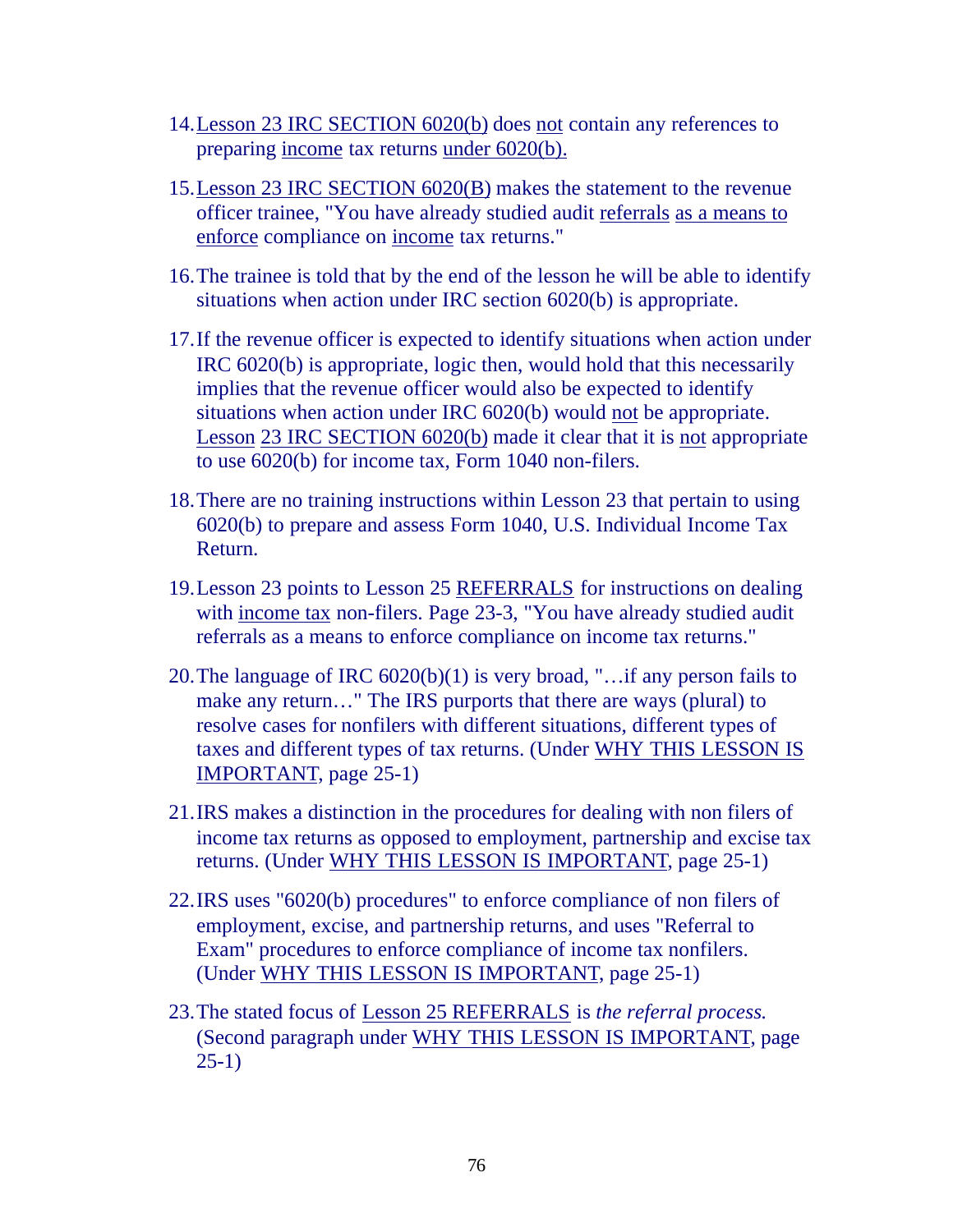- 24.An objective of Lesson 25 is for the trainee to be able to select which cases should be referred to the Examination Division. (Under LESSON OBJECTIVES, page 25-1)
- 25.Lesson 23 IRC SECTION 6020(b) made it clear that the revenue officer is not to use 6020(b) for enforcing compliance of income tax non filers, but instead is to use the referral process in. ( page 23-3)
- 26.In Lesson 25, the reference materials to be used for the lesson are listed under REFERENCES, and the lone item listed is IRM 52(10) 0. There is no reference to any statute or any internal revenue code section.(page 25- 2)
- 27.In Lesson 25, page 25-3, under OBJECTIVES, the trainee is told that after completing this lesson he will be able to select those cases which should be referred to the Examination Division. (page 25-3)
- 28.Lesson 25 pages 25-4 through 25-9 contain instructions, with examples, showing the trainee how to complete referral forms. This section of the lesson on the subject of making referrals to Exam for income tax nonfilers concluded with the statement, "Remember: Refusal to file cases involving Forms 940, 941, 942, 943, 720, 1065, 2290, or CT-1 will not be referred to Exam. These returns should be prepared under authority of IRC Section 6020(b)." Clearly, IRC section 6020(b) is to be utilized to enforce compliance of specified business master file returns. In this lesson, there is no mention anywhere of the statute that authorizes IRS preparation of Form 1040 U.S. Individual Income Tax Returns. (Lesson 25 in its entirety)
- 29.IRC 6020(b)(1) is written in very broad language and if taken literally it seems to give authorization to IRS to make any return for any person who fails to make one. However, we have seen how the statute is, in fact restricted in its application. Revenue officers, and specified other IRS employees do have delegated authority to make returns under 6020(b). But, we have seen that the delegated authority limits the types of returns that can be prepared under 6020(b).

We have seen that the exclusion includes income tax returns, corporate or individual. Since 6020(b) does not permit preparation of income tax returns, and, since the SFR program is merely a program, with no basis in law, There is no authority for IRS to make an income tax return when a citizen fails to make his own. (*See* **Lesson 23 and Lesson 25**)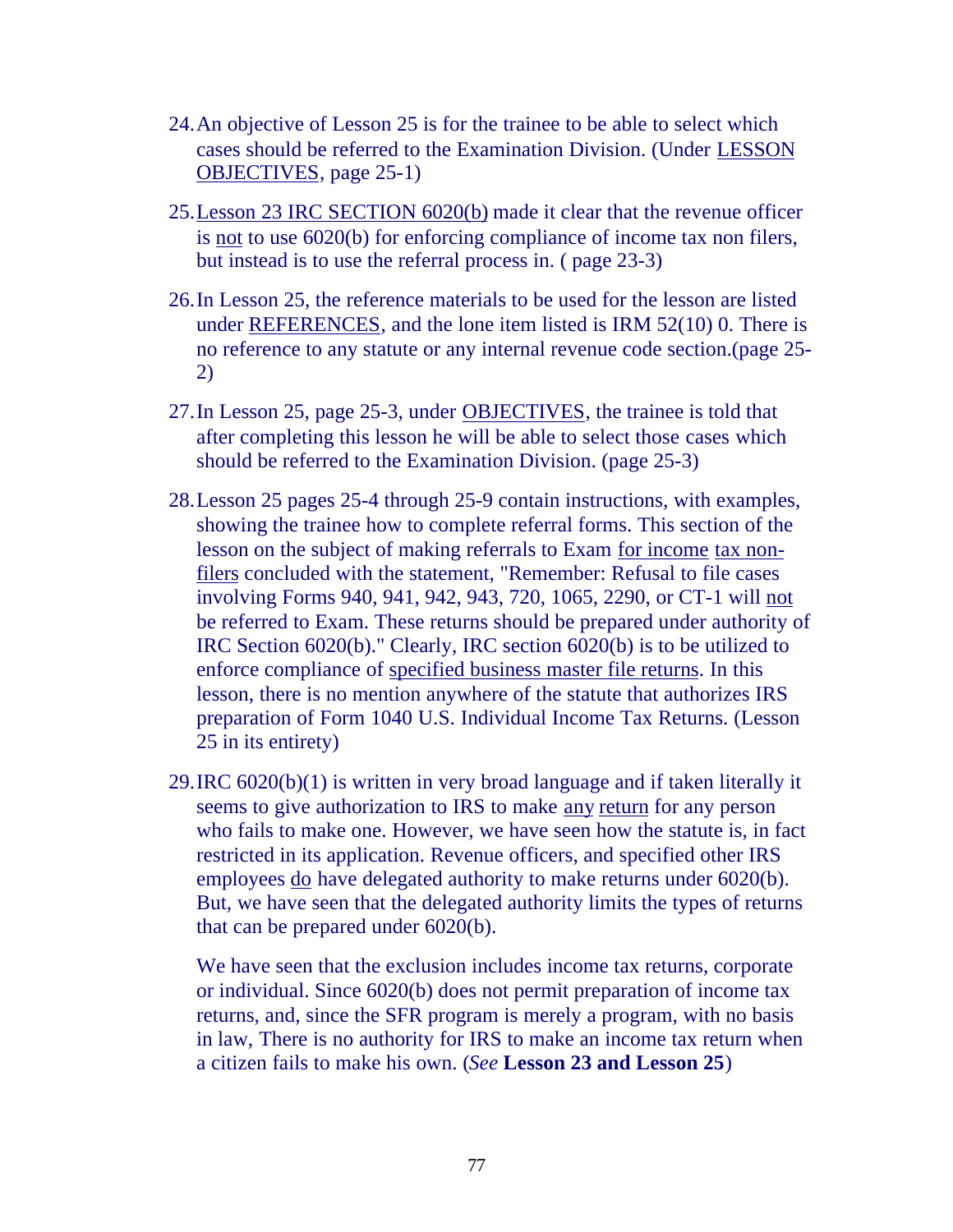(*See* also **IRM Part 5, Chapter 11 Delinquent Return Accounts; IRM Part 5, Chapter 18 Liability Determination; IRM Part 4 Chapter 23 Section 11; IRM Part 4, Sect. 9 Delinquent & Substitute Return Processing; Handbook 4.3.20 Frivolous Non filers; Title 26 and its regulations**).

- 30.It is well settled in law that government employees need proper delegated authority to operate in their capacities. IRS employees have no delegated authority to make "Substitute for Returns." (*See* **IRS letter dated November 2, 1993**)
- 31.Phase One Revenue Officer training material, Lesson 23 IRC SECTION 6020(b) clearly demonstrates how and why 6020(b), in spite of its language, is not able to allow IRS to make proper, legally valid, 1040 income tax returns for non filers. Yet, another IRM claims that IRS does have authority for income tax returns under 6020(b). IRM 5480, states, "SCCB prepares Forms 1040 under authority of Internal Revenue Code 6020(b)…" Since both manuals cannot both be correct, how can this be rectified? A. It cannot be rectified. For BMF returns under 6020(b), IRS employees complete the return with all necessary data. The returns include an employee's signature where the taxpayer would normally sign. 6020(b) returns also disclose the computed tax liability. With IMF returns (income tax) done via SFR procedures, income information is never disclosed on the return, tax liability is not disclosed on the return, and there is never a signature by an employee on a 1040 return. What this means is that "constitutional issues" are involved with the income tax, so IRS cannot use the same procedures as they do with BMF returns.

## **FIFTEENTH BELIEF: THE COURTS ARE BIASED AGAINST THOSE THAT QUESTION THE VALIDITY OF THE FEDERAL TAX LAWS**

- 1. 26 U.S.C. 7203 purportedly imposes a penalty for the crime of willful failure to file a tax return.
- 2. Congress enacted 26 U.S.C. 7203 in August, 1954. (*See* 26 U.S.C. 7203, credits and historical notes.)
- 3. The United States Supreme Court in *South Dakota v. Yankton Sioux Tribe*, 522 U.S. 329 (1998) stated: "[w]e assume that Congress is aware of existing law when it passes legislation."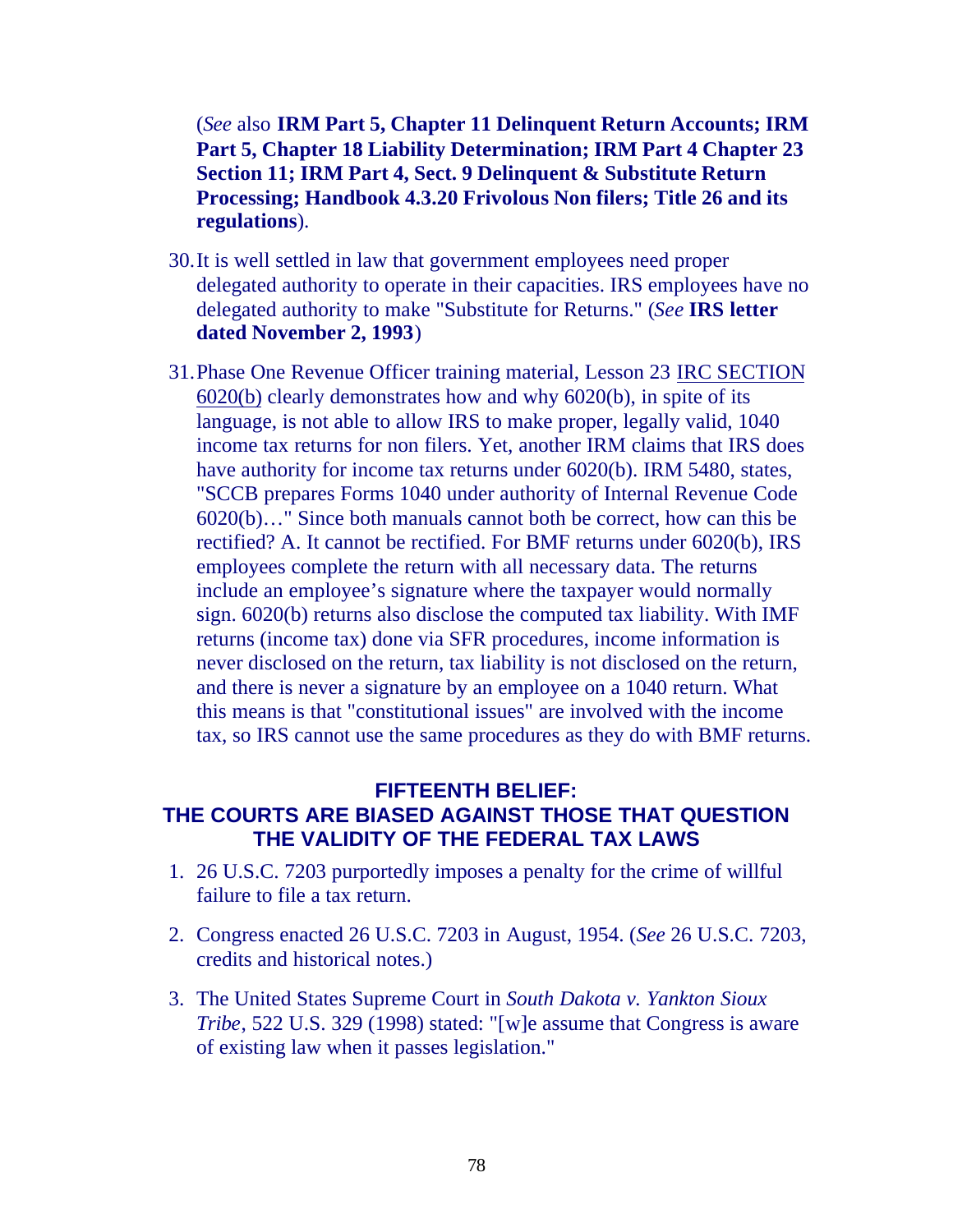- 4. Congress enacted 44 U.S.C. 3512 in 1980. (*See* 44 U.S.C. 3512, credits and historical notes.)
- 5. 44 U.S.C. 3512 states that:

(a) Notwithstanding any other provision of law, no person shall be subject to any penalty for failing to comply with a collection of information that is subject to this subchapter if--

(1) the collection of information does not display a valid control number assigned by the Director in accordance with this subchapter; or

(2) the agency fails to inform the person who is to respond to the collection of information that such person is not required to respond to the collection of information unless it displays a valid control number.

(b) The protection provided by this section may be raised in the form of a complete defense, bar, or otherwise at any time during the agency administrative process or judicial action applicable thereto.

- 6. United States Supreme Court Chief Judge Taney in 1863 protested the constitutionality of the income tax as applied to him. [*See Evans v. Gore*, 253 U.S. 245, 257 (1920)]
- 7. United States District Court Judge Walter Evans, in 1919 protested the constitutionality of the income tax as applied to him. [*See Evans v. Gore*, 253 U.S. 245 (1920)]
- 8. United States Circuit Court Judge Joseph W. Woodrough in 1936 protested the constitutionality of the income tax as applied to him. [*See O'Malley v. Woodrough*, 307 U.S. 277 (1939)]
- 9. United States District Court Judge Terry J. Hatter and other federal court judges in the 1980s protested the constitutionality of taxes as applied to them. [*See United States v. Hatter*, 121 S. Ct. 1782 (2001)]
- 10.Even in criminal cases where a loss of freedom can be the result, American citizens who are not judges are precluded by the federal judiciary, and with the express approval and consent of the Department of Justice and U.S. Attorney, from arguing the constitutionality of the income tax as applied to them. (*See U.S. v Farber, 630 F2d 569, 573,* 8 th Cir. 1980)